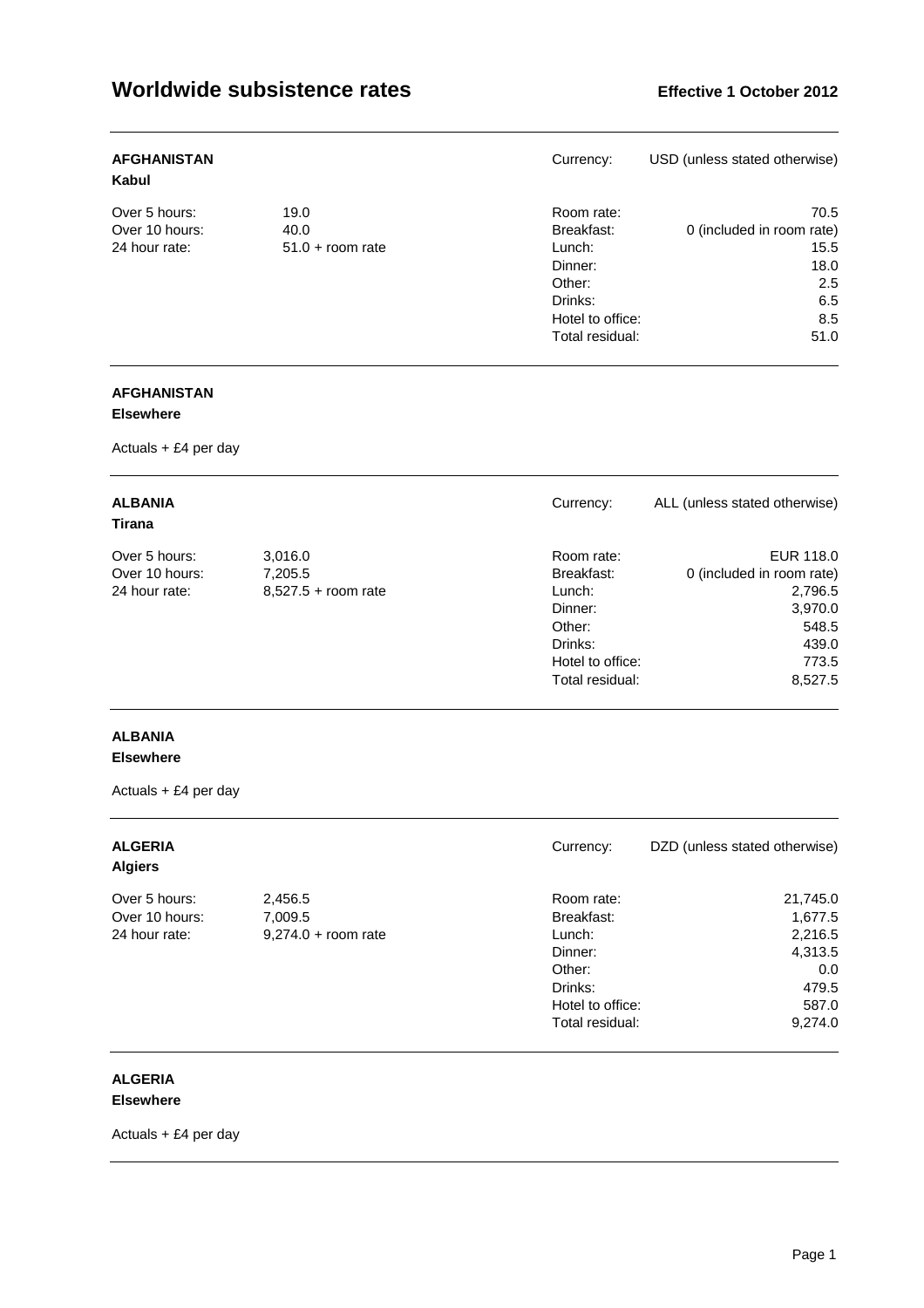| <b>ANGOLA</b><br>Luanda |                      | Currency:        | AOA (unless stated otherwise) |
|-------------------------|----------------------|------------------|-------------------------------|
| Over 5 hours:           | 5,450.5              | Room rate:       | <b>USD 405.0</b>              |
| Over 10 hours:          | 14,522.0             | Breakfast:       | 0 (included in room rate)     |
| 24 hour rate:           | 16,024.5 + room rate | Lunch:           | 4,768.0                       |
|                         |                      | Dinner:          | 8,389.5                       |
|                         |                      | Other:           | 798.5                         |
|                         |                      | Drinks:          | 1,364.5                       |
|                         |                      | Hotel to office: | 704.0                         |
|                         |                      | Total residual:  | 16.024.5                      |

# **ANGOLA**

### **Elsewhere**

As for Luanda

| <b>ANGUILLA</b><br>Anguilla |                     | Currency:        | USD (unless stated otherwise) |
|-----------------------------|---------------------|------------------|-------------------------------|
| Over 5 hours:               | 37.5                | Room rate:       | 228.5                         |
| Over 10 hours:              | 118.5               | Breakfast:       | 15.0                          |
| 24 hour rate:               | $146.5 +$ room rate | Lunch:           | 30.0                          |
|                             |                     | Dinner:          | 73.5                          |
|                             |                     | Other:           | 4.0                           |
|                             |                     | Drinks:          | 15.0                          |
|                             |                     | Hotel to office: | 9.0                           |
|                             |                     | Total residual:  | 146.5                         |

### **ANGUILLA Elsewhere**

Actuals + £4 per day

| <b>ANTIGUA AND BARBUDA</b><br>St John's |                     | Currency:        | XCD (unless stated otherwise) |
|-----------------------------------------|---------------------|------------------|-------------------------------|
| Over 5 hours:                           | 111.5               | Room rate:       | <b>USD 194.0</b>              |
| Over 10 hours:                          | 310.5               | Breakfast:       | 51.0                          |
| 24 hour rate:                           | $384.5 +$ room rate | Lunch:           | 100.5                         |
|                                         |                     | Dinner:          | 188.5                         |
|                                         |                     | Other:           | 0.0                           |
|                                         |                     | Drinks:          | 21.5                          |
|                                         |                     | Hotel to office: | 23.0                          |
|                                         |                     | Total residual:  | 384.5                         |

#### **ANTIGUA AND BARBUDA Elsewhere**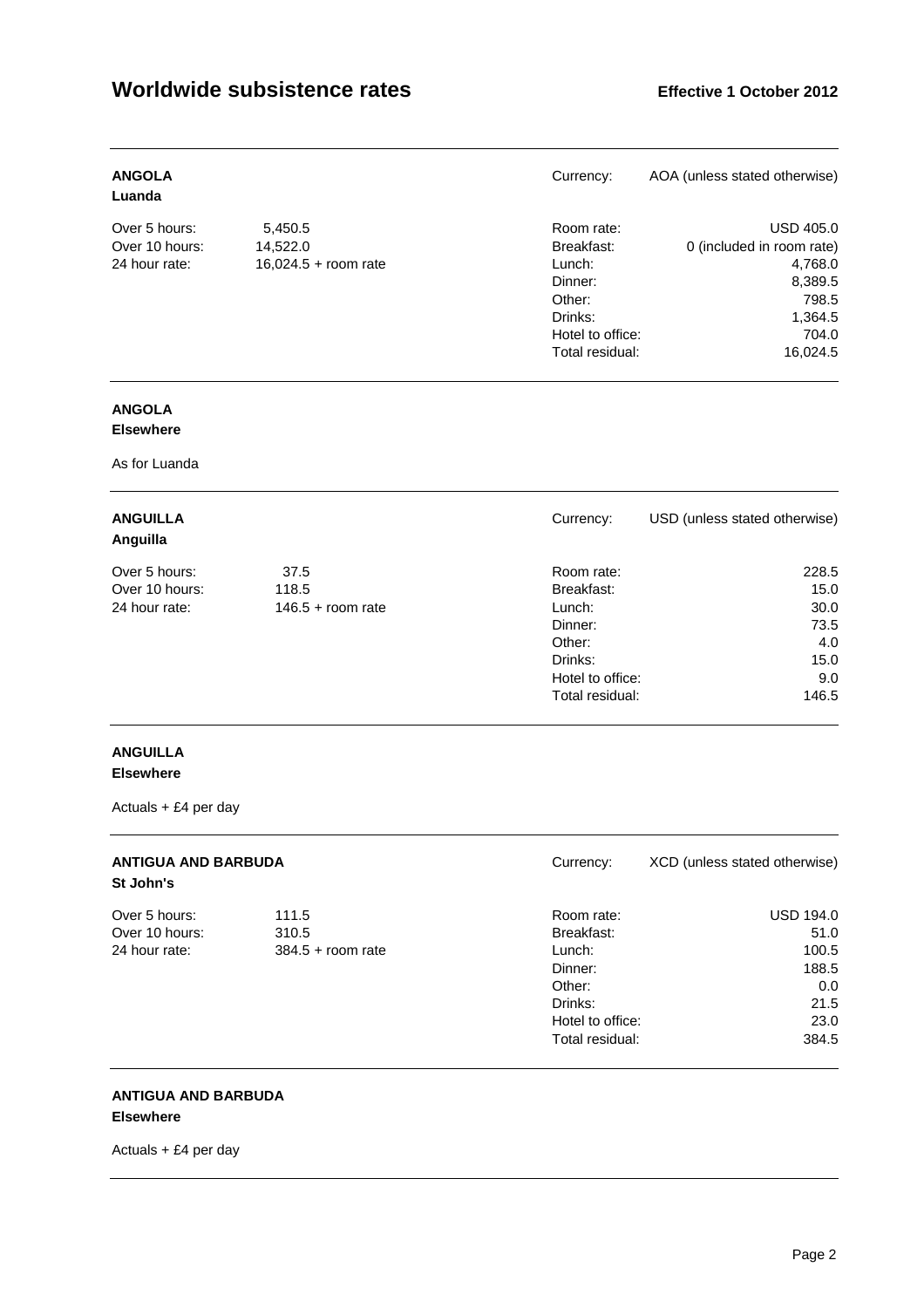| <b>ARGENTINA</b><br><b>Buenos Aires</b> |                     | Currency:        | ARS (unless stated otherwise) |
|-----------------------------------------|---------------------|------------------|-------------------------------|
| Over 5 hours:                           | 110.0               | Room rate:       | USD 209.0                     |
| Over 10 hours:                          | 259.5               | Breakfast:       | 0 (included in room rate)     |
| 24 hour rate:                           | $293.0 +$ room rate | Lunch:           | 98.5                          |
|                                         |                     | Dinner:          | 138.5                         |
|                                         |                     | Other:           | 0.0                           |
|                                         |                     | Drinks:          | 22.5                          |
|                                         |                     | Hotel to office: | 33.5                          |
|                                         |                     | Total residual:  | 293.0                         |

### **ARGENTINA**

### **Elsewhere**

Actuals + £4 per day

| <b>ARMENIA</b><br>Yerevan |                        | Currency:        | AMD (unless stated otherwise) |
|---------------------------|------------------------|------------------|-------------------------------|
| Over 5 hours:             | 10,854.5               | Room rate:       | 68,616.0                      |
| Over 10 hours:            | 25,513.5               | Breakfast:       | 0 (included in room rate)     |
| 24 hour rate:             | $30,030.5 +$ room rate | Lunch:           | 9,606.5                       |
|                           |                        | Dinner:          | 13,411.5                      |
|                           |                        | Other:           | 1,497.5                       |
|                           |                        | Drinks:          | 2,495.5                       |
|                           |                        | Hotel to office: | 3,019.5                       |
|                           |                        | Total residual:  | 30,030.5                      |

### **ARMENIA**

### **Elsewhere**

Actuals + £4 per day

### **ASCENSION ISLAND Ascension Island**

Actuals + £4 per day

# **Adelaide**

| Over 5 hours:  |
|----------------|
| Over 10 hours: |
| 24 hour rate:  |

| <b>AUSTRALIA</b><br>Adelaide |                     | Currency:        | AUD (unless stated otherwise) |
|------------------------------|---------------------|------------------|-------------------------------|
| Over 5 hours:                | 54.0                | Room rate:       | 248.5                         |
| Over 10 hours:               | 126.0               | Breakfast:       | 31.5                          |
| 24 hour rate:                | $166.5 +$ room rate | Lunch:           | 48.5                          |
|                              |                     | Dinner:          | 66.5                          |
|                              |                     | Other:           | 0.0                           |
|                              |                     | Drinks:          | 11.0                          |
|                              |                     | Hotel to office: | 9.0                           |

Total residual: 166.5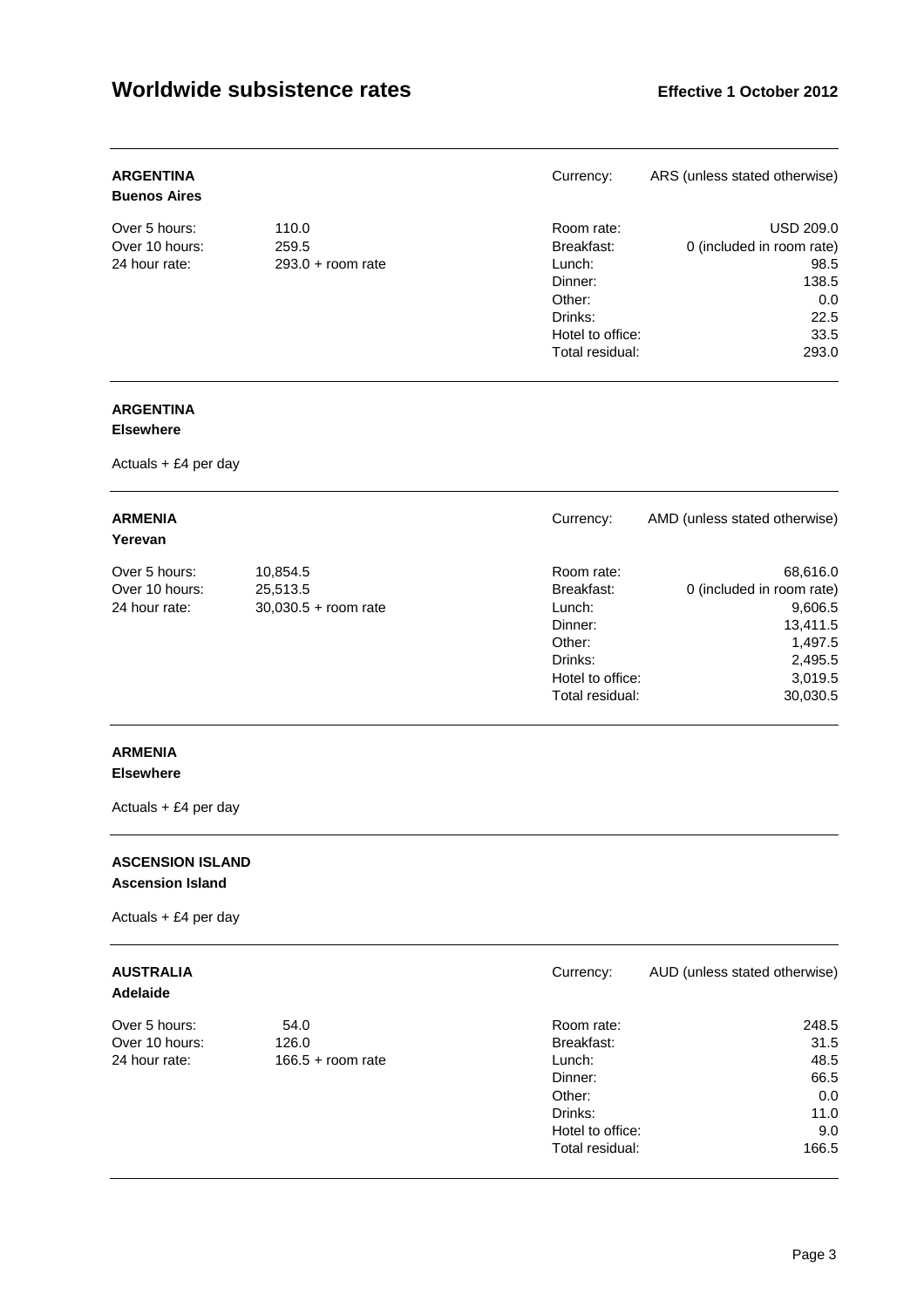| <b>AUSTRALIA</b><br><b>Brisbane</b>              |                                      | Currency:                                                                                                 | AUD (unless stated otherwise)                                |
|--------------------------------------------------|--------------------------------------|-----------------------------------------------------------------------------------------------------------|--------------------------------------------------------------|
| Over 5 hours:<br>Over 10 hours:<br>24 hour rate: | 47.0<br>121.5<br>$148.0 + room rate$ | Room rate:<br>Breakfast:<br>Lunch:<br>Dinner:<br>Other:<br>Drinks:<br>Hotel to office:<br>Total residual: | 275.5<br>17.5<br>41.5<br>69.5<br>0.0<br>10.5<br>9.0<br>148.0 |
| <b>AUSTRALIA</b><br>Canberra                     |                                      | Currency:                                                                                                 | AUD (unless stated otherwise)                                |
| Over 5 hours:<br>Over 10 hours:<br>24 hour rate: | 51.5<br>125.5<br>$156.0 + room$ rate | Room rate:<br>Breakfast:<br>Lunch:<br>Dinner:<br>Other:<br>Drinks:<br>Hotel to office:<br>Total residual: | 226.0<br>21.0<br>47.0<br>69.5<br>0.0<br>9.0<br>9.5<br>156.0  |
| <b>AUSTRALIA</b><br><b>Darwin</b>                |                                      | Currency:                                                                                                 | AUD (unless stated otherwise)                                |
| Over 5 hours:<br>Over 10 hours:<br>24 hour rate: | 43.0<br>112.0<br>$149.5 +$ room rate | Room rate:<br>Breakfast:<br>Lunch:<br>Dinner:<br>Other:<br>Drinks:<br>Hotel to office:<br>Total residual: | 218.0<br>28.5<br>38.5<br>64.5<br>0.0<br>9.0<br>9.0<br>149.5  |
| <b>AUSTRALIA</b><br>Hobart                       |                                      | Currency:                                                                                                 | AUD (unless stated otherwise)                                |
| Over 5 hours:<br>Over 10 hours:<br>24 hour rate: | 50.5<br>129.0<br>$162.5 + room rate$ | Room rate:<br>Breakfast:<br>Lunch:<br>Dinner:<br>Other:<br>Drinks:<br>Hotel to office:<br>Total residual: | 238.0<br>24.5<br>46.0<br>74.0<br>0.0<br>9.0<br>9.0<br>162.5  |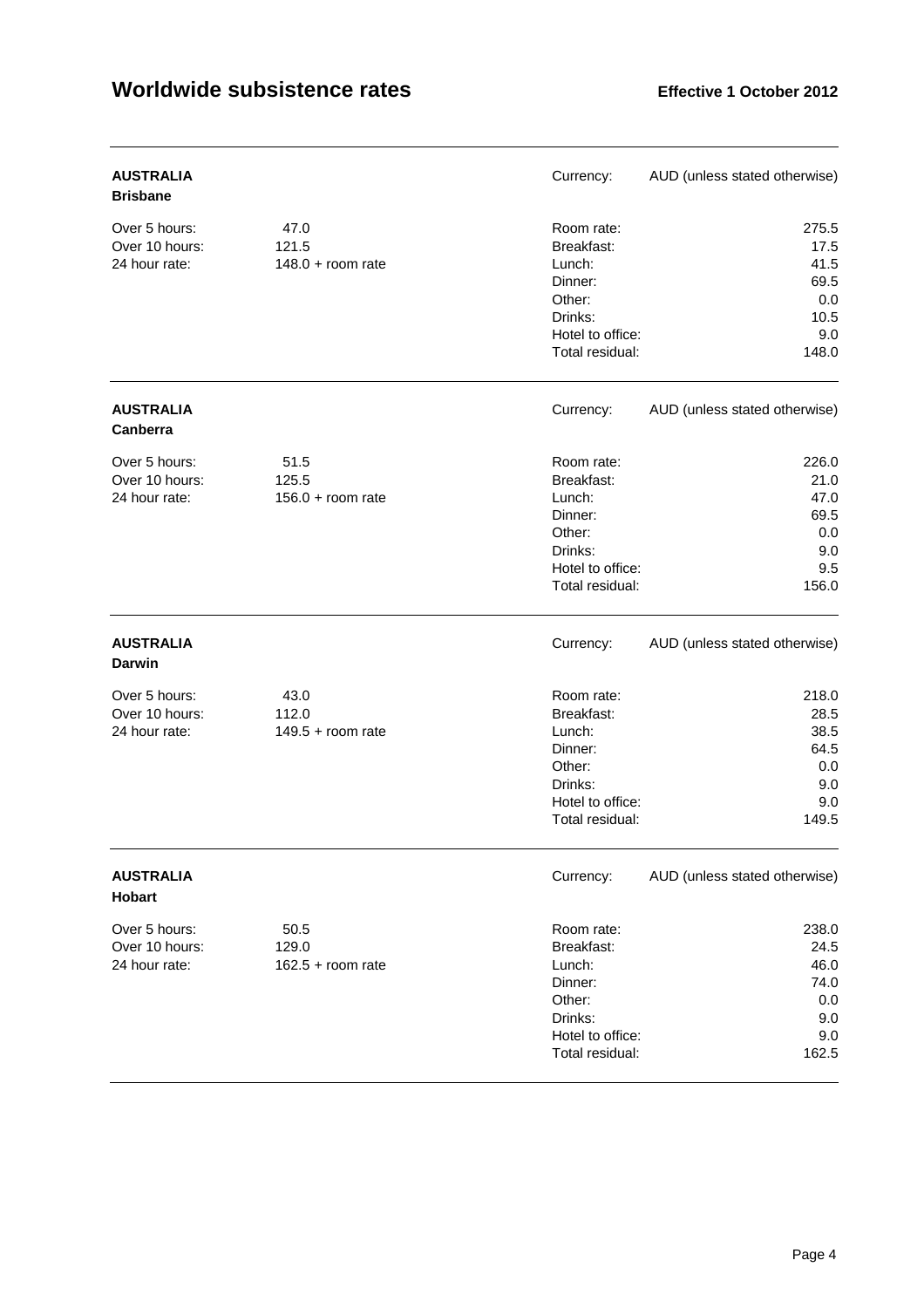| <b>AUSTRALIA</b><br><b>Melbourne</b>             |                                      | Currency:                                                                                                 | AUD (unless stated otherwise)                                |
|--------------------------------------------------|--------------------------------------|-----------------------------------------------------------------------------------------------------------|--------------------------------------------------------------|
| Over 5 hours:<br>Over 10 hours:<br>24 hour rate: | 73.0<br>171.0<br>$223.5 + room rate$ | Room rate:<br>Breakfast:<br>Lunch:<br>Dinner:<br>Other:<br>Drinks:<br>Hotel to office:<br>Total residual: | 248.5<br>43.5<br>67.0<br>92.0<br>0.0<br>12.0<br>9.0<br>223.5 |
| <b>AUSTRALIA</b><br><b>Perth</b>                 |                                      | Currency:                                                                                                 | AUD (unless stated otherwise)                                |
| Over 5 hours:<br>Over 10 hours:<br>24 hour rate: | 45.5<br>133.5<br>$180.5 +$ room rate | Room rate:<br>Breakfast:<br>Lunch:<br>Dinner:<br>Other:<br>Drinks:<br>Hotel to office:<br>Total residual: | 232.5<br>38.0<br>40.5<br>83.0<br>0.0<br>10.0<br>9.0<br>180.5 |
| <b>AUSTRALIA</b><br><b>Sydney</b>                |                                      | Currency:                                                                                                 | AUD (unless stated otherwise)                                |
| Over 5 hours:<br>Over 10 hours:<br>24 hour rate: | 54.5<br>140.0<br>$185.0 + room rate$ | Room rate:<br>Breakfast:<br>Lunch:<br>Dinner:<br>Other:<br>Drinks:<br>Hotel to office:<br>Total residual: | 215.0<br>36.0<br>49.0<br>80.0<br>0.0<br>11.0<br>9.0<br>185.0 |

### **AUSTRALIA Elsewhere**

| <b>AUSTRIA</b> | Vienna (also applies to Graz, Bregenz, Linz, Klagenfurt, Salzburg, Innsbruck) | Currency:        | EUR (unless stated otherwise) |
|----------------|-------------------------------------------------------------------------------|------------------|-------------------------------|
| Over 5 hours:  | 32.0                                                                          | Room rate:       | 118.5                         |
| Over 10 hours: | 80.5                                                                          | Breakfast:       | 0 (included in room rate)     |
| 24 hour rate:  | $86.0 +$ room rate                                                            | Lunch:           | 27.5                          |
|                |                                                                               | Dinner:          | 44.5                          |
|                |                                                                               | Other:           | 0.0                           |
|                |                                                                               | Drinks:          | 8.5                           |
|                |                                                                               | Hotel to office: | 5.5                           |
|                |                                                                               | Total residual:  | 86.0                          |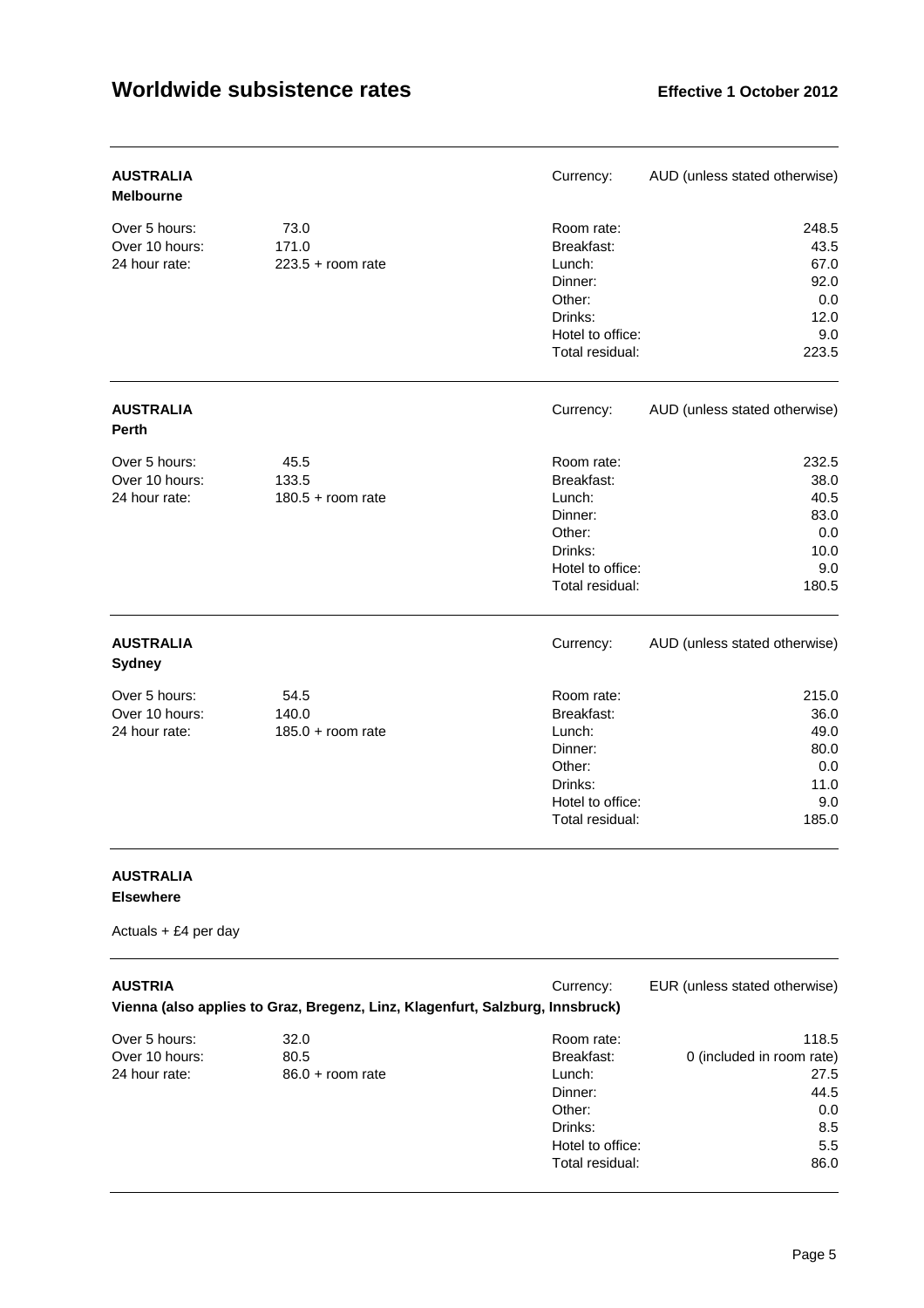### **AUSTRIA**

#### **Elsewhere**

Actuals + £4 per day

| <b>AZERBAIJAN</b><br><b>Baku</b> |                    | Currency:        | AZN (unless stated otherwise) |
|----------------------------------|--------------------|------------------|-------------------------------|
| Over 5 hours:                    | 30.0               | Room rate:       | 188.5                         |
| Over 10 hours:                   | 69.0               | Breakfast:       | 0 (included in room rate)     |
| 24 hour rate:                    | $83.5 +$ room rate | Lunch:           | 24.0                          |
|                                  |                    | Dinner:          | 33.0                          |
|                                  |                    | Other:           | 6.0                           |
|                                  |                    | Drinks:          | 12.0                          |
|                                  |                    | Hotel to office: | 8.5                           |
|                                  |                    | Total residual:  | 83.5                          |

# **AZERBAIJAN**

### **Elsewhere**

Actuals + £4 per day

#### **BAHAMAS Nassau and Elsewhere**

Actuals + £4 per day

| <b>BAHRAIN</b><br><b>Bahrain</b> |                    | Currency:        | BHD (unless stated otherwise) |
|----------------------------------|--------------------|------------------|-------------------------------|
| Over 5 hours:                    | 16.0               | Room rate:       | 109.5                         |
| Over 10 hours:                   | 38.5               | Breakfast:       | 12.5                          |
| 24 hour rate:                    | $53.5 +$ room rate | Lunch:           | 14.0                          |
|                                  |                    | Dinner:          | 20.5                          |
|                                  |                    | Other:           | 0.0                           |
|                                  |                    | Drinks:          | 4.0                           |
|                                  |                    | Hotel to office: | 2.5                           |
|                                  |                    | Total residual:  | 53.5                          |

### **BAHRAIN Elsewhere**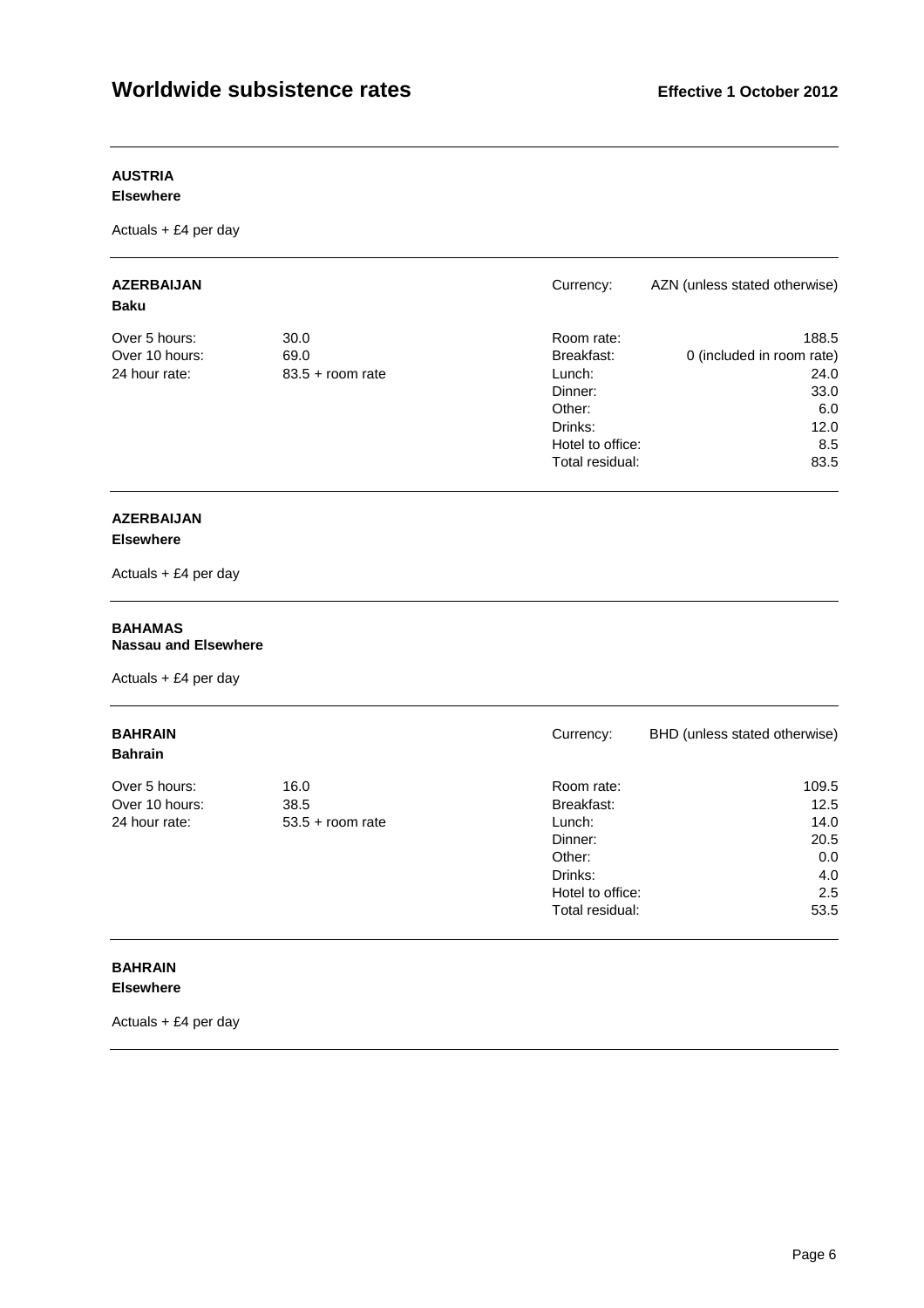| <b>BANGLADESH</b><br><b>Dhaka</b> |                       | Currency:        | BDT (unless stated otherwise) |
|-----------------------------------|-----------------------|------------------|-------------------------------|
| Over 5 hours:                     | 978.0                 | Room rate:       | <b>USD 135.0</b>              |
| Over 10 hours:                    | 2,559.5               | Breakfast:       | 0 (included in room rate)     |
| 24 hour rate:                     | $3,243.0 +$ room rate | Lunch:           | 837.0                         |
|                                   |                       | Dinner:          | 1,440.5                       |
|                                   |                       | Other:           | 0.0                           |
|                                   |                       | Drinks:          | 282.0                         |
|                                   |                       | Hotel to office: | 683.5                         |
|                                   |                       | Total residual:  | 3,243.0                       |

### **BANGLADESH**

### **Elsewhere**

Actuals + £4 per day

| <b>BARBADOS</b><br><b>Bridgetown</b> |                     | Currency:        | BBD (unless stated otherwise) |
|--------------------------------------|---------------------|------------------|-------------------------------|
| Over 5 hours:                        | 57.0                | Room rate:       | <b>USD 165.5</b>              |
| Over 10 hours:                       | 175.0               | Breakfast:       | 0 (included in room rate)     |
| 24 hour rate:                        | $195.0 +$ room rate | Lunch:           | 50.5                          |
|                                      |                     | Dinner:          | 112.0                         |
|                                      |                     | Other:           | 0.0                           |
|                                      |                     | Drinks:          | 12.5                          |
|                                      |                     | Hotel to office: | 20.0                          |
|                                      |                     | Total residual:  | 195.0                         |

# **BARBADOS**

### **Elsewhere**

Actuals + £4 per day

| <b>BELARUS</b><br>Minsk |                    | Currency:        | USD (unless stated otherwise) |
|-------------------------|--------------------|------------------|-------------------------------|
| Over 5 hours:           | 23.0               | Room rate:       | 155.5                         |
| Over 10 hours:          | 61.0               | Breakfast:       | 0 (included in room rate)     |
| 24 hour rate:           | $77.5 +$ room rate | Lunch:           | 20.5                          |
|                         |                    | Dinner:          | 35.5                          |
|                         |                    | Other:           | 7.5                           |
|                         |                    | Drinks:          | 5.0                           |
|                         |                    | Hotel to office: | 9.0                           |
|                         |                    | Total residual:  | 77.5                          |

#### **BELARUS Elsewhere**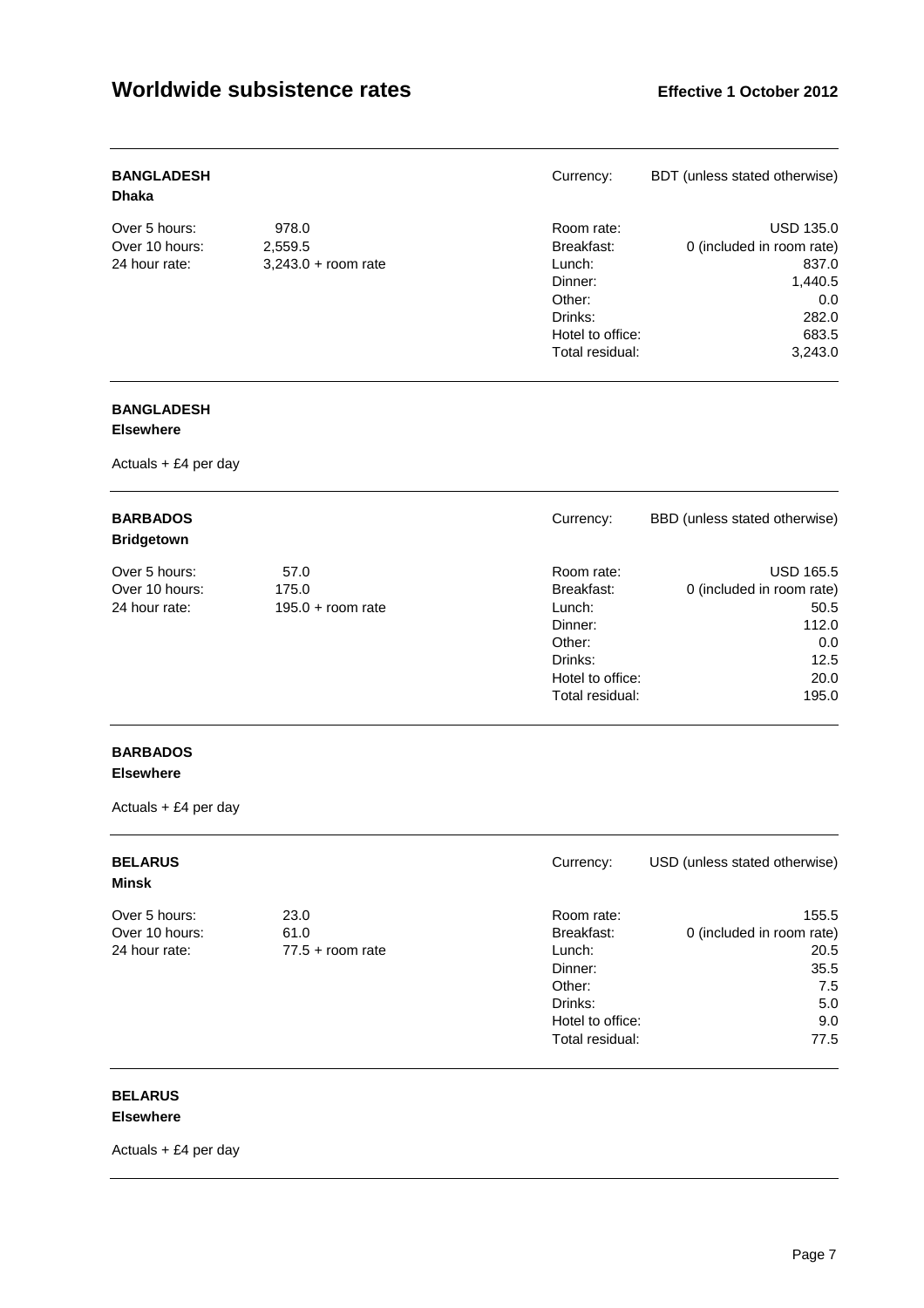| <b>BELGIUM</b><br><b>Brussels</b> |                    | Currency:        | EUR (unless stated otherwise) |
|-----------------------------------|--------------------|------------------|-------------------------------|
| Over 5 hours:                     | 26.5               | Room rate:       | 162.5                         |
| Over 10 hours:                    | 70.0               | Breakfast:       | 0 (included in room rate)     |
| 24 hour rate:                     | $75.0 +$ room rate | Lunch:           | 22.5                          |
|                                   |                    | Dinner:          | 39.5                          |
|                                   |                    | Other:           | 0.0                           |
|                                   |                    | Drinks:          | 8.0                           |
|                                   |                    | Hotel to office: | 5.0                           |
|                                   |                    | Total residual:  | 75.0                          |

### **BELGIUM**

### **Elsewhere**

80% of Brussels rate plus Hotel to Office EUR 5

| <b>BELIZE</b><br><b>Belize City</b>              |                                      | Currency:                                                                                                 | BZD (unless stated otherwise)                                           |
|--------------------------------------------------|--------------------------------------|-----------------------------------------------------------------------------------------------------------|-------------------------------------------------------------------------|
| Over 5 hours:<br>Over 10 hours:<br>24 hour rate: | 41.0<br>123.5<br>$165.0 + room rate$ | Room rate:<br>Breakfast:<br>Lunch:<br>Dinner:<br>Other:<br>Drinks:<br>Hotel to office:<br>Total residual: | <b>USD 136.5</b><br>24.5<br>37.0<br>79.0<br>0.0<br>7.5<br>17.0<br>165.0 |
| <b>BELIZE</b><br><b>Belmopan</b>                 |                                      | Currency:                                                                                                 | BZD (unless stated otherwise)                                           |
| Over 5 hours:<br>Over 10 hours:<br>24 hour rate: | 20.0<br>53.5<br>$83.5 +$ room rate   | Room rate:<br>Breakfast:<br>Lunch:<br>Dinner:<br>Other:<br>Drinks:<br>Hotel to office:<br>Total residual: | 148.5<br>13.0<br>18.5<br>32.5<br>0.0<br>2.5<br>17.0<br>83.5             |

### **BELIZE Elsewhere**

Actuals + £4 per day

#### **BENIN Cotonou and Elsewhere**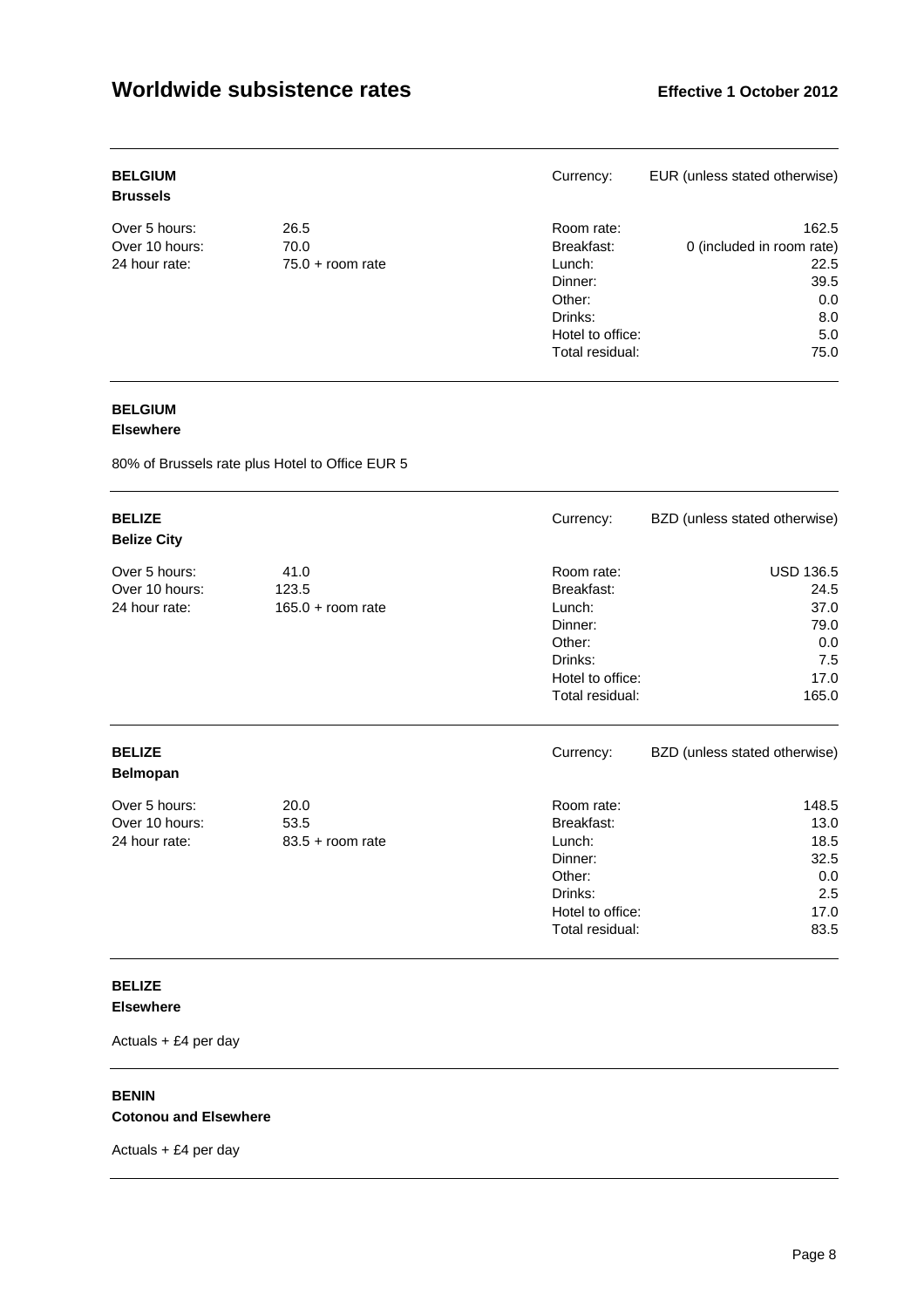| <b>BERMUDA</b><br><b>Hamilton</b> |                     | Currency:        | BMD (unless stated otherwise) |
|-----------------------------------|---------------------|------------------|-------------------------------|
| Over 5 hours:                     | 40.0                | Room rate:       | 342.5                         |
| Over 10 hours:                    | 108.0               | Breakfast:       | 0 (included in room rate)     |
| 24 hour rate:                     | $116.5 +$ room rate | Lunch:           | 33.5                          |
|                                   |                     | Dinner:          | 62.0                          |
|                                   |                     | Other:           | 0.0                           |
|                                   |                     | Drinks:          | 12.5                          |
|                                   |                     | Hotel to office: | 8.5                           |
|                                   |                     | Total residual:  | 116.5                         |

# **BERMUDA**

### **Elsewhere**

| <b>BOLIVIA</b><br>La Paz                         |                                      | Currency:                                                                                                 | BOB (unless stated otherwise)                                                                |
|--------------------------------------------------|--------------------------------------|-----------------------------------------------------------------------------------------------------------|----------------------------------------------------------------------------------------------|
| Over 5 hours:<br>Over 10 hours:<br>24 hour rate: | 95.0<br>232.5<br>$319.0 + room rate$ | Room rate:<br>Breakfast:<br>Lunch:<br>Dinner:<br>Other:<br>Drinks:<br>Hotel to office:<br>Total residual: | 797.5<br>0 (included in room rate)<br>83.0<br>126.0<br>21.0<br>23.5<br>65.5<br>319.0         |
| <b>BOLIVIA</b><br>Cochabamba                     |                                      | Currency:                                                                                                 | BOB (unless stated otherwise)                                                                |
| Over 5 hours:<br>Over 10 hours:<br>24 hour rate: | 69.0<br>170.5<br>$244.5 +$ room rate | Room rate:<br>Breakfast:<br>Lunch:<br>Dinner:<br>Other:<br>Drinks:<br>Hotel to office:<br>Total residual: | <b>USD 54.0</b><br>0 (included in room rate)<br>63.0<br>95.5<br>8.5<br>12.0<br>65.5<br>244.5 |
| <b>BOLIVIA</b><br><b>Santa Cruz</b>              |                                      | Currency:                                                                                                 | USD (unless stated otherwise)                                                                |
| Over 5 hours:<br>Over 10 hours:<br>24 hour rate: | 14.5<br>38.0<br>$50.5 +$ room rate   | Room rate:<br>Breakfast:<br>Lunch:<br>Dinner:<br>Other:<br>Drinks:<br>Hotel to office:<br>Total residual: | 93.0<br>0 (included in room rate)<br>12.5<br>21.5<br>3.5<br>4.0<br>9.0<br>50.5               |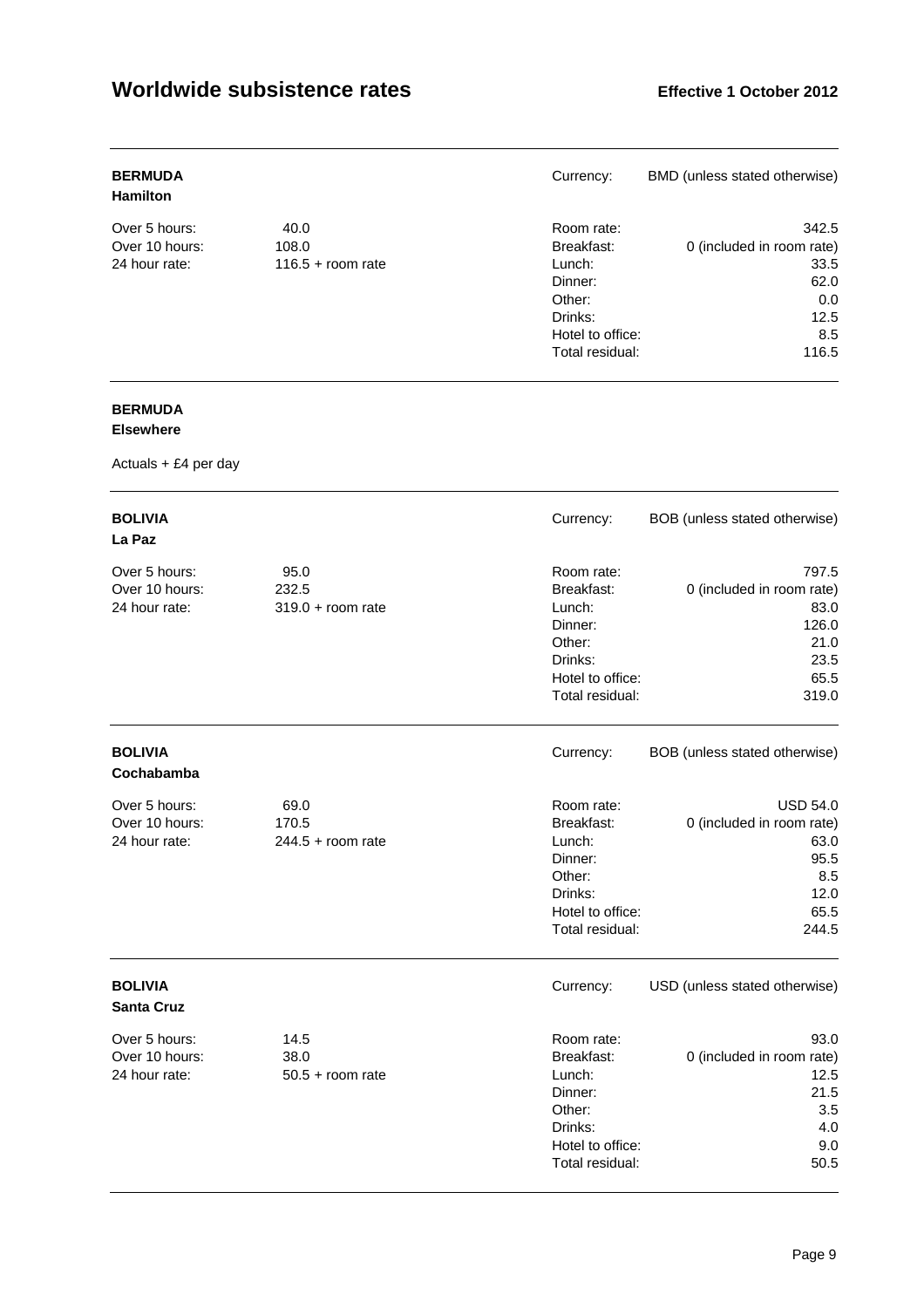# **BOLIVIA**

### **Elsewhere**

65% of La Paz rate plus Hotel to Office BOB 65.5

| <b>BOSNIA-HERZEGOVINA</b><br>Sarajevo            |                                       | Currency:                                                                                                 | BAM (unless stated otherwise)                                                        |
|--------------------------------------------------|---------------------------------------|-----------------------------------------------------------------------------------------------------------|--------------------------------------------------------------------------------------|
| Over 5 hours:<br>Over 10 hours:<br>24 hour rate: | 28.5<br>66.0<br>$75.5 +$ room rate    | Room rate:<br>Breakfast:<br>Lunch:<br>Dinner:<br>Other:<br>Drinks:<br>Hotel to office:<br>Total residual: | 176.5<br>0 (included in room rate)<br>25.0<br>34.5<br>0.0<br>6.5<br>9.5<br>75.5      |
| <b>BOSNIA-HERZEGOVINA</b><br><b>Elsewhere</b>    |                                       | Currency:                                                                                                 | BAM (unless stated otherwise)                                                        |
| Over 5 hours:<br>Over 10 hours:<br>24 hour rate: | 22.0<br>53.5<br>$63.0 + room$ rate    | Room rate:<br>Breakfast:<br>Lunch:<br>Dinner:<br>Other:<br>Drinks:<br>Hotel to office:<br>Total residual: | actuals<br>0 (included in room rate)<br>19.5<br>29.5<br>0.0<br>4.5<br>9.5<br>63.0    |
| <b>BOTSWANA</b><br><b>Gaborone</b>               |                                       | Currency:                                                                                                 | BWP (unless stated otherwise)                                                        |
| Over 5 hours:<br>Over 10 hours:<br>24 hour rate: | 190.5<br>448.5<br>$509.0 + room$ rate | Room rate:<br>Breakfast:<br>Lunch:<br>Dinner:<br>Other:<br>Drinks:<br>Hotel to office:<br>Total residual: | 759.5<br>0 (included in room rate)<br>175.0<br>243.0<br>0.0<br>30.5<br>60.5<br>509.0 |

### **BOTSWANA Elsewhere**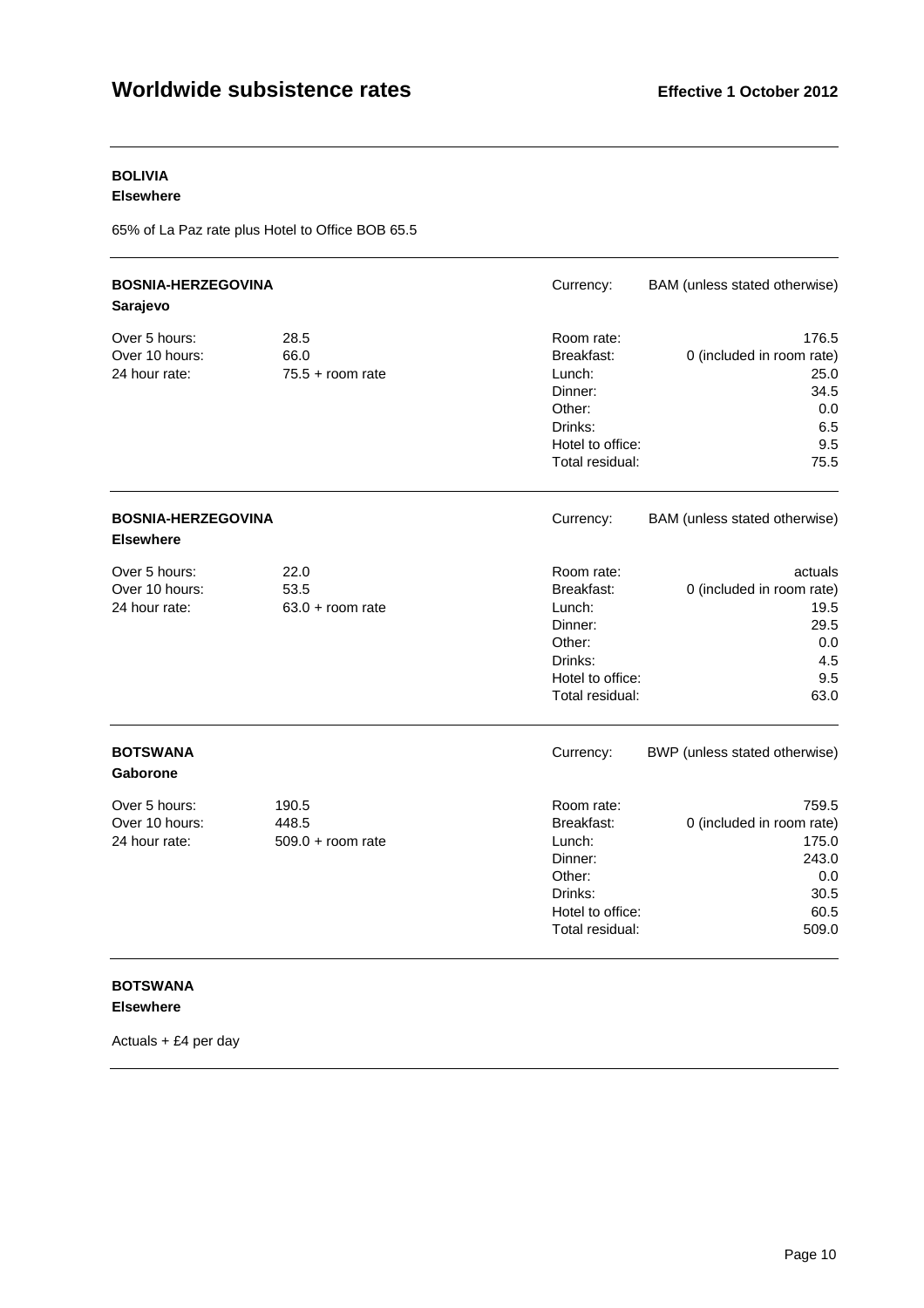| <b>BRAZIL</b><br><b>Brasilia</b>                 |                                      | Currency:                                                                                                 | BRL (unless stated otherwise)                                                       |
|--------------------------------------------------|--------------------------------------|-----------------------------------------------------------------------------------------------------------|-------------------------------------------------------------------------------------|
| Over 5 hours:<br>Over 10 hours:<br>24 hour rate: | 54.5<br>137.5<br>$157.5 +$ room rate | Room rate:<br>Breakfast:<br>Lunch:<br>Dinner:<br>Other:<br>Drinks:<br>Hotel to office:<br>Total residual: | 391.0<br>0 (included in room rate)<br>49.0<br>78.0<br>4.0<br>10.5<br>16.0<br>157.5  |
| <b>BRAZIL</b><br>Rio de Janeiro                  |                                      | Currency:                                                                                                 | BRL (unless stated otherwise)                                                       |
| Over 5 hours:<br>Over 10 hours:<br>24 hour rate: | 90.5<br>214.5<br>$237.0 + room rate$ | Room rate:<br>Breakfast:<br>Lunch:<br>Dinner:<br>Other:<br>Drinks:<br>Hotel to office:<br>Total residual: | 531.5<br>0 (included in room rate)<br>82.0<br>115.5<br>6.5<br>17.0<br>16.0<br>237.0 |
| <b>BRAZIL</b><br>Sao Paulo                       |                                      | Currency:                                                                                                 | BRL (unless stated otherwise)                                                       |
| Over 5 hours:<br>Over 10 hours:<br>24 hour rate: | 90.0<br>240.0<br>$265.0 + room rate$ | Room rate:<br>Breakfast:<br>Lunch:<br>Dinner:<br>Other:<br>Drinks:<br>Hotel to office:<br>Total residual: | 400.5<br>0 (included in room rate)<br>84.5<br>145.0<br>6.5<br>10.5<br>18.5<br>265.0 |

### **BRAZIL Elsewhere**

| <b>BRITISH VIRGIN ISLANDS</b><br><b>Tortola</b> |                     | Currency:        | USD (unless stated otherwise) |
|-------------------------------------------------|---------------------|------------------|-------------------------------|
| Over 5 hours:                                   | 27.5                | Room rate:       | 154.0                         |
| Over 10 hours:                                  | 78.0                | Breakfast:       | 15.0                          |
| 24 hour rate:                                   | $102.0 + room rate$ | Lunch:           | 25.5                          |
|                                                 |                     | Dinner:          | 48.5                          |
|                                                 |                     | Other:           | 0.0                           |
|                                                 |                     | Drinks:          | 4.0                           |
|                                                 |                     | Hotel to office: | 9.0                           |
|                                                 |                     | Total residual:  | 102.0                         |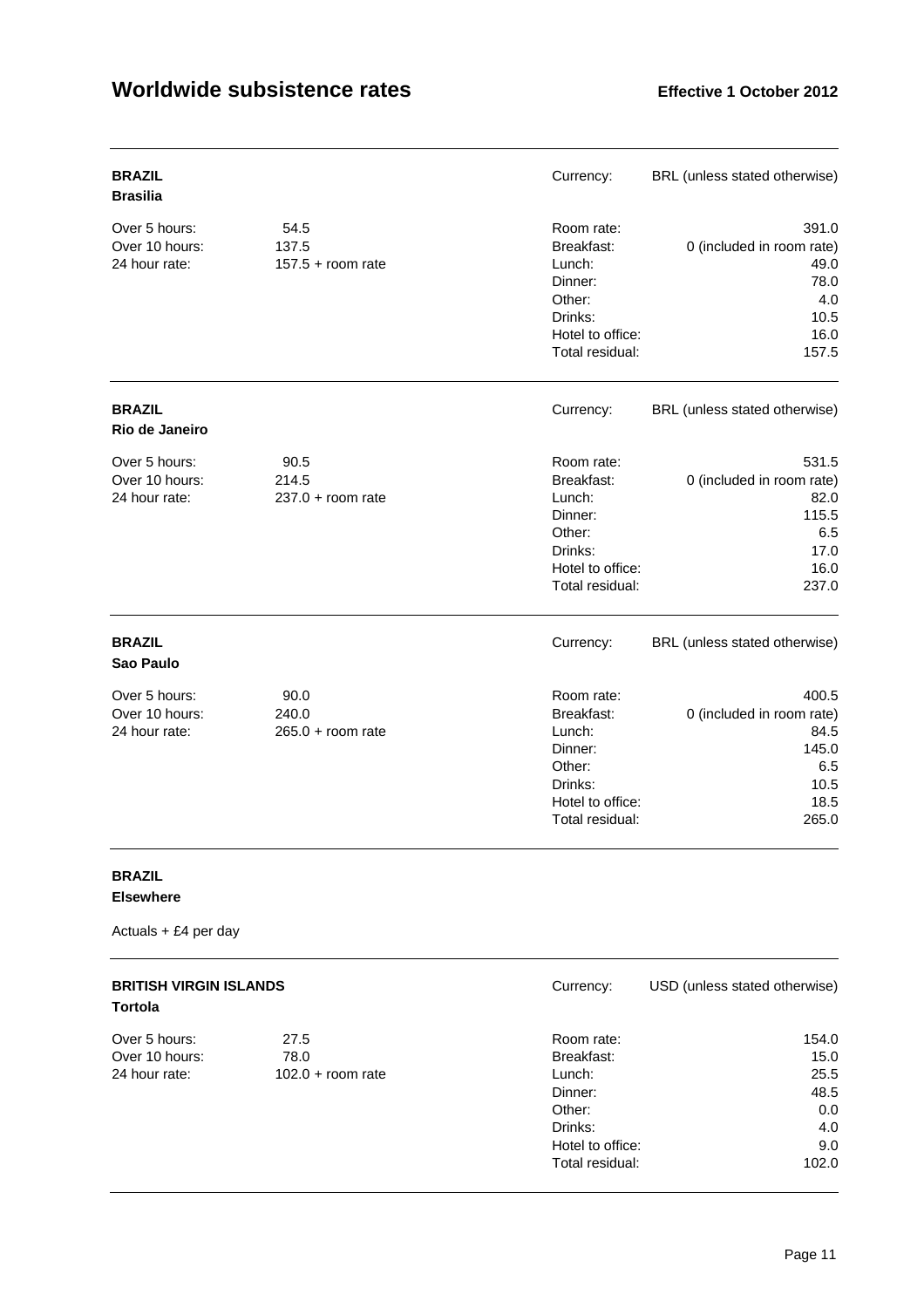| <b>BRUNEI</b><br><b>Bandar Seri Begawan</b> |                     | Currency:        | BND (unless stated otherwise) |
|---------------------------------------------|---------------------|------------------|-------------------------------|
| Over 5 hours:                               | 36.5                | Room rate:       | 201.0                         |
| Over 10 hours:                              | 120.0               | Breakfast:       | 0 (included in room rate)     |
| 24 hour rate:                               | $132.5 +$ room rate | Lunch:           | 30.5                          |
|                                             |                     | Dinner:          | 78.0                          |
|                                             |                     | Other:           | 0.0                           |
|                                             |                     | Drinks:          | 11.5                          |
|                                             |                     | Hotel to office: | 12.5                          |
|                                             |                     | Total residual:  | 132.5                         |

### **BRUNEI**

### **Elsewhere**

Actuals + £4 per day

| <b>BULGARIA</b><br>Sofia                         |                                     | Currency:                                                                                                 | BGN (unless stated otherwise)                                                         |
|--------------------------------------------------|-------------------------------------|-----------------------------------------------------------------------------------------------------------|---------------------------------------------------------------------------------------|
| Over 5 hours:<br>Over 10 hours:<br>24 hour rate: | 41.5<br>96.5<br>$106.5 + room rate$ | Room rate:<br>Breakfast:<br>Lunch:<br>Dinner:<br>Other:<br>Drinks:<br>Hotel to office:<br>Total residual: | EUR 150.5<br>0 (included in room rate)<br>37.0<br>50.5<br>0.0<br>9.0<br>10.0<br>106.5 |
| <b>BULGARIA</b><br><b>Elsewhere</b>              |                                     | Currency:                                                                                                 | BGN (unless stated otherwise)                                                         |
| Over 5 hours:<br>Over 10 hours:<br>24 hour rate: | 17.0<br>41.0<br>$62.0 + room$ rate  | Room rate:<br>Breakfast:<br>Lunch:<br>Dinner:<br>Other:<br>Drinks:<br>Hotel to office:<br>Total residual: | actuals<br>7.5<br>14.5<br>22.0<br>3.5<br>4.5<br>10.0<br>62.0                          |

### **BURKINA FASO Ouagadougou and Elsewhere**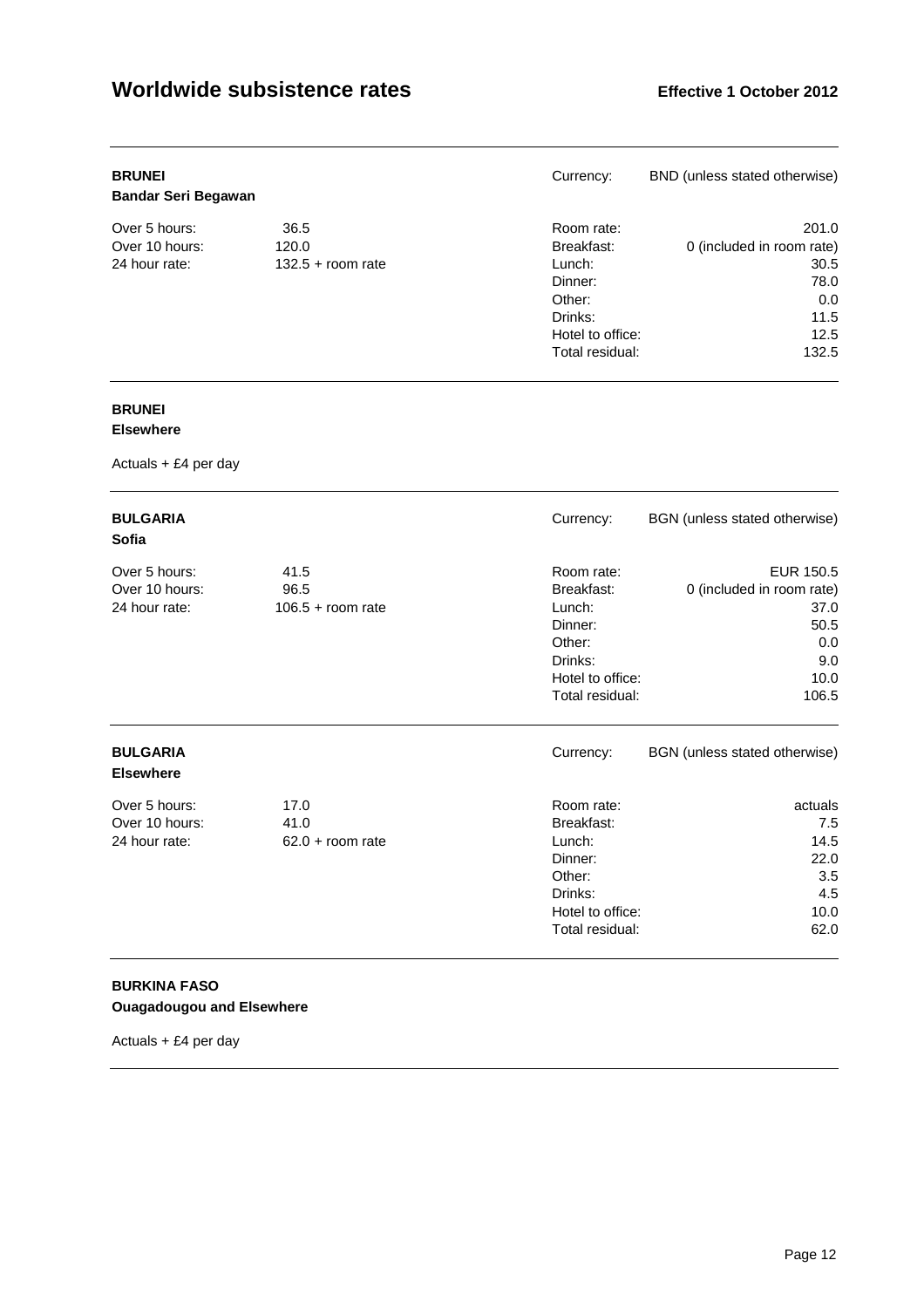| <b>BURUNDI</b><br><b>Bujumbura</b> |                        | Currency:        | BIF (unless stated otherwise) |
|------------------------------------|------------------------|------------------|-------------------------------|
| Over 5 hours:                      | 21,744.0               | Room rate:       | <b>USD 108.0</b>              |
| Over 10 hours:                     | 58,918.5               | Breakfast:       | 0 (included in room rate)     |
| 24 hour rate:                      | $73,261.5 + room rate$ | Lunch:           | 19,639.5                      |
|                                    |                        | Dinner:          | 35,070.5                      |
|                                    |                        | Other:           | 3,507.5                       |
|                                    |                        | Drinks:          | 4,208.5                       |
|                                    |                        | Hotel to office: | 10,835.5                      |
|                                    |                        | Total residual:  | 73.261.5                      |

### **BURUNDI**

### **Elsewhere**

Actuals + £4 per day

| <b>CAMBODIA</b><br><b>Phnom Penh</b> |                    | Currency:        | USD (unless stated otherwise) |
|--------------------------------------|--------------------|------------------|-------------------------------|
| Over 5 hours:                        | 30.0               | Room rate:       | 99.0                          |
| Over 10 hours:                       | 71.0               | Breakfast:       | 0 (included in room rate)     |
| 24 hour rate:                        | $83.5 +$ room rate | Lunch:           | 26.0                          |
|                                      |                    | Dinner:          | 37.0                          |
|                                      |                    | Other:           | 6.0                           |
|                                      |                    | Drinks:          | 8.0                           |
|                                      |                    | Hotel to office: | 6.5                           |
|                                      |                    | Total residual:  | 83.5                          |

### **CAMBODIA Elsewhere**

| <b>CAMEROON</b><br><b>Douala</b>                 |                                                | Currency:                                                                              | XAF (unless stated otherwise)                                                 |
|--------------------------------------------------|------------------------------------------------|----------------------------------------------------------------------------------------|-------------------------------------------------------------------------------|
| Over 5 hours:<br>Over 10 hours:<br>24 hour rate: | 18,562.5<br>49,542.0<br>$67,453.5 +$ room rate | Room rate:<br>Breakfast:<br>Lunch:<br>Dinner:<br>Other:<br>Drinks:<br>Hotel to office: | 85,877.5<br>11,649.5<br>16,130.0<br>28,547.0<br>2,684.0<br>4,865.0<br>3,578.0 |
|                                                  |                                                | Total residual:                                                                        | 67,453.5                                                                      |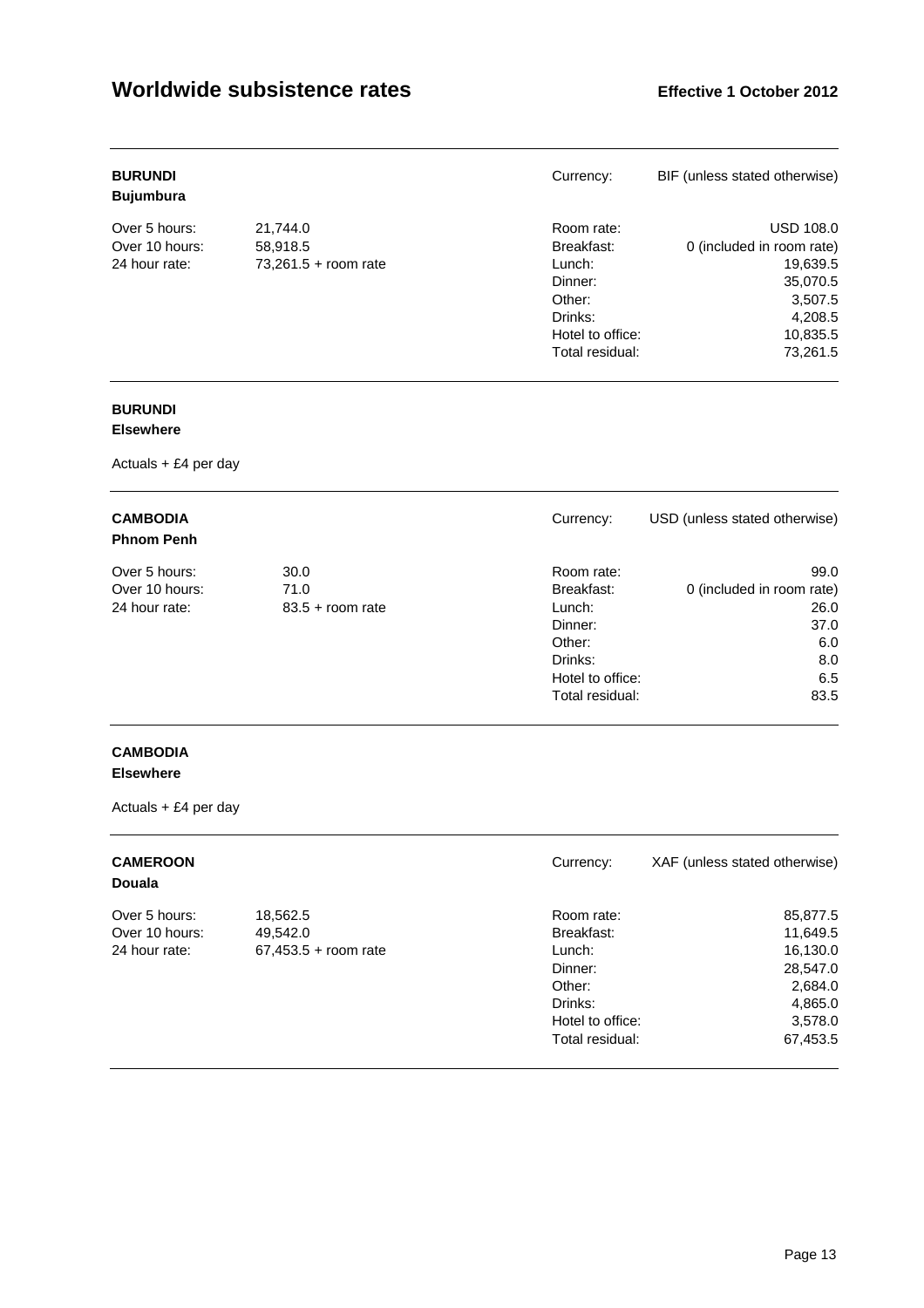| <b>CAMEROON</b><br>Yaounde |                        | Currency:        | XAF (unless stated otherwise) |
|----------------------------|------------------------|------------------|-------------------------------|
| Over 5 hours:              | 16,092.0               | Room rate:       | 97,288.5                      |
| Over 10 hours:             | 37.454.0               | Breakfast:       | 11.271.5                      |
| 24 hour rate:              | $54,450.5 +$ room rate | Lunch:           | 14,159.5                      |
|                            |                        | Dinner:          | 19,430.0                      |
|                            |                        | Other:           | 2,147.0                       |
|                            |                        | Drinks:          | 3,864.5                       |
|                            |                        | Hotel to office: | 3,578.0                       |
|                            |                        | Total residual:  | 54.450.5                      |

### **CAMEROON**

### **Elsewhere**

| <b>CANADA</b><br>Calgary, Alberta                |                                      | Currency:                                                                                                 | CAD (unless stated otherwise)                                |
|--------------------------------------------------|--------------------------------------|-----------------------------------------------------------------------------------------------------------|--------------------------------------------------------------|
| Over 5 hours:<br>Over 10 hours:<br>24 hour rate: | 60.0<br>138.0<br>$174.5 +$ room rate | Room rate:<br>Breakfast:<br>Lunch:<br>Dinner:<br>Other:<br>Drinks:<br>Hotel to office:<br>Total residual: | 152.0<br>26.5<br>55.0<br>73.5<br>0.0<br>9.5<br>10.0<br>174.5 |
| <b>CANADA</b><br><b>Edmonton, Alberta</b>        |                                      | Currency:                                                                                                 | CAD (unless stated otherwise)                                |
| Over 5 hours:<br>Over 10 hours:<br>24 hour rate: | 28.0<br>71.0<br>$97.0 + room$ rate   | Room rate:<br>Breakfast:<br>Lunch:<br>Dinner:<br>Other:<br>Drinks:<br>Hotel to office:<br>Total residual: | 129.5<br>16.0<br>24.5<br>40.0<br>0.0<br>6.5<br>10.0<br>97.0  |
| <b>CANADA</b><br>Halifax, Nova Scotia            |                                      | Currency:                                                                                                 | CAD (unless stated otherwise)                                |
| Over 5 hours:<br>Over 10 hours:<br>24 hour rate: | 36.0<br>96.0<br>$120.5 + room$ rate  | Room rate:<br>Breakfast:<br>Lunch:<br>Dinner:<br>Other:<br>Drinks:<br>Hotel to office:<br>Total residual: | 171.0<br>16.0<br>32.0<br>56.5<br>0.0<br>7.5<br>8.5<br>120.5  |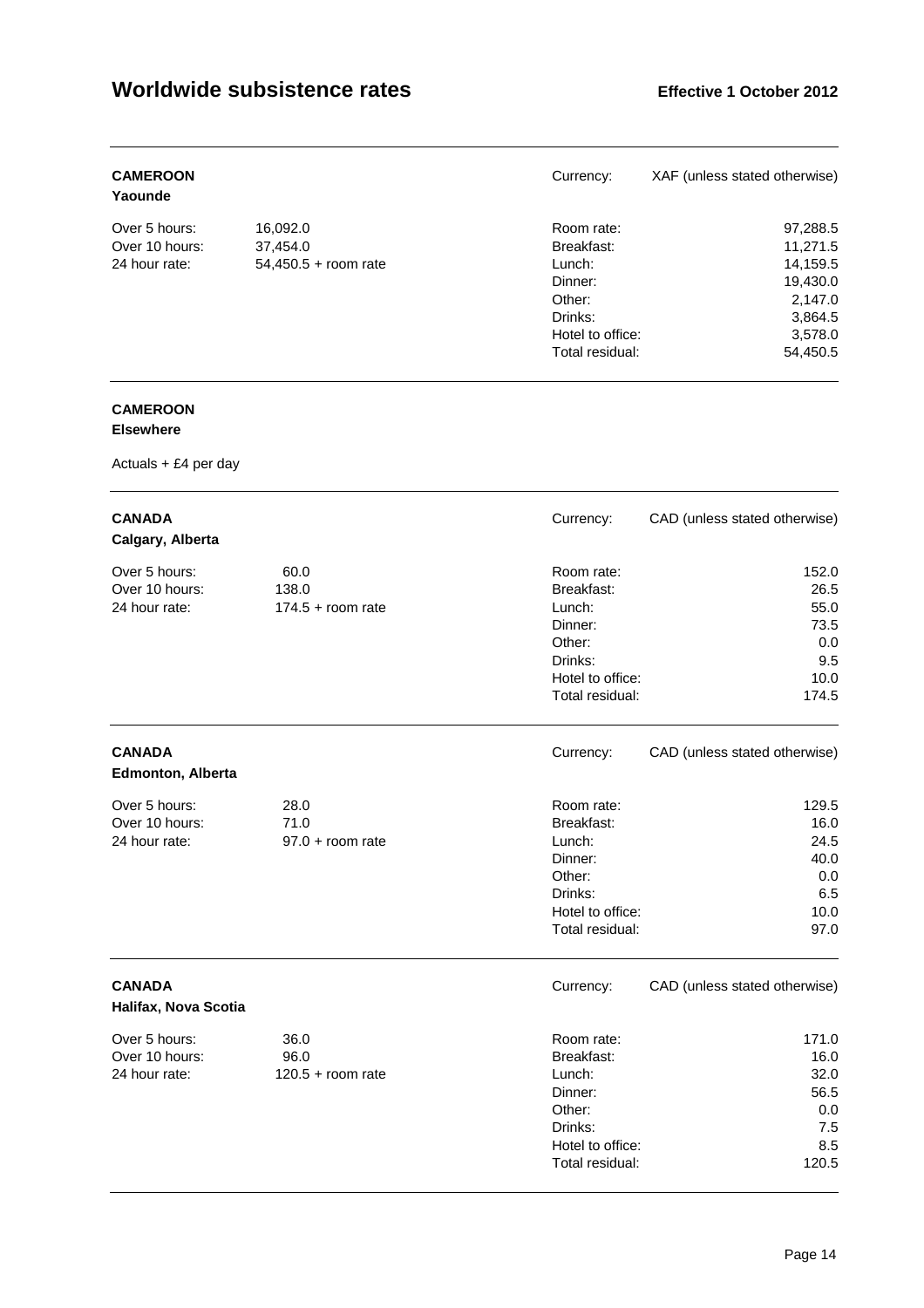| <b>CANADA</b><br><b>Montreal, Quebec</b>         |                                      | Currency:                                                                                                 | CAD (unless stated otherwise)                                                    |
|--------------------------------------------------|--------------------------------------|-----------------------------------------------------------------------------------------------------------|----------------------------------------------------------------------------------|
| Over 5 hours:<br>Over 10 hours:<br>24 hour rate: | 46.0<br>116.5<br>$153.0 + room$ rate | Room rate:<br>Breakfast:<br>Lunch:<br>Dinner:<br>Other:<br>Drinks:<br>Hotel to office:<br>Total residual: | 218.0<br>26.5<br>41.0<br>65.5<br>0.0<br>10.0<br>10.0<br>153.0                    |
| <b>CANADA</b><br>Ottawa, Ontario                 |                                      | Currency:                                                                                                 | CAD (unless stated otherwise)                                                    |
| Over 5 hours:<br>Over 10 hours:<br>24 hour rate: | 46.0<br>121.0<br>$152.5 + room$ rate | Room rate:<br>Breakfast:<br>Lunch:<br>Dinner:<br>Other:<br>Drinks:<br>Hotel to office:<br>Total residual: | 206.5<br>23.0<br>41.5<br>71.0<br>0.0<br>8.5<br>8.5<br>152.5                      |
| <b>CANADA</b><br>Quebec City, Quebec             |                                      | Currency:                                                                                                 | CAD (unless stated otherwise)                                                    |
| Over 5 hours:<br>Over 10 hours:<br>24 hour rate: | 52.5<br>124.5<br>$161.0 + room rate$ | Room rate:<br>Breakfast:<br>Lunch:<br>Dinner:<br>Other:<br>Drinks:<br>Hotel to office:<br>Total residual: | 248.5<br>26.5<br>47.5<br>67.0<br>0.0<br>10.0<br>10.0<br>161.0                    |
| <b>CANADA</b><br>Regina, Saskatchewan            |                                      | Currency:                                                                                                 | CAD (unless stated otherwise)                                                    |
| Over 5 hours:<br>Over 10 hours:<br>24 hour rate: | 38.5<br>96.0<br>$104.5 + room rate$  | Room rate:<br>Breakfast:<br>Lunch:<br>Dinner:<br>Other:<br>Drinks:<br>Hotel to office:<br>Total residual: | 155.5<br>0 (included in room rate)<br>34.5<br>53.5<br>0.0<br>8.0<br>8.5<br>104.5 |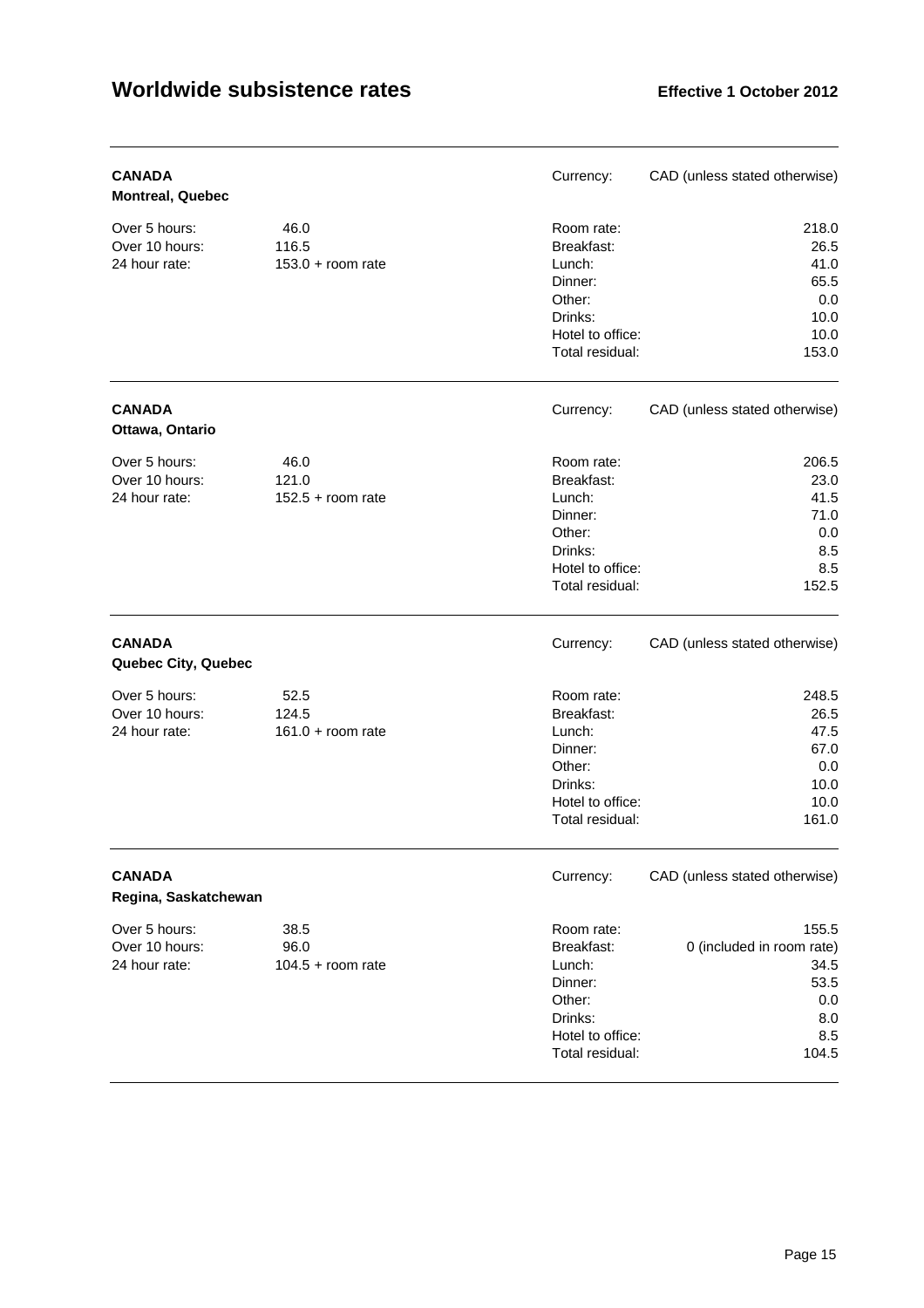| <b>CANADA</b><br>Saskatoon, Saskatchewan         |                                      | Currency:                                                                                                 | CAD (unless stated otherwise)                                 |
|--------------------------------------------------|--------------------------------------|-----------------------------------------------------------------------------------------------------------|---------------------------------------------------------------|
| Over 5 hours:<br>Over 10 hours:<br>24 hour rate: | 35.0<br>87.5<br>$114.0 + room rate$  | Room rate:<br>Breakfast:<br>Lunch:<br>Dinner:<br>Other:<br>Drinks:<br>Hotel to office:<br>Total residual: | 220.0<br>18.0<br>32.0<br>49.5<br>0.0<br>6.0<br>8.5<br>114.0   |
| <b>CANADA</b><br>St John's, New Foundland        |                                      | Currency:                                                                                                 | CAD (unless stated otherwise)                                 |
| Over 5 hours:<br>Over 10 hours:<br>24 hour rate: | 46.5<br>114.0<br>$145.0 + room$ rate | Room rate:<br>Breakfast:<br>Lunch:<br>Dinner:<br>Other:<br>Drinks:<br>Hotel to office:<br>Total residual: | 181.5<br>22.5<br>42.0<br>63.5<br>0.0<br>8.5<br>8.5<br>145.0   |
| <b>CANADA</b><br>Toronto, Ontario                |                                      | Currency:                                                                                                 | CAD (unless stated otherwise)                                 |
| Over 5 hours:<br>Over 10 hours:<br>24 hour rate: | 45.0<br>115.5<br>$148.5 +$ room rate | Room rate:<br>Breakfast:<br>Lunch:<br>Dinner:<br>Other:<br>Drinks:<br>Hotel to office:<br>Total residual: | 176.5<br>23.5<br>40.5<br>66.0<br>0.0<br>9.0<br>9.5<br>148.5   |
| <b>CANADA</b><br>Vancouver, British Columbia     |                                      | Currency:                                                                                                 | CAD (unless stated otherwise)                                 |
| Over 5 hours:<br>Over 10 hours:<br>24 hour rate: | 37.5<br>82.5<br>$112.0 + room rate$  | Room rate:<br>Breakfast:<br>Lunch:<br>Dinner:<br>Other:<br>Drinks:<br>Hotel to office:<br>Total residual: | 218.5<br>19.5<br>32.5<br>40.0<br>0.0<br>10.0<br>10.0<br>112.0 |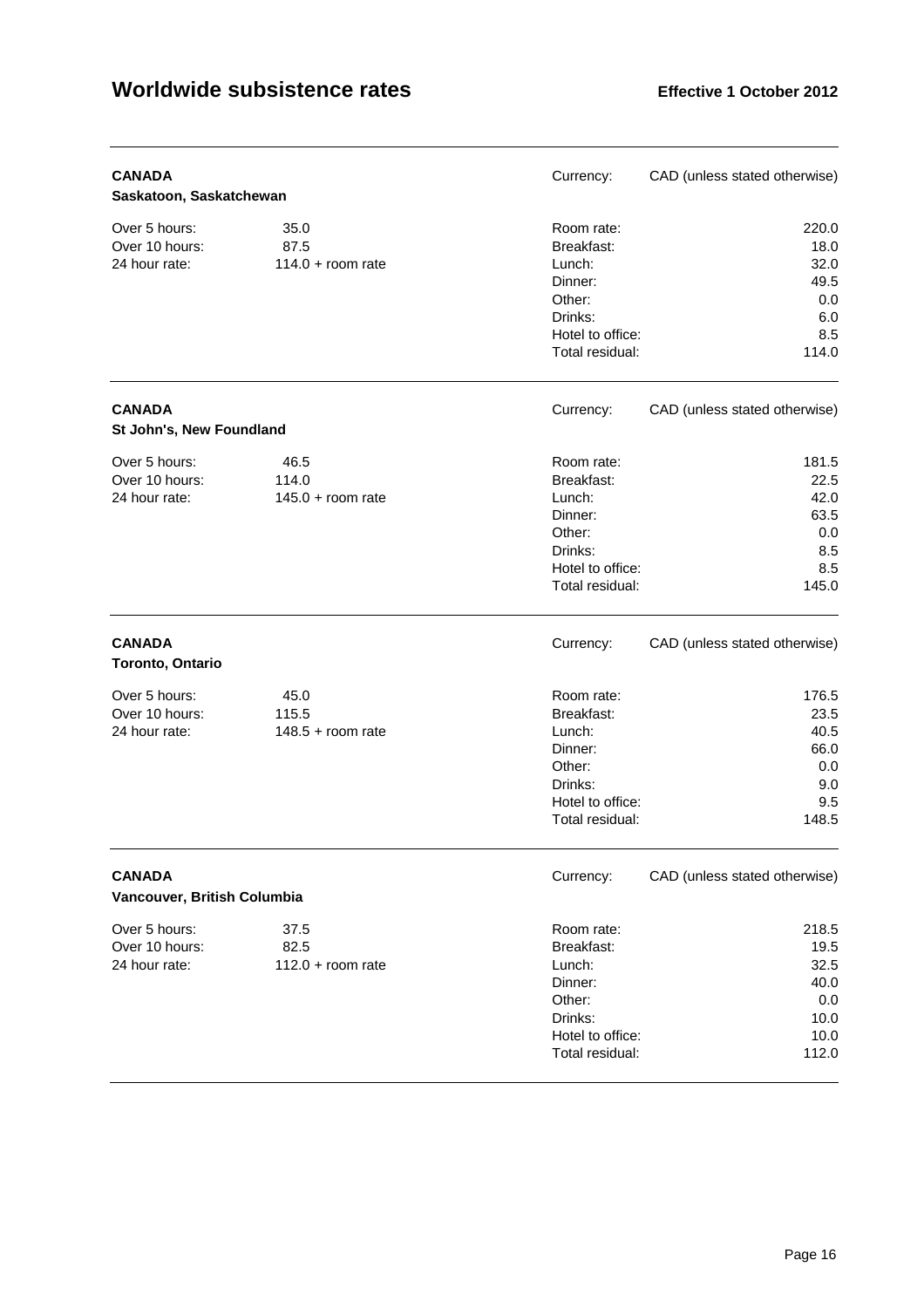| <b>CANADA</b><br>Victoria, British Columbia      |                                      | Currency:                                                                                                 | CAD (unless stated otherwise)                                |
|--------------------------------------------------|--------------------------------------|-----------------------------------------------------------------------------------------------------------|--------------------------------------------------------------|
| Over 5 hours:<br>Over 10 hours:<br>24 hour rate: | 38.0<br>91.0<br>$122.5 + room rate$  | Room rate:<br>Breakfast:<br>Lunch:<br>Dinner:<br>Other:<br>Drinks:<br>Hotel to office:<br>Total residual: | 190.5<br>21.5<br>34.5<br>49.5<br>0.0<br>7.0<br>10.0<br>122.5 |
| <b>CANADA</b><br>Winnipeg, Manitoba              |                                      | Currency:                                                                                                 | CAD (unless stated otherwise)                                |
| Over 5 hours:<br>Over 10 hours:<br>24 hour rate: | 48.5<br>120.5<br>$156.0 + room$ rate | Room rate:<br>Breakfast:<br>Lunch:<br>Dinner:<br>Other:<br>Drinks:<br>Hotel to office:<br>Total residual: | 186.5<br>27.0<br>44.0<br>68.0<br>0.0<br>8.5<br>8.5<br>156.0  |
| <b>CANADA</b><br>Yellowknife, NW Territories     |                                      | Currency:                                                                                                 | CAD (unless stated otherwise)                                |
| Over 5 hours:<br>Over 10 hours:<br>24 hour rate: | 33.5<br>83.5<br>$105.5 +$ room rate  | Room rate:<br>Breakfast:<br>Lunch:<br>Dinner:<br>Other:<br>Drinks:<br>Hotel to office:<br>Total residual: | 145.0<br>13.5<br>30.0<br>47.0<br>0.0<br>6.5<br>8.5<br>105.5  |

# **CANADA**

### **Elsewhere**

90% of Montreal rate plus Hotel to Office CAD 10

### **CAPE VERDE Praia and Elsewhere**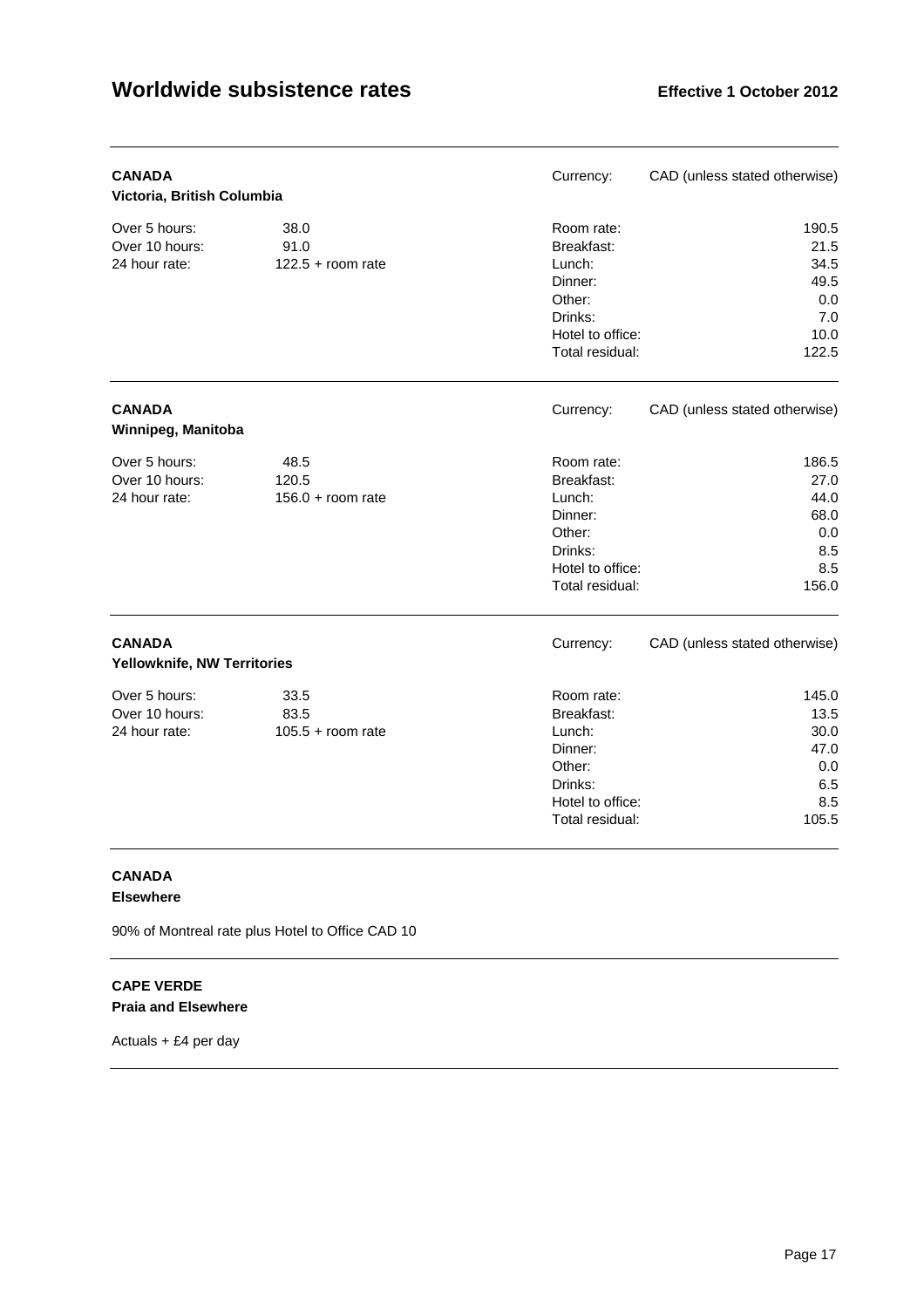| <b>CAYMAN ISLANDS</b><br><b>Grand Cayman</b> |                     | Currency:        | KYD (unless stated otherwise) |
|----------------------------------------------|---------------------|------------------|-------------------------------|
| Over 5 hours:                                | 32.5                | Room rate:       | USD 205.0                     |
| Over 10 hours:                               | 89.5                | Breakfast:       | 19.0                          |
| 24 hour rate:                                | $114.0 +$ room rate | Lunch:           | 29.5                          |
|                                              |                     | Dinner:          | 54.0                          |
|                                              |                     | Other:           | 0.0                           |
|                                              |                     | Drinks:          | 6.0                           |
|                                              |                     | Hotel to office: | 5.5                           |
|                                              |                     | Total residual:  | 114.0                         |

#### **CAYMAN ISLANDS Elsewhere**

Actuals + £4 per day

### **CHAD**

### **N'djamena and Elsewhere**

Actuals + £4 per day

| <b>CHILE</b><br>Santiago |                        | Currency:        | CLP (unless stated otherwise) |
|--------------------------|------------------------|------------------|-------------------------------|
| Over 5 hours:            | 15,825.5               | Room rate:       | <b>USD 151.5</b>              |
| Over 10 hours:           | 39.401.0               | Breakfast:       | 0 (included in room rate)     |
| 24 hour rate:            | $43,304.5 + room rate$ | Lunch:           | 14,318.0                      |
|                          |                        | Dinner:          | 22,068.5                      |
|                          |                        | Other:           | 0.0                           |
|                          |                        | Drinks:          | 3,014.5                       |
|                          |                        | Hotel to office: | 3,903.5                       |
|                          |                        | Total residual:  | 43.304.5                      |

### **CHILE Elsewhere**

As for Santiago

| <b>CHINA</b><br><b>Beijing</b> |                     | Currency:        | CNY (unless stated otherwise) |
|--------------------------------|---------------------|------------------|-------------------------------|
| Over 5 hours:                  | 222.0               | Room rate:       | 1,286.0                       |
| Over 10 hours:                 | 538.5               | Breakfast:       | 0 (included in room rate)     |
| 24 hour rate:                  | $579.0 +$ room rate | Lunch:           | 196.0                         |
|                                |                     | Dinner:          | 291.0                         |
|                                |                     | Other:           | 0.0                           |
|                                |                     | Drinks:          | 51.5                          |
|                                |                     | Hotel to office: | 40.5                          |
|                                |                     | Total residual:  | 579.0                         |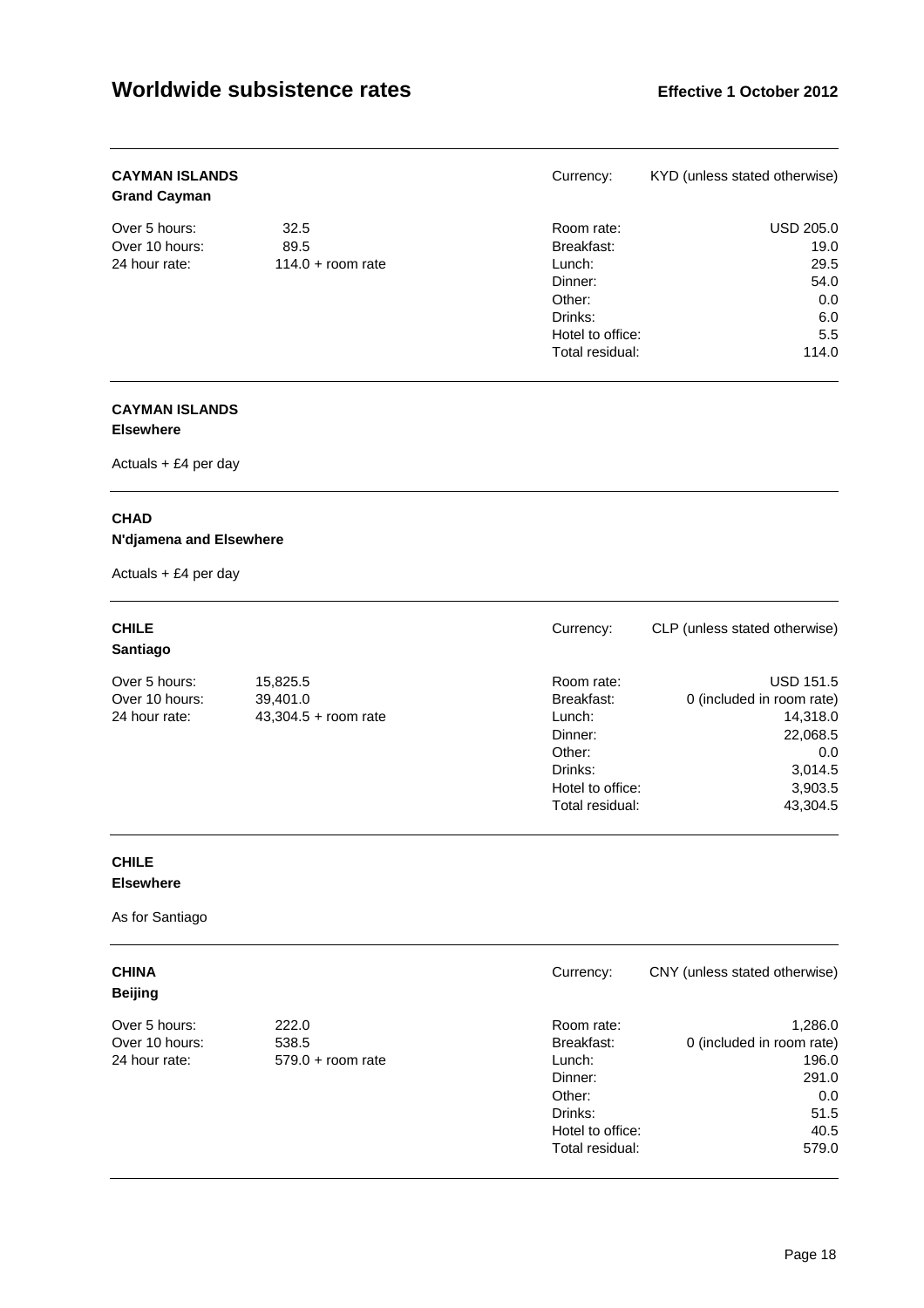| <b>CHINA</b><br>Chongqing                        |                                       | Currency:                                                                                                 | CNY (unless stated otherwise)                                                          |
|--------------------------------------------------|---------------------------------------|-----------------------------------------------------------------------------------------------------------|----------------------------------------------------------------------------------------|
| Over 5 hours:<br>Over 10 hours:<br>24 hour rate: | 222.0<br>538.5<br>$579.0 + room rate$ | Room rate:<br>Breakfast:<br>Lunch:<br>Dinner:<br>Other:<br>Drinks:<br>Hotel to office:<br>Total residual: | 557.0<br>0 (included in room rate)<br>196.0<br>291.0<br>0.0<br>51.5<br>40.5<br>579.0   |
| <b>CHINA</b><br>Guangzhou                        |                                       | Currency:                                                                                                 | CNY (unless stated otherwise)                                                          |
| Over 5 hours:<br>Over 10 hours:<br>24 hour rate: | 222.0<br>538.5<br>$579.0 + room rate$ | Room rate:<br>Breakfast:<br>Lunch:<br>Dinner:<br>Other:<br>Drinks:<br>Hotel to office:<br>Total residual: | 783.0<br>0 (included in room rate)<br>196.0<br>291.0<br>0.0<br>51.5<br>40.5<br>579.0   |
| <b>CHINA</b><br>Shanghai                         |                                       | Currency:                                                                                                 | CNY (unless stated otherwise)                                                          |
| Over 5 hours:<br>Over 10 hours:<br>24 hour rate: | 222.0<br>538.5<br>$579.0 + room rate$ | Room rate:<br>Breakfast:<br>Lunch:<br>Dinner:<br>Other:<br>Drinks:<br>Hotel to office:<br>Total residual: | 1,270.5<br>0 (included in room rate)<br>196.0<br>291.0<br>0.0<br>51.5<br>40.5<br>579.0 |

# **CHINA**

**Elsewhere** 

80% of Beijing rate plus Hotel to Office CNY 40.5

### **COLOMBIA** COLOMBIA CURRENCE COP (unless stated otherwise) **Bogota**

| Over 5 hours:  |  |
|----------------|--|
| Over 10 hours: |  |
| 24 hour rate:  |  |

134,077.5 + room rate Lunch:

# Over 5 hours: 47,701.0 Room rate: 394,651.5 113,195.0 Breakfast: 0 (included in room rate)<br>134.077.5 + room rate 134.077.5 + room rate 143.594.5

| 44 IIUUI 1 ALG. | <b>1001110017 C.110, PU</b> | Lui iui i.       | +ບ.ບອ+.ບ  |
|-----------------|-----------------------------|------------------|-----------|
|                 |                             | Dinner:          | 61,388.0  |
|                 |                             | Other:           | 5,270.0   |
|                 |                             | Drinks:          | 8,212.5   |
|                 |                             | Hotel to office: | 15,612.5  |
|                 |                             | Total residual:  | 134,077.5 |
|                 |                             |                  |           |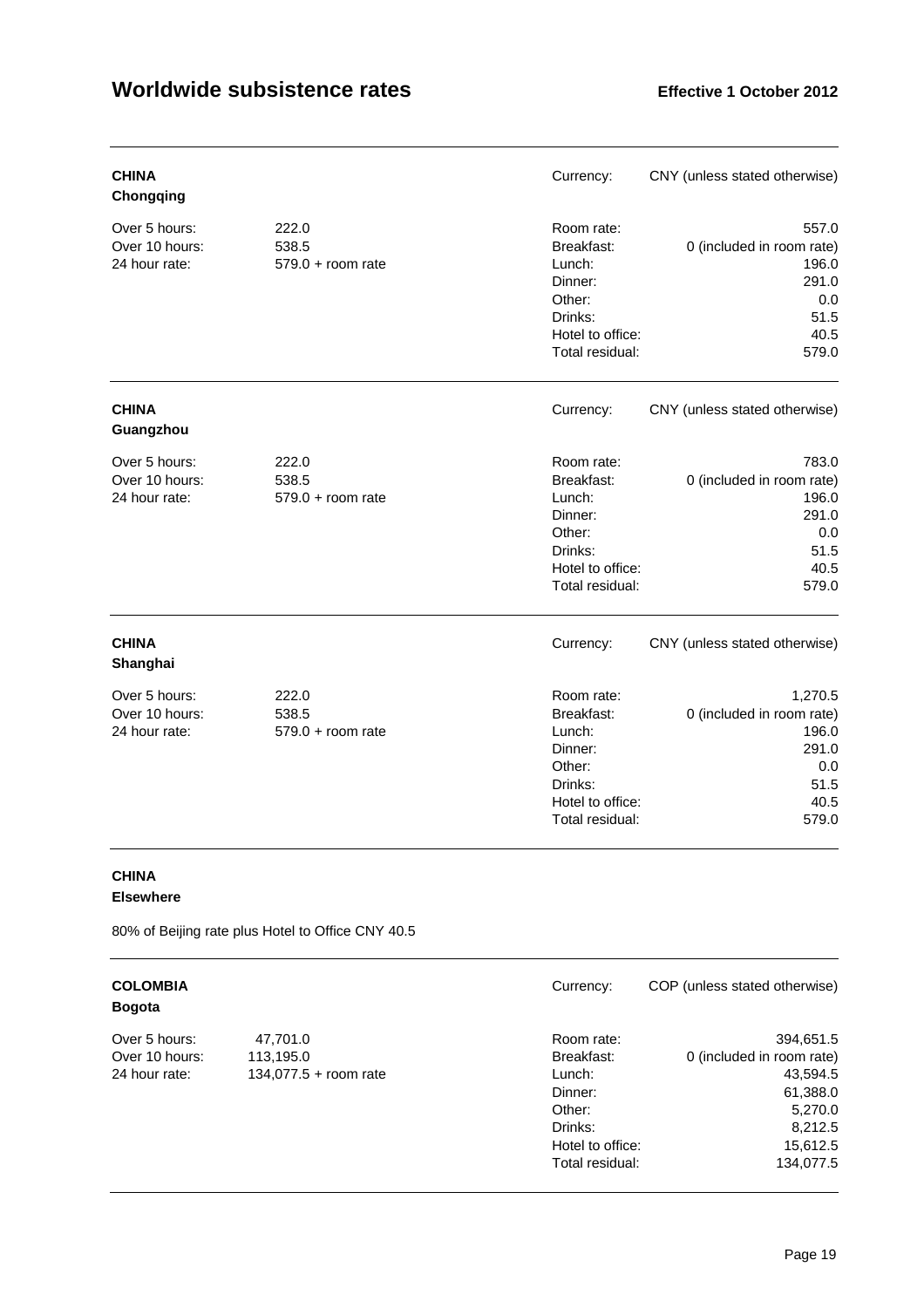| <b>COLOMBIA</b><br>Cali                          |                                                   | Currency:                                                                                                 | COP (unless stated otherwise)                                                                                   |
|--------------------------------------------------|---------------------------------------------------|-----------------------------------------------------------------------------------------------------------|-----------------------------------------------------------------------------------------------------------------|
| Over 5 hours:<br>Over 10 hours:<br>24 hour rate: | 52,696.5<br>134,136.5<br>$154, 135.0 + room rate$ | Room rate:<br>Breakfast:<br>Lunch:<br>Dinner:<br>Other:<br>Drinks:<br>Hotel to office:<br>Total residual: | 276,136.5<br>0 (included in room rate)<br>49,274.5<br>78,018.0<br>4,791.0<br>6,844.0<br>15,207.5<br>154,135.0   |
| <b>COLOMBIA</b><br>Cartagena                     |                                                   | Currency:                                                                                                 | COP (unless stated otherwise)                                                                                   |
| Over 5 hours:<br>Over 10 hours:<br>24 hour rate: | 66,916.5<br>174,460.0<br>197,242.5 + room rate    | Room rate:<br>Breakfast:<br>Lunch:<br>Dinner:<br>Other:<br>Drinks:<br>Hotel to office:<br>Total residual: | 572,478.0<br>0 (included in room rate)<br>60,941.5<br>101,569.0<br>7,170.0<br>11,949.5<br>15,612.5<br>197,242.5 |
| <b>COLOMBIA</b><br><b>Medellin</b>               |                                                   | Currency:                                                                                                 | COP (unless stated otherwise)                                                                                   |
| Over 5 hours:<br>Over 10 hours:<br>24 hour rate: | 41,942.5<br>105,513.0<br>126,981.0 + room rate    | Room rate:<br>Breakfast:<br>Lunch:<br>Dinner:<br>Other:<br>Drinks:<br>Hotel to office:<br>Total residual: | 268,315.5<br>0 (included in room rate)<br>39,672.0<br>61,300.0<br>5,855.5<br>4,541.0<br>15,612.5<br>126,981.0   |

### **COLOMBIA Elsewhere**

75% of Bogota, Cali, Cartagena, Medellin rate plus Hotel to Office COP 15612.5

| <b>CONGO, DEMOCRATIC REPUBLIC</b><br>Kinshasa |                     | Currency:        | USD (unless stated otherwise) |
|-----------------------------------------------|---------------------|------------------|-------------------------------|
| Over 5 hours:                                 | 35.0                | Room rate:       | 202.5                         |
| Over 10 hours:                                | 87.0                | Breakfast:       | 0 (included in room rate)     |
| 24 hour rate:                                 | $104.0 +$ room rate | Lunch:           | 30.5                          |
|                                               |                     | Dinner:          | 47.5                          |
|                                               |                     | Other:           | 8.0                           |
|                                               |                     | Drinks:          | 9.0                           |
|                                               |                     | Hotel to office: | 9.0                           |
|                                               |                     | Total residual:  | 104.0                         |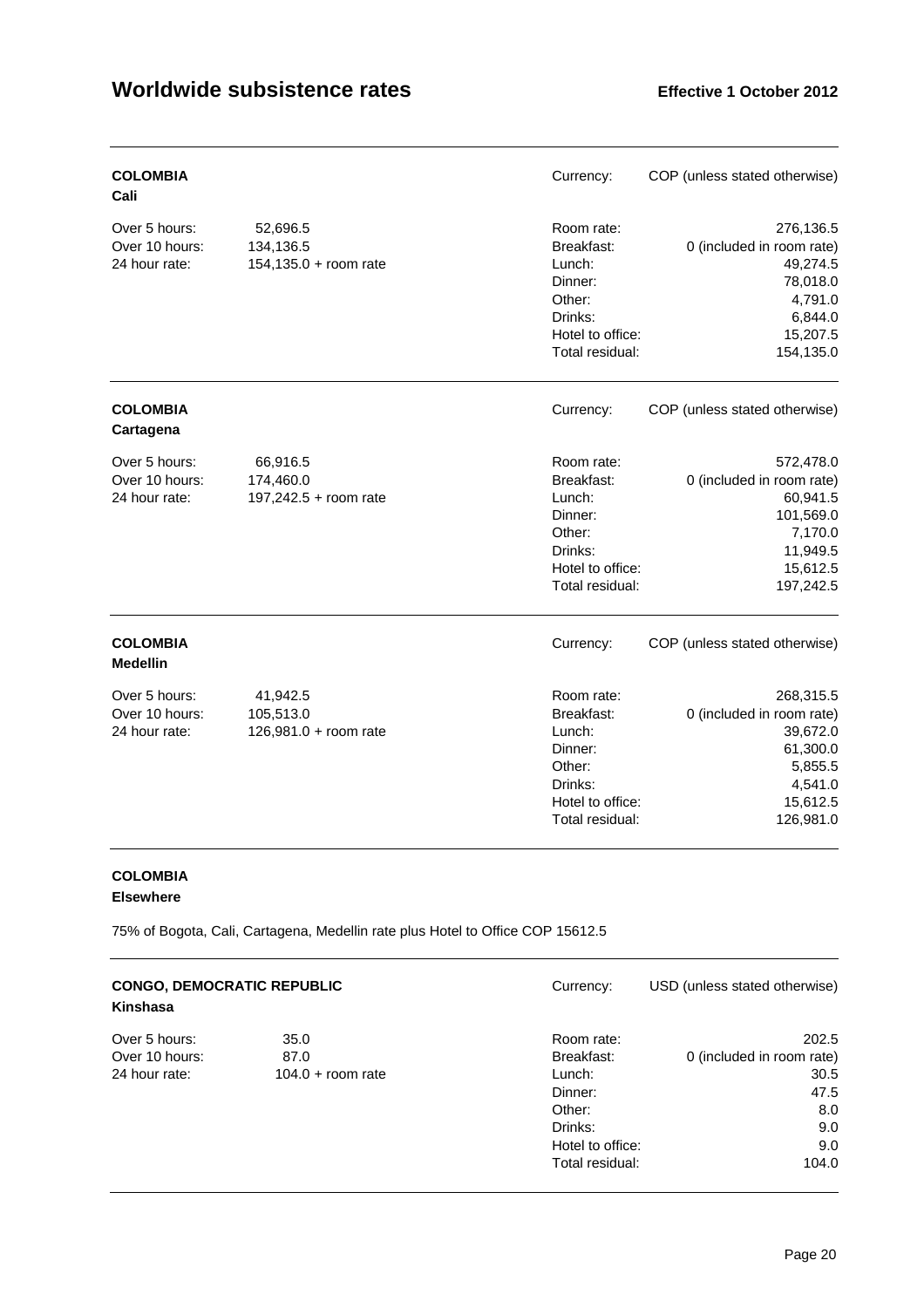#### **CONGO, DEMOCRATIC REPUBLIC Elsewhere**

Actuals + £4 per day

| <b>COOK ISLANDS</b><br>Rarotonga                 |                                      | Currency:                                                                                                 | NZD (unless stated otherwise)                                                      |
|--------------------------------------------------|--------------------------------------|-----------------------------------------------------------------------------------------------------------|------------------------------------------------------------------------------------|
| Over 5 hours:<br>Over 10 hours:<br>24 hour rate: | 44.5<br>115.5<br>$131.5 + room rate$ | Room rate:<br>Breakfast:<br>Lunch:<br>Dinner:<br>Other:<br>Drinks:<br>Hotel to office:<br>Total residual: | 422.5<br>0 (included in room rate)<br>39.5<br>66.0<br>5.0<br>10.0<br>11.0<br>131.5 |
| <b>COSTA RICA</b><br>San Jose                    |                                      | Currency:                                                                                                 | USD (unless stated otherwise)                                                      |
| Over 5 hours:<br>Over 10 hours:<br>24 hour rate: | 30.0<br>72.0<br>$86.5 +$ room rate   | Room rate:<br>Breakfast:<br>Lunch:<br>Dinner:<br>Other:<br>Drinks:<br>Hotel to office:<br>Total residual: | 145.5<br>0 (included in room rate)<br>27.0<br>39.0<br>5.5<br>6.0<br>9.0<br>86.5    |

#### **COSTA RICA Elsewhere**

Actuals + £4 per day

### **COTE D'IVOIRE Abidjan**

Actuals + £4 per day

### **CROATIA** Currency: HRK (unless stated otherwise)

| <b>Dubrovnik</b> |  |
|------------------|--|
|------------------|--|

| <b>Dubrovnik</b> |                     |                  |                           |
|------------------|---------------------|------------------|---------------------------|
| Over 5 hours:    | 233.0               | Room rate:       | EUR 279.5                 |
| Over 10 hours:   | 497.5               | Breakfast:       | 0 (included in room rate) |
| 24 hour rate:    | $534.0 +$ room rate | Lunch:           | 218.0                     |
|                  |                     | Dinner:          | 249.5                     |
|                  |                     | Other:           | 0.0                       |
|                  |                     | Drinks:          | 30.0                      |
|                  |                     | Hotel to office: | 36.5                      |
|                  |                     | Total residual:  | 534.0                     |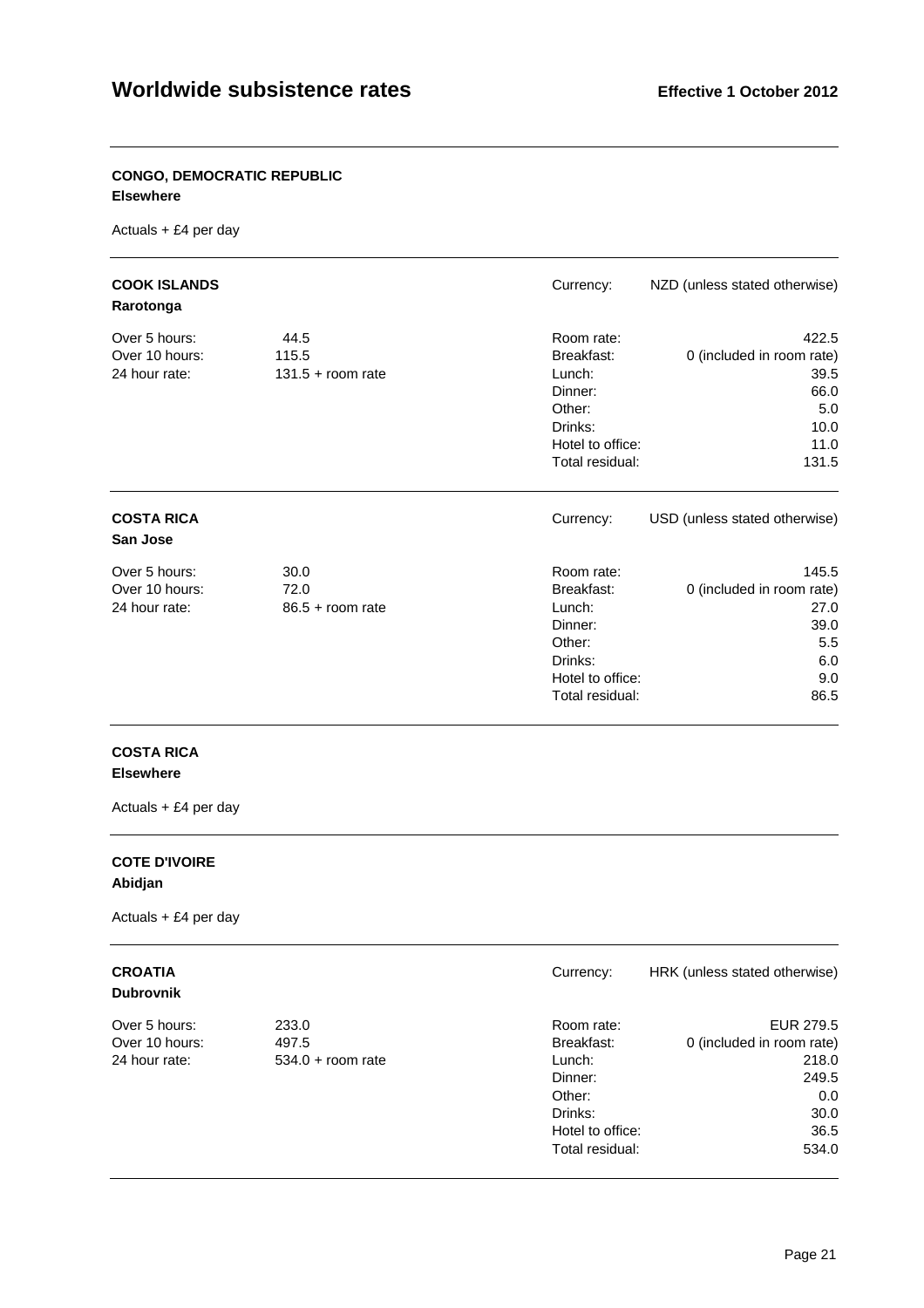| <b>CROATIA</b><br><b>Split</b>                   |                                       | Currency:                                                                                                 | HRK (unless stated otherwise)                                                            |
|--------------------------------------------------|---------------------------------------|-----------------------------------------------------------------------------------------------------------|------------------------------------------------------------------------------------------|
| Over 5 hours:<br>Over 10 hours:<br>24 hour rate: | 134.5<br>322.0<br>$358.5 +$ room rate | Room rate:<br>Breakfast:<br>Lunch:<br>Dinner:<br>Other:<br>Drinks:<br>Hotel to office:<br>Total residual: | EUR 124.0<br>0 (included in room rate)<br>117.5<br>170.5<br>0.0<br>34.0<br>36.5<br>358.5 |
| <b>CROATIA</b><br>Zagreb                         |                                       | Currency:                                                                                                 | HRK (unless stated otherwise)                                                            |
| Over 5 hours:<br>Over 10 hours:<br>24 hour rate: | 165.5<br>390.5<br>$427.0 + room rate$ | Room rate:<br>Breakfast:<br>Lunch:<br>Dinner:<br>Other:<br>Drinks:<br>Hotel to office:<br>Total residual: | 984.5<br>0 (included in room rate)<br>146.0<br>206.0<br>0.0<br>38.5<br>36.5<br>427.0     |

### **CROATIA**

#### **Elsewhere**

Actuals + £4 per day

| <b>CUBA</b><br>Havana                            |                                    | Currency:                                                                                                 | CUC (unless stated otherwise)                                                              |
|--------------------------------------------------|------------------------------------|-----------------------------------------------------------------------------------------------------------|--------------------------------------------------------------------------------------------|
| Over 5 hours:<br>Over 10 hours:<br>24 hour rate: | 17.5<br>53.5<br>$63.0 + room$ rate | Room rate:<br>Breakfast:<br>Lunch:<br>Dinner:<br>Other:<br>Drinks:<br>Hotel to office:<br>Total residual: | <b>USD 129.5</b><br>0 (included in room rate)<br>15.0<br>34.0<br>2.5<br>4.5<br>7.0<br>63.0 |

### **CUBA Elsewhere**

As for Havana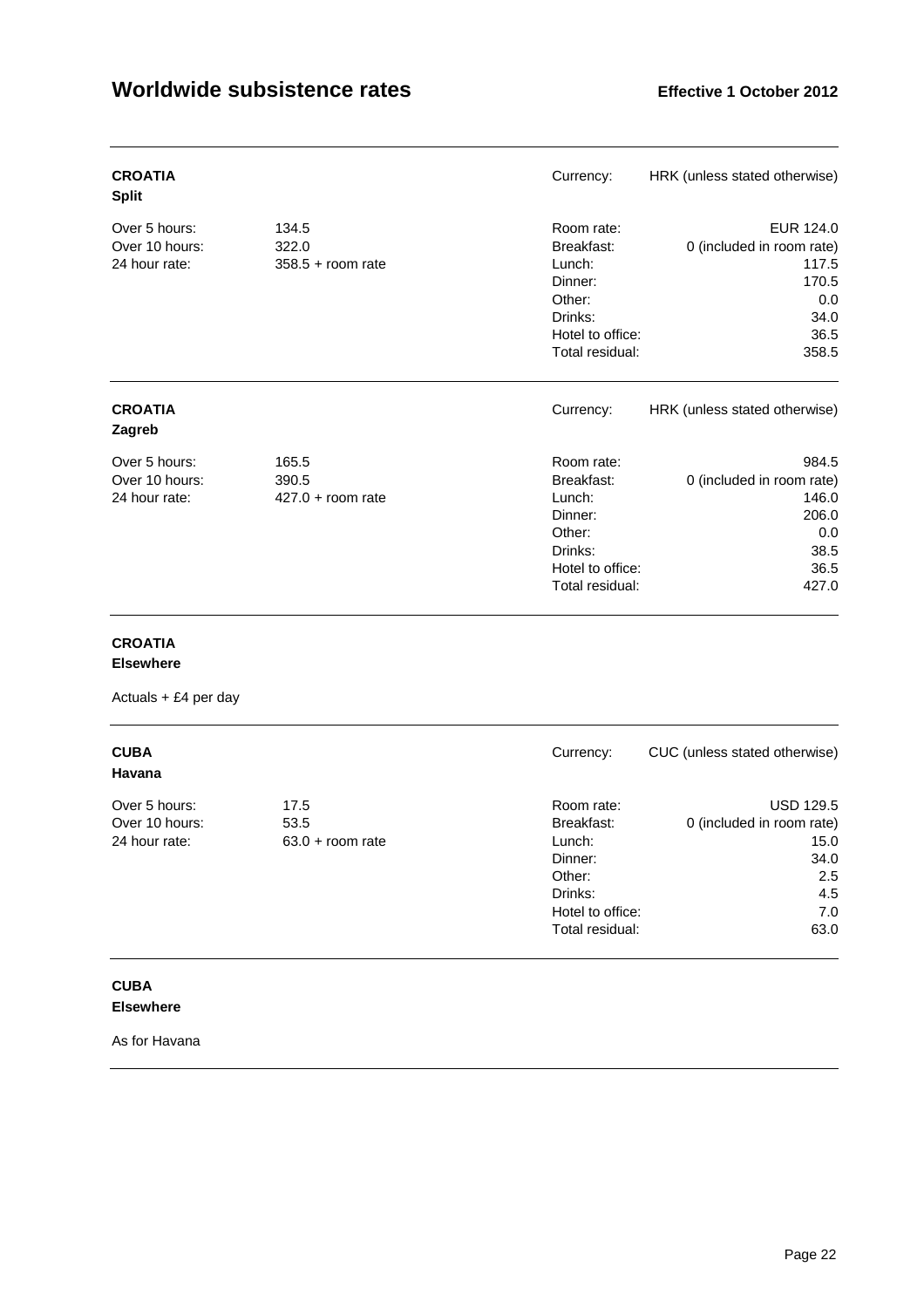| <b>CYPRUS</b><br><b>Nicosia</b> |                    | Currency:        | EUR (unless stated otherwise) |
|---------------------------------|--------------------|------------------|-------------------------------|
| Over 5 hours:                   | 36.5               | Room rate:       | 107.0                         |
| Over 10 hours:                  | 87.0               | Breakfast:       | 0 (included in room rate)     |
| 24 hour rate:                   | $93.0 + room$ rate | Lunch:           | 31.0                          |
|                                 |                    | Dinner:          | 45.5                          |
|                                 |                    | Other:           | 0.0                           |
|                                 |                    | Drinks:          | 10.5                          |
|                                 |                    | Hotel to office: | 6.0                           |
|                                 |                    | Total residual:  | 93.0                          |

### **CYPRUS**

### **Elsewhere**

75% of Nicosia rate plus Hotel to Office EUR 6

| <b>CZECH REPUBLIC</b><br><b>Prague</b> |                       | Currency:        | CZK (unless stated otherwise) |
|----------------------------------------|-----------------------|------------------|-------------------------------|
| Over 5 hours:                          | 447.0                 | Room rate:       | EUR 123.0                     |
| Over 10 hours:                         | 1,133.0               | Breakfast:       | 0 (included in room rate)     |
| 24 hour rate:                          | $1,273.5 +$ room rate | Lunch:           | 383.0                         |
|                                        |                       | Dinner:          | 622.0                         |
|                                        |                       | Other:           | 0.0                           |
|                                        |                       | Drinks:          | 128.0                         |
|                                        |                       | Hotel to office: | 140.5                         |
|                                        |                       | Total residual:  | 1,273.5                       |

# **CZECH REPUBLIC**

### **Elsewhere**

75% of Prague rate plus Hotel to Office CZK 140.5

| <b>DENMARK</b><br>Copenhagen |                     | Currency:        | DKK (unless stated otherwise) |
|------------------------------|---------------------|------------------|-------------------------------|
| Over 5 hours:                | 232.5               | Room rate:       | 1,185.0                       |
| Over 10 hours:               | 674.5               | Breakfast:       | 162.0                         |
| 24 hour rate:                | $884.5 +$ room rate | Lunch:           | 210.5                         |
|                              |                     | Dinner:          | 420.5                         |
|                              |                     | Other:           | 0.0                           |
|                              |                     | Drinks:          | 43.5                          |
|                              |                     | Hotel to office: | 48.0                          |
|                              |                     | Total residual:  | 884.5                         |

#### **DENMARK Elsewhere**

As for Copenhagen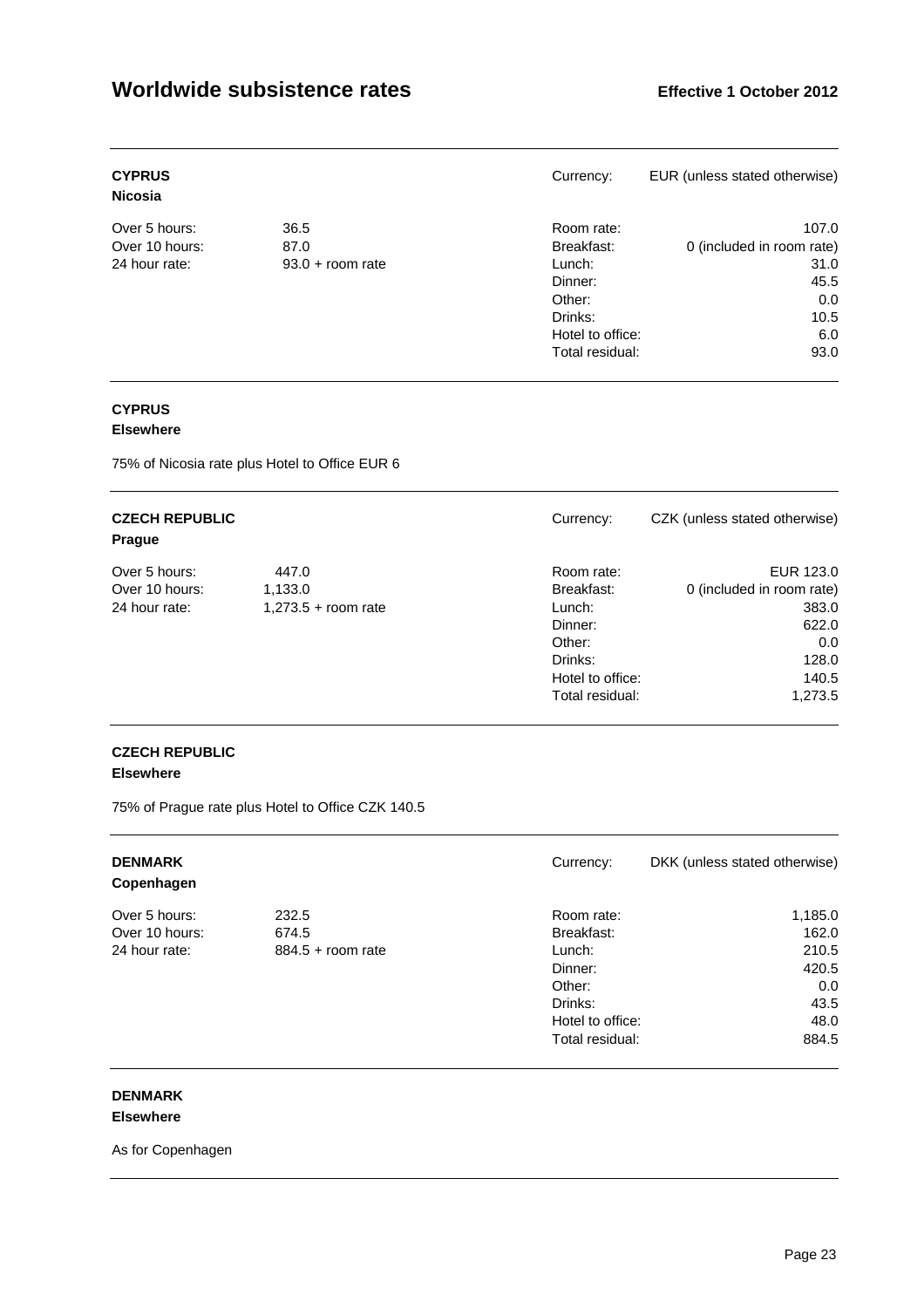| <b>DJIBOUTI</b><br><b>Diibouti</b> |                      | Currency:        | DJF (unless stated otherwise) |
|------------------------------------|----------------------|------------------|-------------------------------|
| Over 5 hours:                      | 4,030.5              | Room rate:       | 33,583.5                      |
| Over 10 hours:                     | 9,628.0              | Breakfast:       | 0 (included in room rate)     |
| 24 hour rate:                      | 11,074.5 + room rate | Lunch:           | 3,638.5                       |
|                                    |                      | Dinner:          | 5,205.5                       |
|                                    |                      | Other:           | 0.0                           |
|                                    |                      | Drinks:          | 784.0                         |
|                                    |                      | Hotel to office: | 1,446.5                       |
|                                    |                      | Total residual:  | 11.074.5                      |

# **DJIBOUTI**

### **Elsewhere**

Actuals + £4 per day

| <b>DOMINICA</b><br>Roseau |                     | Currency:        | XCD (unless stated otherwise) |
|---------------------------|---------------------|------------------|-------------------------------|
| Over 5 hours:             | 66.0                | Room rate:       | <b>USD 116.0</b>              |
| Over 10 hours:            | 159.5               | Breakfast:       | 0 (included in room rate)     |
| 24 hour rate:             | $181.5 +$ room rate | Lunch:           | 60.5                          |
|                           |                     | Dinner:          | 88.0                          |
|                           |                     | Other:           | 0.0                           |
|                           |                     | Drinks:          | 11.0                          |
|                           |                     | Hotel to office: | 22.0                          |
|                           |                     | Total residual:  | 181.5                         |

### **DOMINICA Elsewhere**

Actuals + £4 per day

| <b>DOMINICAN REPUBLIC</b><br><b>Santo Domingo</b> |                       | Currency:        | DOP (unless stated otherwise) |
|---------------------------------------------------|-----------------------|------------------|-------------------------------|
| Over 5 hours:                                     | 969.5                 | Room rate:       | <b>USD 136.0</b>              |
| Over 10 hours:                                    | 2,221.5               | Breakfast:       | 0 (included in room rate)     |
| 24 hour rate:                                     | $2,632.0 + room rate$ | Lunch:           | 902.0                         |
|                                                   |                       | Dinner:          | 1,184.5                       |
|                                                   |                       | Other:           | 98.5                          |
|                                                   |                       | Drinks:          | 135.0                         |
|                                                   |                       | Hotel to office: | 312.0                         |
|                                                   |                       | Total residual:  | 2,632.0                       |

#### **DOMINICAN REPUBLIC Elsewhere**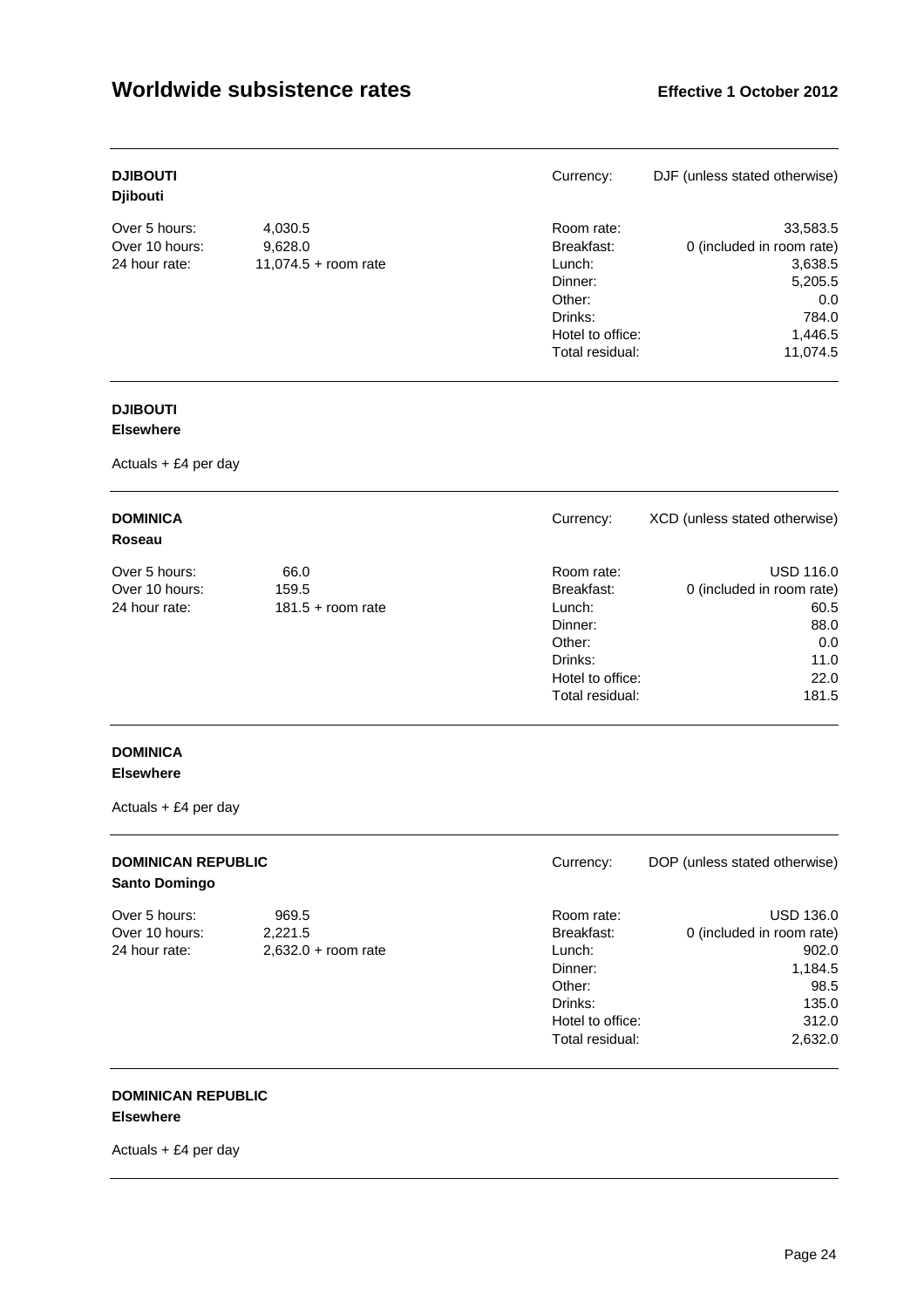### **EAST TIMOR**

**Dili and Elsewhere** 

Actuals + £4 per day

| <b>ECUADOR</b><br>Guayaquil                      |                                    | Currency:                                                                                                 | USD (unless stated otherwise)                                                   |
|--------------------------------------------------|------------------------------------|-----------------------------------------------------------------------------------------------------------|---------------------------------------------------------------------------------|
| Over 5 hours:<br>Over 10 hours:<br>24 hour rate: | 23.5<br>60.0<br>$70.5 + room rate$ | Room rate:<br>Breakfast:<br>Lunch:<br>Dinner:<br>Other:<br>Drinks:<br>Hotel to office:<br>Total residual: | 132.0<br>0 (included in room rate)<br>21.0<br>34.5<br>3.5<br>4.5<br>7.0<br>70.5 |
| <b>ECUADOR</b><br>Quito                          |                                    | Currency:                                                                                                 | USD (unless stated otherwise)                                                   |
| Over 5 hours:<br>Over 10 hours:<br>24 hour rate: | 27.5<br>64.0<br>$99.5 +$ room rate | Room rate:<br>Breakfast:<br>Lunch:<br>Dinner:<br>Other:<br>Drinks:<br>Hotel to office:<br>Total residual: | 153.5<br>24.0<br>24.5<br>33.5<br>4.5<br>6.0<br>7.0<br>99.5                      |

### **ECUADOR Elsewhere**

| <b>EGYPT</b><br><b>Alexandria</b> |                     | Currency:                                      | EGP (unless stated otherwise)      |
|-----------------------------------|---------------------|------------------------------------------------|------------------------------------|
| Over 5 hours:<br>Over 10 hours:   | 130.0<br>313.5      | Room rate:<br>Breakfast:                       | 946.0<br>0 (included in room rate) |
| 24 hour rate:                     | $376.5 +$ room rate | Lunch:<br>Dinner:<br>Other:                    | 116.5<br>170.0<br>0.0              |
|                                   |                     | Drinks:<br>Hotel to office:<br>Total residual: | 27.0<br>63.0<br>376.5              |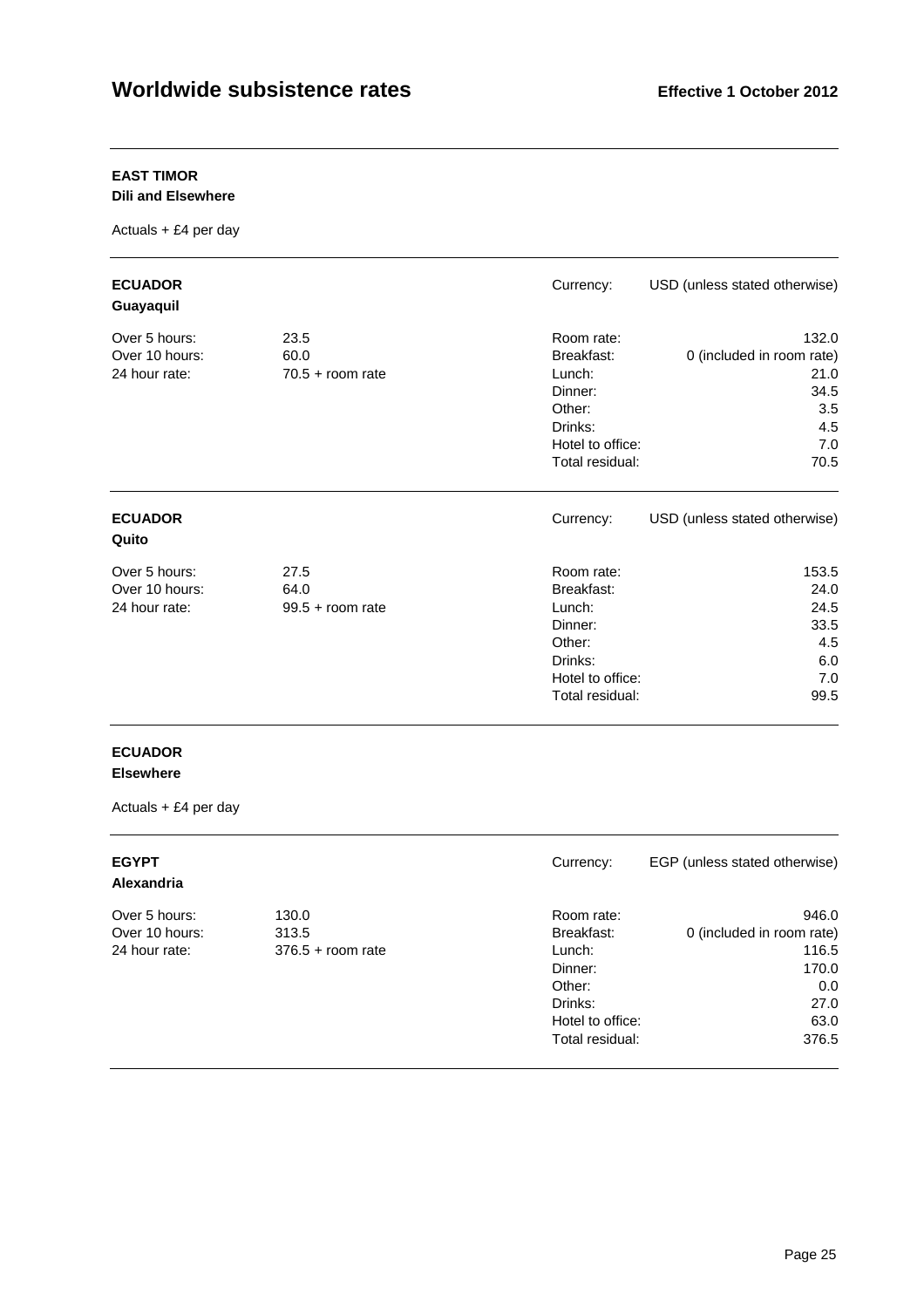| <b>EGYPT</b><br>Cairo |                     | Currency:        | EGP (unless stated otherwise) |
|-----------------------|---------------------|------------------|-------------------------------|
| Over 5 hours:         | 236.0               | Room rate:       | <b>USD 176.0</b>              |
| Over 10 hours:        | 594.0               | Breakfast:       | 0 (included in room rate)     |
| 24 hour rate:         | $644.0 +$ room rate | Lunch:           | 209.0                         |
|                       |                     | Dinner:          | 331.5                         |
|                       |                     | Other:           | 0.0                           |
|                       |                     | Drinks:          | 53.5                          |
|                       |                     | Hotel to office: | 50.0                          |
|                       |                     | Total residual:  | 644.0                         |

# **EGYPT**

### **Elsewhere**

Actuals + £4 per day

| <b>EL SALVADOR</b><br><b>San Salvador</b> |                    | Currency:        | USD (unless stated otherwise) |
|-------------------------------------------|--------------------|------------------|-------------------------------|
| Over 5 hours:                             | 22.5               | Room rate:       | 134.5                         |
| Over 10 hours:                            | 59.0               | Breakfast:       | 0 (included in room rate)     |
| 24 hour rate:                             | $71.0 + room$ rate | Lunch:           | 20.0                          |
|                                           |                    | Dinner:          | 34.0                          |
|                                           |                    | Other:           | 5.0                           |
|                                           |                    | Drinks:          | 5.0                           |
|                                           |                    | Hotel to office: | 7.0                           |
|                                           |                    | Total residual:  | 71.0                          |

### **EL SALVADOR Elsewhere**

| <b>EQUATORIAL GUINEA</b><br><b>Malabo</b> |                        | Currency:        | XAF (unless stated otherwise) |
|-------------------------------------------|------------------------|------------------|-------------------------------|
| Over 5 hours:                             | 24,148.5               | Room rate:       | 191,948.0                     |
| Over 10 hours:                            | 64,395.5               | Breakfast:       | 17,337.5                      |
| 24 hour rate:                             | $91,640.5 +$ room rate | Lunch:           | 21,671.5                      |
|                                           |                        | Dinner:          | 37,770.5                      |
|                                           |                        | Other:           | 5,573.0                       |
|                                           |                        | Drinks:          | 4,953.5                       |
|                                           |                        | Hotel to office: | 4,334.5                       |
|                                           |                        | Total residual:  | 91,640.5                      |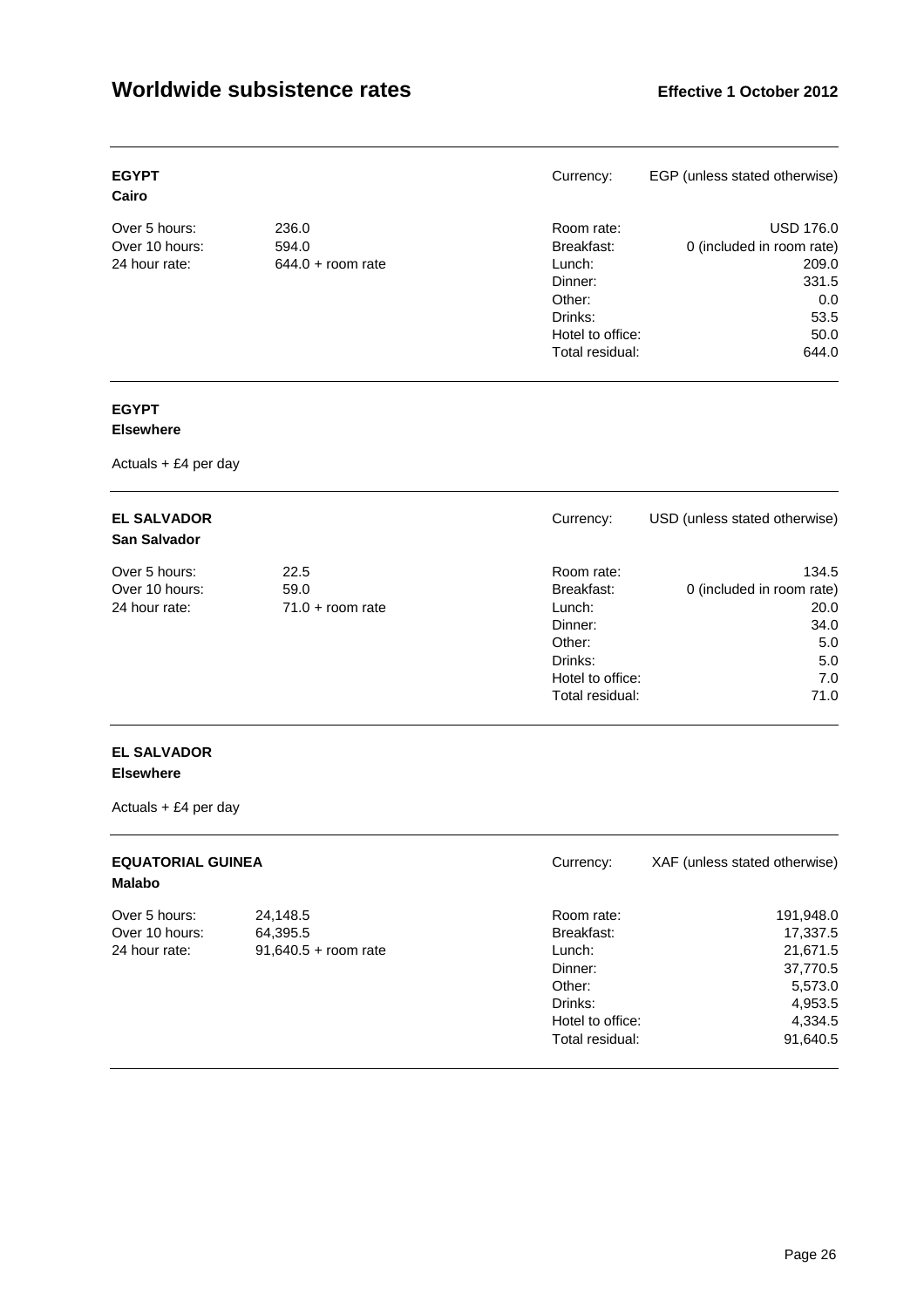| <b>ERITREA</b><br>Asmara                         |                                         | Currency:                                                                                                 | ERN (unless stated otherwise)                                                                      |
|--------------------------------------------------|-----------------------------------------|-----------------------------------------------------------------------------------------------------------|----------------------------------------------------------------------------------------------------|
| Over 5 hours:<br>Over 10 hours:<br>24 hour rate: | 288.5<br>860.5<br>$1,028.0 + room rate$ | Room rate:<br>Breakfast:<br>Lunch:<br>Dinner:<br>Other:<br>Drinks:<br>Hotel to office:<br>Total residual: | <b>USD 129.5</b><br>0 (included in room rate)<br>278.0<br>562.0<br>0.0<br>20.5<br>167.5<br>1,028.0 |
| <b>ESTONIA</b><br><b>Tallinn</b>                 |                                         | Currency:                                                                                                 | EUR (unless stated otherwise)                                                                      |
| Over 5 hours:<br>Over 10 hours:<br>24 hour rate: | 11.5<br>52.0<br>$59.0 + room$ rate      | Room rate:<br>Breakfast:<br>Lunch:<br>Dinner:<br>Other:<br>Drinks:<br>Hotel to office:<br>Total residual: | 112.0<br>0 (included in room rate)<br>10.0<br>39.0<br>0.0<br>3.0<br>7.0<br>59.0                    |

### **ESTONIA**

#### **Elsewhere**

Actuals + £4 per day

| <b>ETHIOPIA</b><br><b>Addis Ababa</b> |                       | Currency:        | ETB (unless stated otherwise) |
|---------------------------------------|-----------------------|------------------|-------------------------------|
| Over 5 hours:                         | 574.5                 | Room rate:       | USD 266.5                     |
| Over 10 hours:                        | 1,314.0               | Breakfast:       | 0 (included in room rate)     |
| 24 hour rate:                         | $1,459.0 + room rate$ | Lunch:           | 517.5                         |
|                                       |                       | Dinner:          | 683.0                         |
|                                       |                       | Other:           | 0.0                           |
|                                       |                       | Drinks:          | 113.5                         |
|                                       |                       | Hotel to office: | 145.0                         |
|                                       |                       | Total residual:  | 1,459.0                       |

### **ETHIOPIA Elsewhere**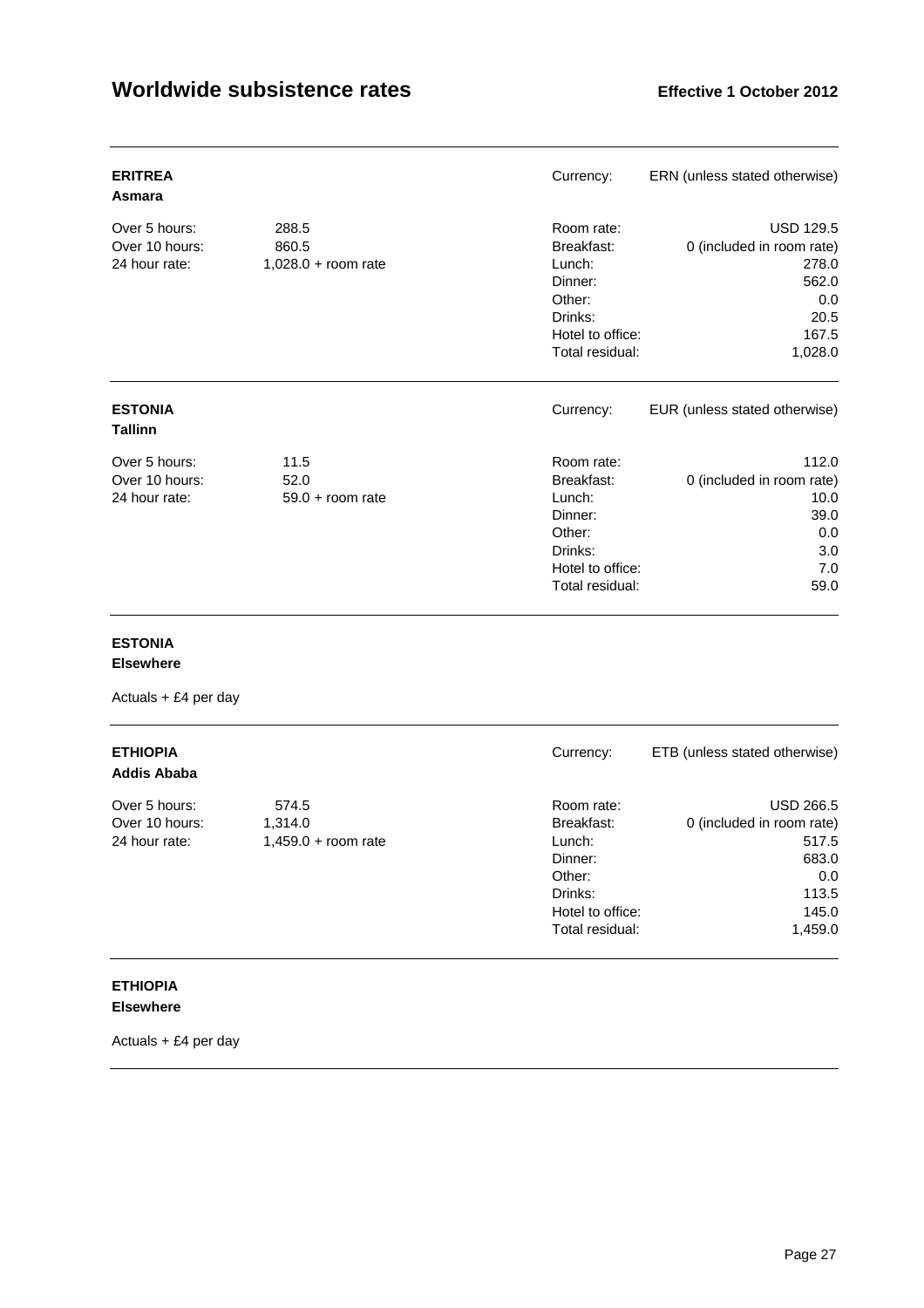| <b>FALKLAND ISLANDS</b><br><b>Stanley</b> |                    | Currency:        | FKP (unless stated otherwise) |
|-------------------------------------------|--------------------|------------------|-------------------------------|
| Over 5 hours:                             | 13.5               | Room rate:       | 86.0                          |
| Over 10 hours:                            | 39.5               | Breakfast:       | 0 (included in room rate)     |
| 24 hour rate:                             | $44.5 +$ room rate | Lunch:           | 12.0                          |
|                                           |                    | Dinner:          | 25.0                          |
|                                           |                    | Other:           | 0.0                           |
|                                           |                    | Drinks:          | 2.5                           |
|                                           |                    | Hotel to office: | 5.0                           |
|                                           |                    | Total residual:  | 44.5                          |

### **FALKLAND ISLANDS Elsewhere**

Actuals + £4 per day

| <b>FIJI</b><br>Nadi                              |                                      | Currency:                                                                                                 | FJD (unless stated otherwise)                                                       |
|--------------------------------------------------|--------------------------------------|-----------------------------------------------------------------------------------------------------------|-------------------------------------------------------------------------------------|
| Over 5 hours:<br>Over 10 hours:<br>24 hour rate: | 68.5<br>163.5<br>$190.0 + room rate$ | Room rate:<br>Breakfast:<br>Lunch:<br>Dinner:<br>Other:<br>Drinks:<br>Hotel to office:<br>Total residual: | 286.0<br>0 (included in room rate)<br>62.0<br>89.0<br>11.5<br>12.5<br>15.0<br>190.0 |
| <b>FIJI</b><br>Suva                              |                                      | Currency:                                                                                                 | FJD (unless stated otherwise)                                                       |
| Over 5 hours:<br>Over 10 hours:<br>24 hour rate: | 66.5<br>150.0<br>$166.5 +$ room rate | Room rate:<br>Breakfast:<br>Lunch:<br>Dinner:<br>Other:<br>Drinks:<br>Hotel to office:<br>Total residual: | 246.5<br>0 (included in room rate)<br>60.5<br>78.0<br>0.0<br>11.5<br>16.5<br>166.5  |

### **FIJI Elsewhere**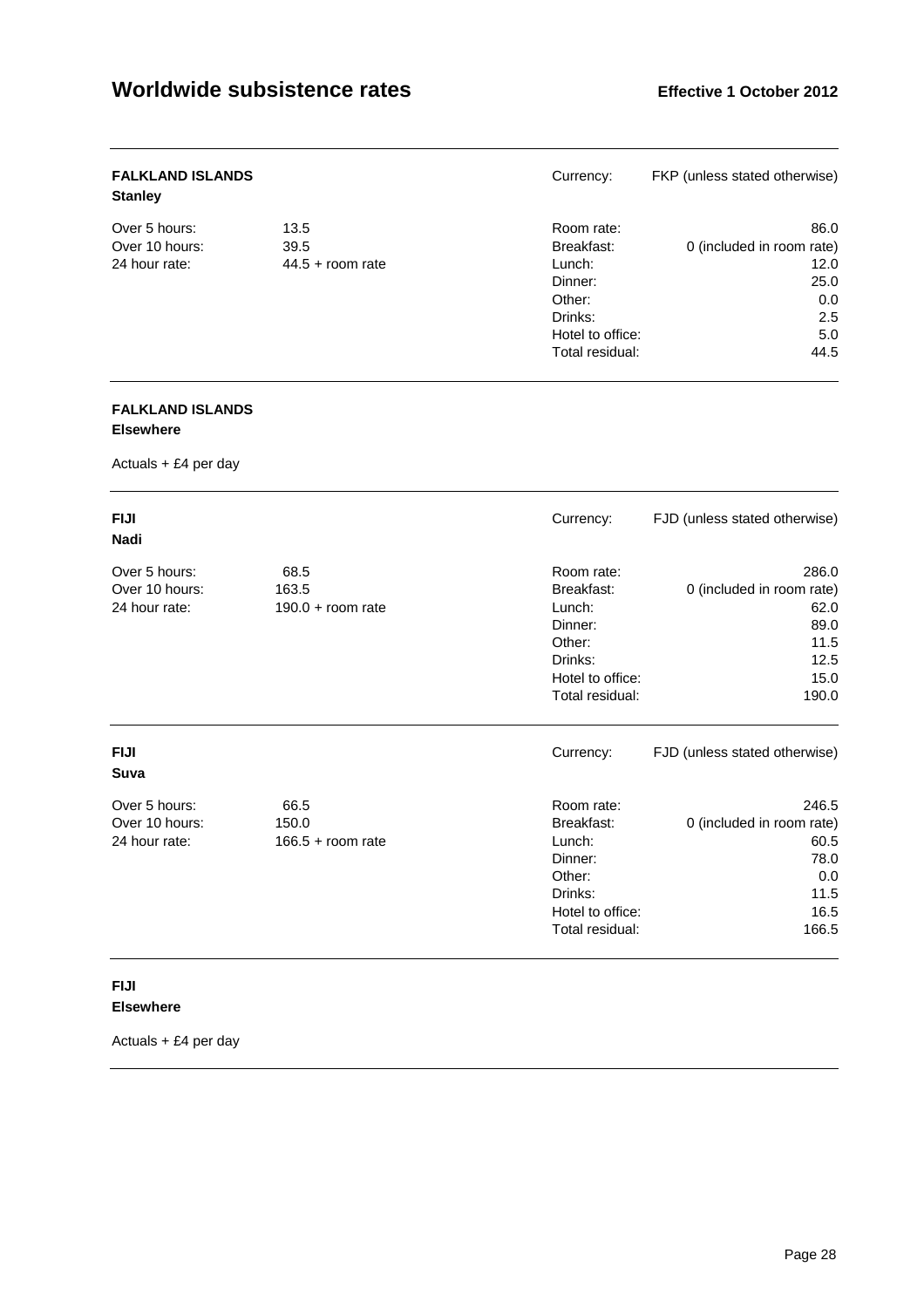| <b>FINLAND</b><br><b>Helsinki</b>                |                                      | Currency:                                                                                                 | EUR (unless stated otherwise)                                                     |
|--------------------------------------------------|--------------------------------------|-----------------------------------------------------------------------------------------------------------|-----------------------------------------------------------------------------------|
| Over 5 hours:<br>Over 10 hours:<br>24 hour rate: | 32.5<br>74.0<br>$80.5 +$ room rate   | Room rate:<br>Breakfast:<br>Lunch:<br>Dinner:<br>Other:<br>Drinks:<br>Hotel to office:<br>Total residual: | 142.5<br>0 (included in room rate)<br>28.0<br>37.0<br>0.0<br>9.0<br>6.5<br>80.5   |
| <b>FINLAND</b><br><b>Elsewhere</b>               |                                      | Currency:                                                                                                 | EUR (unless stated otherwise)                                                     |
| Over 5 hours:<br>Over 10 hours:<br>24 hour rate: | 32.5<br>74.0<br>$80.5 +$ room rate   | Room rate:<br>Breakfast:<br>Lunch:<br>Dinner:<br>Other:<br>Drinks:<br>Hotel to office:<br>Total residual: | actuals<br>0 (included in room rate)<br>28.0<br>37.0<br>0.0<br>9.0<br>6.5<br>80.5 |
| <b>FRANCE</b><br><b>Bordeaux</b>                 |                                      | Currency:                                                                                                 | EUR (unless stated otherwise)                                                     |
| Over 5 hours:<br>Over 10 hours:<br>24 hour rate: | 43.5<br>112.0<br>$132.5 + room rate$ | Room rate:<br>Breakfast:<br>Lunch:<br>Dinner:<br>Other:<br>Drinks:<br>Hotel to office:<br>Total residual: | 118.0<br>15.0<br>40.0<br>65.0<br>0.0<br>7.0<br>5.5<br>132.5                       |
| <b>FRANCE</b><br>Lille                           |                                      | Currency:                                                                                                 | EUR (unless stated otherwise)                                                     |
| Over 5 hours:<br>Over 10 hours:<br>24 hour rate: | 24.5<br>62.5<br>$83.5 +$ room rate   | Room rate:<br>Breakfast:<br>Lunch:<br>Dinner:<br>Other:<br>Drinks:<br>Hotel to office:<br>Total residual: | 180.5<br>15.5<br>22.0<br>36.0<br>0.0<br>4.5<br>5.5<br>83.5                        |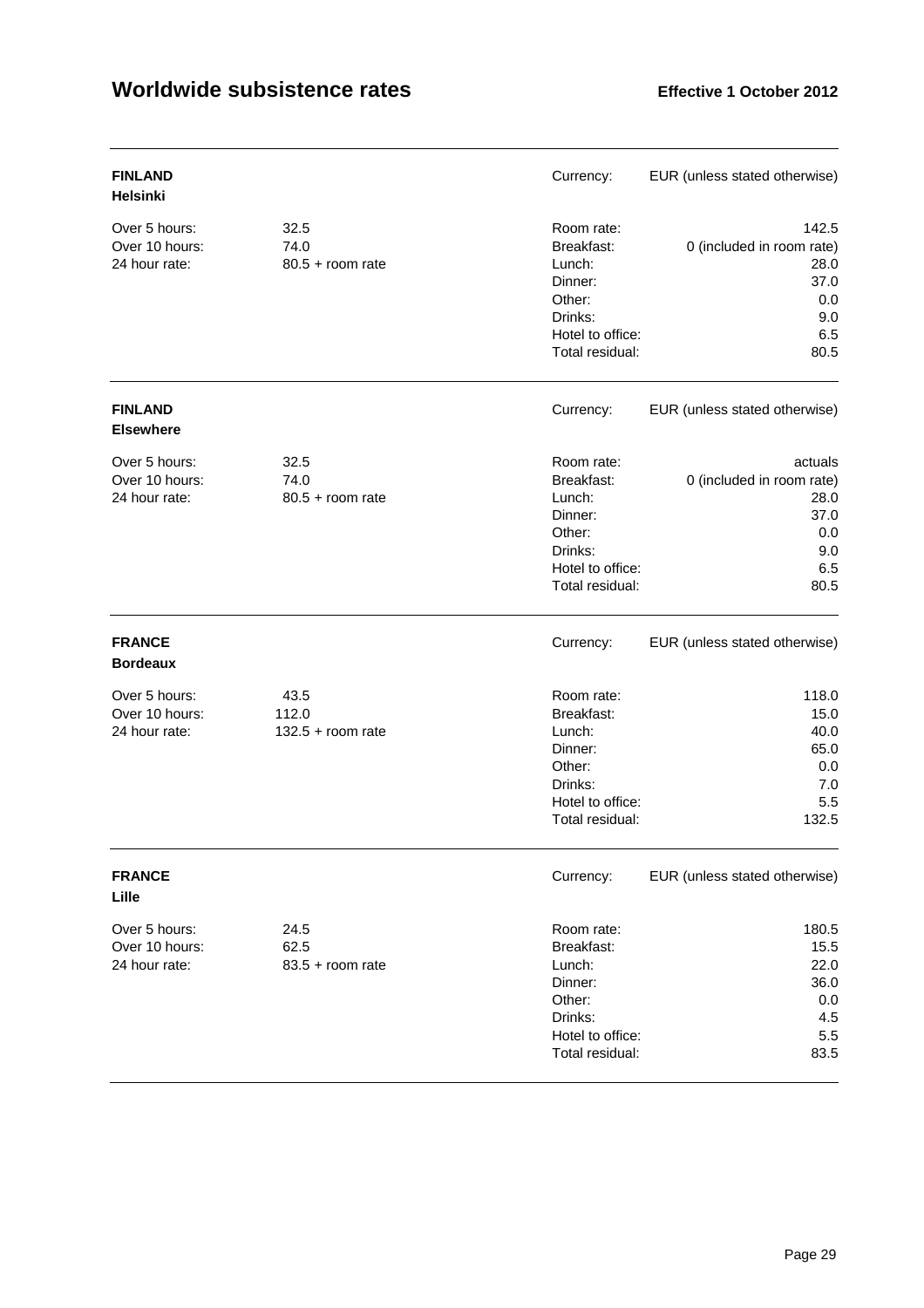| <b>FRANCE</b><br>Lyon                            |                                     | Currency:                                                                                                 | EUR (unless stated otherwise)                                                   |
|--------------------------------------------------|-------------------------------------|-----------------------------------------------------------------------------------------------------------|---------------------------------------------------------------------------------|
| Over 5 hours:<br>Over 10 hours:<br>24 hour rate: | 27.5<br>72.0<br>$78.5 +$ room rate  | Room rate:<br>Breakfast:<br>Lunch:<br>Dinner:<br>Other:<br>Drinks:<br>Hotel to office:<br>Total residual: | 120.0<br>0 (included in room rate)<br>25.0<br>42.5<br>0.0<br>4.5<br>6.5<br>78.5 |
| <b>FRANCE</b><br><b>Marseilles</b>               |                                     | Currency:                                                                                                 | EUR (unless stated otherwise)                                                   |
| Over 5 hours:<br>Over 10 hours:<br>24 hour rate: | 28.0<br>84.0<br>$90.5 +$ room rate  | Room rate:<br>Breakfast:<br>Lunch:<br>Dinner:<br>Other:<br>Drinks:<br>Hotel to office:<br>Total residual: | 187.5<br>0 (included in room rate)<br>24.0<br>52.5<br>0.0<br>7.5<br>6.5<br>90.5 |
| <b>FRANCE</b><br><b>Paris</b>                    |                                     | Currency:                                                                                                 | EUR (unless stated otherwise)                                                   |
| Over 5 hours:<br>Over 10 hours:<br>24 hour rate: | 39.0<br>84.0<br>$114.0 + room rate$ | Room rate:<br>Breakfast:<br>Lunch:<br>Dinner:<br>Other:<br>Drinks:<br>Hotel to office:<br>Total residual: | 196.5<br>23.5<br>34.5<br>41.0<br>0.0<br>8.5<br>6.5<br>114.0                     |
| <b>FRANCE</b><br><b>Strasbourg</b>               |                                     | Currency:                                                                                                 | EUR (unless stated otherwise)                                                   |
| Over 5 hours:<br>Over 10 hours:<br>24 hour rate: | 24.0<br>59.0<br>$79.5 +$ room rate  | Room rate:<br>Breakfast:<br>Lunch:<br>Dinner:<br>Other:<br>Drinks:<br>Hotel to office:<br>Total residual: | 106.5<br>14.0<br>20.5<br>32.0<br>0.0<br>6.5<br>6.5<br>79.5                      |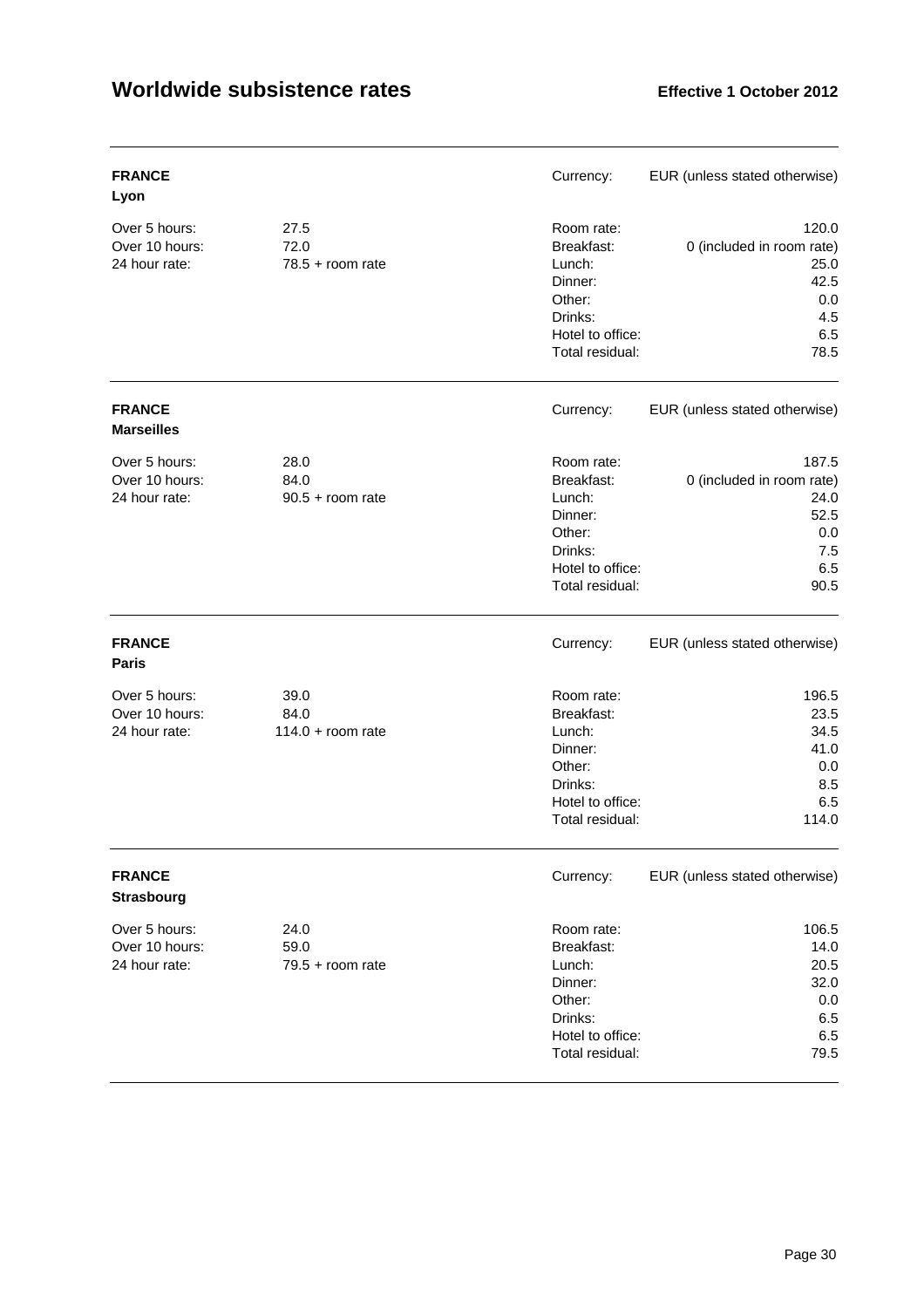| <b>FRANCE</b><br><b>Elsewhere</b>                 |                                              | Currency:                                                                                                 | EUR (unless stated otherwise)                                                    |
|---------------------------------------------------|----------------------------------------------|-----------------------------------------------------------------------------------------------------------|----------------------------------------------------------------------------------|
| Over 5 hours:<br>Over 10 hours:<br>24 hour rate:  | 30.5<br>82.5<br>$96.5 + room$ rate           | Room rate:<br>Breakfast:<br>Lunch:<br>Dinner:<br>Other:<br>Drinks:<br>Hotel to office:<br>Total residual: | actuals<br>8.0<br>27.5<br>49.0<br>0.0<br>6.0<br>6.0<br>96.5                      |
| <b>FRENCH POLYNESIA (TAHITI)</b><br><b>Papete</b> |                                              | Currency:                                                                                                 | XPF (unless stated otherwise)                                                    |
| Over 5 hours:<br>Over 10 hours:<br>24 hour rate:  | 3,208.5<br>8,416.5<br>$13,072.5 +$ room rate | Room rate:<br>Breakfast:<br>Lunch:<br>Dinner:<br>Other:<br>Drinks:<br>Hotel to office:<br>Total residual: | 16,123.0<br>3,611.0<br>3,000.0<br>4,999.5<br>484.5<br>417.0<br>560.5<br>13,072.5 |

### **FRENCH POLYNESIA (TAHITI)**

### **Elsewhere**

Actuals + £4 per day

| <b>GAMBIA</b><br><b>Banjul</b>                   |                                           | Currency:                                                                                                 | GMD (unless stated otherwise)                                                               |
|--------------------------------------------------|-------------------------------------------|-----------------------------------------------------------------------------------------------------------|---------------------------------------------------------------------------------------------|
| Over 5 hours:<br>Over 10 hours:<br>24 hour rate: | 478.5<br>1,337.0<br>$1,674.5 +$ room rate | Room rate:<br>Breakfast:<br>Lunch:<br>Dinner:<br>Other:<br>Drinks:<br>Hotel to office:<br>Total residual: | EUR 88.0<br>0 (included in room rate)<br>432.5<br>812.5<br>92.0<br>92.0<br>245.5<br>1,674.5 |

### **GAMBIA Elsewhere**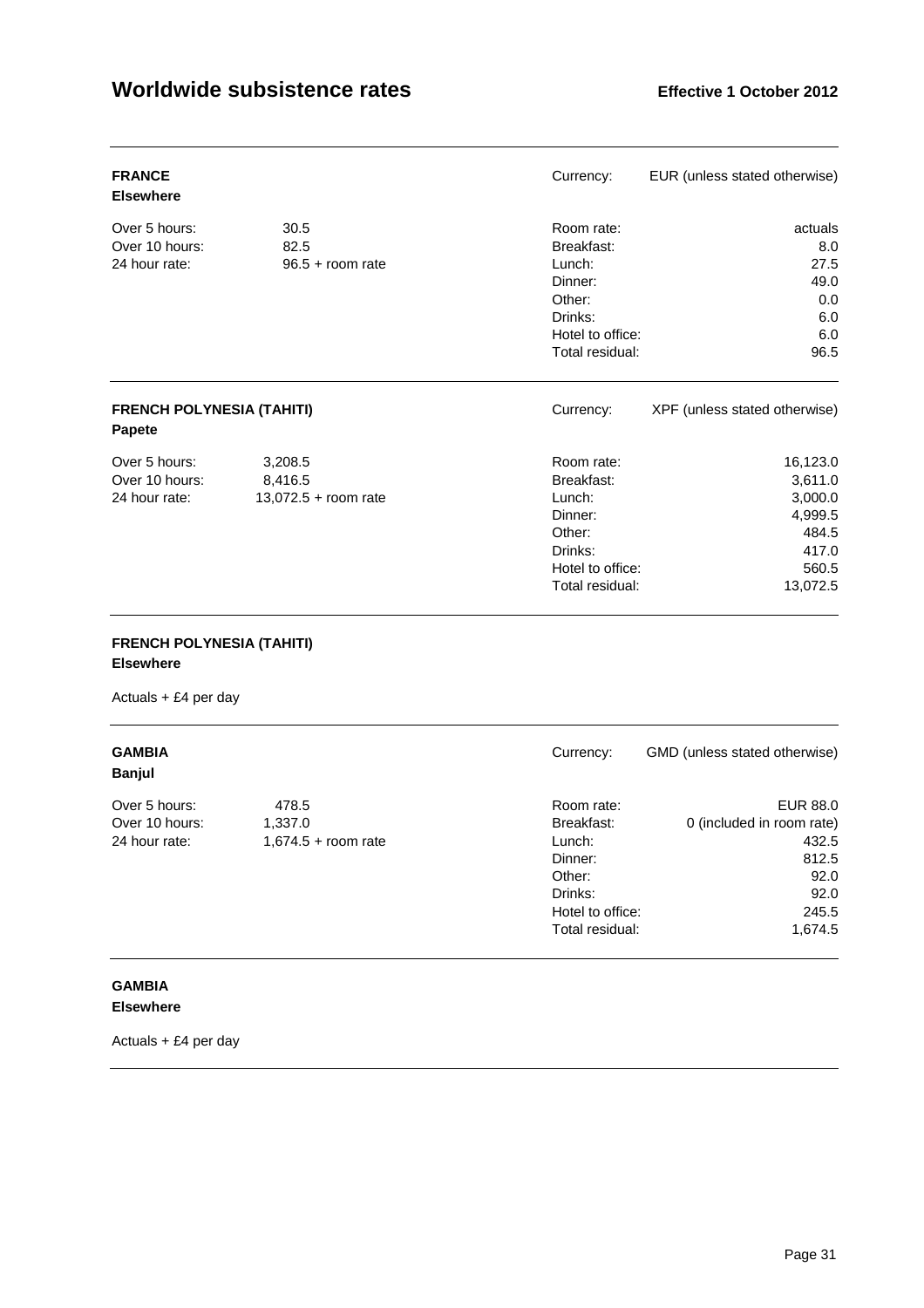| <b>GEORGIA</b><br><b>Tbilisi</b> |                     | Currency:        | GEL (unless stated otherwise) |
|----------------------------------|---------------------|------------------|-------------------------------|
| Over 5 hours:                    | 70.5                | Room rate:       | USD 227.0                     |
| Over 10 hours:                   | 154.0               | Breakfast:       | 0 (included in room rate)     |
| 24 hour rate:                    | $174.5 +$ room rate | Lunch:           | 60.5                          |
|                                  |                     | Dinner:          | 74.0                          |
|                                  |                     | Other:           | 8.5                           |
|                                  |                     | Drinks:          | 19.5                          |
|                                  |                     | Hotel to office: | 12.0                          |
|                                  |                     | Total residual:  | 174.5                         |

# **GEORGIA**

### **Elsewhere**

| <b>GERMANY</b><br><b>Berlin</b>                  |                                    | Currency:                                                                                                 | EUR (unless stated otherwise)                                                   |
|--------------------------------------------------|------------------------------------|-----------------------------------------------------------------------------------------------------------|---------------------------------------------------------------------------------|
| Over 5 hours:<br>Over 10 hours:<br>24 hour rate: | 21.5<br>64.5<br>$71.0 + room rate$ | Room rate:<br>Breakfast:<br>Lunch:<br>Dinner:<br>Other:<br>Drinks:<br>Hotel to office:<br>Total residual: | 163.5<br>0 (included in room rate)<br>18.0<br>40.0<br>0.0<br>6.5<br>6.5<br>71.0 |
| <b>GERMANY</b><br><b>Dusseldorf</b>              |                                    | Currency:                                                                                                 | EUR (unless stated otherwise)                                                   |
| Over 5 hours:<br>Over 10 hours:<br>24 hour rate: | 22.0<br>57.5<br>$64.0 + room$ rate | Room rate:<br>Breakfast:<br>Lunch:<br>Dinner:<br>Other:<br>Drinks:<br>Hotel to office:<br>Total residual: | 107.5<br>0 (included in room rate)<br>19.0<br>32.5<br>0.0<br>6.0<br>6.5<br>64.0 |
| <b>GERMANY</b><br><b>Munich</b>                  |                                    | Currency:                                                                                                 | EUR (unless stated otherwise)                                                   |
| Over 5 hours:<br>Over 10 hours:<br>24 hour rate: | 28.5<br>71.5<br>$78.0 + room rate$ | Room rate:<br>Breakfast:<br>Lunch:<br>Dinner:<br>Other:<br>Drinks:<br>Hotel to office:<br>Total residual: | 143.5<br>0 (included in room rate)<br>25.0<br>40.0<br>0.0<br>6.5<br>6.5<br>78.0 |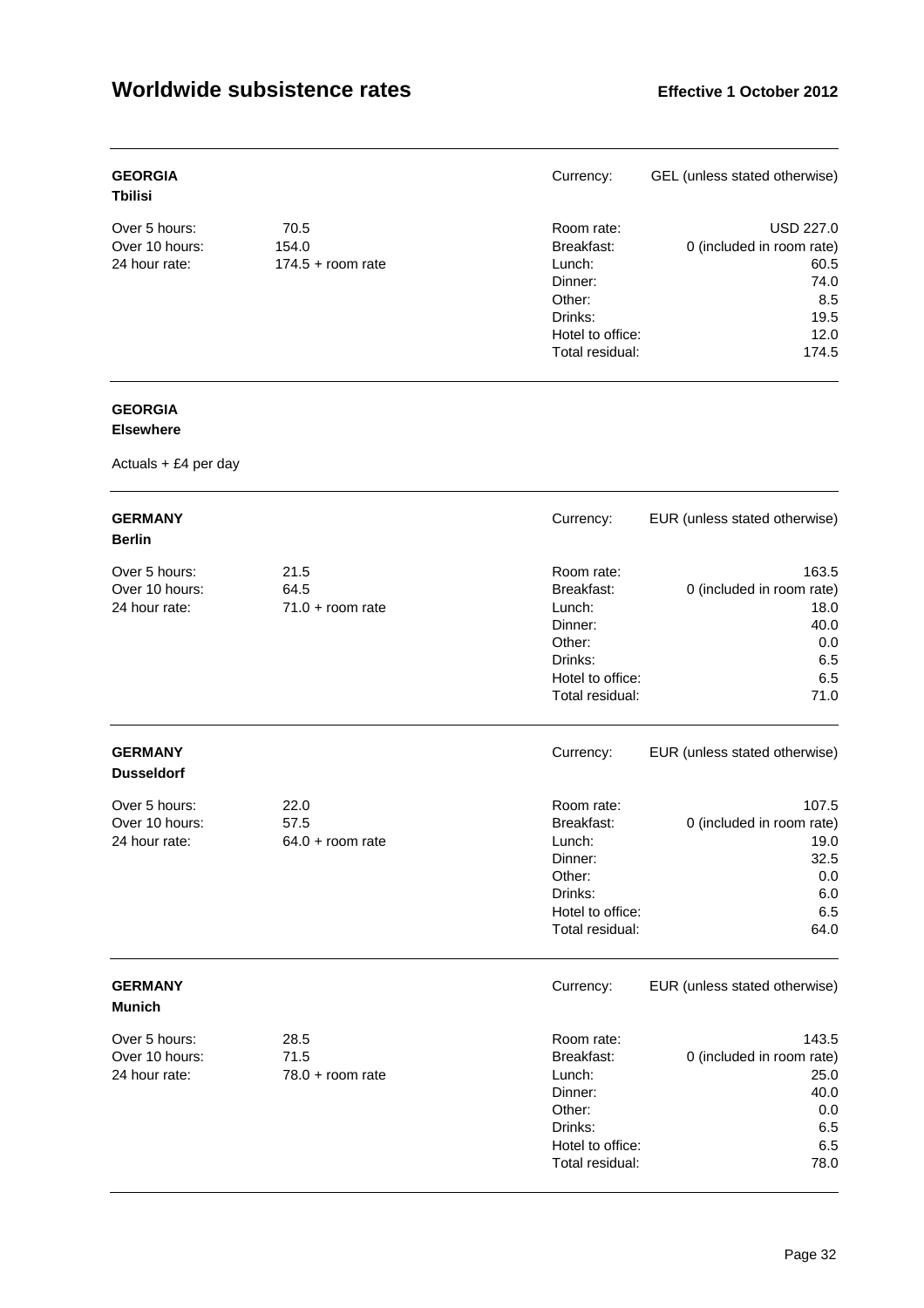### **GERMANY**

#### **Elsewhere**

Actuals + £4 per day

| <b>GHANA</b><br>Accra |                     | Currency:        | GHS (unless stated otherwise) |
|-----------------------|---------------------|------------------|-------------------------------|
| Over 5 hours:         | 33.5                | Room rate:       | <b>USD 194.5</b>              |
| Over 10 hours:        | 100.5               | Breakfast:       | 0 (included in room rate)     |
| 24 hour rate:         | $118.0 +$ room rate | Lunch:           | 30.0                          |
|                       |                     | Dinner:          | 63.5                          |
|                       |                     | Other:           | 4.5                           |
|                       |                     | Drinks:          | 7.0                           |
|                       |                     | Hotel to office: | 13.0                          |
|                       |                     | Total residual:  | 118.0                         |

### **GHANA**

### **Elsewhere**

Actuals + £4 per day

| <b>GIBRALTAR</b><br><b>Gibraltar</b> |                    | Currency:        | GIP (unless stated otherwise) |
|--------------------------------------|--------------------|------------------|-------------------------------|
| Over 5 hours:                        | 19.0               | Room rate:       | 110.5                         |
| Over 10 hours:                       | 53.0               | Breakfast:       | 14.5                          |
| 24 hour rate:                        | $72.0 + room rate$ | Lunch:           | 16.5                          |
|                                      |                    | Dinner:          | 31.5                          |
|                                      |                    | Other:           | 0.0                           |
|                                      |                    | Drinks:          | 5.0                           |
|                                      |                    | Hotel to office: | 4.5                           |
|                                      |                    | Total residual:  | 72.0                          |

# **GIBRALTAR**

**Elsewhere** 

| <b>GREECE</b><br><b>Athens</b> |                    | Currency:        | EUR (unless stated otherwise) |
|--------------------------------|--------------------|------------------|-------------------------------|
| Over 5 hours:                  | 28.5               | Room rate:       | 153.5                         |
| Over 10 hours:                 | 62.5               | Breakfast:       | 0 (included in room rate)     |
| 24 hour rate:                  | $67.5 +$ room rate | Lunch:           | 25.0                          |
|                                |                    | Dinner:          | 30.5                          |
|                                |                    | Other:           | 0.0                           |
|                                |                    | Drinks:          | 7.0                           |
|                                |                    | Hotel to office: | 5.0                           |
|                                |                    | Total residual:  | 67.5                          |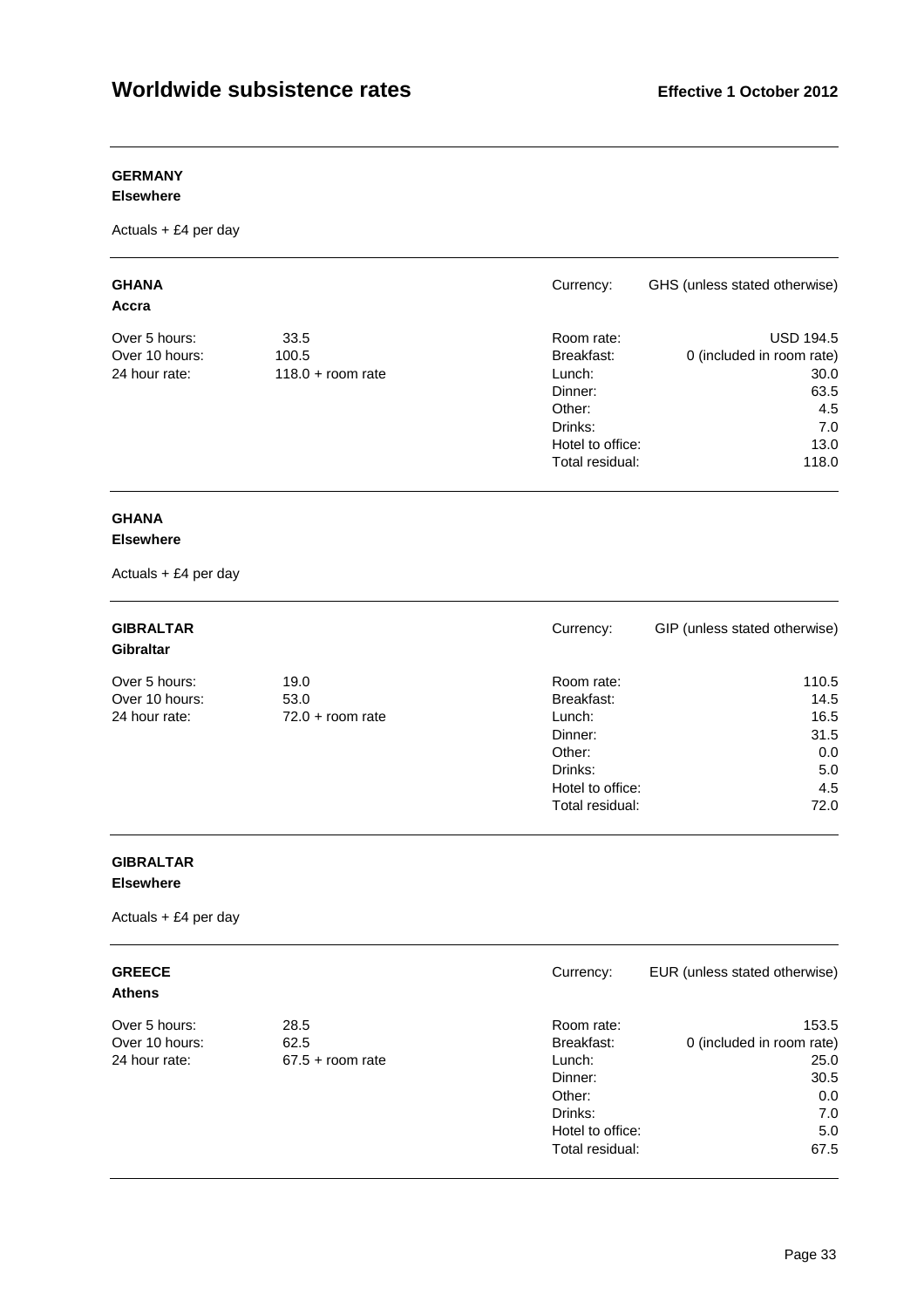| <b>GREECE</b><br>Corfu                           |                                    | Currency:                                                                                                 | EUR (unless stated otherwise)                                                    |
|--------------------------------------------------|------------------------------------|-----------------------------------------------------------------------------------------------------------|----------------------------------------------------------------------------------|
| Over 5 hours:<br>Over 10 hours:<br>24 hour rate: | 30.5<br>76.0<br>$82.5 +$ room rate | Room rate:<br>Breakfast:<br>Lunch:<br>Dinner:<br>Other:<br>Drinks:<br>Hotel to office:<br>Total residual: | 92.5<br>0 (included in room rate)<br>28.0<br>43.0<br>0.0<br>$5.0$<br>6.5<br>82.5 |
| <b>GREECE</b><br><b>Crete</b>                    |                                    | Currency:                                                                                                 | EUR (unless stated otherwise)                                                    |
| Over 5 hours:<br>Over 10 hours:<br>24 hour rate: | 23.0<br>54.0<br>$60.0 + room$ rate | Room rate:<br>Breakfast:<br>Lunch:<br>Dinner:<br>Other:<br>Drinks:<br>Hotel to office:<br>Total residual: | 83.0<br>0 (included in room rate)<br>19.5<br>27.5<br>0.0<br>7.0<br>6.0<br>60.0   |
| <b>GREECE</b><br><b>Rhodes</b>                   |                                    | Currency:                                                                                                 | EUR (unless stated otherwise)                                                    |
| Over 5 hours:<br>Over 10 hours:<br>24 hour rate: | 21.5<br>56.5<br>$63.5 +$ room rate | Room rate:<br>Breakfast:<br>Lunch:<br>Dinner:<br>Other:<br>Drinks:<br>Hotel to office:<br>Total residual: | 82.5<br>0 (included in room rate)<br>19.5<br>33.0<br>0.0<br>4.0<br>7.0<br>63.5   |
| <b>GREECE</b><br><b>Thessalonki</b>              |                                    | Currency:                                                                                                 | EUR (unless stated otherwise)                                                    |
| Over 5 hours:<br>Over 10 hours:<br>24 hour rate: | 30.0<br>80.0<br>$86.5 + room$ rate | Room rate:<br>Breakfast:<br>Lunch:<br>Dinner:<br>Other:<br>Drinks:<br>Hotel to office:<br>Total residual: | 155.0<br>0 (included in room rate)<br>25.5<br>45.5<br>0.0<br>9.0<br>6.5<br>86.5  |

# **GREECE**

### **Elsewhere**

80% of Athens rate plus Hotel to Office EUR 5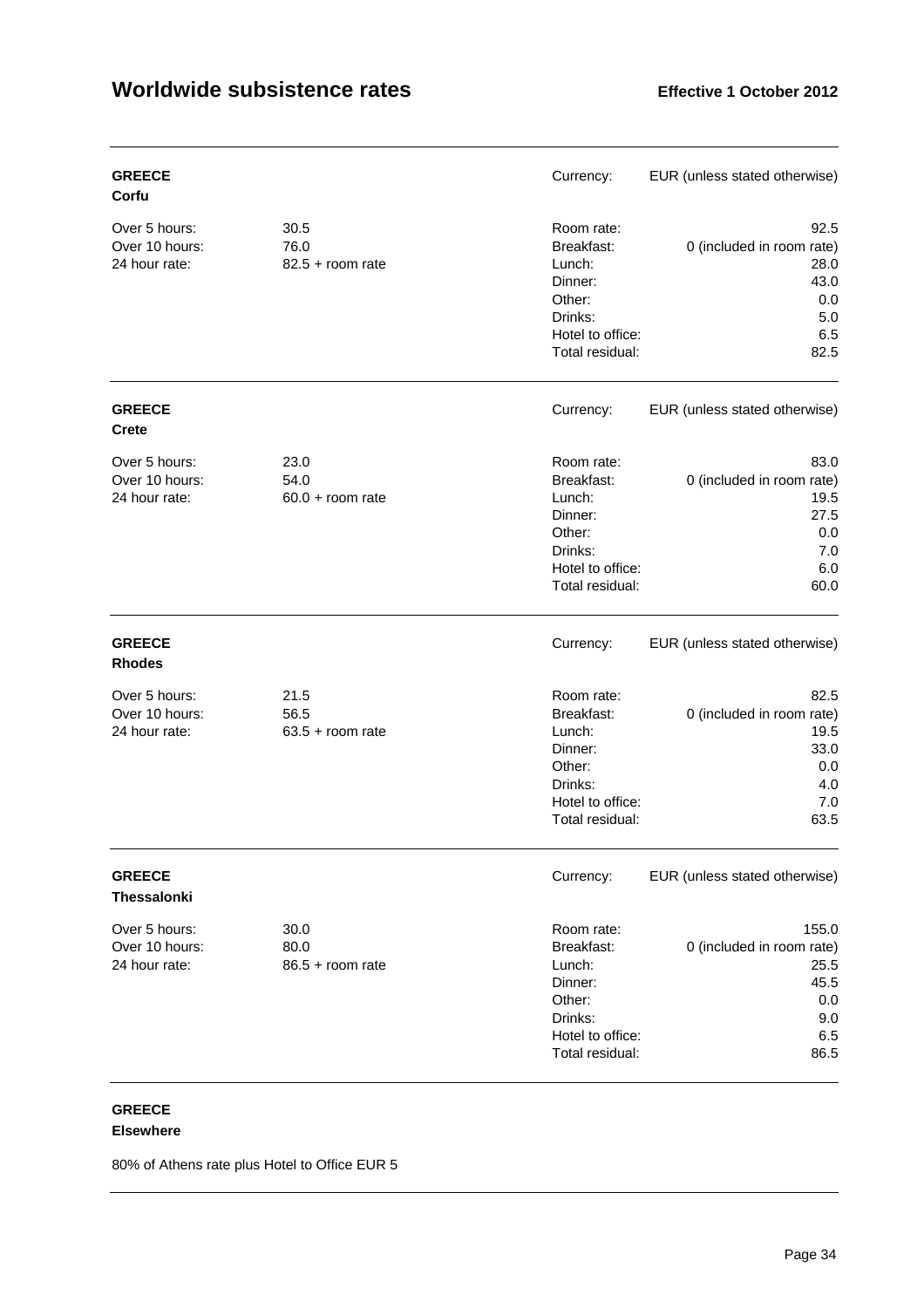| <b>GRENADA</b><br><b>St George's</b> |                     | Currency:        | XCD (unless stated otherwise) |
|--------------------------------------|---------------------|------------------|-------------------------------|
| Over 5 hours:                        | 66.0                | Room rate:       | <b>USD 140.5</b>              |
| Over 10 hours:                       | 188.5               | Breakfast:       | 45.5                          |
| 24 hour rate:                        | $255.0 + room rate$ | Lunch:           | 58.0                          |
|                                      |                     | Dinner:          | 115.0                         |
|                                      |                     | Other:           | 0.0                           |
|                                      |                     | Drinks:          | 15.5                          |
|                                      |                     | Hotel to office: | 21.0                          |
|                                      |                     | Total residual:  | 255.0                         |

### **GRENADA**

### **Elsewhere**

Actuals + £4 per day

| <b>GUATEMALA</b><br><b>Guatemala City</b> |                    | Currency:        | USD (unless stated otherwise) |
|-------------------------------------------|--------------------|------------------|-------------------------------|
| Over 5 hours:                             | 30.0               | Room rate:       | 155.5                         |
| Over 10 hours:                            | 70.5               | Breakfast:       | 14.5                          |
| 24 hour rate:                             | $97.0 +$ room rate | Lunch:           | 26.0                          |
|                                           |                    | Dinner:          | 37.0                          |
|                                           |                    | Other:           | 5.0                           |
|                                           |                    | Drinks:          | 7.5                           |
|                                           |                    | Hotel to office: | 7.0                           |
|                                           |                    | Total residual:  | 97.0                          |

### **GUATEMALA Elsewhere**

Actuals + £4 per day

| <b>GUINEA</b><br>Conakry |                       | Currency:        | GNF (unless stated otherwise) |
|--------------------------|-----------------------|------------------|-------------------------------|
| Over 5 hours:            | 116,597.0             | Room rate:       | <b>USD 97.5</b>               |
| Over 10 hours:           | 272,606.0             | Breakfast:       | 0 (included in room rate)     |
| 24 hour rate:            | 357,179.5 + room rate | Lunch:           | 103,459.0                     |
|                          |                       | Dinner:          | 142,871.5                     |
|                          |                       | Other:           | 16,422.0                      |
|                          |                       | Drinks:          | 26,275.5                      |
|                          |                       | Hotel to office: | 68,151.5                      |
|                          |                       | Total residual:  | 357,179.5                     |

#### **GUINEA Elsewhere**

80% of Conakry rate plus Hotel to Office GNF 68151.5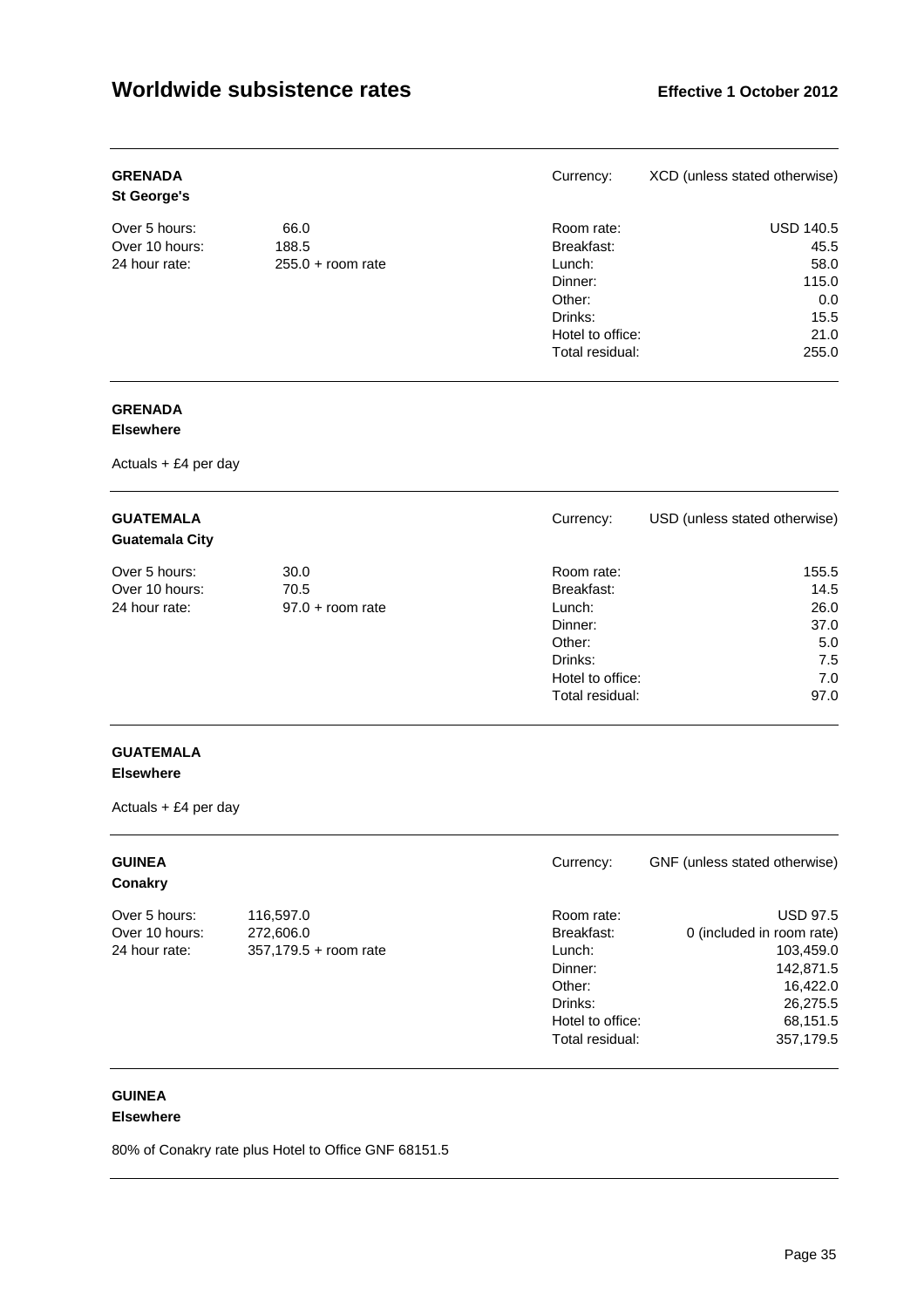### **GUINEA BISSAU**

### **Bissau and Elsewhere**

Actuals + £4 per day

| <b>GUYANA</b><br>Georgetown |                      | Currency:        | GYD (unless stated otherwise) |
|-----------------------------|----------------------|------------------|-------------------------------|
| Over 5 hours:               | 4,102.0              | Room rate:       | <b>USD 175.5</b>              |
| Over 10 hours:              | 9,779.5              | Breakfast:       | 2,888.5                       |
| 24 hour rate:               | 14,388.5 + room rate | Lunch:           | 3,708.0                       |
|                             |                      | Dinner:          | 5,283.5                       |
|                             |                      | Other:           | 0.0                           |
|                             |                      | Drinks:          | 788.0                         |
|                             |                      | Hotel to office: | 1,720.5                       |
|                             |                      | Total residual:  | 14,388.5                      |

### **GUYANA**

### **Elsewhere**

As for Georgetown

| <b>HAITI</b><br><b>Port au Prince</b> |                    | Currency:        | USD (unless stated otherwise) |
|---------------------------------------|--------------------|------------------|-------------------------------|
| Over 5 hours:                         | 19.0               | Room rate:       | 128.5                         |
| Over 10 hours:                        | 47.0               | Breakfast:       | 10.5                          |
| 24 hour rate:                         | $66.0 + room$ rate | Lunch:           | 17.5                          |
|                                       |                    | Dinner:          | 27.0                          |
|                                       |                    | Other:           | 0.0                           |
|                                       |                    | Drinks:          | 2.5                           |
|                                       |                    | Hotel to office: | 8.5                           |
|                                       |                    | Total residual:  | 66.0                          |

### **HAITI Elsewhere**

| <b>HONDURAS</b><br><b>San Pedro Sula</b> |                    | Currency:        | USD (unless stated otherwise) |
|------------------------------------------|--------------------|------------------|-------------------------------|
| Over 5 hours:                            | 25.5               | Room rate:       | 159.0                         |
| Over 10 hours:                           | 65.5               | Breakfast:       | 12.0                          |
| 24 hour rate:                            | $91.0 + room$ rate | Lunch:           | 23.5                          |
|                                          |                    | Dinner:          | 38.5                          |
|                                          |                    | Other:           | 4.5                           |
|                                          |                    | Drinks:          | 3.5                           |
|                                          |                    | Hotel to office: | 9.0                           |
|                                          |                    | Total residual:  | 91.0                          |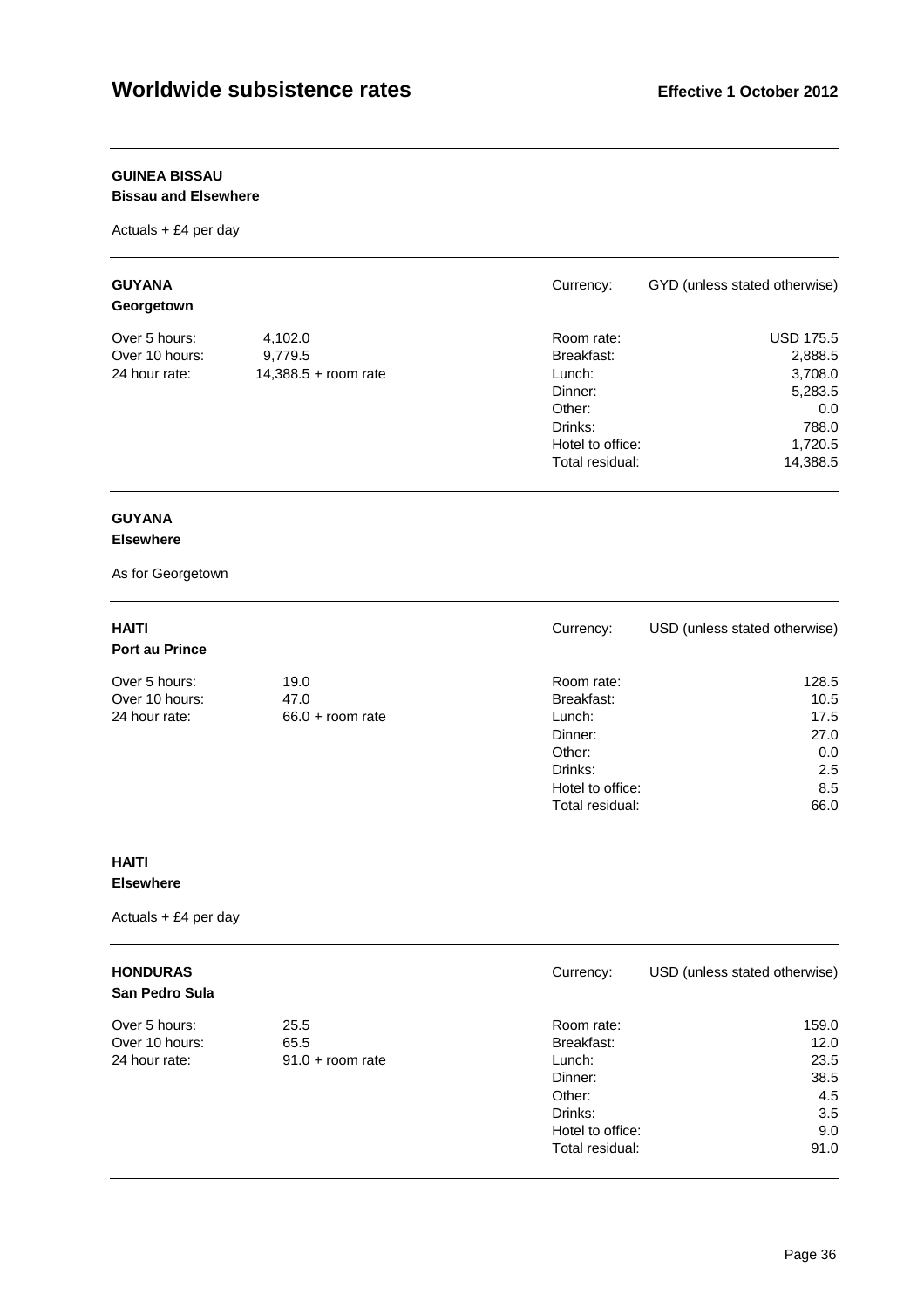| <b>HONDURAS</b><br>Tegucigalpa |                    | Currency:        | USD (unless stated otherwise) |
|--------------------------------|--------------------|------------------|-------------------------------|
| Over 5 hours:                  | 31.5               | Room rate:       | 171.5                         |
| Over 10 hours:                 | 68.0               | Breakfast:       | 0 (included in room rate)     |
| 24 hour rate:                  | $79.5 +$ room rate | Lunch:           | 28.5                          |
|                                |                    | Dinner:          | 34.0                          |
|                                |                    | Other:           | 4.5                           |
|                                |                    | Drinks:          | 5.5                           |
|                                |                    | Hotel to office: | 7.0                           |
|                                |                    | Total residual:  | 79.5                          |
|                                |                    |                  |                               |

# **HONDURAS**

## **Elsewhere**

As for Tegucigalpa

| <b>HONG KONG</b><br><b>Hong Kong</b> |                     | Currency:        | HKD (unless stated otherwise) |
|--------------------------------------|---------------------|------------------|-------------------------------|
| Over 5 hours:                        | 273.0               | Room rate:       | 2,219.5                       |
| Over 10 hours:                       | 711.0               | Breakfast:       | 0 (included in room rate)     |
| 24 hour rate:                        | $762.5 +$ room rate | Lunch:           | 236.0                         |
|                                      |                     | Dinner:          | 401.5                         |
|                                      |                     | Other:           | 0.0                           |
|                                      |                     | Drinks:          | 73.5                          |
|                                      |                     | Hotel to office: | 51.5                          |
|                                      |                     | Total residual:  | 762.5                         |

## **HONG KONG Elsewhere**

Actuals + £4 per day

| <b>HUNGARY</b><br><b>Budapest</b> |                        | Currency:        | HUF (unless stated otherwise) |
|-----------------------------------|------------------------|------------------|-------------------------------|
| Over 5 hours:                     | 5,955.0                | Room rate:       | EUR 134.0                     |
| Over 10 hours:                    | 14.186.5               | Breakfast:       | 0 (included in room rate)     |
| 24 hour rate:                     | $15,641.5 +$ room rate | Lunch:           | 5,020.5                       |
|                                   |                        | Dinner:          | 7,297.5                       |
|                                   |                        | Other:           | 0.0                           |
|                                   |                        | Drinks:          | 1,868.5                       |
|                                   |                        | Hotel to office: | 1,455.0                       |
|                                   |                        | Total residual:  | 15,641.5                      |

#### **HUNGARY Elsewhere**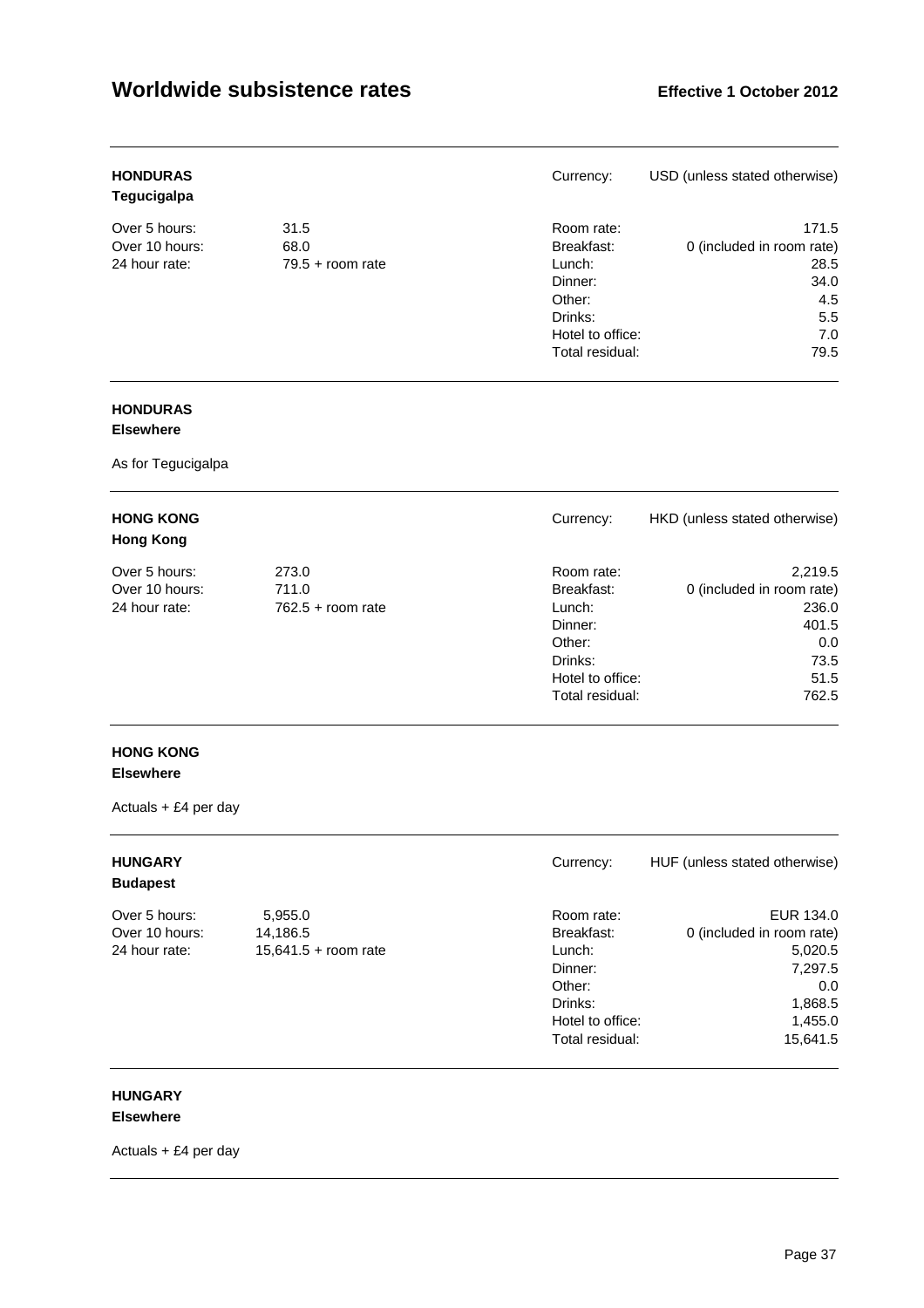| <b>ICELAND</b><br>Reykjavik |                      | Currency:        | ISK (unless stated otherwise) |
|-----------------------------|----------------------|------------------|-------------------------------|
| Over 5 hours:               | 3,638.0              | Room rate:       | 15,046.0                      |
| Over 10 hours:              | 15,401.0             | Breakfast:       | 1,890.0                       |
| 24 hour rate:               | 18,124.0 + room rate | Lunch:           | 3,283.5                       |
|                             |                      | Dinner:          | 11,408.5                      |
|                             |                      | Other:           | 0.0                           |
|                             |                      | Drinks:          | 709.0                         |
|                             |                      | Hotel to office: | 833.0                         |
|                             |                      | Total residual:  | 18.124.0                      |

# **ICELAND**

## **Elsewhere**

| <b>INDIA</b><br>Ahmedabad                        |                                             | Currency:                                                                                                 | INR (unless stated otherwise)                                                                     |
|--------------------------------------------------|---------------------------------------------|-----------------------------------------------------------------------------------------------------------|---------------------------------------------------------------------------------------------------|
| Over 5 hours:<br>Over 10 hours:<br>24 hour rate: | 850.0<br>1,850.5<br>$2,302.5 +$ room rate   | Room rate:<br>Breakfast:<br>Lunch:<br>Dinner:<br>Other:<br>Drinks:<br>Hotel to office:<br>Total residual: | 7,878.5<br>0 (included in room rate)<br>747.0<br>897.5<br>0.0<br>206.0<br>452.0<br>2,302.5        |
| <b>INDIA</b><br><b>Bangalore</b>                 |                                             | Currency:                                                                                                 | INR (unless stated otherwise)                                                                     |
| Over 5 hours:<br>Over 10 hours:<br>24 hour rate: | 1,410.0<br>3,133.0<br>$3,872.0 + room rate$ | Room rate:<br>Breakfast:<br>Lunch:<br>Dinner:<br>Other:<br>Drinks:<br>Hotel to office:<br>Total residual: | 14,058.0<br>0 (included in room rate)<br>1,176.0<br>1,489.5<br>308.5<br>467.5<br>430.5<br>3,872.0 |
| <b>INDIA</b><br>Chandigarh                       |                                             | Currency:                                                                                                 | INR (unless stated otherwise)                                                                     |
| Over 5 hours:<br>Over 10 hours:<br>24 hour rate: | 1,464.5<br>3,275.5<br>$4,486.0 +$ room rate | Room rate:<br>Breakfast:<br>Lunch:<br>Dinner:<br>Other:<br>Drinks:<br>Hotel to office:<br>Total residual: | 8,769.0<br>771.0<br>1,271.5<br>1,618.5<br>0.0<br>385.5<br>439.5<br>4,486.0                        |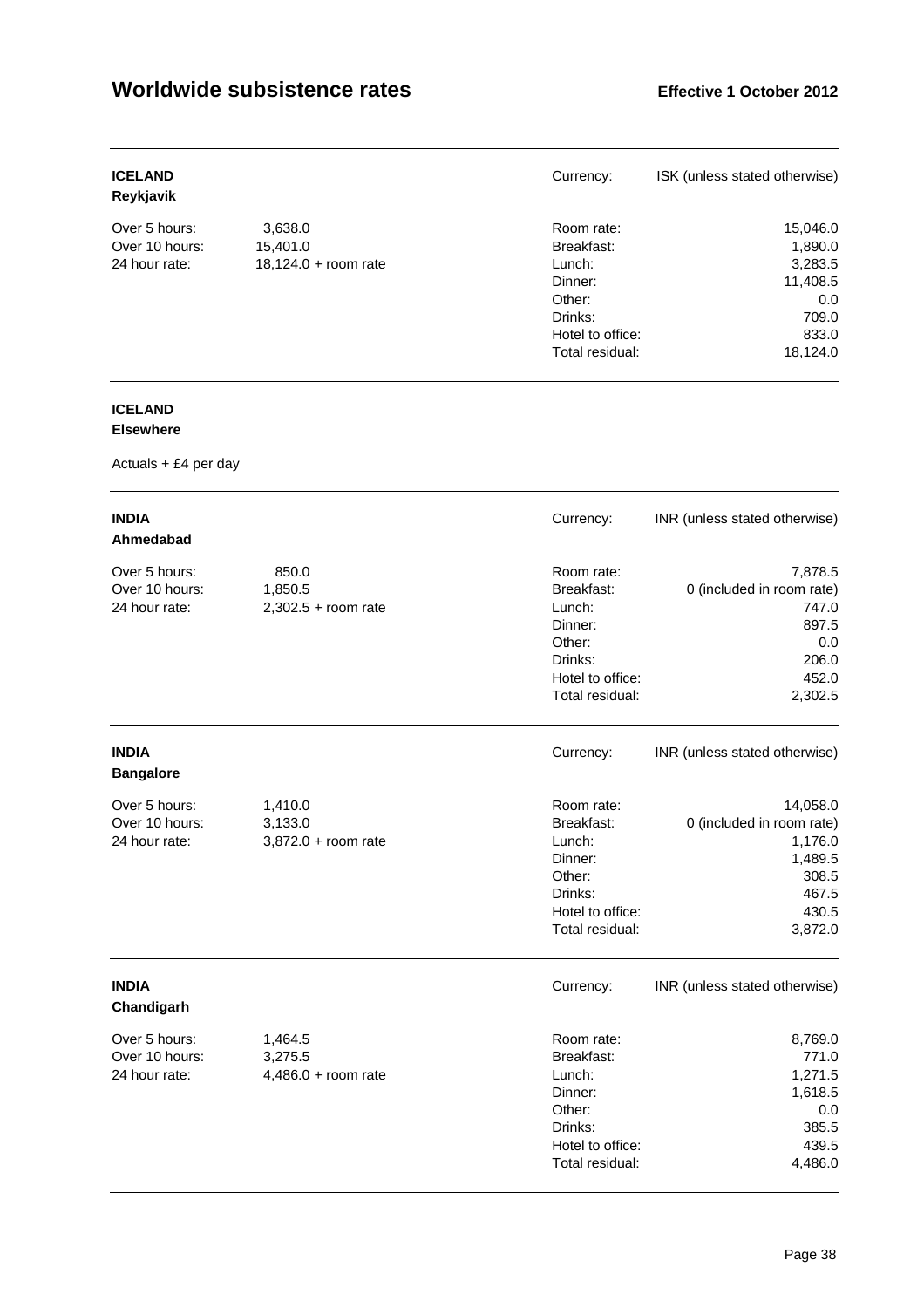| <b>INDIA</b><br>Chennai (Madras)                 |                                             | Currency:                                                                                                 | INR (unless stated otherwise)                                                                     |
|--------------------------------------------------|---------------------------------------------|-----------------------------------------------------------------------------------------------------------|---------------------------------------------------------------------------------------------------|
| Over 5 hours:<br>Over 10 hours:<br>24 hour rate: | 1,842.5<br>4,263.0<br>$4,948.5 +$ room rate | Room rate:<br>Breakfast:<br>Lunch:<br>Dinner:<br>Other:<br>Drinks:<br>Hotel to office:<br>Total residual: | 12,160.0<br>0 (included in room rate)<br>1,541.5<br>2,120.0<br>255.0<br>601.5<br>430.5<br>4,948.5 |
| <b>INDIA</b><br>Hyderabad                        |                                             | Currency:                                                                                                 | INR (unless stated otherwise)                                                                     |
| Over 5 hours:<br>Over 10 hours:<br>24 hour rate: | 1,562.5<br>3,501.5<br>$4,240.5 +$ room rate | Room rate:<br>Breakfast:<br>Lunch:<br>Dinner:<br>Other:<br>Drinks:<br>Hotel to office:<br>Total residual: | 11,646.5<br>0 (included in room rate)<br>1,363.5<br>1,740.5<br>308.5<br>397.5<br>430.5<br>4,240.5 |
| <b>INDIA</b><br><b>Jalandhar</b>                 |                                             | Currency:                                                                                                 | INR (unless stated otherwise)                                                                     |
| Over 5 hours:<br>Over 10 hours:<br>24 hour rate: | 1,095.0<br>2,613.5<br>$3,053.0 +$ room rate | Room rate:<br>Breakfast:<br>Lunch:<br>Dinner:<br>Other:<br>Drinks:<br>Hotel to office:<br>Total residual: | 5,241.0<br>0 (included in room rate)<br>940.5<br>1,364.5<br>0.0<br>308.5<br>439.5<br>3,053.0      |
| <b>INDIA</b><br>Kolkata (Calcutta)               |                                             | Currency:                                                                                                 | INR (unless stated otherwise)                                                                     |
| Over 5 hours:<br>Over 10 hours:<br>24 hour rate: | 1,816.0<br>4,282.5<br>$4,725.5 +$ room rate | Room rate:<br>Breakfast:<br>Lunch:<br>Dinner:<br>Other:<br>Drinks:<br>Hotel to office:<br>Total residual: | 11,221.5<br>0 (included in room rate)<br>1,576.0<br>2,226.5<br>0.0<br>480.0<br>443.0<br>4,725.5   |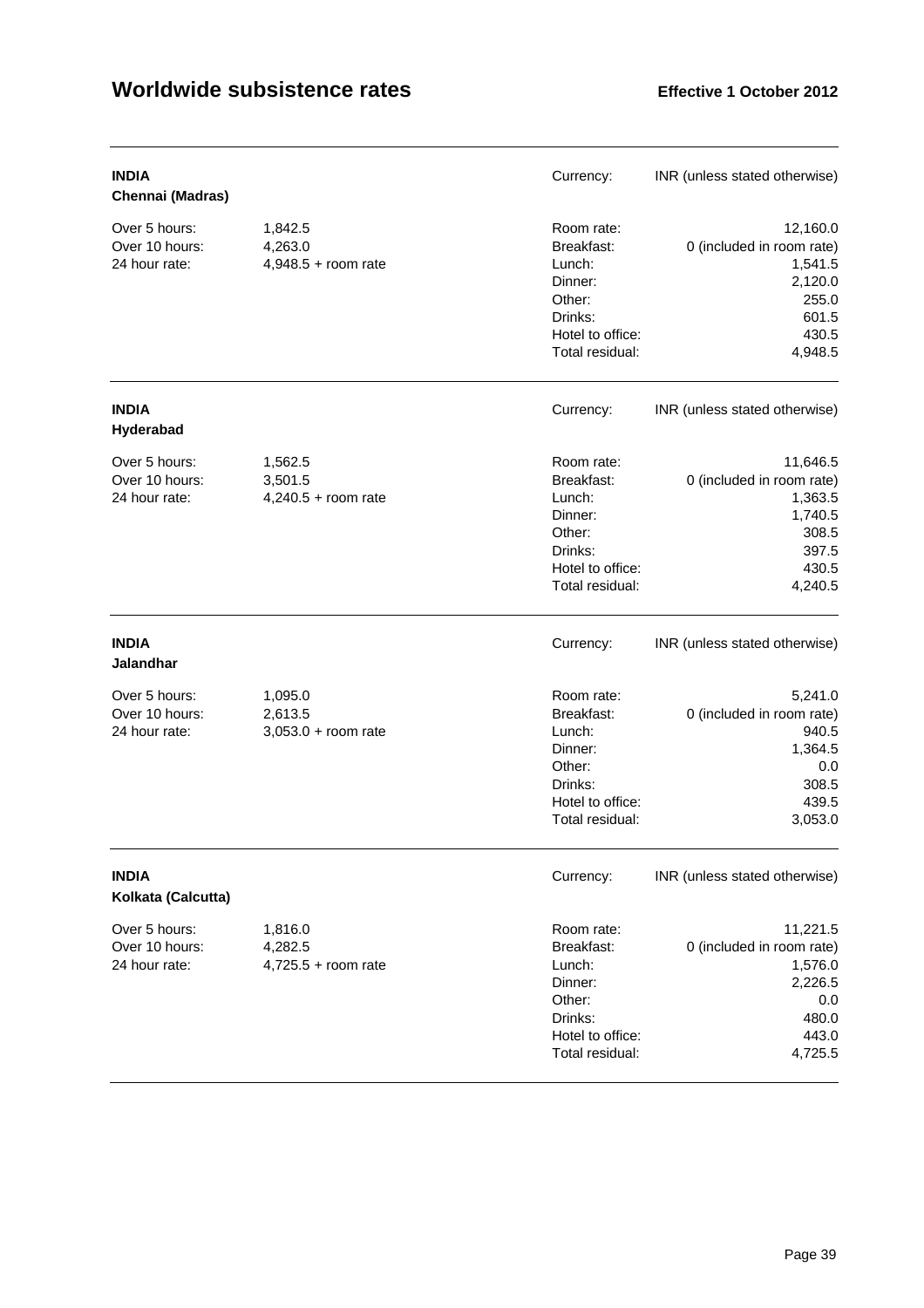| <b>INDIA</b><br>Ludhiana                         |                                             | Currency:                                                                                                 | INR (unless stated otherwise)                                                                   |
|--------------------------------------------------|---------------------------------------------|-----------------------------------------------------------------------------------------------------------|-------------------------------------------------------------------------------------------------|
| Over 5 hours:<br>Over 10 hours:<br>24 hour rate: | 1,010.0<br>2,236.0<br>$2,675.5 +$ room rate | Room rate:<br>Breakfast:<br>Lunch:<br>Dinner:<br>Other:<br>Drinks:<br>Hotel to office:<br>Total residual: | 5,070.0<br>0 (included in room rate)<br>925.0<br>1,141.0<br>0.0<br>170.0<br>439.5<br>2,675.5    |
| <b>INDIA</b><br>Mumbai (Bombay)                  |                                             | Currency:                                                                                                 | INR (unless stated otherwise)                                                                   |
| Over 5 hours:<br>Over 10 hours:<br>24 hour rate: | 1,828.5<br>3,820.5<br>4,272.5 + room rate   | Room rate:<br>Breakfast:<br>Lunch:<br>Dinner:<br>Other:<br>Drinks:<br>Hotel to office:<br>Total residual: | 12,451.5<br>0 (included in room rate)<br>1,631.5<br>1,795.5<br>0.0<br>393.5<br>452.0<br>4,272.5 |
| <b>INDIA</b><br><b>Nashik</b>                    |                                             | Currency:                                                                                                 | INR (unless stated otherwise)                                                                   |
| Over 5 hours:<br>Over 10 hours:<br>24 hour rate: | 788.5<br>1,871.5<br>$2,323.5 +$ room rate   | Room rate:<br>Breakfast:<br>Lunch:<br>Dinner:<br>Other:<br>Drinks:<br>Hotel to office:<br>Total residual: | 6,330.5<br>0 (included in room rate)<br>685.5<br>980.0<br>0.0<br>206.0<br>452.0<br>2,323.5      |
| <b>INDIA</b><br><b>New Delhi</b>                 |                                             | Currency:                                                                                                 | INR (unless stated otherwise)                                                                   |
| Over 5 hours:<br>Over 10 hours:<br>24 hour rate: | 1,952.0<br>4,660.0<br>$5,102.0 + room$ rate | Room rate:<br>Breakfast:<br>Lunch:<br>Dinner:<br>Other:<br>Drinks:<br>Hotel to office:<br>Total residual: | 11,646.5<br>0 (included in room rate)<br>1,689.5<br>2,446.0<br>0.0<br>524.5<br>442.0<br>5,102.0 |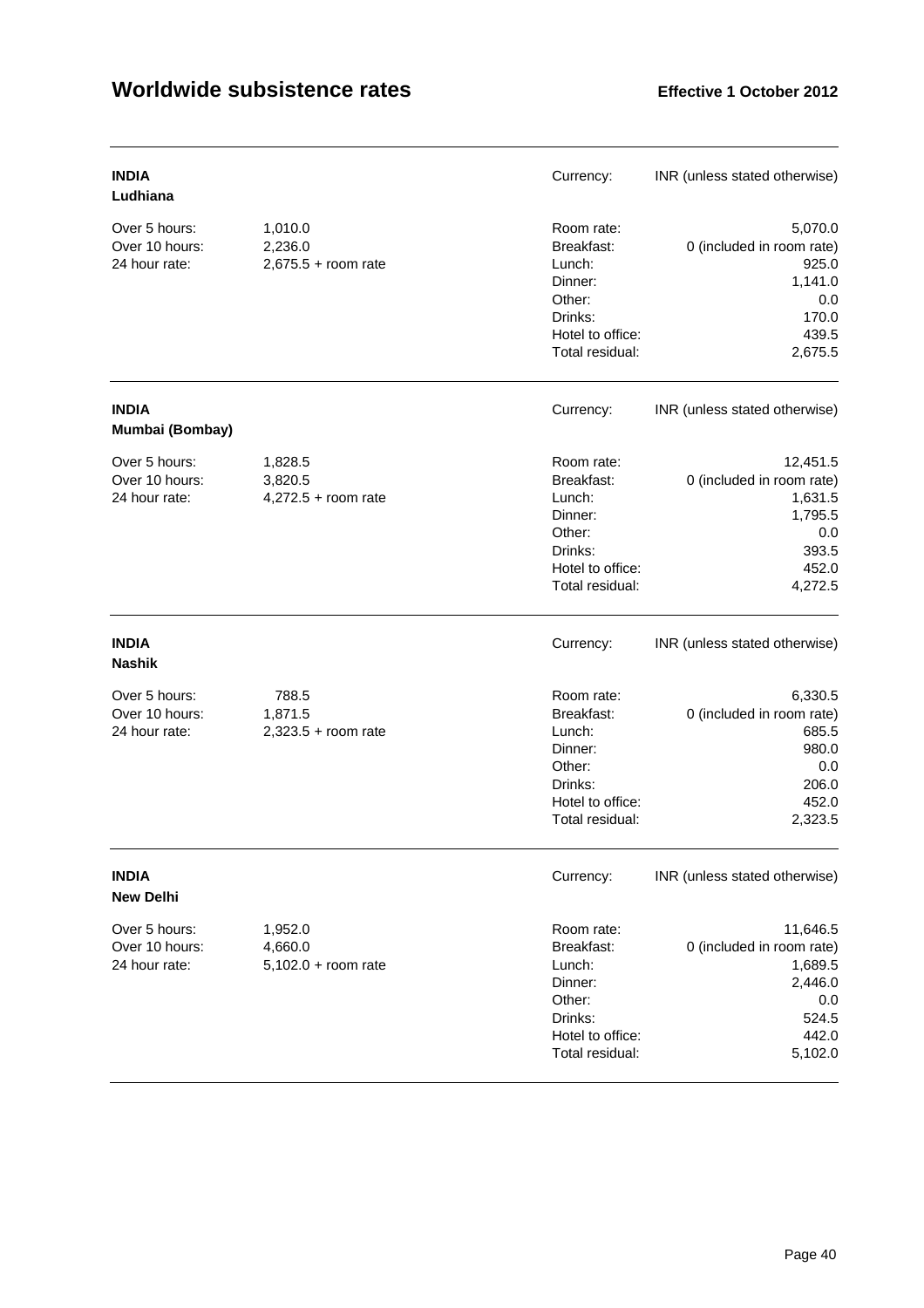| <b>INDIA</b><br><b>Pune</b> |                       | Currency:        | INR (unless stated otherwise) |
|-----------------------------|-----------------------|------------------|-------------------------------|
| Over 5 hours:               | 1,180.5               | Room rate:       | 13,564.5                      |
| Over 10 hours:              | 2.907.0               | Breakfast:       | 0 (included in room rate)     |
| 24 hour rate:               | $3,359.0 + room rate$ | Lunch:           | 1,018.5                       |
|                             |                       | Dinner:          | 1,565.0                       |
|                             |                       | Other:           | 0.0                           |
|                             |                       | Drinks:          | 323.5                         |
|                             |                       | Hotel to office: | 452.0                         |
|                             |                       | Total residual:  | 3,359.0                       |

# **INDIA**

## **Elsewhere**

Actuals + £4 per day

| <b>INDONESIA</b><br><b>Jakarta</b>               |                                                 | Currency:                                                                                                 | IDR (unless stated otherwise)                                                                                             |
|--------------------------------------------------|-------------------------------------------------|-----------------------------------------------------------------------------------------------------------|---------------------------------------------------------------------------------------------------------------------------|
| Over 5 hours:<br>Over 10 hours:<br>24 hour rate: | 305,440.5<br>636,566.0<br>868,289.0 + room rate | Room rate:<br>Breakfast:<br>Lunch:<br>Dinner:<br>Other:<br>Drinks:<br>Hotel to office:<br>Total residual: | <b>USD 150.5</b><br>0 (included in room rate)<br>263,789.5<br>289,474.5<br>145,778.5<br>83,302.0<br>85,944.5<br>868,289.0 |
| <b>INDONESIA</b><br>Semarang                     |                                                 | Currency:                                                                                                 | IDR (unless stated otherwise)                                                                                             |
| Over 5 hours:<br>Over 10 hours:<br>24 hour rate: | 161,051.0<br>419,287.5<br>515,149.5 + room rate | Room rate:<br>Breakfast:<br>Lunch:<br>Dinner:<br>Other:<br>Drinks:<br>Hotel to office:<br>Total residual: | 533,545.5<br>0 (included in room rate)<br>138,837.0<br>236,022.5<br>13,884.0<br>44,428.0<br>81,978.0<br>515,149.5         |

## **INDONESIA Elsewhere**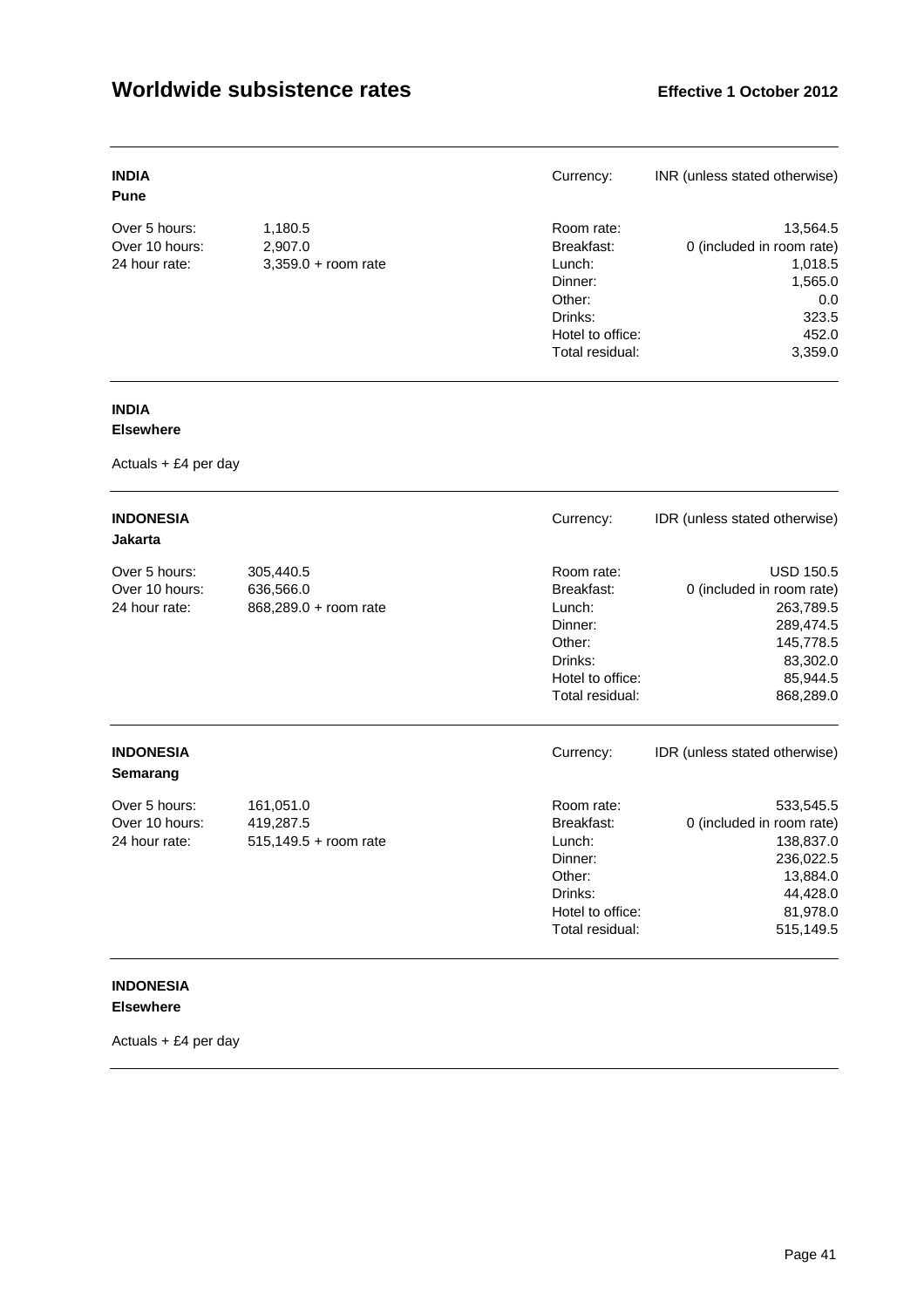| <b>IRAN</b><br>Tehran |                       | Currency:        | IRR (unless stated otherwise) |
|-----------------------|-----------------------|------------------|-------------------------------|
| Over 5 hours:         | 331,320.0             | Room rate:       | <b>USD 135.0</b>              |
| Over 10 hours:        | 777,110.5             | Breakfast:       | 0 (included in room rate)     |
| 24 hour rate:         | 893,193.5 + room rate | Lunch:           | 295,044.0                     |
|                       |                       | Dinner:          | 409,514.5                     |
|                       |                       | Other:           | 0.0                           |
|                       |                       | Drinks:          | 72,552.0                      |
|                       |                       | Hotel to office: | 116,083.0                     |
|                       |                       | Total residual:  | 893,193.5                     |

# **IRAN**

## **Elsewhere**

80% of Tehran rate plus Hotel to Office IRR 116083

## **IRAQ Baghdad and Elsewhere**

Actuals + £4 per day

| <b>IRELAND</b><br><b>Dublin</b> |                    | Currency:        | EUR (unless stated otherwise) |
|---------------------------------|--------------------|------------------|-------------------------------|
| Over 5 hours:                   | 38.5               | Room rate:       | 148.0                         |
| Over 10 hours:                  | 93.5               | Breakfast:       | 0 (included in room rate)     |
| 24 hour rate:                   | $98.5 +$ room rate | Lunch:           | 34.0                          |
|                                 |                    | Dinner:          | 51.0                          |
|                                 |                    | Other:           | 0.0                           |
|                                 |                    | Drinks:          | 8.5                           |
|                                 |                    | Hotel to office: | 5.0                           |
|                                 |                    | Total residual:  | 98.5                          |

## **IRELAND Elsewhere**

| <b>ISRAEL (SEE ALSO OCCUPIED TERRITORIES)</b><br><b>Tel Aviv</b> |                    | Currency:        | USD (unless stated otherwise) |
|------------------------------------------------------------------|--------------------|------------------|-------------------------------|
| Over 5 hours:                                                    | 32.0               | Room rate:       | 178.5                         |
| Over 10 hours:                                                   | 77.5               | Breakfast:       | 0 (included in room rate)     |
| 24 hour rate:                                                    | $92.5 +$ room rate | Lunch:           | 27.5                          |
|                                                                  |                    | Dinner:          | 41.5                          |
|                                                                  |                    | Other:           | 7.0                           |
|                                                                  |                    | Drinks:          | 8.5                           |
|                                                                  |                    | Hotel to office: | 8.0                           |
|                                                                  |                    | Total residual:  | 92.5                          |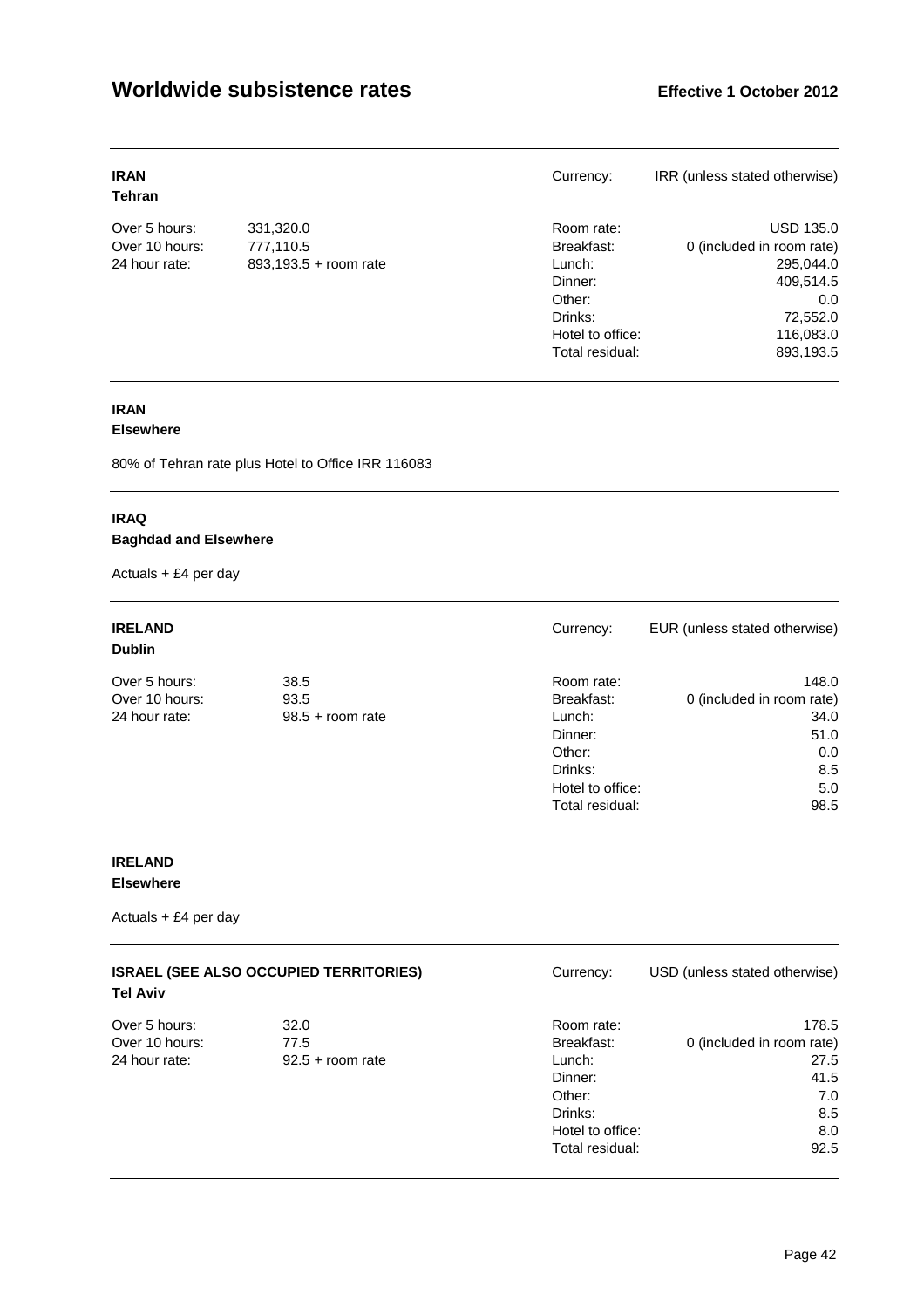## **ISRAEL (SEE ALSO OCCUPIED TERRITORIES) Elsewhere**

Actuals + £4 per day

| <b>ITALY</b>                                     | Bologna, Florence, Genoa, Milan, Turin and Venice | Currency:                                                                                                 | EUR (unless stated otherwise)                                                   |
|--------------------------------------------------|---------------------------------------------------|-----------------------------------------------------------------------------------------------------------|---------------------------------------------------------------------------------|
| Over 5 hours:<br>Over 10 hours:<br>24 hour rate: | 33.5<br>83.0<br>$94.0 + room rate$                | Room rate:<br>Breakfast:<br>Lunch:<br>Dinner:<br>Other:<br>Drinks:<br>Hotel to office:<br>Total residual: | 225.5<br>0 (included in room rate)<br>31.0<br>47.0<br>6.0<br>5.0<br>5.0<br>94.0 |
| <b>ITALY</b><br><b>Rome and Naples</b>           |                                                   | Currency:                                                                                                 | EUR (unless stated otherwise)                                                   |
| Over 5 hours:<br>Over 10 hours:<br>24 hour rate: | 35.0<br>80.0<br>$88.0 +$ room rate                | Room rate:<br>Breakfast:<br>Lunch:<br>Dinner:<br>Other:<br>Drinks:<br>Hotel to office:<br>Total residual: | 166.5<br>0 (included in room rate)<br>31.0<br>41.5<br>2.5<br>7.5<br>5.5<br>88.0 |

#### **ITALY Elsewhere**

As for Rome

| <b>JAMAICA</b><br>Kingston |                     | Currency:        | USD (unless stated otherwise) |
|----------------------------|---------------------|------------------|-------------------------------|
| Over 5 hours:              | 30.0                | Room rate:       | 210.0                         |
| Over 10 hours:             | 91.5                | Breakfast:       | 6.0                           |
| 24 hour rate:              | $111.5 +$ room rate | Lunch:           | 24.5                          |
|                            |                     | Dinner:          | 56.0                          |
|                            |                     | Other:           | 5.0                           |
|                            |                     | Drinks:          | 11.0                          |
|                            |                     | Hotel to office: | 9.0                           |
|                            |                     | Total residual:  | 111.5                         |

# **JAMAICA**

**Elsewhere**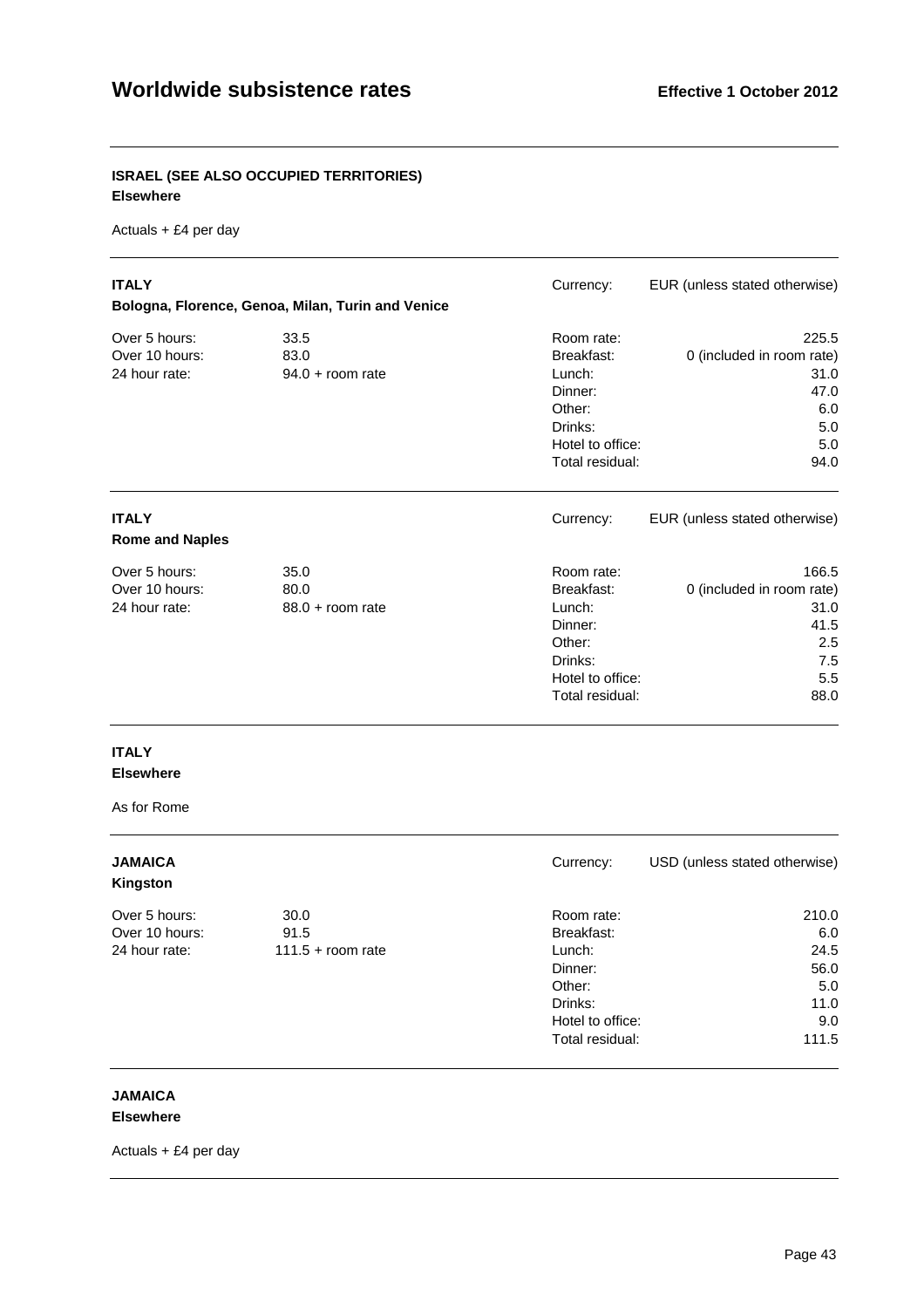| <b>JAPAN</b><br>Osaka                            |                                             | Currency:                                                                                                 | JPY (unless stated otherwise)                                                                      |
|--------------------------------------------------|---------------------------------------------|-----------------------------------------------------------------------------------------------------------|----------------------------------------------------------------------------------------------------|
| Over 5 hours:<br>Over 10 hours:<br>24 hour rate: | 2,537.0<br>8,109.0<br>11,293.0 + room rate  | Room rate:<br>Breakfast:<br>Lunch:<br>Dinner:<br>Other:<br>Drinks:<br>Hotel to office:<br>Total residual: | 15,090.5<br>2,322.0<br>1,608.0<br>4,643.5<br>0.0<br>1,857.5<br>862.0<br>11,293.0                   |
| <b>JAPAN</b><br><b>Tokyo</b>                     |                                             | Currency:                                                                                                 | JPY (unless stated otherwise)                                                                      |
| Over 5 hours:<br>Over 10 hours:<br>24 hour rate: | 4,374.5<br>10,367.0<br>11,111.0 + room rate | Room rate:<br>Breakfast:<br>Lunch:<br>Dinner:<br>Other:<br>Drinks:<br>Hotel to office:<br>Total residual: | 18,090.0<br>0 (included in room rate)<br>3,583.0<br>5,201.0<br>0.0<br>1,583.0<br>744.0<br>11,111.0 |

# **JAPAN**

#### **Elsewhere**

90% of Tokyo rate plus Hotel to Office JPY 744

| <b>JORDAN</b><br>Amman                           |                                    | Currency:                                                                                                 | JOD (unless stated otherwise)                                                   |
|--------------------------------------------------|------------------------------------|-----------------------------------------------------------------------------------------------------------|---------------------------------------------------------------------------------|
| Over 5 hours:<br>Over 10 hours:<br>24 hour rate: | 27.5<br>66.0<br>$75.5 +$ room rate | Room rate:<br>Breakfast:<br>Lunch:<br>Dinner:<br>Other:<br>Drinks:<br>Hotel to office:<br>Total residual: | 118.5<br>0 (included in room rate)<br>23.0<br>34.0<br>3.0<br>9.0<br>6.5<br>75.5 |
| <b>JORDAN</b><br>Aqaba                           |                                    | Currency:                                                                                                 | JOD (unless stated otherwise)                                                   |
| Over 5 hours:<br>Over 10 hours:<br>24 hour rate: | 23.5<br>53.0<br>$59.5 +$ room rate | Room rate:<br>Breakfast:<br>Lunch:<br>Dinner:<br>Other:<br>Drinks:<br>Hotel to office:<br>Total residual: | 96.5<br>0 (included in room rate)<br>20.5<br>26.5<br>0.0<br>6.0<br>6.5<br>59.5  |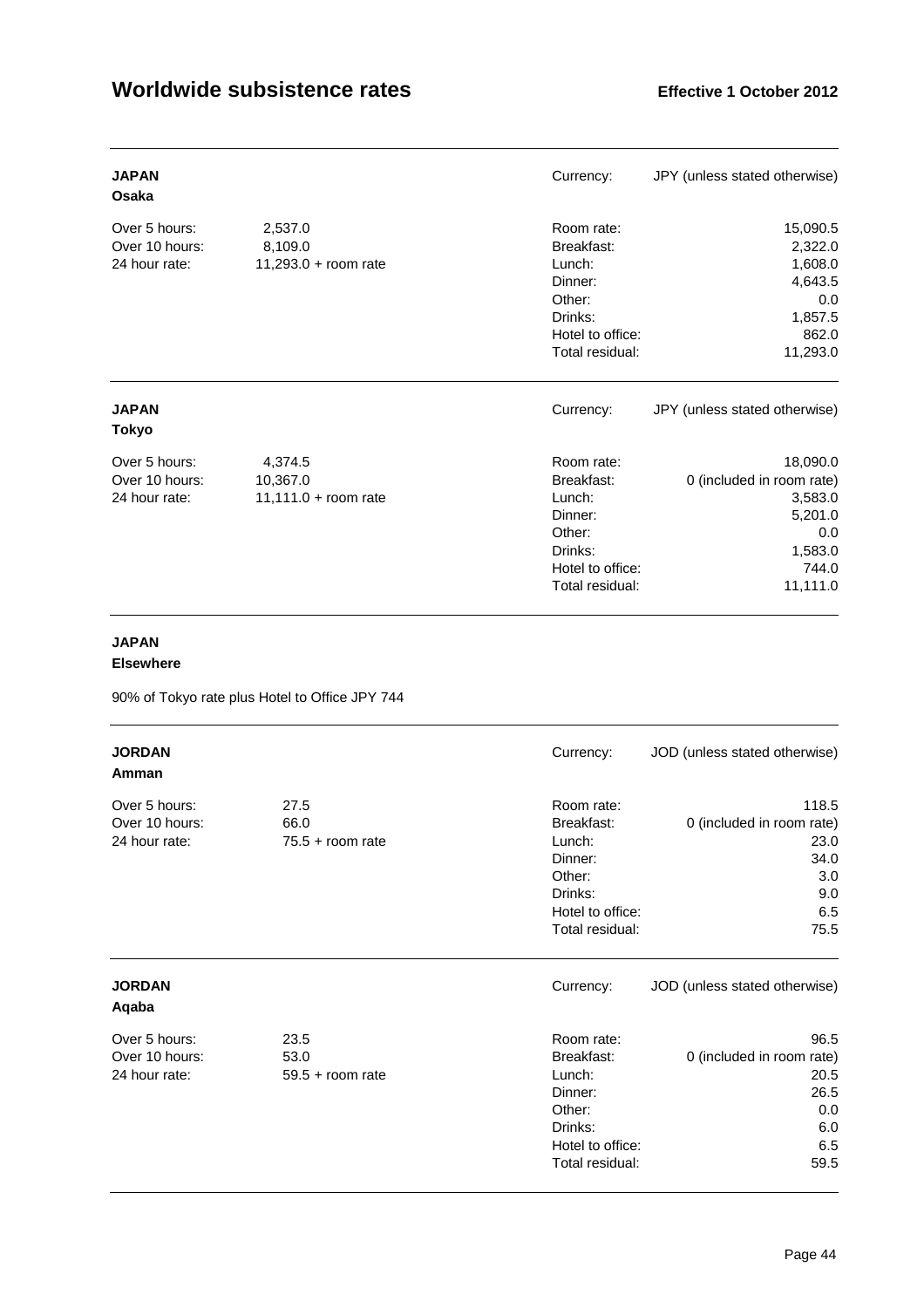| <b>JORDAN</b><br><b>Petra</b> |                    | Currency:        | JOD (unless stated otherwise) |
|-------------------------------|--------------------|------------------|-------------------------------|
| Over 5 hours:                 | 23.5               | Room rate:       | 89.5                          |
| Over 10 hours:                | 53.0               | Breakfast:       | 0 (included in room rate)     |
| 24 hour rate:                 | $59.5 +$ room rate | Lunch:           | 20.5                          |
|                               |                    | Dinner:          | 26.5                          |
|                               |                    | Other:           | 0.0                           |
|                               |                    | Drinks:          | 6.0                           |
|                               |                    | Hotel to office: | 6.5                           |
|                               |                    | Total residual:  | 59.5                          |

# **JORDAN**

## **Elsewhere**

| <b>KAZAKHSTAN</b><br><b>Almaty</b>               |                                               | Currency:                                                                                                 | KZT (unless stated otherwise)                                                                         |
|--------------------------------------------------|-----------------------------------------------|-----------------------------------------------------------------------------------------------------------|-------------------------------------------------------------------------------------------------------|
| Over 5 hours:<br>Over 10 hours:<br>24 hour rate: | 8,312.0<br>20,779.5<br>$21,997.0 + room rate$ | Room rate:<br>Breakfast:<br>Lunch:<br>Dinner:<br>Other:<br>Drinks:<br>Hotel to office:<br>Total residual: | 38,331.0<br>0 (included in room rate)<br>7,334.0<br>11,489.5<br>0.0<br>1,956.0<br>1,217.5<br>21,997.0 |
| <b>KAZAKHSTAN</b><br><b>Astana</b>               |                                               | Currency:                                                                                                 | USD (unless stated otherwise)                                                                         |
| Over 5 hours:<br>Over 10 hours:<br>24 hour rate: | 41.5<br>116.5<br>$127.5 +$ room rate          | Room rate:<br>Breakfast:<br>Lunch:<br>Dinner:<br>Other:<br>Drinks:<br>Hotel to office:<br>Total residual: | 255.0<br>0 (included in room rate)<br>34.5<br>68.0<br>4.0<br>14.0<br>7.0<br>127.5                     |
| <b>KAZAKHSTAN</b><br>Atyrau                      |                                               | Currency:                                                                                                 | KZT (unless stated otherwise)                                                                         |
| Over 5 hours:<br>Over 10 hours:<br>24 hour rate: | 4,598.5<br>12,820.0<br>14,258.0 + room rate   | Room rate:<br>Breakfast:<br>Lunch:<br>Dinner:<br>Other:<br>Drinks:<br>Hotel to office:<br>Total residual: | 24,245.5<br>0 (included in room rate)<br>4,041.0<br>7,664.0<br>557.5<br>1,115.0<br>880.5<br>14,258.0  |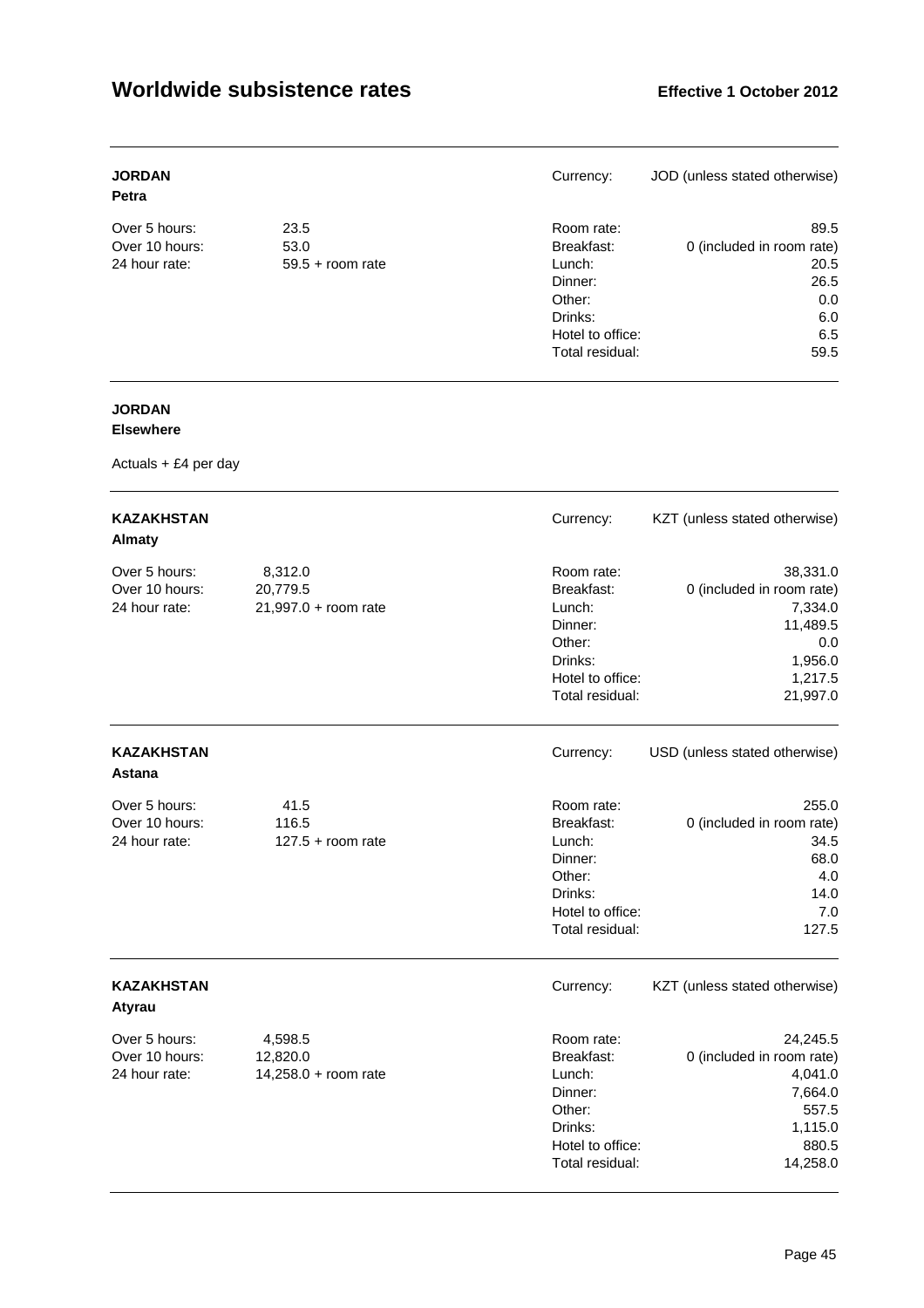## **KAZAKHSTAN**

#### **Elsewhere**

Actuals + £4 per day

| <b>KENYA</b><br><b>Mombasa</b>                   |                                             | Currency:                                                                                                 | KES (unless stated otherwise)                                                                            |
|--------------------------------------------------|---------------------------------------------|-----------------------------------------------------------------------------------------------------------|----------------------------------------------------------------------------------------------------------|
| Over 5 hours:<br>Over 10 hours:<br>24 hour rate: | 1,587.5<br>3,916.0<br>$4,691.5 +$ room rate | Room rate:<br>Breakfast:<br>Lunch:<br>Dinner:<br>Other:<br>Drinks:<br>Hotel to office:<br>Total residual: | <b>USD 82.5</b><br>0 (included in room rate)<br>1,430.0<br>2,171.0<br>105.0<br>315.0<br>670.5<br>4,691.5 |
| <b>KENYA</b><br><b>Nairobi</b>                   |                                             | Currency:                                                                                                 | KES (unless stated otherwise)                                                                            |
| Over 5 hours:<br>Over 10 hours:<br>24 hour rate: | 1,495.5<br>3,679.5<br>$4,612.5 +$ room rate | Room rate:<br>Breakfast:<br>Lunch:<br>Dinner:<br>Other:<br>Drinks:<br>Hotel to office:<br>Total residual: | 10,230.5<br>0 (included in room rate)<br>1,338.0<br>2,026.5<br>262.5<br>315.0<br>670.5<br>4,612.5        |

## **KENYA Elsewhere**

80% of Nairobi rate plus Hotel to Office KES 670.5

# **KIRIBATI**

## **Tarawa**

| Pyongyang      | KOREA, DEMOCRATIC PEOPLE'S REPUBLIC | Currency:        | EUR (unless stated otherwise) |
|----------------|-------------------------------------|------------------|-------------------------------|
| Over 5 hours:  | 19.5                                | Room rate:       | 79.5                          |
| Over 10 hours: | 42.5                                | Breakfast:       | 0 (included in room rate)     |
| 24 hour rate:  | $48.5 +$ room rate                  | Lunch:           | 16.0                          |
|                |                                     | Dinner:          | 20.0                          |
|                |                                     | Other:           | 1.0                           |
|                |                                     | Drinks:          | 6.5                           |
|                |                                     | Hotel to office: | 5.0                           |
|                |                                     | Total residual:  | 48.5                          |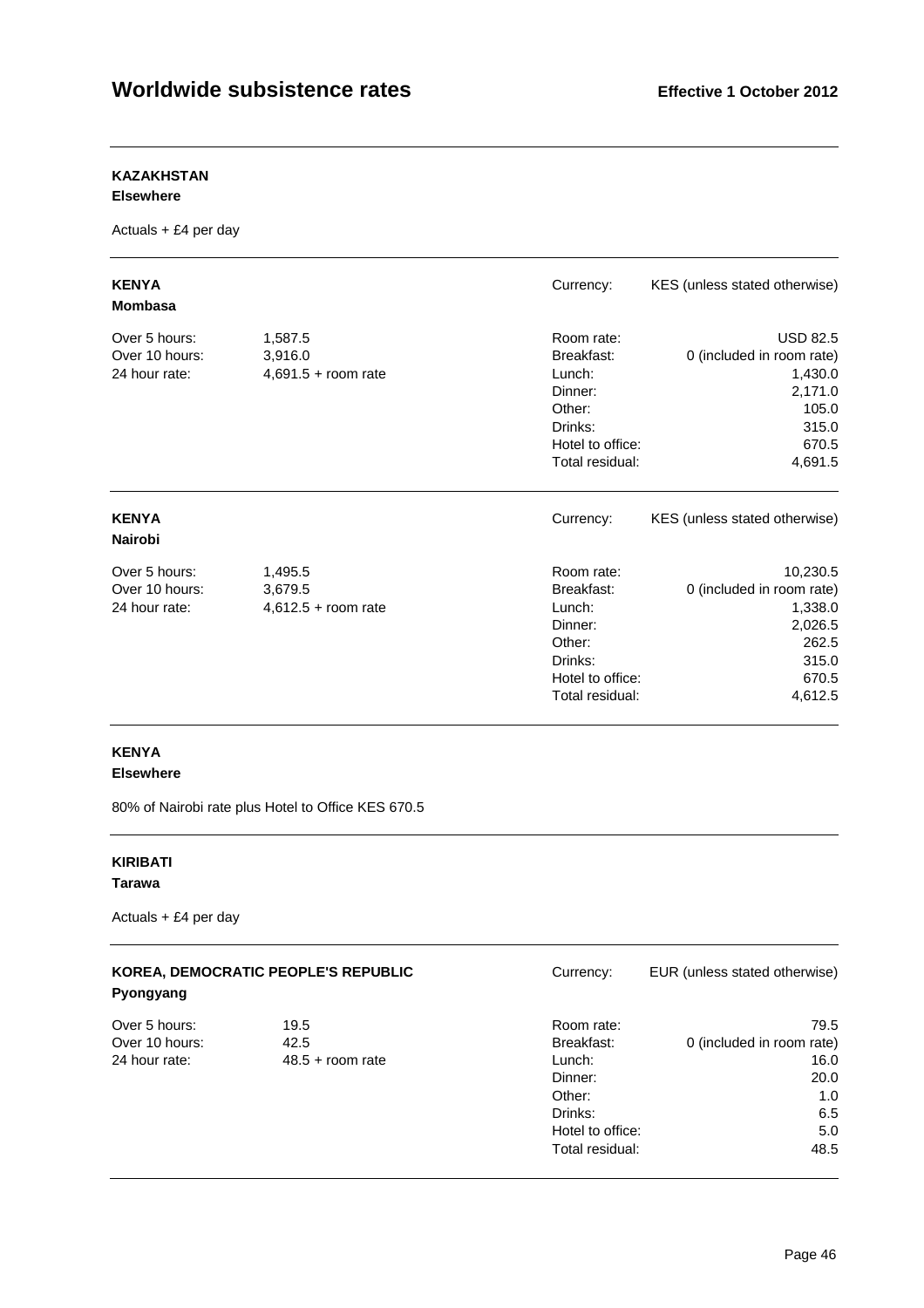## **KOREA, DEMOCRATIC PEOPLE'S REPUBLIC Elsewhere**

Actuals + £4 per day

| <b>KOREA, REPUBLIC</b> | Seoul (also applies to Ulsan, Busan, Daejon, Jeju Island, Daego) | Currency:        | KRW (unless stated otherwise) |
|------------------------|------------------------------------------------------------------|------------------|-------------------------------|
| Over 5 hours:          | 63,299.0                                                         | Room rate:       | 270,337.0                     |
| Over 10 hours:         | 143.741.0                                                        | Breakfast:       | 0 (included in room rate)     |
| 24 hour rate:          | $163,723.5 +$ room rate                                          | Lunch:           | 52,089.5                      |
|                        |                                                                  | Dinner:          | 69,233.0                      |
|                        |                                                                  | Other:           | 10,989.5                      |
|                        |                                                                  | Drinks:          | 22,418.5                      |
|                        |                                                                  | Hotel to office: | 8,993.0                       |
|                        |                                                                  | Total residual:  | 163,723.5                     |

#### **KOREA, REPUBLIC Elsewhere**

Actuals + £4 per day

| <b>KOSOVO</b><br><b>Pristina</b> |                    | Currency:        | EUR (unless stated otherwise) |
|----------------------------------|--------------------|------------------|-------------------------------|
| Over 5 hours:                    | 14.5               | Room rate:       | 79.0                          |
| Over 10 hours:                   | 36.5               | Breakfast:       | 0 (included in room rate)     |
| 24 hour rate:                    | $43.5 +$ room rate | Lunch:           | 12.5                          |
|                                  |                    | Dinner:          | 20.5                          |
|                                  |                    | Other:           | 1.5                           |
|                                  |                    | Drinks:          | 3.5                           |
|                                  |                    | Hotel to office: | 5.5                           |
|                                  |                    | Total residual:  | 43.5                          |

# **KOSOVO**

**Elsewhere** 

| <b>KUWAIT</b><br>Kuwait |                    | Currency:        | KWD (unless stated otherwise) |
|-------------------------|--------------------|------------------|-------------------------------|
| Over 5 hours:           | 13.0               | Room rate:       | 71.5                          |
| Over 10 hours:          | 31.5               | Breakfast:       | 0 (included in room rate)     |
| 24 hour rate:           | $34.5 +$ room rate | Lunch:           | 11.0                          |
|                         |                    | Dinner:          | 16.5                          |
|                         |                    | Other:           | 0.0                           |
|                         |                    | Drinks:          | 4.0                           |
|                         |                    | Hotel to office: | 3.0                           |
|                         |                    | Total residual:  | 34.5                          |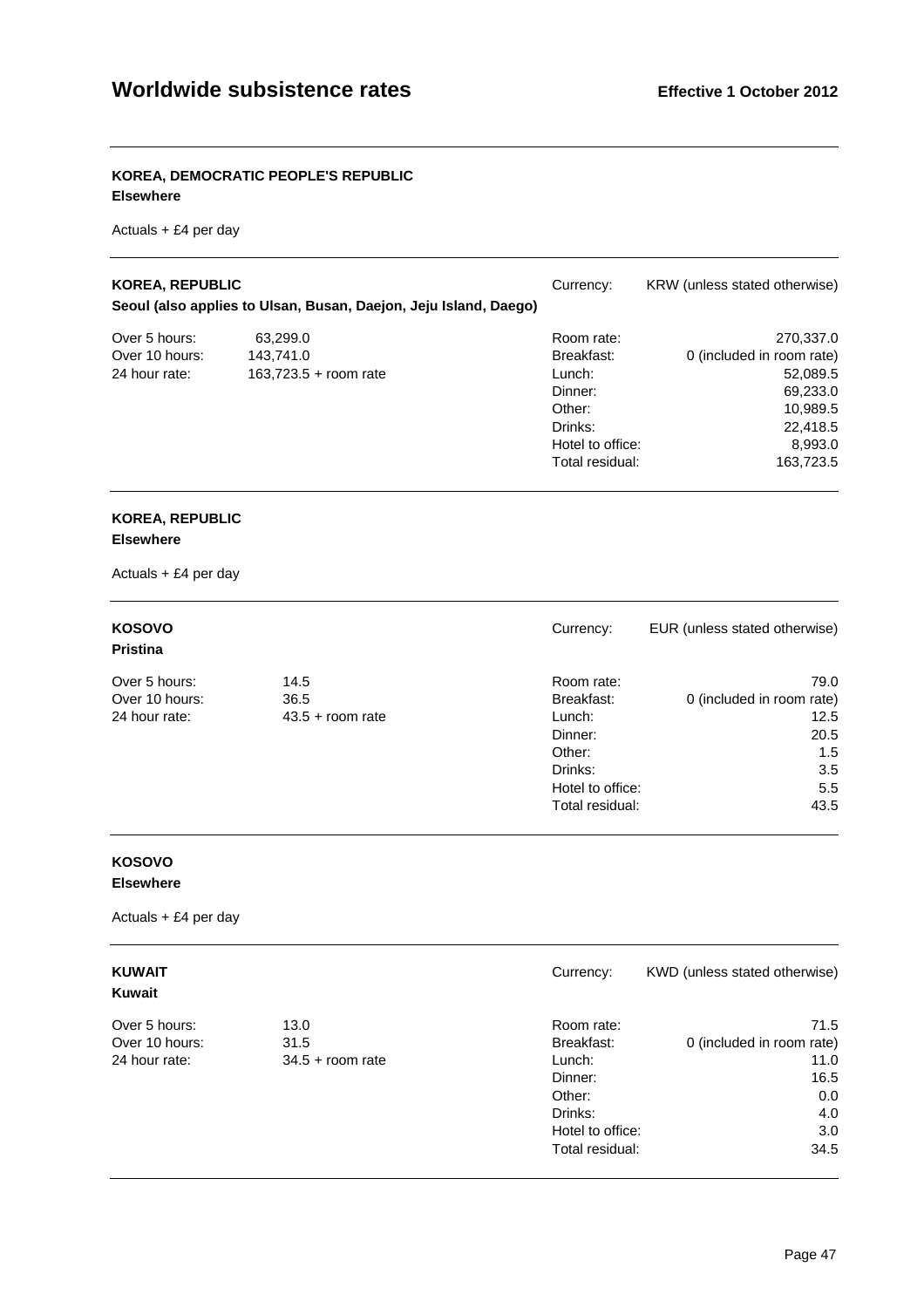# **KUWAIT**

## **Elsewhere**

Actuals + £4 per day

| <b>KYRGYZSTAN</b><br><b>Bishkek</b> |                    | Currency:        | USD (unless stated otherwise) |
|-------------------------------------|--------------------|------------------|-------------------------------|
| Over 5 hours:                       | 27.5               | Room rate:       | 156.5                         |
| Over 10 hours:                      | 73.5               | Breakfast:       | 0 (included in room rate)     |
| 24 hour rate:                       | $80.5 +$ room rate | Lunch:           | 24.0                          |
|                                     |                    | Dinner:          | 42.5                          |
|                                     |                    | Other:           | 0.0                           |
|                                     |                    | Drinks:          | 7.0                           |
|                                     |                    | Hotel to office: | 7.0                           |
|                                     |                    | Total residual:  | 80.5                          |

# **KYRGYZSTAN**

## **Elsewhere**

Actuals + £4 per day

| <b>LAOS</b><br><b>Vientiane</b> |                       | Currency:        | LAK (unless stated otherwise) |
|---------------------------------|-----------------------|------------------|-------------------------------|
| Over 5 hours:                   | 302,663.5             | Room rate:       | 833,782.0                     |
| Over 10 hours:                  | 691,801.5             | Breakfast:       | 0 (included in room rate)     |
| 24 hour rate:                   | 894,841.0 + room rate | Lunch:           | 245,013.0                     |
|                                 |                       | Dinner:          | 331,488.0                     |
|                                 |                       | Other:           | 144,125.5                     |
|                                 |                       | Drinks:          | 115,300.5                     |
|                                 |                       | Hotel to office: | 58,914.0                      |
|                                 |                       | Total residual:  | 894.841.0                     |

## **LAOS Elsewhere**

| <b>LATVIA</b><br>Riga |                    | Currency:        | LVL (unless stated otherwise) |
|-----------------------|--------------------|------------------|-------------------------------|
| Over 5 hours:         | 16.0               | Room rate:       | EUR 112.5                     |
| Over 10 hours:        | 39.0               | Breakfast:       | 0 (included in room rate)     |
| 24 hour rate:         | $42.5 +$ room rate | Lunch:           | 14.0                          |
|                       |                    | Dinner:          | 21.0                          |
|                       |                    | Other:           | 0.0                           |
|                       |                    | Drinks:          | 4.0                           |
|                       |                    | Hotel to office: | 3.5                           |
|                       |                    | Total residual:  | 42.5                          |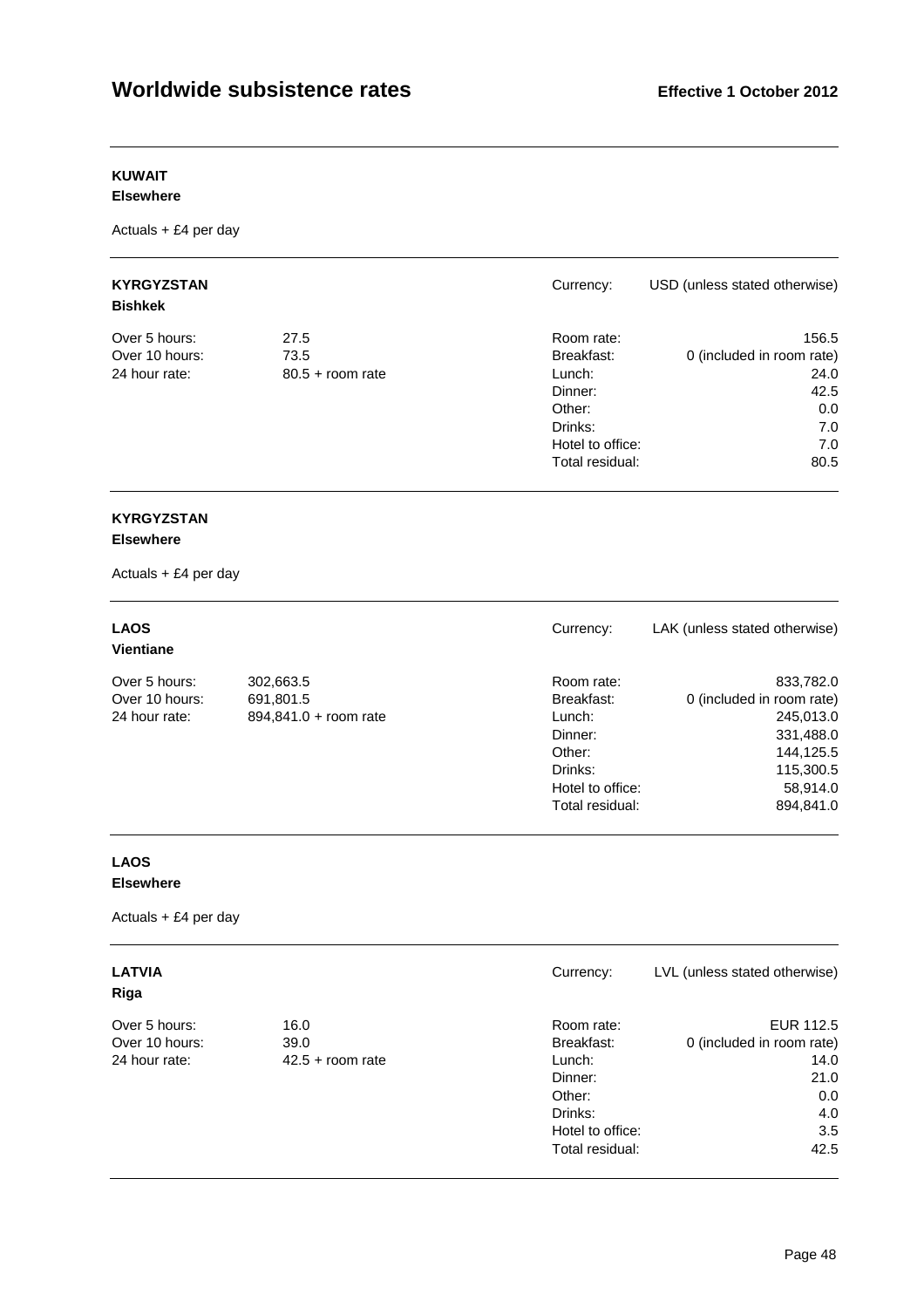#### **LATVIA Elsewhere**

Actuals + £4 per day

#### **LEBANON Beirut and Elsewhere**

Actuals + £4 per day

# **LESOTHO**

## **Maseru and Elsewhere**

Actuals + £4 per day

#### **LIBERIA Monrovia**

Actuals + £4 per day

## **LIBYA**

**Tripoli and Elsewhere** 

Actuals + £4 per day

# **LITHUANIA** Currency: LTL (unless stated otherwise)

**Vilinius** 

| Vilinius       |                     |                  |                           |
|----------------|---------------------|------------------|---------------------------|
| Over 5 hours:  | 96.5                | Room rate:       | EUR 91.0                  |
| Over 10 hours: | 221.5               | Breakfast:       | 0 (included in room rate) |
| 24 hour rate:  | $252.0 + room rate$ | Lunch:           | 87.5                      |
|                |                     | Dinner:          | 116.5                     |
|                |                     | Other:           | 9.0                       |
|                |                     | Drinks:          | 17.5                      |
|                |                     | Hotel to office: | 21.5                      |
|                |                     | Total residual:  | 252.0                     |

#### **LITHUANIA Elsewhere**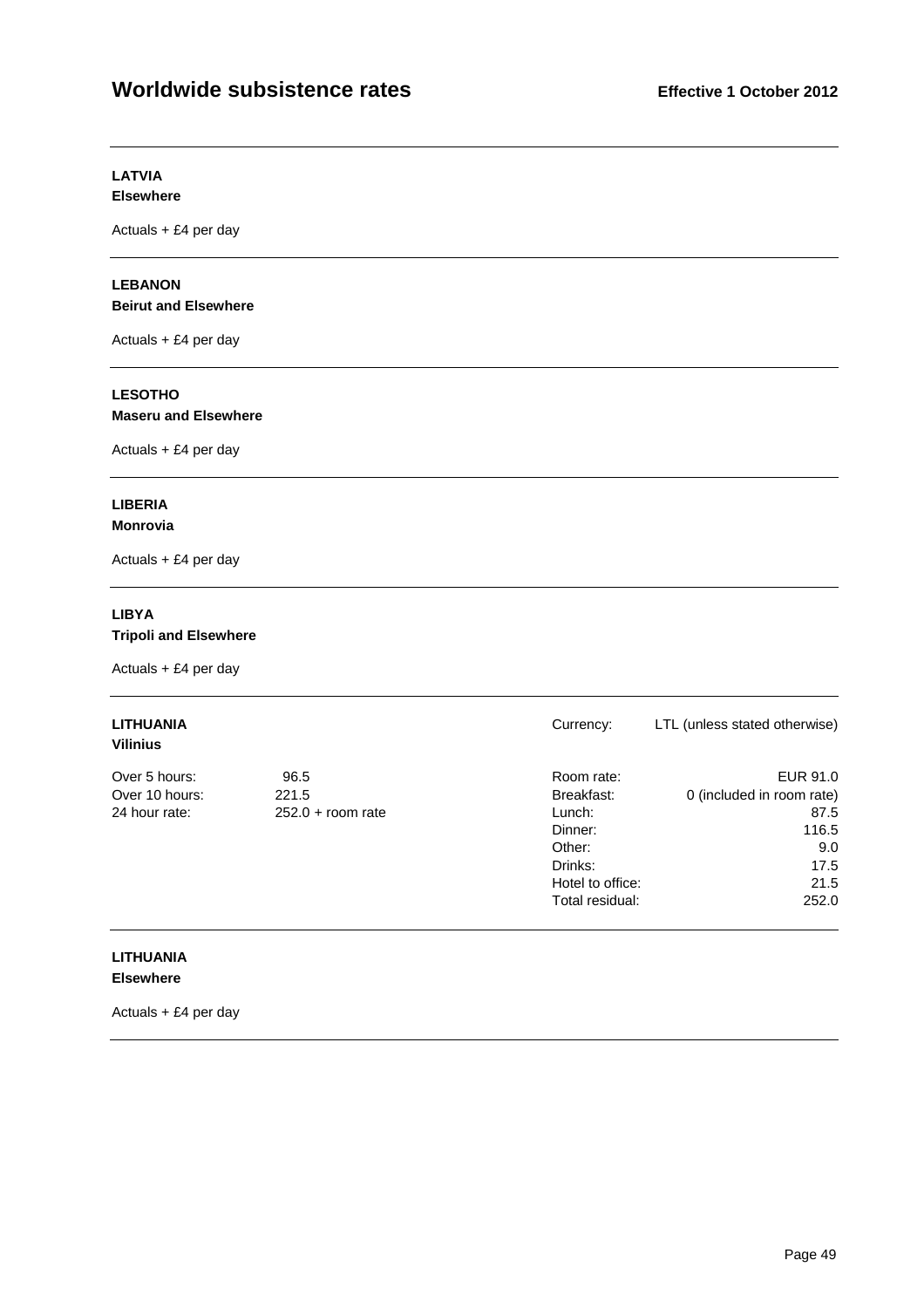| <b>LUXEMBOURG</b><br>Luxembourg |                     | Currency:        | EUR (unless stated otherwise) |
|---------------------------------|---------------------|------------------|-------------------------------|
| Over 5 hours:                   | 32.0                | Room rate:       | 234.5                         |
| Over 10 hours:                  | 87.0                | Breakfast:       | 27.5                          |
| 24 hour rate:                   | $119.5 +$ room rate | Lunch:           | 28.0                          |
|                                 |                     | Dinner:          | 51.0                          |
|                                 |                     | Other:           | 0.0                           |
|                                 |                     | Drinks:          | 8.0                           |
|                                 |                     | Hotel to office: | 5.0                           |
|                                 |                     | Total residual:  | 119.5                         |

# **LUXEMBOURG**

## **Elsewhere**

Actuals + £4 per day

| <b>MACAU SAR</b><br>Macao |                       | Currency:        | HKD (unless stated otherwise) |
|---------------------------|-----------------------|------------------|-------------------------------|
| Over 5 hours:             | 327.0                 | Room rate:       | 2,320.5                       |
| Over 10 hours:            | 777.0                 | Breakfast:       | 171.5                         |
| 24 hour rate:             | $1,017.5 +$ room rate | Lunch:           | 271.5                         |
|                           |                       | Dinner:          | 395.0                         |
|                           |                       | Other:           | 0.0                           |
|                           |                       | Drinks:          | 110.5                         |
|                           |                       | Hotel to office: | 69.0                          |
|                           |                       | Total residual:  | 1,017.5                       |

## **MACAU SAR Elsewhere**

| <b>MACEDONIA</b><br><b>Skopje</b> |                       | Currency:        | MKD (unless stated otherwise) |
|-----------------------------------|-----------------------|------------------|-------------------------------|
| Over 5 hours:                     | 655.5                 | Room rate:       | 8,048.0                       |
| Over 10 hours:                    | 1,440.0               | Breakfast:       | 0 (included in room rate)     |
| 24 hour rate:                     | $1,841.0 + room rate$ | Lunch:           | 548.0                         |
|                                   |                       | Dinner:          | 677.0                         |
|                                   |                       | Other:           | 0.0                           |
|                                   |                       | Drinks:          | 215.0                         |
|                                   |                       | Hotel to office: | 401.0                         |
|                                   |                       | Total residual:  | 1,841.0                       |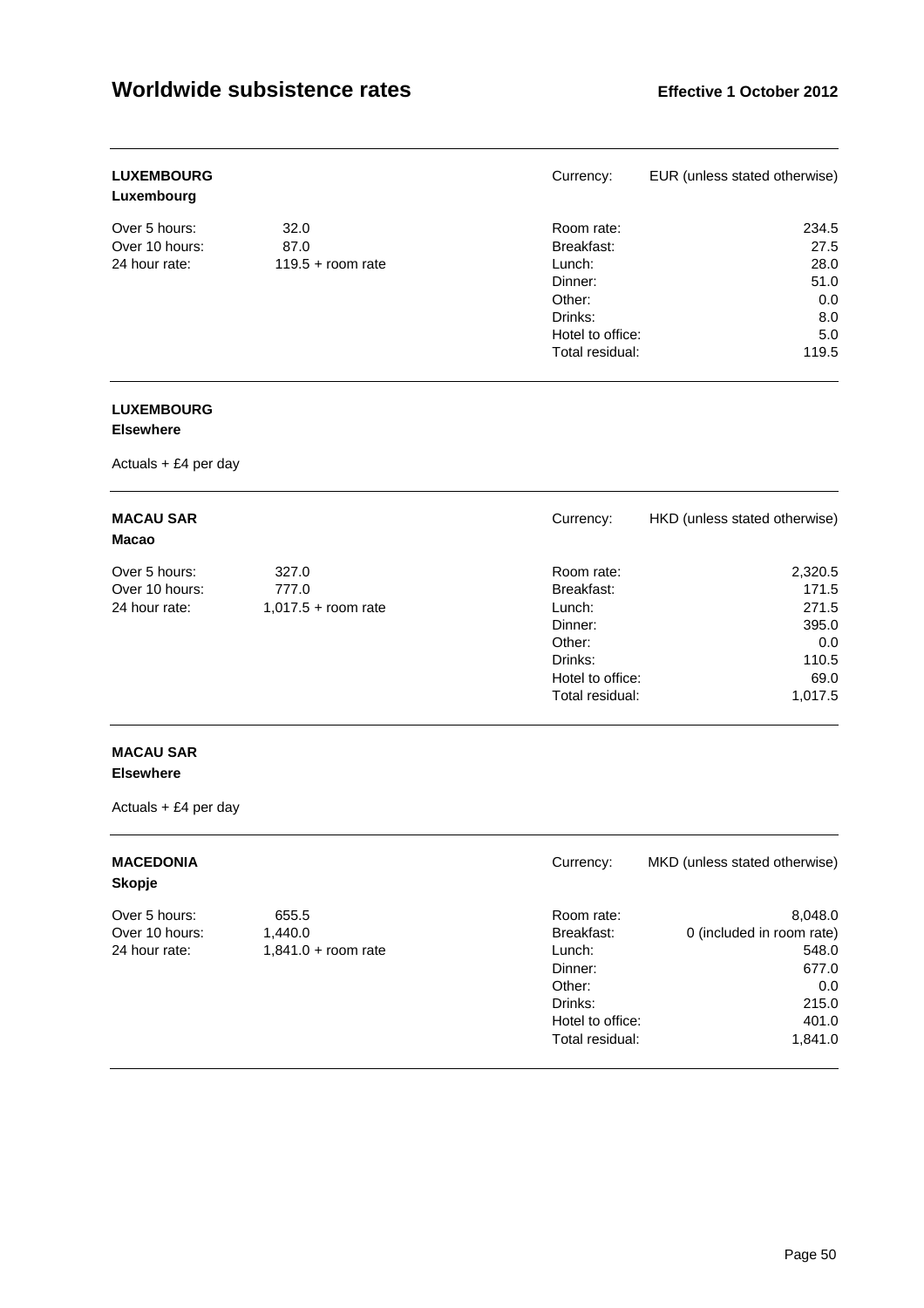| <b>MACEDONIA</b><br><b>Ohrid and Elsewhere</b>   |                                                | Currency:                                                                                                 | MKD (unless stated otherwise)                                                                |
|--------------------------------------------------|------------------------------------------------|-----------------------------------------------------------------------------------------------------------|----------------------------------------------------------------------------------------------|
| Over 5 hours:<br>Over 10 hours:<br>24 hour rate: | 451.5<br>1,064.0<br>$1,465.0 + room rate$      | Room rate:<br>Breakfast:<br>Lunch:<br>Dinner:<br>Other:<br>Drinks:<br>Hotel to office:<br>Total residual: | 3,243.0<br>0 (included in room rate)<br>397.5<br>559.0<br>0.0<br>107.5<br>401.0<br>1,465.0   |
| <b>MADAGASCAR</b><br>Antananarivo                |                                                | Currency:                                                                                                 | MGA (unless stated otherwise)                                                                |
| Over 5 hours:<br>Over 10 hours:<br>24 hour rate: | 50,168.0<br>131,500.0<br>196,743.0 + room rate | Room rate:<br>Breakfast:<br>Lunch:<br>Dinner:<br>Other:<br>Drinks:<br>Hotel to office:<br>Total residual: | 422,469.0<br>41,046.0<br>45,607.0<br>76,771.5<br>6,081.0<br>9,121.5<br>18,116.0<br>196,743.0 |

## **MADAGASCAR**

**Elsewhere** 

60% of Antananarivo rate plus Hotel to Office MGA 18116

| <b>MALAWI</b><br>Lilongwe |                      | Currency:        | MWK (unless stated otherwise) |
|---------------------------|----------------------|------------------|-------------------------------|
| Over 5 hours:             | 3,350.0              | Room rate:       | <b>USD 108.0</b>              |
| Over 10 hours:            | 8.461.0              | Breakfast:       | 0 (included in room rate)     |
| 24 hour rate:             | 10,205.0 + room rate | Lunch:           | 3,045.0                       |
|                           |                      | Dinner:          | 4,806.5                       |
|                           |                      | Other:           | 289.0                         |
|                           |                      | Drinks:          | 609.5                         |
|                           |                      | Hotel to office: | 1,455.0                       |
|                           |                      | Total residual:  | 10,205.0                      |

## **MALAWI Elsewhere**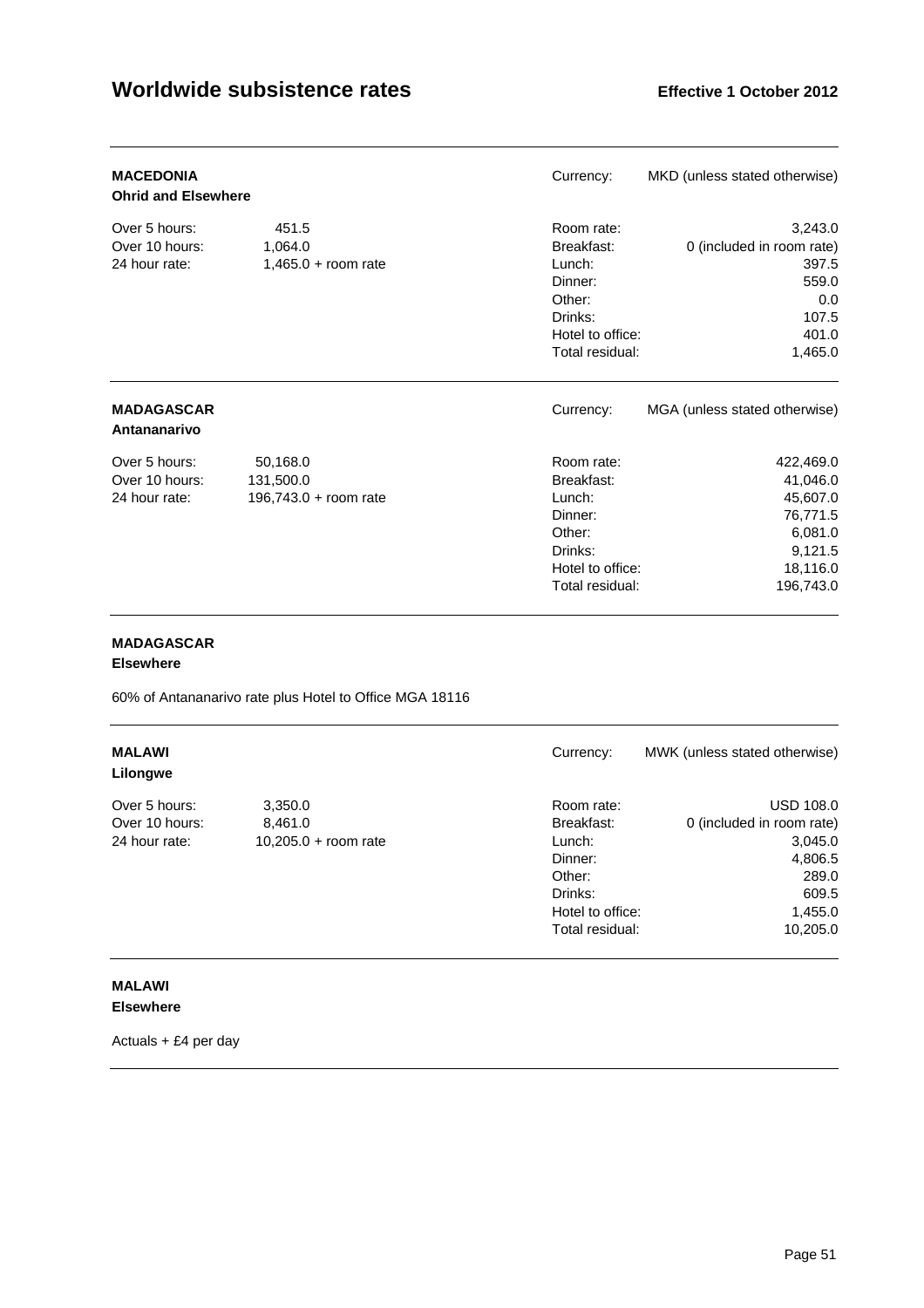| <b>MALAYSIA</b><br><b>Kuala Lumpur</b> |                     | Currency:        | MYR (unless stated otherwise) |
|----------------------------------------|---------------------|------------------|-------------------------------|
| Over 5 hours:                          | 110.5               | Room rate:       | 355.5                         |
| Over 10 hours:                         | 265.5               | Breakfast:       | 0 (included in room rate)     |
| 24 hour rate:                          | $318.0 +$ room rate | Lunch:           | 89.5                          |
|                                        |                     | Dinner:          | 134.0                         |
|                                        |                     | Other:           | 22.5                          |
|                                        |                     | Drinks:          | 42.0                          |
|                                        |                     | Hotel to office: | 30.0                          |
|                                        |                     | Total residual:  | 318.0                         |

# **MALAYSIA**

## **Elsewhere**

Actuals + £4 per day

## **MALDIVES Male and Elsewhere**

Actuals + £4 per day

| <b>MALI</b><br><b>Bamako</b> |                        | Currency:        | XOF (unless stated otherwise) |
|------------------------------|------------------------|------------------|-------------------------------|
| Over 5 hours:                | 12,152.5               | Room rate:       | 61,312.0                      |
| Over 10 hours:               | 33,694.5               | Breakfast:       | 9,390.5                       |
| 24 hour rate:                | $48,277.5 +$ room rate | Lunch:           | 10,495.0                      |
|                              |                        | Dinner:          | 19,885.0                      |
|                              |                        | Other:           | 1,988.5                       |
|                              |                        | Drinks:          | 3,314.5                       |
|                              |                        | Hotel to office: | 3,204.0                       |
|                              |                        | Total residual:  | 48.277.5                      |

## **MALI Elsewhere**

Actuals + £4 per day

#### **MALTA Gozo**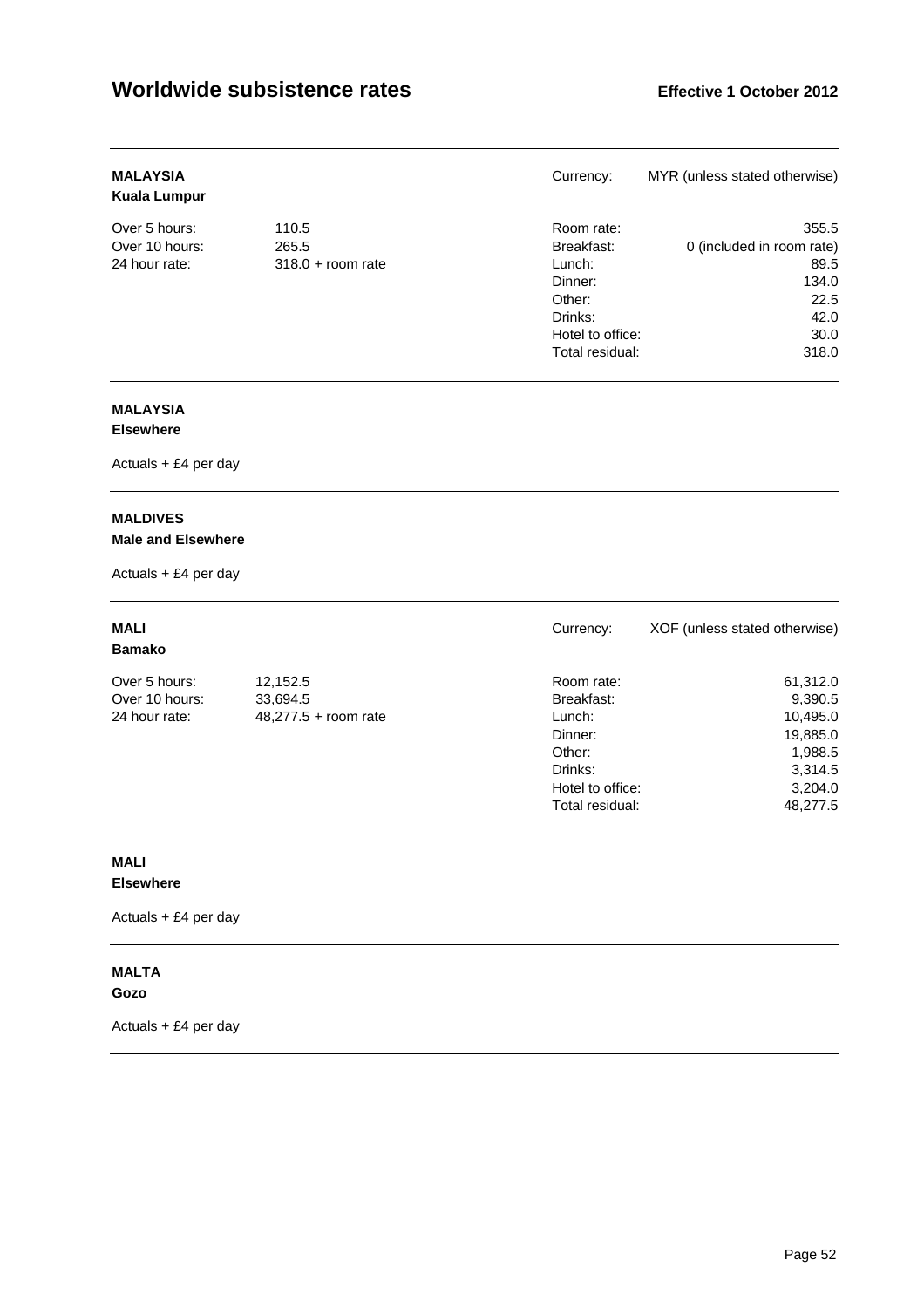| <b>MALTA</b><br><b>Valletta</b> |                    | Currency:        | EUR (unless stated otherwise) |
|---------------------------------|--------------------|------------------|-------------------------------|
| Over 5 hours:                   | 26.5               | Room rate:       | 112.5                         |
| Over 10 hours:                  | 62.0               | Breakfast:       | 0 (included in room rate)     |
| 24 hour rate:                   | $72.5 +$ room rate | Lunch:           | 23.5                          |
|                                 |                    | Dinner:          | 32.5                          |
|                                 |                    | Other:           | 4.5                           |
|                                 |                    | Drinks:          | 6.0                           |
|                                 |                    | Hotel to office: | 6.0                           |
|                                 |                    | Total residual:  | 72.5                          |

#### **MALTA Elsewhere**

As for Valletta

## **MARSHALL ISLANDS Majuro and Elsewhere**

Actuals + £4 per day

| <b>MAURITANIA</b><br><b>Nouakchott</b>           |                                           | Currency:                                                                                                 | EUR (unless stated otherwise)                                                              |
|--------------------------------------------------|-------------------------------------------|-----------------------------------------------------------------------------------------------------------|--------------------------------------------------------------------------------------------|
| Over 5 hours:<br>Over 10 hours:<br>24 hour rate: | 18.5<br>49.5<br>$68.0 + room$ rate        | Room rate:<br>Breakfast:<br>Lunch:<br>Dinner:<br>Other:<br>Drinks:<br>Hotel to office:<br>Total residual: | 126.0<br>14.0<br>15.0<br>28.0<br>0.0<br>6.5<br>4.5<br>68.0                                 |
| <b>MAURITIUS</b><br><b>Port Louis</b>            |                                           | Currency:                                                                                                 | MUR (unless stated otherwise)                                                              |
| Over 5 hours:<br>Over 10 hours:<br>24 hour rate: | 727.0<br>1,741.5<br>$1,999.5 +$ room rate | Room rate:<br>Breakfast:<br>Lunch:<br>Dinner:<br>Other:<br>Drinks:<br>Hotel to office:<br>Total residual: | 5,350.5<br>0 (included in room rate)<br>635.0<br>923.0<br>0.0<br>183.5<br>258.0<br>1,999.5 |

#### **MAURITIUS Elsewhere**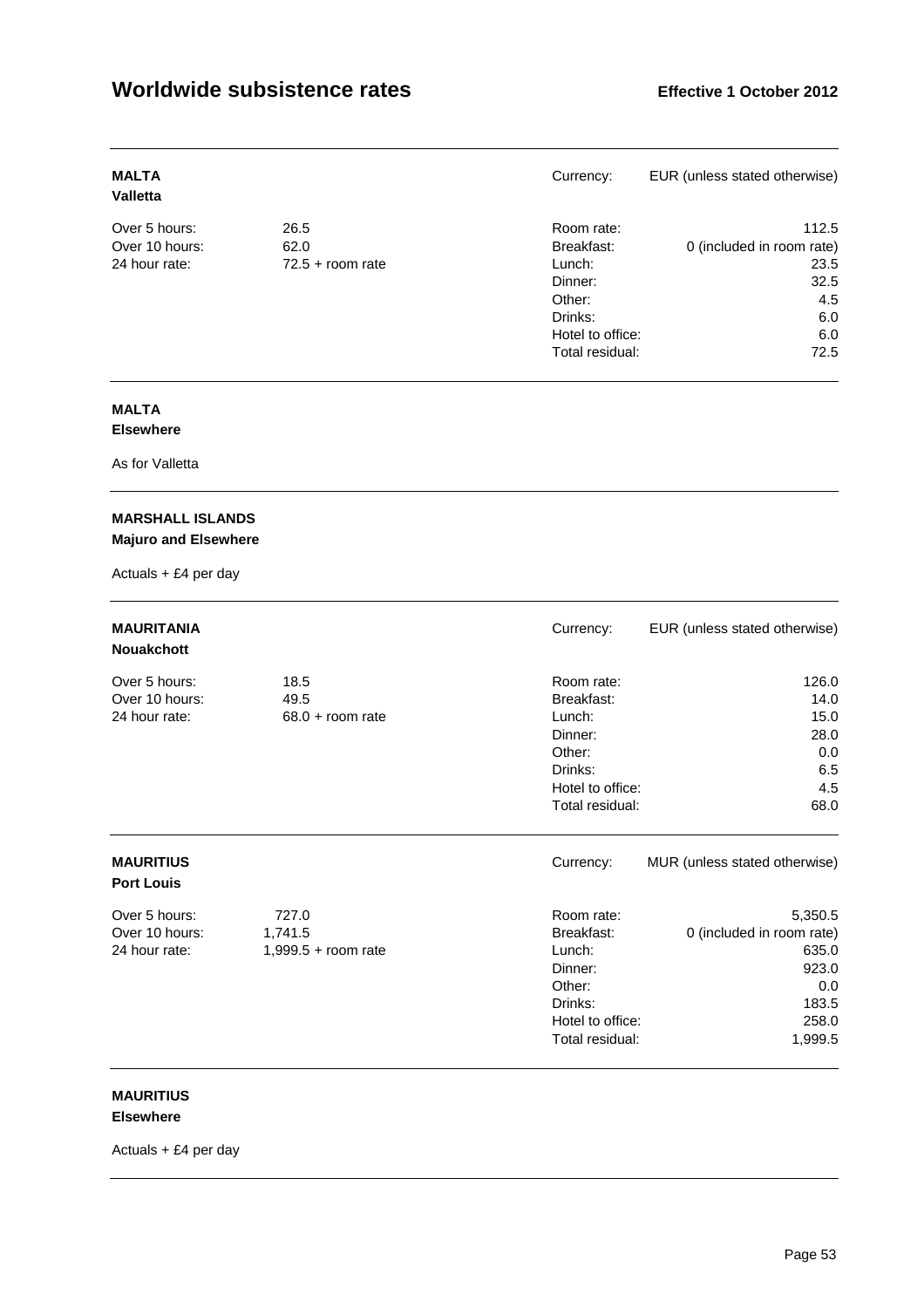| <b>MEXICO</b><br><b>Mexico City</b> |                     | Currency:        | MXN (unless stated otherwise) |
|-------------------------------------|---------------------|------------------|-------------------------------|
| Over 5 hours:                       | 207.0               | Room rate:       | <b>USD 208.5</b>              |
| Over 10 hours:                      | 599.0               | Breakfast:       | 258.0                         |
| 24 hour rate:                       | $956.0 + room rate$ | Lunch:           | 186.0                         |
|                                     |                     | Dinner:          | 371.5                         |
|                                     |                     | Other:           | 0.0                           |
|                                     |                     | Drinks:          | 41.5                          |
|                                     |                     | Hotel to office: | 99.0                          |
|                                     |                     | Total residual:  | 956.0                         |

# **MEXICO**

## **Elsewhere**

Actuals + £4 per day

| <b>MOLDOVA</b><br><b>Chisinau</b> |                       | Currency:        | MDL (unless stated otherwise) |
|-----------------------------------|-----------------------|------------------|-------------------------------|
| Over 5 hours:                     | 392.0                 | Room rate:       | EUR 127.5                     |
| Over 10 hours:                    | 898.5                 | Breakfast:       | 0 (included in room rate)     |
| 24 hour rate:                     | $1,057.5 +$ room rate | Lunch:           | 319.5                         |
|                                   |                       | Dinner:          | 434.0                         |
|                                   |                       | Other:           | 72.5                          |
|                                   |                       | Drinks:          | 145.0                         |
|                                   |                       | Hotel to office: | 86.5                          |
|                                   |                       | Total residual:  | 1,057.5                       |

# **MOLDOVA**

## **Elsewhere**

Actuals + £4 per day

## **MONACO Monaco**

Actuals + £4 per day

# **Ulaanbaatar**

| <b>MONGOLIA</b><br><b>Ulaanbaatar</b> |                        | Currency:        | MNT (unless stated otherwise) |
|---------------------------------------|------------------------|------------------|-------------------------------|
| Over 5 hours:                         | 25,893.5               | Room rate:       | <b>USD 108.0</b>              |
| Over 10 hours:                        | 58,565.0               | Breakfast:       | 0 (included in room rate)     |
| 24 hour rate:                         | $73,911.5 + room rate$ | Lunch:           | 23,182.0                      |
|                                       |                        | Dinner:          | 29,960.0                      |
|                                       |                        | Other:           | 2,440.5                       |
|                                       |                        | Drinks:          | 5,423.0                       |
|                                       |                        | Hotel to office: | 12,906.0                      |
|                                       |                        | Total residual:  | 73.911.5                      |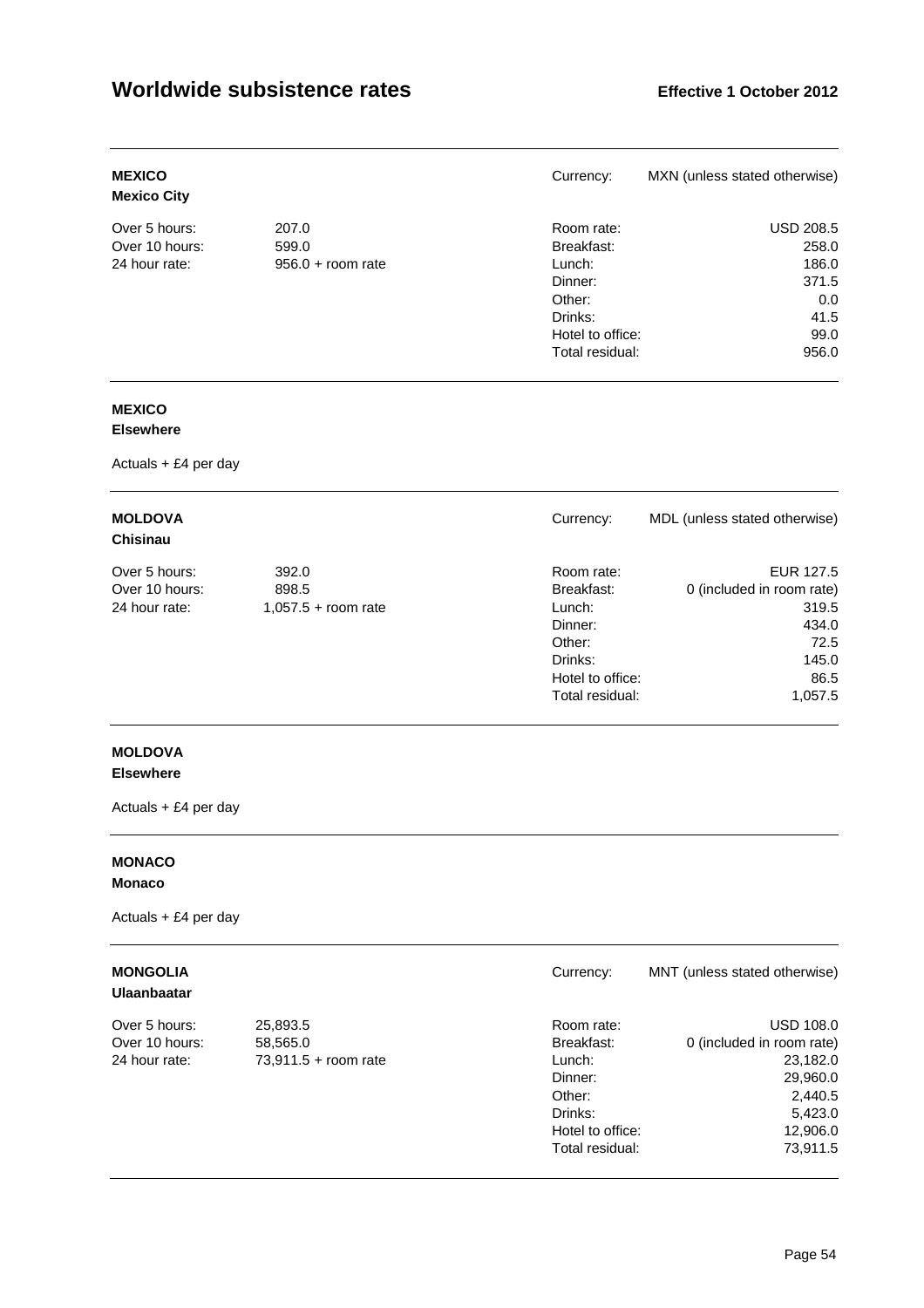# **MONGOLIA**

**Elsewhere** 

Actuals + £4 per day

| <b>MONTENEGRO</b><br>Podgorica                   |                                      | Currency:                                                                                                 | EUR (unless stated otherwise)                                                   |
|--------------------------------------------------|--------------------------------------|-----------------------------------------------------------------------------------------------------------|---------------------------------------------------------------------------------|
| Over 5 hours:<br>Over 10 hours:<br>24 hour rate: | 15.0<br>37.5<br>$47.0 + room rate$   | Room rate:<br>Breakfast:<br>Lunch:<br>Dinner:<br>Other:<br>Drinks:<br>Hotel to office:<br>Total residual: | 115.5<br>0 (included in room rate)<br>13.0<br>21.0<br>3.0<br>3.5<br>6.5<br>47.0 |
| <b>MONTSERRAT</b><br><b>Plymouth</b>             |                                      | Currency:                                                                                                 | XCD (unless stated otherwise)                                                   |
| Over 5 hours:<br>Over 10 hours:<br>24 hour rate: | 52.5<br>162.0<br>$226.0 + room rate$ | Room rate:<br>Breakfast:<br>Lunch:<br>Dinner:<br>Other:<br>Drinks:<br>Hotel to office:<br>Total residual: | <b>USD 128.5</b><br>44.0<br>46.0<br>103.5<br>0.0<br>12.5<br>20.0<br>226.0       |

## **MONTSERRAT Elsewhere**

| <b>MOROCCO</b><br>Agadir |                     | Currency:        | MAD (unless stated otherwise) |
|--------------------------|---------------------|------------------|-------------------------------|
| Over 5 hours:            | 204.0               | Room rate:       | 1,271.5                       |
| Over 10 hours:           | 545.5               | Breakfast:       | 0 (included in room rate)     |
| 24 hour rate:            | $632.0 + room rate$ | Lunch:           | 178.5                         |
|                          |                     | Dinner:          | 316.0                         |
|                          |                     | Other:           | 36.0                          |
|                          |                     | Drinks:          | 51.0                          |
|                          |                     | Hotel to office: | 50.5                          |
|                          |                     | Total residual:  | 632.0                         |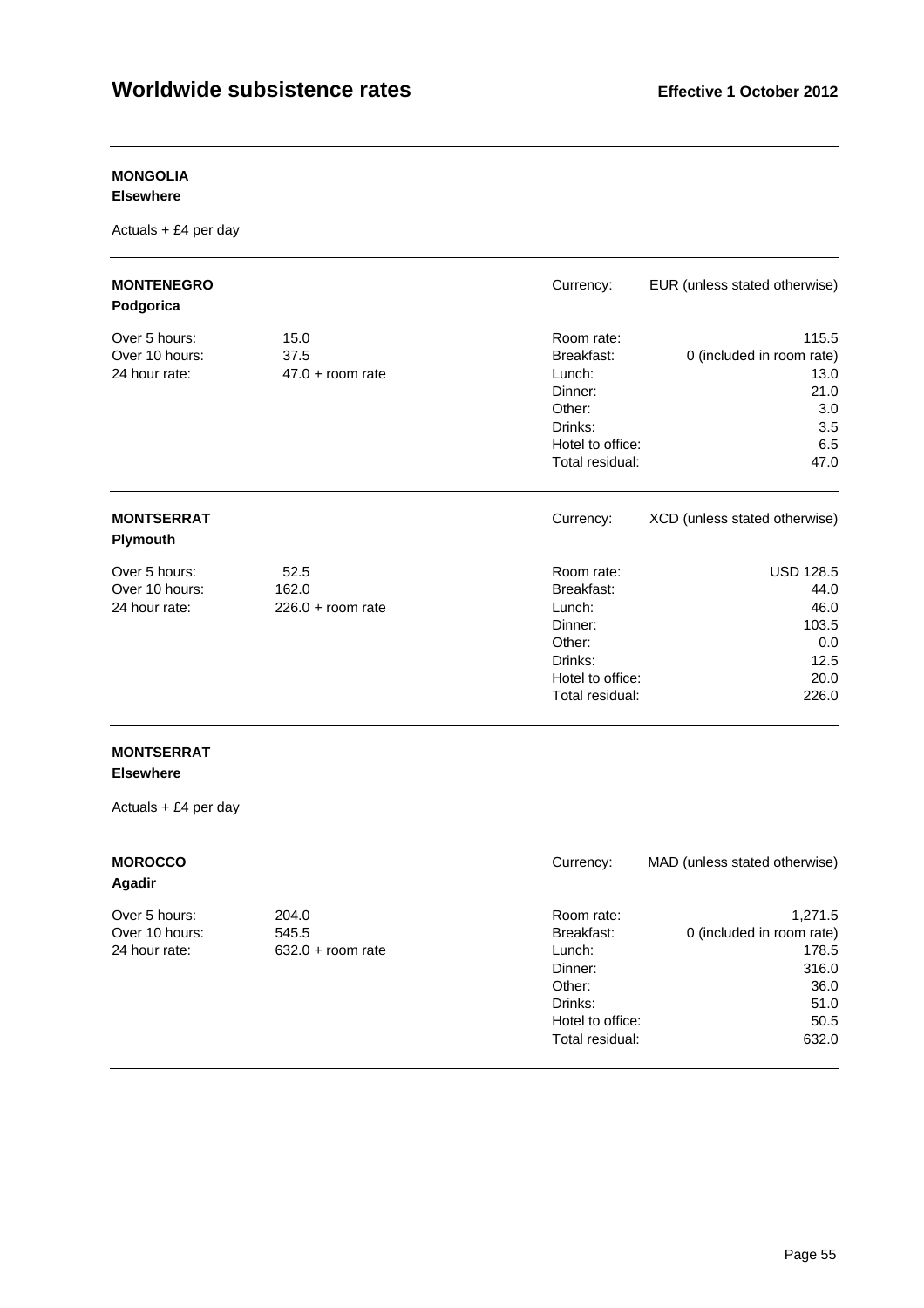| <b>MOROCCO</b><br>Casablanca                     |                                         | Currency:                                                                                                 | MAD (unless stated otherwise)                                                          |
|--------------------------------------------------|-----------------------------------------|-----------------------------------------------------------------------------------------------------------|----------------------------------------------------------------------------------------|
| Over 5 hours:<br>Over 10 hours:<br>24 hour rate: | 357.0<br>866.5<br>$1,273.5 +$ room rate | Room rate:<br>Breakfast:<br>Lunch:<br>Dinner:<br>Other:<br>Drinks:<br>Hotel to office:<br>Total residual: | 1,985.0<br>265.0<br>311.0<br>463.5<br>92.0<br>92.0<br>50.0<br>1,273.5                  |
| <b>MOROCCO</b><br><b>Fes</b>                     |                                         | Currency:                                                                                                 | MAD (unless stated otherwise)                                                          |
| Over 5 hours:<br>Over 10 hours:<br>24 hour rate: | 173.5<br>489.5<br>$539.5 + room$ rate   | Room rate:<br>Breakfast:<br>Lunch:<br>Dinner:<br>Other:<br>Drinks:<br>Hotel to office:<br>Total residual: | 1,059.0<br>0 (included in room rate)<br>153.0<br>295.5<br>0.0<br>41.0<br>50.0<br>539.5 |
| <b>MOROCCO</b><br><b>Marrakech</b>               |                                         | Currency:                                                                                                 | MAD (unless stated otherwise)                                                          |
| Over 5 hours:<br>Over 10 hours:<br>24 hour rate: | 173.5<br>469.0<br>$672.5 + room rate$   | Room rate:<br>Breakfast:<br>Lunch:<br>Dinner:<br>Other:<br>Drinks:<br>Hotel to office:<br>Total residual: | 895.0<br>122.5<br>148.0<br>270.0<br>31.0<br>51.0<br>50.0<br>672.5                      |
| <b>MOROCCO</b><br>Rabat                          |                                         | Currency:                                                                                                 | MAD (unless stated otherwise)                                                          |
| Over 5 hours:<br>Over 10 hours:<br>24 hour rate: | 230.0<br>571.5<br>$621.5 + room rate$   | Room rate:<br>Breakfast:<br>Lunch:<br>Dinner:<br>Other:<br>Drinks:<br>Hotel to office:<br>Total residual: | 1,493.0<br>0 (included in room rate)<br>199.0<br>311.0<br>0.0<br>61.5<br>50.0<br>621.5 |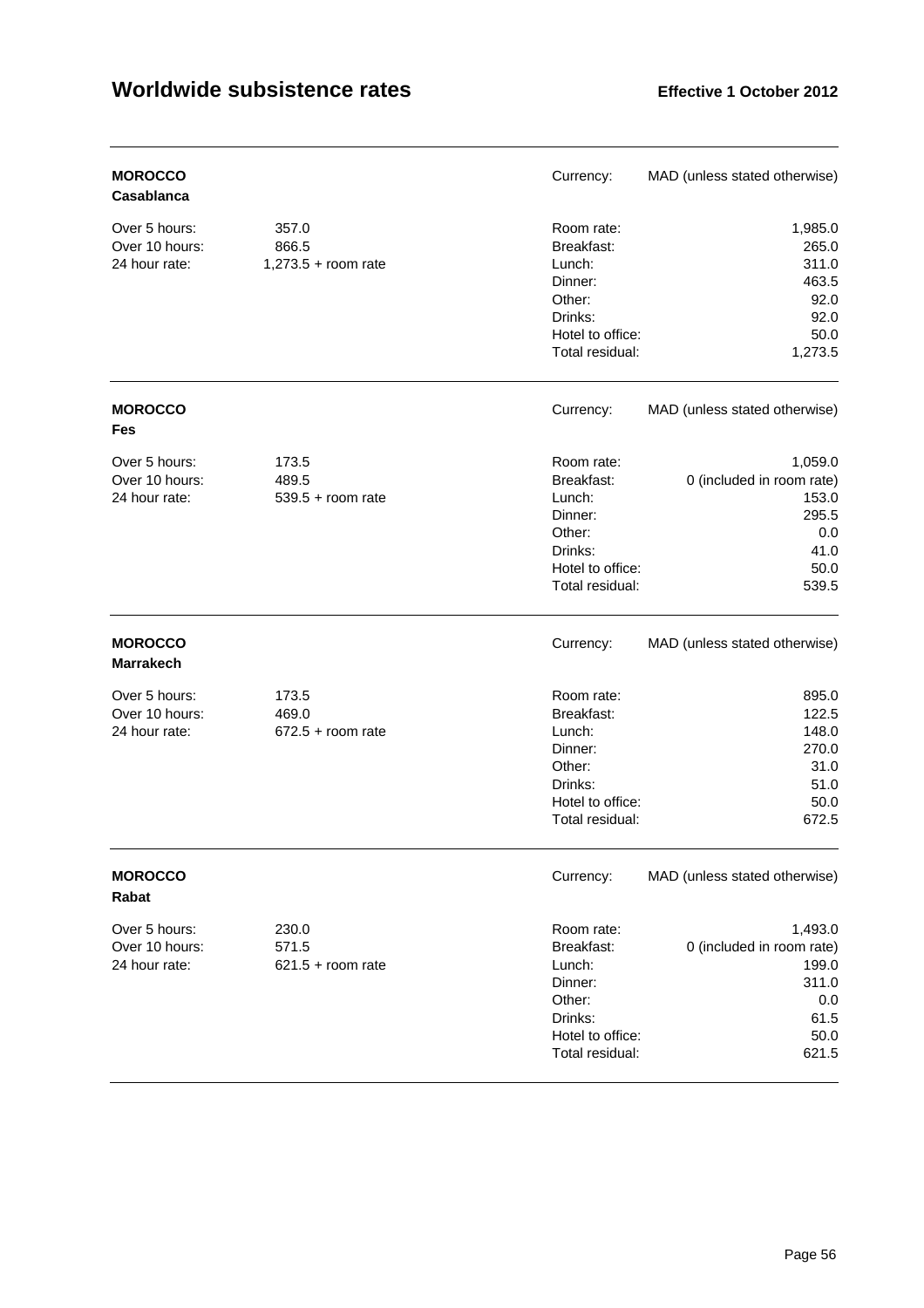| <b>MOROCCO</b><br><b>Tangier</b> |                     | Currency:        | MAD (unless stated otherwise) |
|----------------------------------|---------------------|------------------|-------------------------------|
| Over 5 hours:                    | 255.0               | Room rate:       | 1,816.5                       |
| Over 10 hours:                   | 652.0               | Breakfast:       | 0 (included in room rate)     |
| 24 hour rate:                    | $702.0 + room rate$ | Lunch:           | 214.0                         |
|                                  |                     | Dinner:          | 356.5                         |
|                                  |                     | Other:           | 0.0                           |
|                                  |                     | Drinks:          | 81.5                          |
|                                  |                     | Hotel to office: | 50.0                          |
|                                  |                     | Total residual:  | 702.0                         |

# **MOROCCO**

## **Elsewhere**

Actuals + £4 per day

| <b>MOZAMBIQUE</b><br><b>Maputo</b> |                       | Currency:        | MZN (unless stated otherwise) |
|------------------------------------|-----------------------|------------------|-------------------------------|
| Over 5 hours:                      | 1,073.0               | Room rate:       | <b>USD 189.0</b>              |
| Over 10 hours:                     | 2,425.5               | Breakfast:       | 0 (included in room rate)     |
| 24 hour rate:                      | $2,721.5 + room rate$ | Lunch:           | 946.0                         |
|                                    |                       | Dinner:          | 1,225.5                       |
|                                    |                       | Other:           | 89.0                          |
|                                    |                       | Drinks:          | 254.0                         |
|                                    |                       | Hotel to office: | 207.0                         |
|                                    |                       | Total residual:  | 2,721.5                       |

## **MOZAMBIQUE Elsewhere**

Actuals + £4 per day

| <b>MYANMAR (BURMA)</b><br>Yangon (Rangoon) |                    | Currency:        | USD (unless stated otherwise) |
|--------------------------------------------|--------------------|------------------|-------------------------------|
| Over 5 hours:                              | 22.5               | Room rate:       | 63.0                          |
| Over 10 hours:                             | 50.0               | Breakfast:       | 0 (included in room rate)     |
| 24 hour rate:                              | $57.5 +$ room rate | Lunch:           | 19.0                          |
|                                            |                    | Dinner:          | 24.5                          |
|                                            |                    | Other:           | 0.0                           |
|                                            |                    | Drinks:          | 6.5                           |
|                                            |                    | Hotel to office: | 7.5                           |
|                                            |                    | Total residual:  | 57.5                          |

# **MYANMAR (BURMA)**

## **Elsewhere**

50% of Yangon rate plus Hotel to Office USD 7.5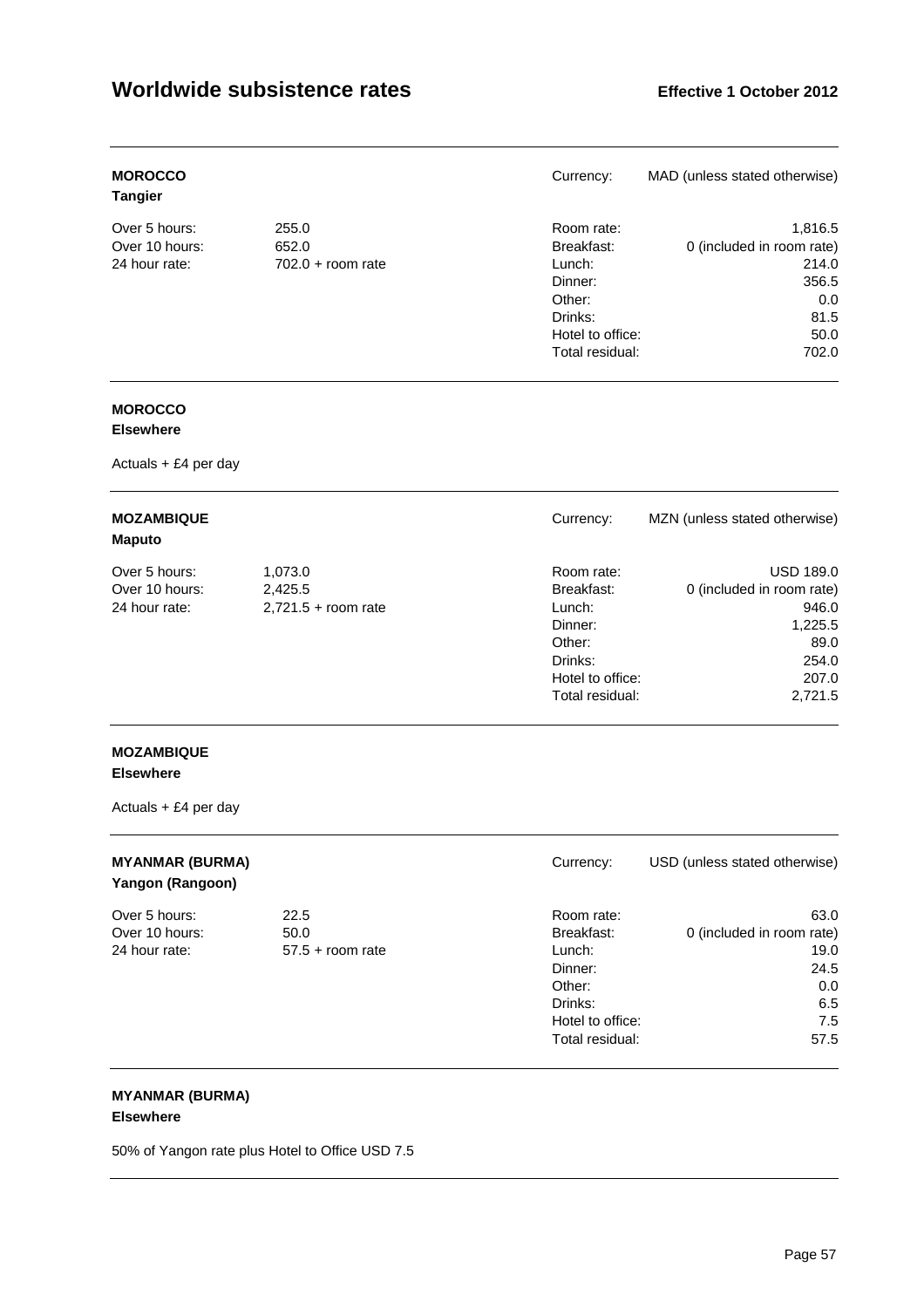| <b>NAMIBIA</b><br>Windhoek |                     | Currency:        | NAD (unless stated otherwise) |
|----------------------------|---------------------|------------------|-------------------------------|
| Over 5 hours:              | 97.0                | Room rate:       | 1.027.5                       |
| Over 10 hours:             | 254.5               | Breakfast:       | 0 (included in room rate)     |
| 24 hour rate:              | $321.0 + room rate$ | Lunch:           | 86.0                          |
|                            |                     | Dinner:          | 147.0                         |
|                            |                     | Other:           | 0.0                           |
|                            |                     | Drinks:          | 21.5                          |
|                            |                     | Hotel to office: | 66.5                          |
|                            |                     | Total residual:  | 321.0                         |

# **NAMIBIA**

## **Elsewhere**

Actuals + £4 per day

# **NAURU**

## **Nauru**

Actuals + £4 per day

| <b>NEPAL</b><br>Kathmandu |                       | Currency:        | NPR (unless stated otherwise) |
|---------------------------|-----------------------|------------------|-------------------------------|
| Over 5 hours:             | 1,669.0               | Room rate:       | <b>USD 121.0</b>              |
| Over 10 hours:            | 3,959.5               | Breakfast:       | 0 (included in room rate)     |
| 24 hour rate:             | $4,548.5 +$ room rate | Lunch:           | 1.472.5                       |
|                           |                       | Dinner:          | 2,094.0                       |
|                           |                       | Other:           | 0.0                           |
|                           |                       | Drinks:          | 393.0                         |
|                           |                       | Hotel to office: | 589.0                         |
|                           |                       | Total residual:  | 4.548.5                       |

# **NEPAL**

## **Elsewhere**

| <b>NETHERLANDS</b><br>Amsterdam |                    | Currency:        | EUR (unless stated otherwise) |
|---------------------------------|--------------------|------------------|-------------------------------|
| Over 5 hours:                   | 24.5               | Room rate:       | 144.5                         |
| Over 10 hours:                  | 63.0               | Breakfast:       | 0 (included in room rate)     |
| 24 hour rate:                   | $69.5 +$ room rate | Lunch:           | 21.5                          |
|                                 |                    | Dinner:          | 36.0                          |
|                                 |                    | Other:           | 0.0                           |
|                                 |                    | Drinks:          | 5.5                           |
|                                 |                    | Hotel to office: | 6.5                           |
|                                 |                    | Total residual:  | 69.5                          |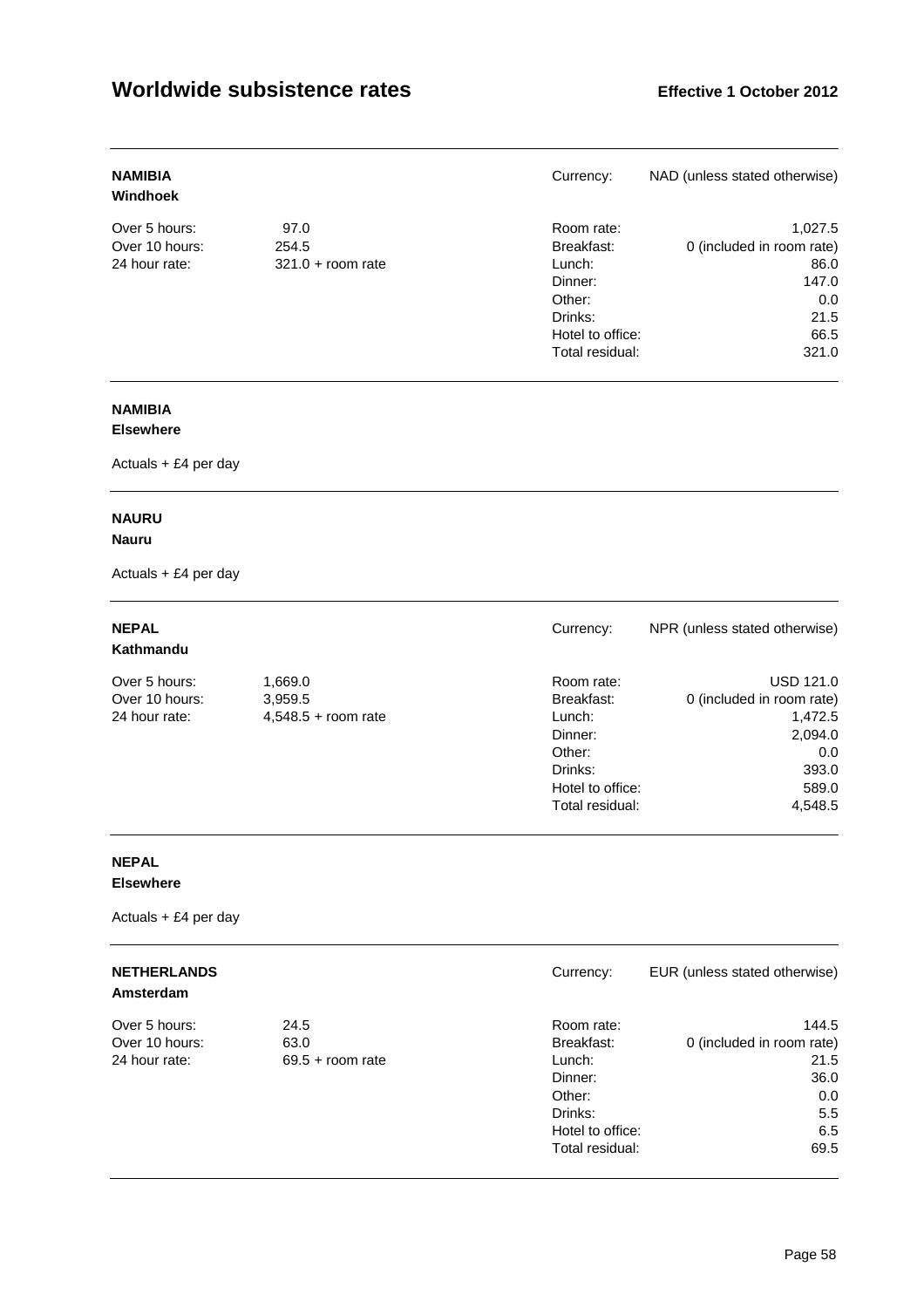| <b>NETHERLANDS</b><br>The Hague |                     | Currency:        | EUR (unless stated otherwise) |
|---------------------------------|---------------------|------------------|-------------------------------|
| Over 5 hours:                   | 28.0                | Room rate:       | 157.5                         |
| Over 10 hours:                  | 84.0                | Breakfast:       | 24.0                          |
| 24 hour rate:                   | $113.0 +$ room rate | Lunch:           | 25.0                          |
|                                 |                     | Dinner:          | 53.0                          |
|                                 |                     | Other:           | 0.0                           |
|                                 |                     | Drinks:          | 6.0                           |
|                                 |                     | Hotel to office: | 5.0                           |
|                                 |                     | Total residual:  | 113.0                         |

## **NETHERLANDS**

## **Elsewhere**

80% of The Hague rate plus Hotel to Office EUR 5

## **NETHERLANDS ANTILLES Aruba and Elsewhere**

Actuals + £4 per day

## **NEW CALEDONIA Noumea and Elsewhere**

| <b>NEW ZEALAND</b><br><b>Auckland</b>            |                                      | Currency:                                                                                                 | NZD (unless stated otherwise)                                 |
|--------------------------------------------------|--------------------------------------|-----------------------------------------------------------------------------------------------------------|---------------------------------------------------------------|
| Over 5 hours:<br>Over 10 hours:<br>24 hour rate: | 52.5<br>129.5<br>$176.0 + room rate$ | Room rate:<br>Breakfast:<br>Lunch:<br>Dinner:<br>Other:<br>Drinks:<br>Hotel to office:<br>Total residual: | 200.5<br>35.0<br>47.0<br>71.5<br>0.0<br>11.0<br>11.5<br>176.0 |
| <b>NEW ZEALAND</b><br><b>Christchurch</b>        |                                      | Currency:                                                                                                 | NZD (unless stated otherwise)                                 |
| Over 5 hours:<br>Over 10 hours:<br>24 hour rate: | 42.0<br>106.5<br>$144.0 + room rate$ | Room rate:<br>Breakfast:<br>Lunch:<br>Dinner:<br>Other:<br>Drinks:<br>Hotel to office:<br>Total residual: | 107.5<br>26.0<br>38.0<br>60.5<br>0.0<br>8.0<br>11.5<br>144.0  |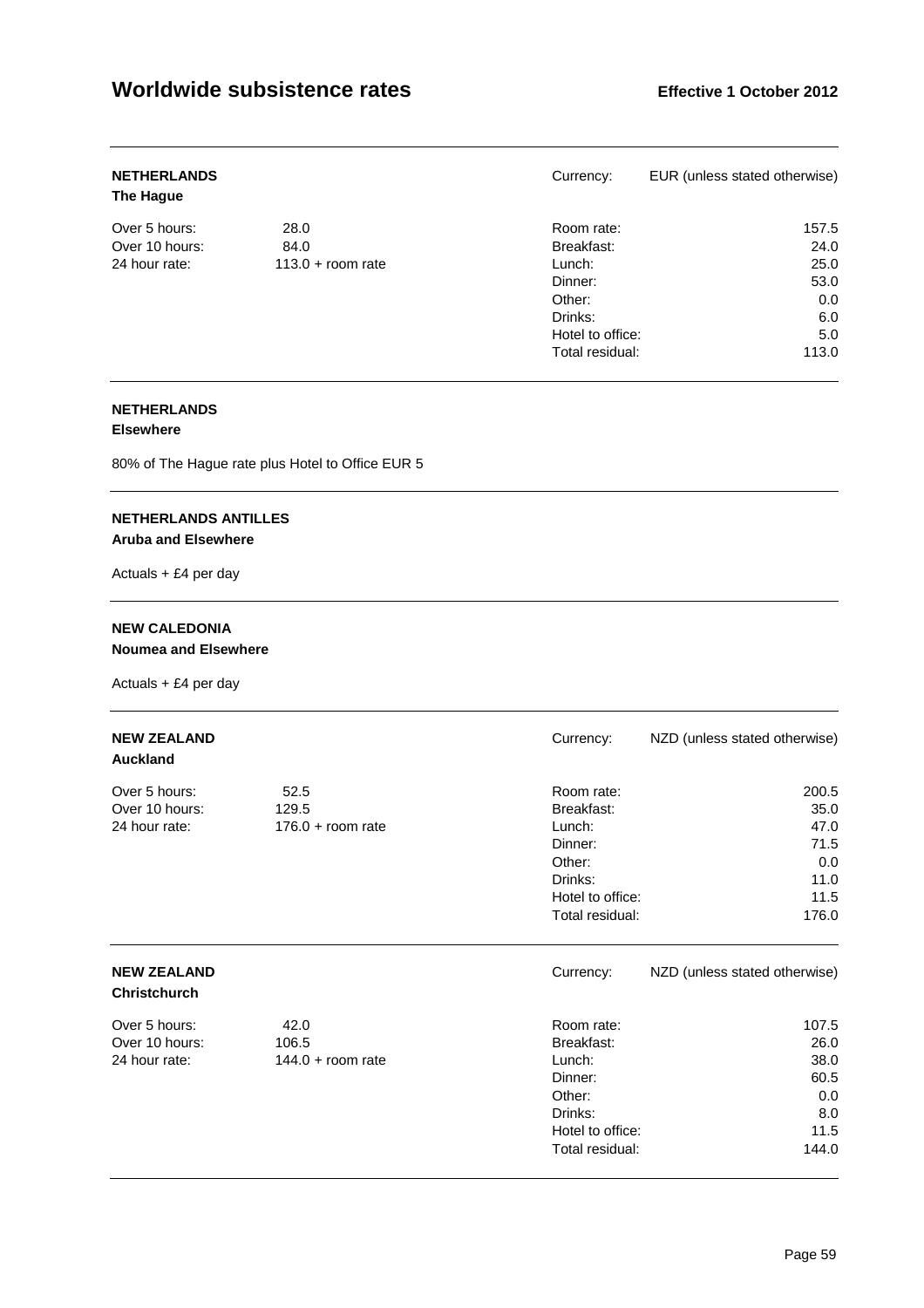| <b>NEW ZEALAND</b><br>Wellington |                     | Currency:        | NZD (unless stated otherwise) |
|----------------------------------|---------------------|------------------|-------------------------------|
| Over 5 hours:                    | 52.5                | Room rate:       | 219.5                         |
| Over 10 hours:                   | 143.5               | Breakfast:       | 32.5                          |
| 24 hour rate:                    | $187.5 +$ room rate | Lunch:           | 48.0                          |
|                                  |                     | Dinner:          | 86.5                          |
|                                  |                     | Other:           | 0.0                           |
|                                  |                     | Drinks:          | 9.0                           |
|                                  |                     | Hotel to office: | 11.5                          |
|                                  |                     | Total residual:  | 187.5                         |

## **NEW ZEALAND**

#### **Elsewhere**

75% of Auckland rate plus Hotel to Office NZD 11.5

| <b>NICARAGUA</b><br>Managua |                    | Currency:        | USD (unless stated otherwise) |
|-----------------------------|--------------------|------------------|-------------------------------|
| Over 5 hours:               | 23.5               | Room rate:       | 186.5                         |
| Over 10 hours:              | 58.5               | Breakfast:       | 0 (included in room rate)     |
| 24 hour rate:               | $72.0 + room rate$ | Lunch:           | 22.0                          |
|                             |                    | Dinner:          | 33.5                          |
|                             |                    | Other:           | 4.5                           |
|                             |                    | Drinks:          | 3.0                           |
|                             |                    | Hotel to office: | 9.0                           |
|                             |                    | Total residual:  | 72.0                          |

## **NICARAGUA Elsewhere**

Actuals + £4 per day

## **NIGER Niamey and Elsewhere**

# Actuals + £4 per day

## **Abuja**

| Over 5 hours:  |
|----------------|
| Over 10 hours: |
| 24 hour rate:  |

| <b>NIGERIA</b><br>Abuja |                        | Currency:        | NGN (unless stated otherwise) |
|-------------------------|------------------------|------------------|-------------------------------|
| Over 5 hours:           | 6,477.0                | Room rate:       | 67,411.0                      |
| Over 10 hours:          | 15.112.5               | Breakfast:       | 6,128.5                       |
| 24 hour rate:           | $23,325.0 + room rate$ | Lunch:           | 5,919.5                       |
|                         |                        | Dinner:          | 8,078.5                       |
|                         |                        | Other:           | 905.5                         |
|                         |                        | Drinks:          | 1,114.5                       |
|                         |                        | Hotel to office: | 1,178.5                       |
|                         |                        | Total residual:  | 23.325.0                      |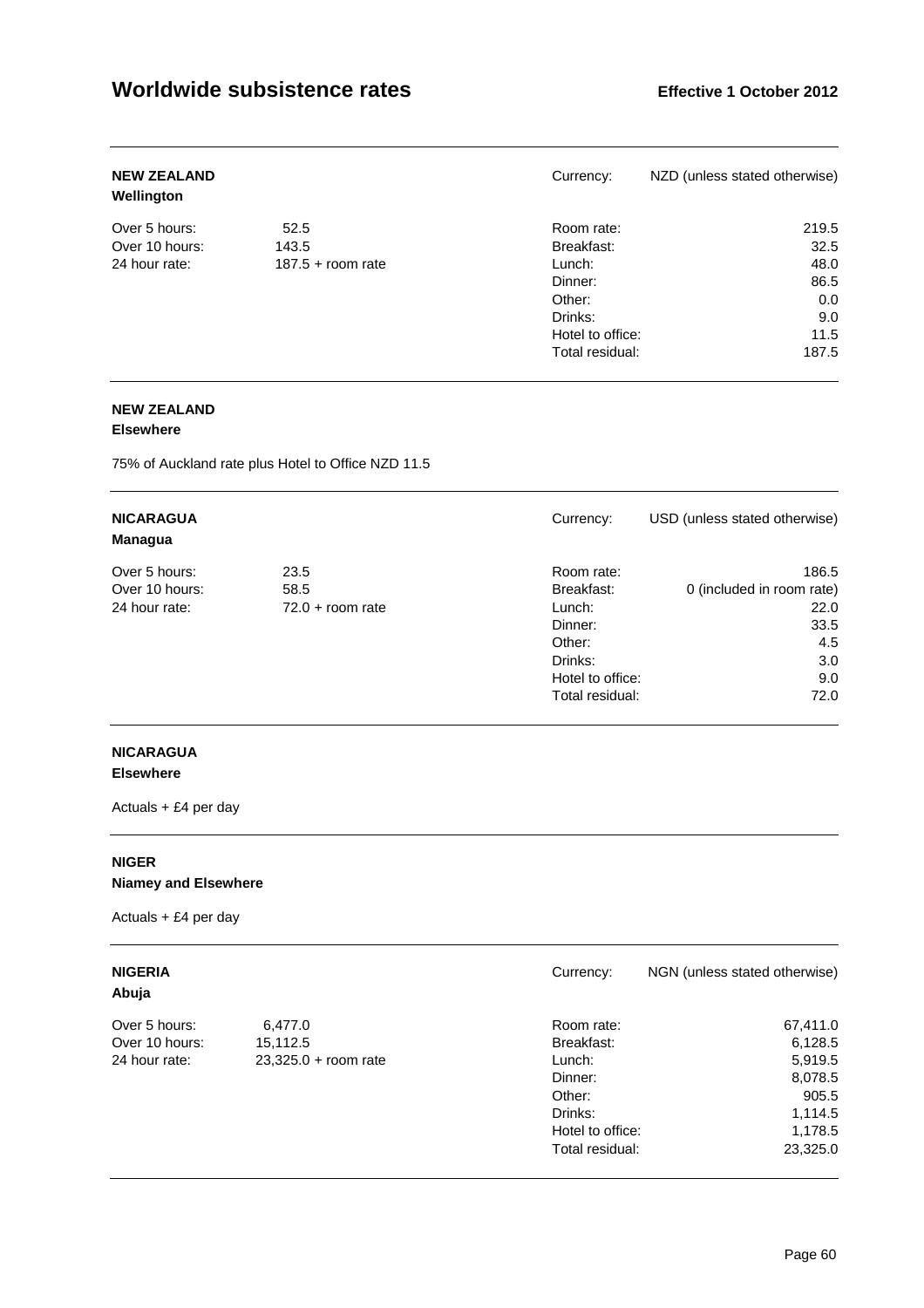| <b>NIGERIA</b><br>Lagos                          |                                               | Currency:                                                                                                 | NGN (unless stated otherwise)                                                        |
|--------------------------------------------------|-----------------------------------------------|-----------------------------------------------------------------------------------------------------------|--------------------------------------------------------------------------------------|
| Over 5 hours:<br>Over 10 hours:<br>24 hour rate: | 5,561.5<br>12,502.0<br>19,894.5 + room rate   | Room rate:<br>Breakfast:<br>Lunch:<br>Dinner:<br>Other:<br>Drinks:<br>Hotel to office:<br>Total residual: | 57,801.0<br>5,362.5<br>4,749.5<br>6,128.5<br>720.5<br>1,624.0<br>1,309.5<br>19,894.5 |
| <b>NIGERIA</b><br><b>Port Harcourt</b>           |                                               | Currency:                                                                                                 | NGN (unless stated otherwise)                                                        |
| Over 5 hours:<br>Over 10 hours:<br>24 hour rate: | 4,722.0<br>12,062.0<br>$16,820.5 + room rate$ | Room rate:<br>Breakfast:<br>Lunch:<br>Dinner:<br>Other:<br>Drinks:<br>Hotel to office:<br>Total residual: | 64,347.0<br>3,343.0<br>4,081.0<br>6,699.5<br>0.0<br>1,281.5<br>1,415.5<br>16,820.5   |

## **NIGERIA**

**Elsewhere** 

60% of Abuja rate plus Hotel to Office NGN 1178.5

| <b>NORWAY</b><br><b>Bergen</b>                   |                                           | Currency:                                                                                                 | NOK (unless stated otherwise)                                                            |
|--------------------------------------------------|-------------------------------------------|-----------------------------------------------------------------------------------------------------------|------------------------------------------------------------------------------------------|
| Over 5 hours:<br>Over 10 hours:<br>24 hour rate: | 407.5<br>1,096.5<br>$1,137.0 + room rate$ | Room rate:<br>Breakfast:<br>Lunch:<br>Dinner:<br>Other:<br>Drinks:<br>Hotel to office:<br>Total residual: | 1,342.5<br>0 (included in room rate)<br>368.5<br>650.0<br>0.0<br>78.0<br>40.5<br>1,137.0 |
| <b>NORWAY</b><br>Oslo                            |                                           | Currency:                                                                                                 | NOK (unless stated otherwise)                                                            |
| Over 5 hours:<br>Over 10 hours:<br>24 hour rate: | 315.0<br>779.5<br>$820.0 + room$ rate     | Room rate:<br>Breakfast:<br>Lunch:<br>Dinner:<br>Other:<br>Drinks:<br>Hotel to office:<br>Total residual: | 1,153.0<br>0 (included in room rate)<br>286.5<br>436.0<br>0.0<br>57.0<br>40.5<br>820.0   |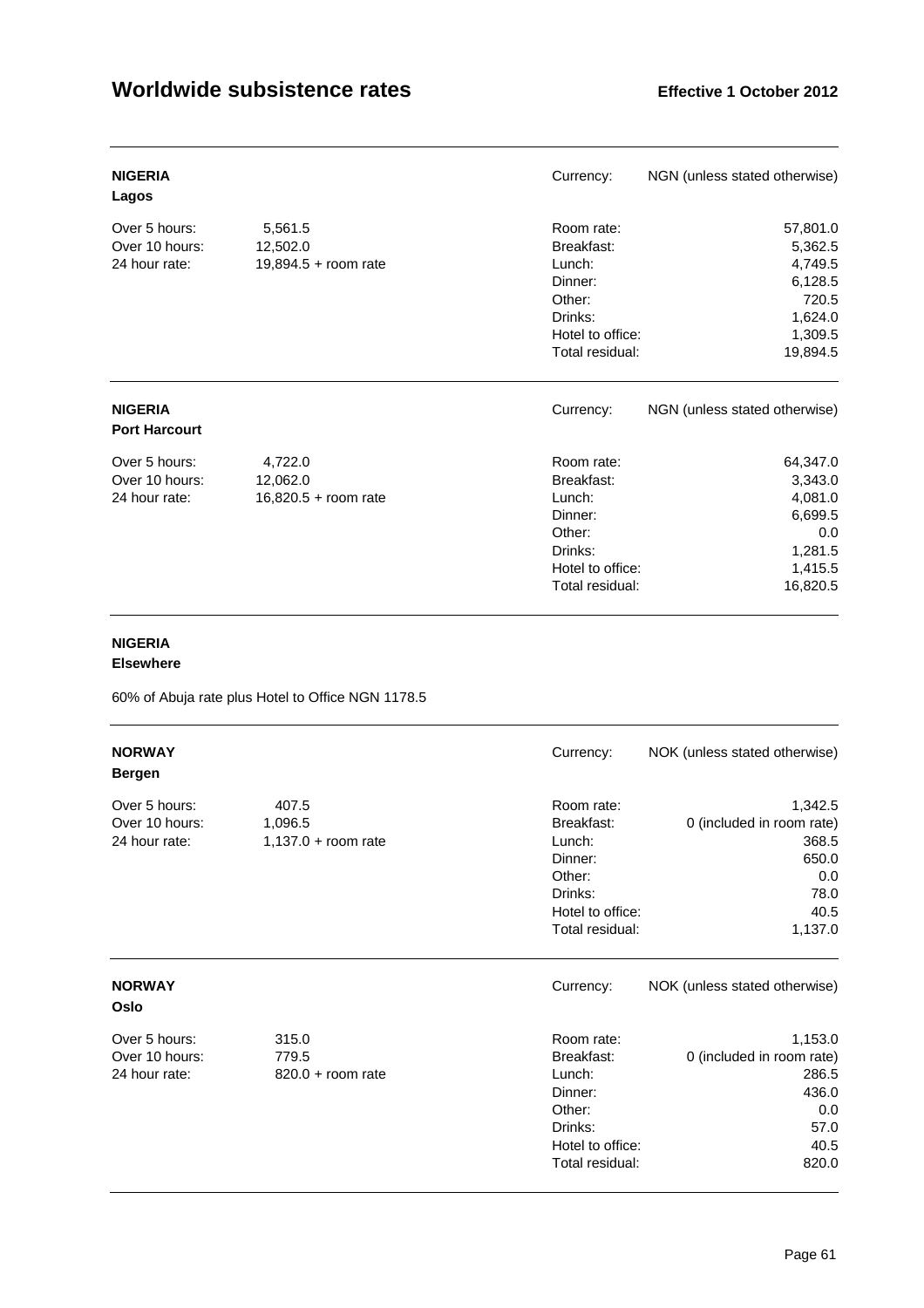| <b>NORWAY</b><br><b>Stavanger</b> |                       | Currency:        | NOK (unless stated otherwise) |
|-----------------------------------|-----------------------|------------------|-------------------------------|
| Over 5 hours:                     | 368.0                 | Room rate:       | 1,258.0                       |
| Over 10 hours:                    | 1,009.5               | Breakfast:       | 0 (included in room rate)     |
| 24 hour rate:                     | $1,050.0 + room rate$ | Lunch:           | 341.5                         |
|                                   |                       | Dinner:          | 615.0                         |
|                                   |                       | Other:           | 0.0                           |
|                                   |                       | Drinks:          | 53.0                          |
|                                   |                       | Hotel to office: | 40.5                          |
|                                   |                       | Total residual:  | 1,050.0                       |

# **NORWAY**

## **Elsewhere**

As for Oslo

| <b>OCCUPIED TERRITORIES</b><br><b>Jerusalem</b> |                    | Currency:        | USD (unless stated otherwise) |
|-------------------------------------------------|--------------------|------------------|-------------------------------|
| Over 5 hours:                                   | 28.0               | Room rate:       | 201.5                         |
| Over 10 hours:                                  | 85.5               | Breakfast:       | 0 (included in room rate)     |
| 24 hour rate:                                   | $98.0 +$ room rate | Lunch:           | 24.0                          |
|                                                 |                    | Dinner:          | 54.0                          |
|                                                 |                    | Other:           | 4.0                           |
|                                                 |                    | Drinks:          | 7.5                           |
|                                                 |                    | Hotel to office: | 8.5                           |
|                                                 |                    | Total residual:  | 98.0                          |

## **OCCUPIED TERRITORIES Elsewhere**

Actuals + £4 per day

| <b>OMAN</b><br><b>Muscat</b> |                    | Currency:        | OMR (unless stated otherwise) |
|------------------------------|--------------------|------------------|-------------------------------|
| Over 5 hours:                | 22.0               | Room rate:       | 101.0                         |
| Over 10 hours:               | 56.5               | Breakfast:       | 0 (included in room rate)     |
| 24 hour rate:                | $60.0 + room$ rate | Lunch:           | 18.5                          |
|                              |                    | Dinner:          | 31.0                          |
|                              |                    | Other:           | 0.0                           |
|                              |                    | Drinks:          | 7.0                           |
|                              |                    | Hotel to office: | 3.5                           |
|                              |                    | Total residual:  | 60.0                          |

## **OMAN**

## **Elsewhere**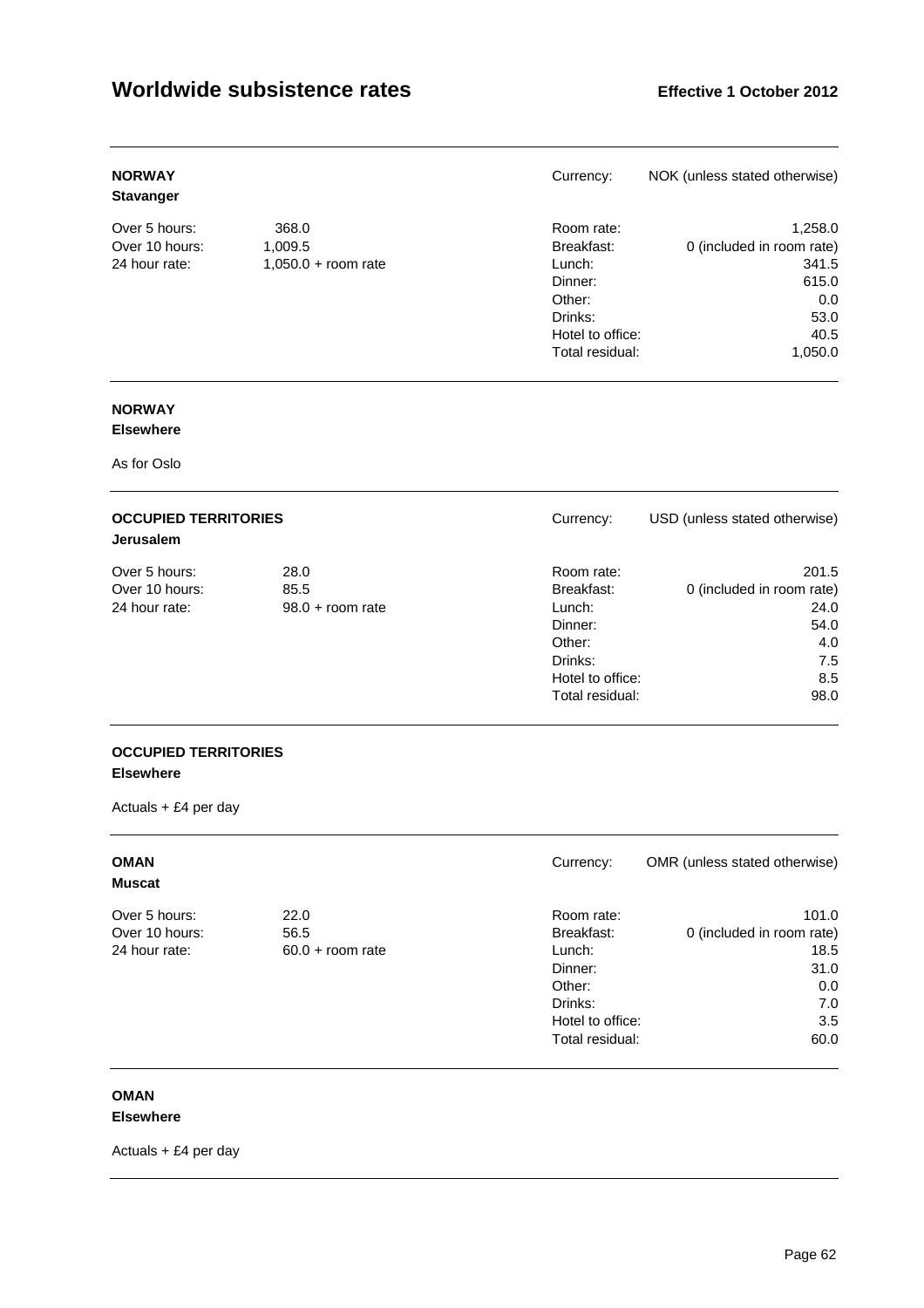| <b>PAKISTAN</b><br>Karachi                       |                                             | Currency:                                                                                                 | PKR (unless stated otherwise)                                                                           |
|--------------------------------------------------|---------------------------------------------|-----------------------------------------------------------------------------------------------------------|---------------------------------------------------------------------------------------------------------|
| Over 5 hours:<br>Over 10 hours:<br>24 hour rate: | 1,254.5<br>3,038.0<br>$3,659.0 + room rate$ | Room rate:<br>Breakfast:<br>Lunch:<br>Dinner:<br>Other:<br>Drinks:<br>Hotel to office:<br>Total residual: | 13,831.0<br>0 (included in room rate)<br>1,107.5<br>1,637.0<br>0.0<br>293.5<br>621.0<br>3,659.0         |
| PAKISTAN<br>Lahore                               |                                             | Currency:                                                                                                 | PKR (unless stated otherwise)                                                                           |
| Over 5 hours:<br>Over 10 hours:<br>24 hour rate: | 1,409.0<br>3,697.5<br>$4,381.5 +$ room rate | Room rate:<br>Breakfast:<br>Lunch:<br>Dinner:<br>Other:<br>Drinks:<br>Hotel to office:<br>Total residual: | <b>USD 168.0</b><br>0 (included in room rate)<br>1,172.5<br>2,052.0<br>0.0<br>473.0<br>684.0<br>4,381.5 |
| <b>PAKISTAN</b><br><b>Peshawar</b>               |                                             | Currency:                                                                                                 | PKR (unless stated otherwise)                                                                           |
| Over 5 hours:<br>Over 10 hours:<br>24 hour rate: | 904.5<br>2,199.5<br>$2,894.5 +$ room rate   | Room rate:<br>Breakfast:<br>Lunch:<br>Dinner:<br>Other:<br>Drinks:<br>Hotel to office:<br>Total residual: | 13,028.0<br>0 (included in room rate)<br>774.0<br>1,164.5<br>0.0<br>261.0<br>695.0<br>2,894.5           |
| <b>PAKISTAN</b><br>Quetta                        |                                             | Currency:                                                                                                 | PKR (unless stated otherwise)                                                                           |
| Over 5 hours:<br>Over 10 hours:<br>24 hour rate: | 985.5<br>2,427.0<br>$3,111.5 + room$ rate   | Room rate:<br>Breakfast:<br>Lunch:<br>Dinner:<br>Other:<br>Drinks:<br>Hotel to office:<br>Total residual: | 11,464.5<br>0 (included in room rate)<br>879.5<br>1,335.5<br>0.0<br>212.0<br>684.5<br>3,111.5           |

## **PAKISTAN Elsewhere**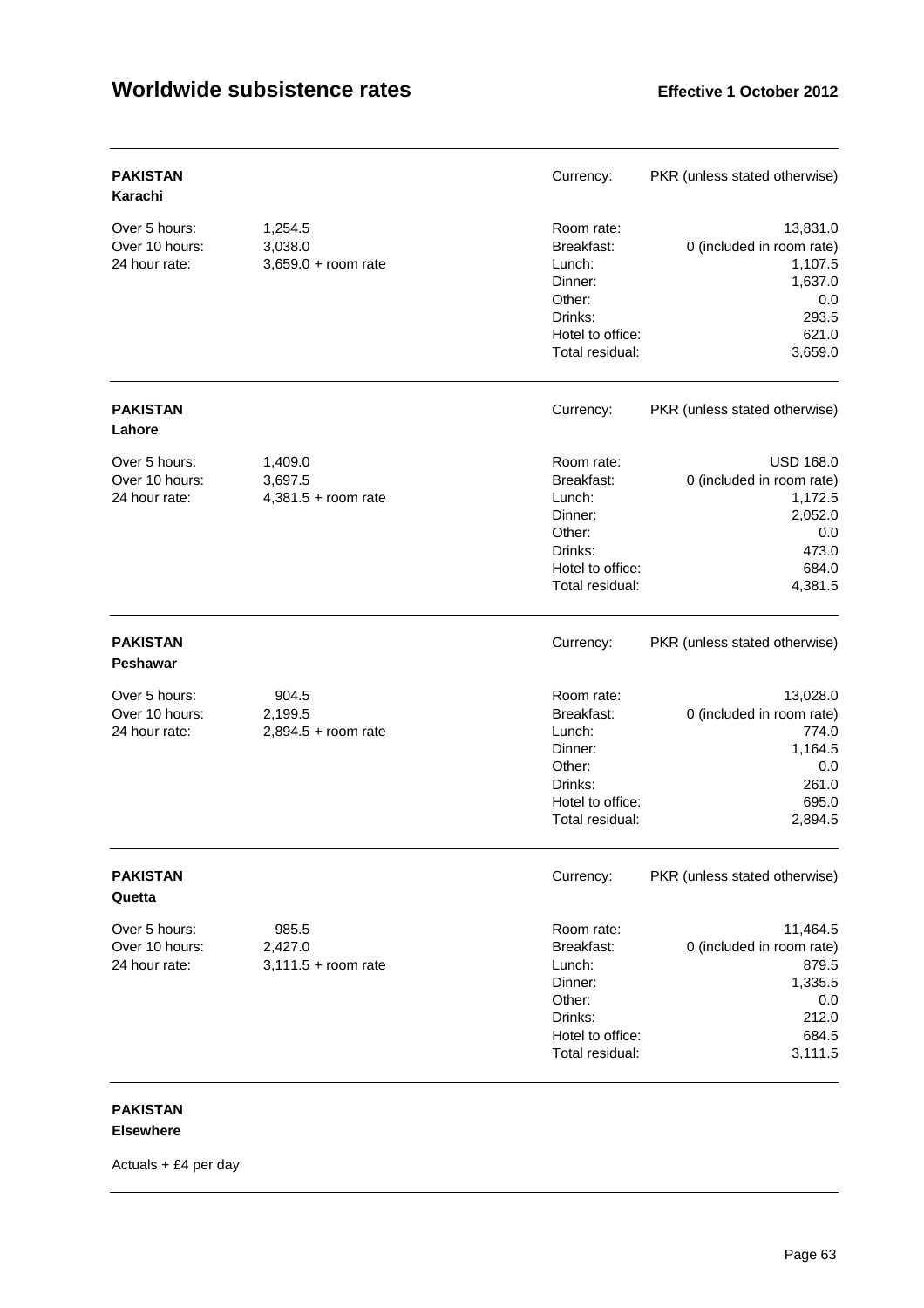| <b>PANAMA</b><br><b>Panama City</b> |                    | Currency:        | USD (unless stated otherwise) |
|-------------------------------------|--------------------|------------------|-------------------------------|
| Over 5 hours:                       | 30.5               | Room rate:       | 146.0                         |
| Over 10 hours:                      | 66.0               | Breakfast:       | 0 (included in room rate)     |
| 24 hour rate:                       | $75.5 +$ room rate | Lunch:           | 27.0                          |
|                                     |                    | Dinner:          | 32.5                          |
|                                     |                    | Other:           | 0.0                           |
|                                     |                    | Drinks:          | 6.5                           |
|                                     |                    | Hotel to office: | 9.5                           |
|                                     |                    | Total residual:  | 75.5                          |

# **PANAMA**

## **Elsewhere**

Actuals + £4 per day

| <b>PAPUA NEW GUINEA</b><br><b>Port Moresby</b> |                     | Currency:        | PGK (unless stated otherwise) |
|------------------------------------------------|---------------------|------------------|-------------------------------|
| Over 5 hours:                                  | 80.0                | Room rate:       | 674.5                         |
| Over 10 hours:                                 | 197.5               | Breakfast:       | 0 (included in room rate)     |
| 24 hour rate:                                  | $232.5 +$ room rate | Lunch:           | 66.5                          |
|                                                |                     | Dinner:          | 104.5                         |
|                                                |                     | Other:           | 7.0                           |
|                                                |                     | Drinks:          | 26.5                          |
|                                                |                     | Hotel to office: | 28.0                          |
|                                                |                     | Total residual:  | 232.5                         |

## **PAPUA NEW GUINEA Elsewhere**

As for Port Moresby

# **PARAGUAY**

**Asuncion and Elsewhere** 

Actuals + £4 per day

## **Lima**

| Over 5 hours:  |
|----------------|
| Over 10 hours: |
| 24 hour rate:  |

| <b>PERU</b>    |                     | Currency:        | PEN (unless stated otherwise) |
|----------------|---------------------|------------------|-------------------------------|
| Lima           |                     |                  |                               |
| Over 5 hours:  | 123.5               | Room rate:       | <b>USD 174.0</b>              |
| Over 10 hours: | 282.5               | Breakfast:       | 0 (included in room rate)     |
| 24 hour rate:  | $308.0 +$ room rate | Lunch:           | 104.0                         |
|                |                     | Dinner:          | 139.5                         |
|                |                     | Other:           | 0.0                           |
|                |                     | Drinks:          | 39.0                          |
|                |                     | Hotel to office: | 25.5                          |
|                |                     | Total residual:  | 308.0                         |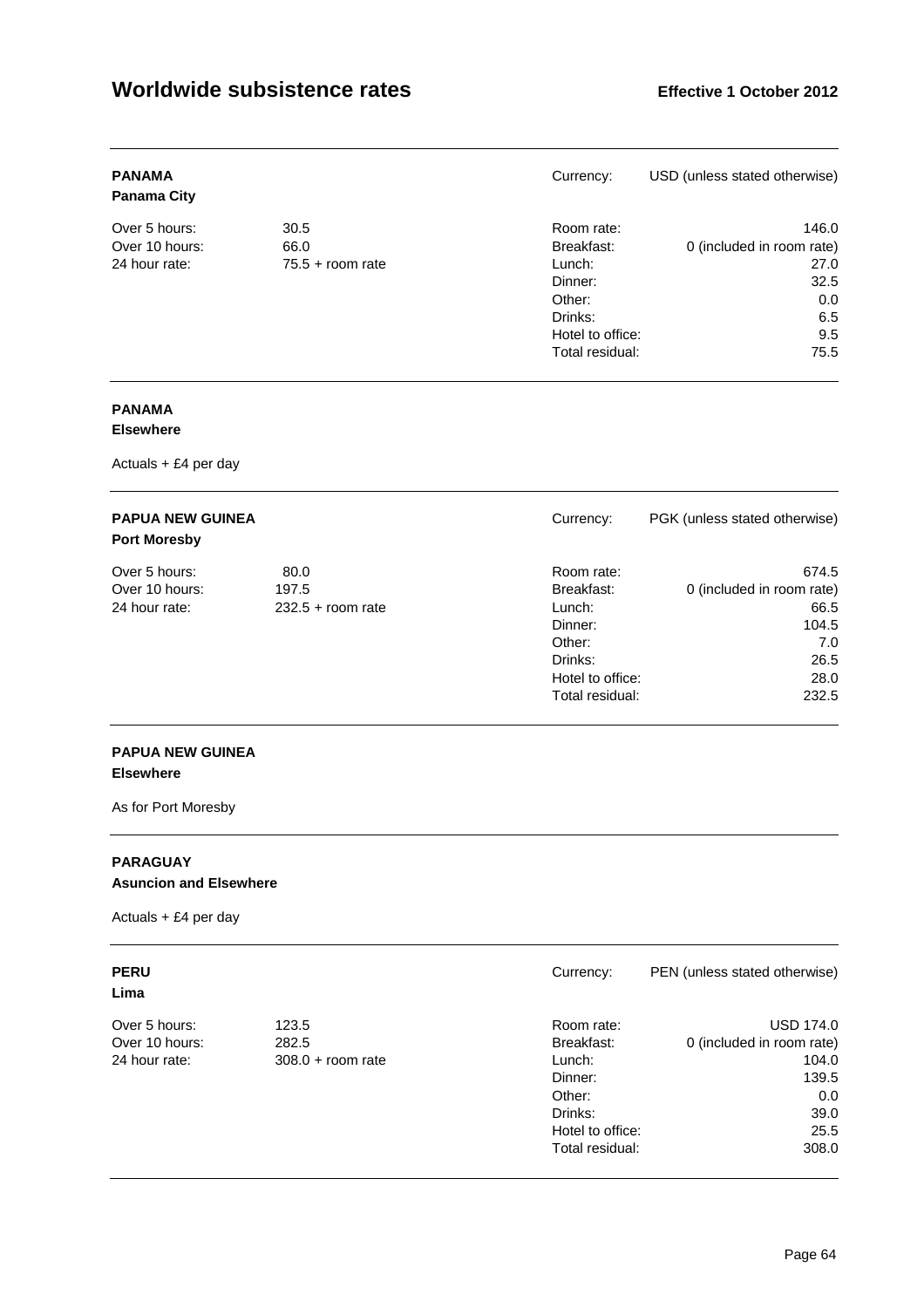## **PERU**

#### **Elsewhere**

Actuals + £4 per day

| <b>PHILIPPINES</b><br>Cebu                       |                                             | Currency:                                                                                                 | PHP (unless stated otherwise)                                                                           |
|--------------------------------------------------|---------------------------------------------|-----------------------------------------------------------------------------------------------------------|---------------------------------------------------------------------------------------------------------|
| Over 5 hours:<br>Over 10 hours:<br>24 hour rate: | 966.5<br>2,305.5<br>$2,828.0 +$ room rate   | Room rate:<br>Breakfast:<br>Lunch:<br>Dinner:<br>Other:<br>Drinks:<br>Hotel to office:<br>Total residual: | <b>USD 125.5</b><br>0 (included in room rate)<br>821.0<br>1,193.5<br>139.5<br>291.0<br>383.0<br>2,828.0 |
| <b>PHILIPPINES</b><br>Manila                     |                                             | Currency:                                                                                                 | PHP (unless stated otherwise)                                                                           |
| Over 5 hours:<br>Over 10 hours:<br>24 hour rate: | 1,425.0<br>3,497.5<br>$4,051.5 +$ room rate | Room rate:<br>Breakfast:<br>Lunch:<br>Dinner:<br>Other:<br>Drinks:<br>Hotel to office:<br>Total residual: | 6,829.0<br>0 (included in room rate)<br>1,226.0<br>1,874.0<br>171.0<br>397.5<br>383.0<br>4,051.5        |

# **PHILIPPINES**

# **Elsewhere**

Actuals + £4 per day

| <b>POLAND</b><br>Warsaw |                     | Currency:        | PLN (unless stated otherwise) |
|-------------------------|---------------------|------------------|-------------------------------|
| Over 5 hours:           | 150.5               | Room rate:       | EUR 112.5                     |
| Over 10 hours:          | 364.0               | Breakfast:       | 0 (included in room rate)     |
| 24 hour rate:           | $384.0 +$ room rate | Lunch:           | 133.0                         |
|                         |                     | Dinner:          | 196.5                         |
|                         |                     | Other:           | 0.0                           |
|                         |                     | Drinks:          | 34.5                          |
|                         |                     | Hotel to office: | 20.0                          |
|                         |                     | Total residual:  | 384.0                         |

#### **POLAND Elsewhere**

As for Warsaw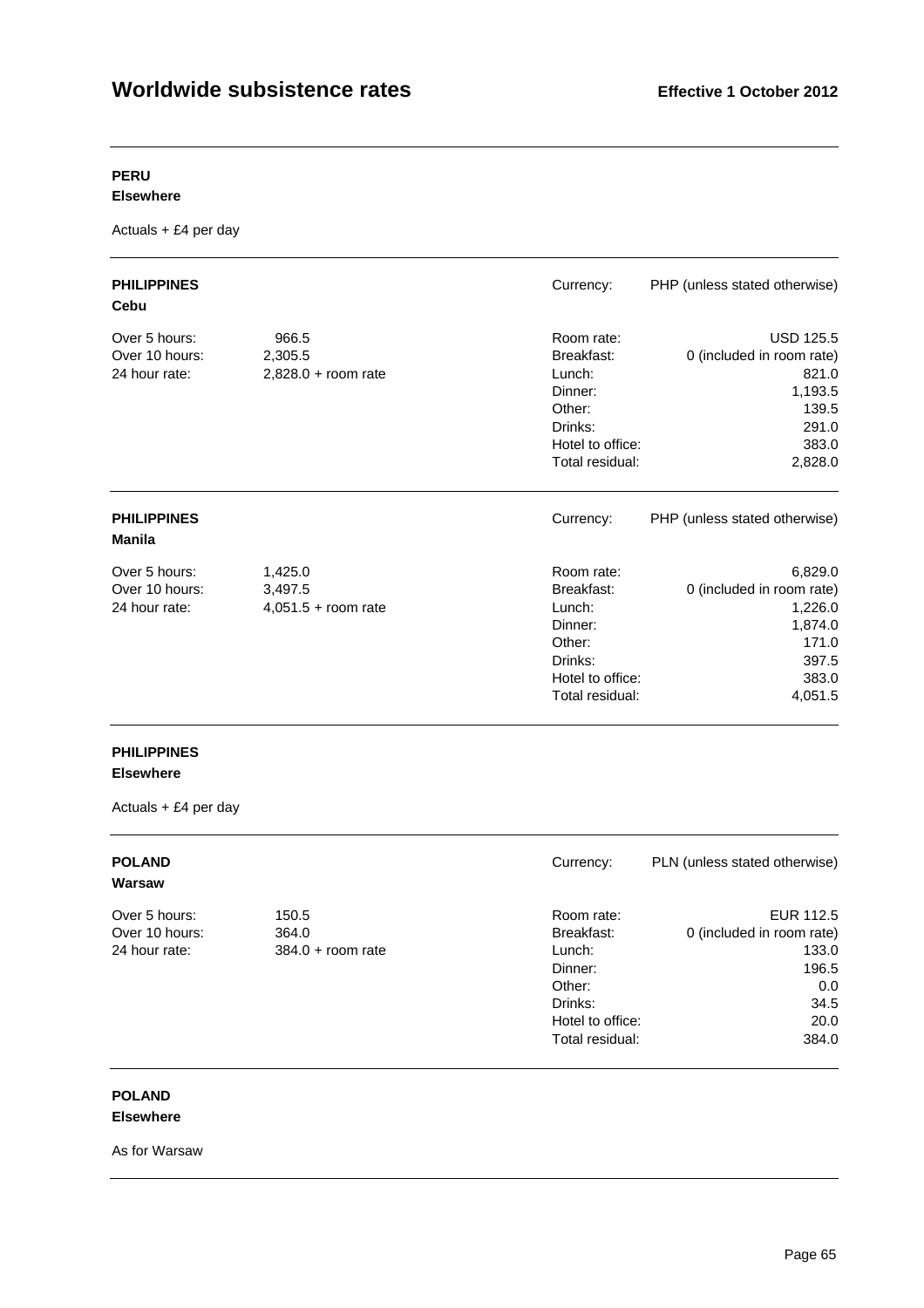| <b>PORTUGAL</b><br><b>Azores</b>                 |                                    | Currency:                                                                                                 | EUR (unless stated otherwise)                                                     |
|--------------------------------------------------|------------------------------------|-----------------------------------------------------------------------------------------------------------|-----------------------------------------------------------------------------------|
| Over 5 hours:<br>Over 10 hours:<br>24 hour rate: | 16.5<br>44.5<br>$49.5 +$ room rate | Room rate:<br>Breakfast:<br>Lunch:<br>Dinner:<br>Other:<br>Drinks:<br>Hotel to office:<br>Total residual: | 106.5<br>0 (included in room rate)<br>14.0<br>26.0<br>0.0<br>4.5<br>$5.0$<br>49.5 |
| <b>PORTUGAL</b><br><b>Funchal (Madeira)</b>      |                                    | Currency:                                                                                                 | EUR (unless stated otherwise)                                                     |
| Over 5 hours:<br>Over 10 hours:<br>24 hour rate: | 23.5<br>59.5<br>$64.5 +$ room rate | Room rate:<br>Breakfast:<br>Lunch:<br>Dinner:<br>Other:<br>Drinks:<br>Hotel to office:<br>Total residual: | 102.5<br>0 (included in room rate)<br>20.5<br>33.5<br>0.0<br>5.5<br>5.0<br>64.5   |
| <b>PORTUGAL</b><br>Lisbon                        |                                    | Currency:                                                                                                 | EUR (unless stated otherwise)                                                     |
| Over 5 hours:<br>Over 10 hours:<br>24 hour rate: | 25.5<br>69.0<br>$74.0 + room rate$ | Room rate:<br>Breakfast:<br>Lunch:<br>Dinner:<br>Other:<br>Drinks:<br>Hotel to office:<br>Total residual: | 106.0<br>0 (included in room rate)<br>22.5<br>41.0<br>0.0<br>5.5<br>5.0<br>74.0   |
| <b>PORTUGAL</b><br>Oporto                        |                                    | Currency:                                                                                                 | EUR (unless stated otherwise)                                                     |
| Over 5 hours:<br>Over 10 hours:<br>24 hour rate: | 35.5<br>87.5<br>$92.5 + room$ rate | Room rate:<br>Breakfast:<br>Lunch:<br>Dinner:<br>Other:<br>Drinks:<br>Hotel to office:<br>Total residual: | 129.5<br>0 (included in room rate)<br>32.5<br>49.0<br>0.0<br>6.0<br>5.0<br>92.5   |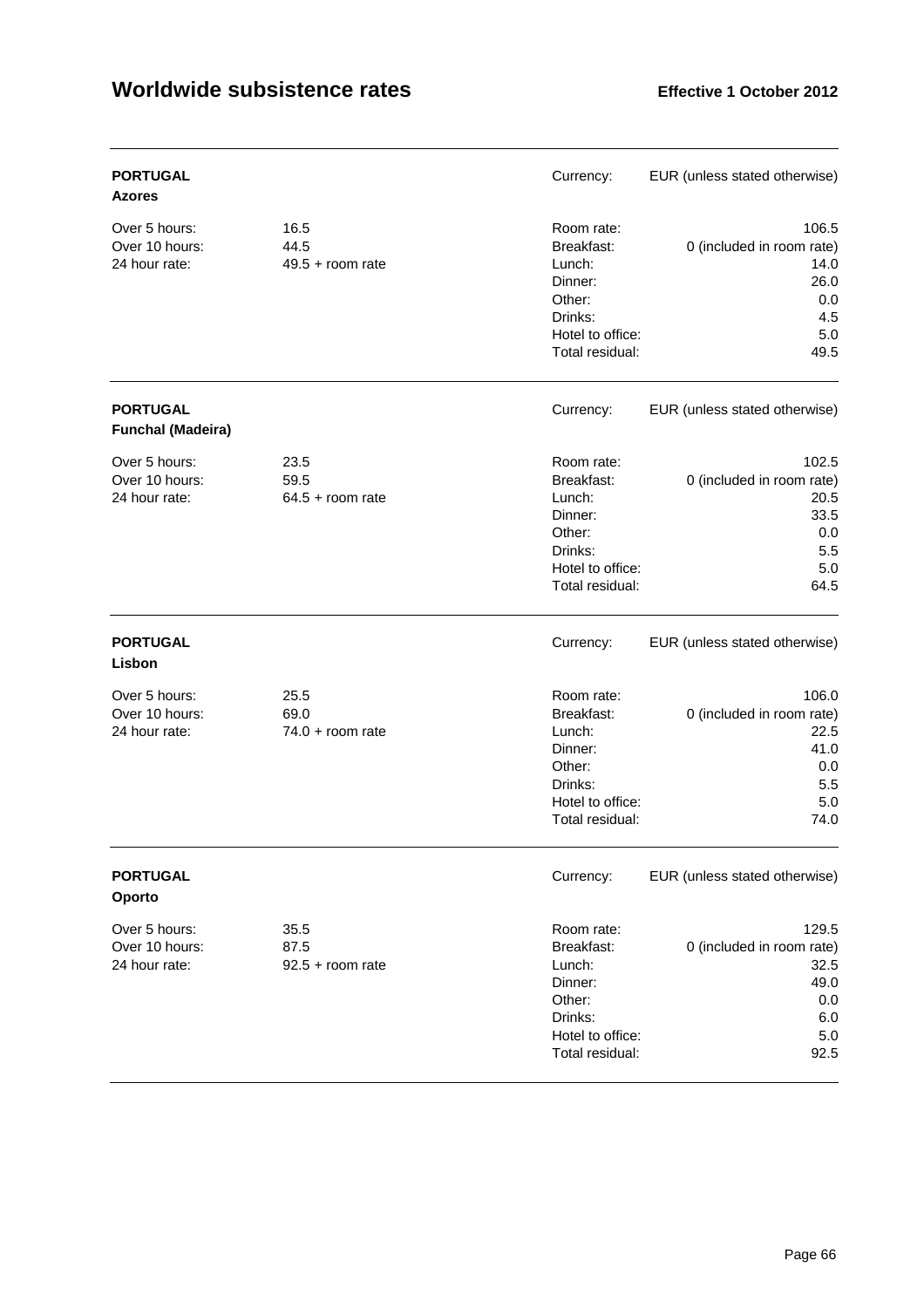| <b>PORTUGAL</b><br><b>Portimao</b> |                    | Currency:        | EUR (unless stated otherwise) |
|------------------------------------|--------------------|------------------|-------------------------------|
| Over 5 hours:                      | 20.5               | Room rate:       | 123.0                         |
| Over 10 hours:                     | 47.5               | Breakfast:       | 0 (included in room rate)     |
| 24 hour rate:                      | $52.5 +$ room rate | Lunch:           | 19.0                          |
|                                    |                    | Dinner:          | 25.5                          |
|                                    |                    | Other:           | 0.0                           |
|                                    |                    | Drinks:          | 3.0                           |
|                                    |                    | Hotel to office: | 5.0                           |
|                                    |                    | Total residual:  | 52.5                          |

# **PORTUGAL**

## **Elsewhere**

Actuals + £4 per day

| <b>QATAR</b><br>Doha |                     | Currency:        | QAR (unless stated otherwise) |
|----------------------|---------------------|------------------|-------------------------------|
| Over 5 hours:        | 213.5               | Room rate:       | 669.0                         |
| Over 10 hours:       | 493.5               | Breakfast:       | 42.5                          |
| 24 hour rate:        | $581.0 +$ room rate | Lunch:           | 185.5                         |
|                      |                     | Dinner:          | 252.0                         |
|                      |                     | Other:           | 15.0                          |
|                      |                     | Drinks:          | 56.0                          |
|                      |                     | Hotel to office: | 30.0                          |
|                      |                     | Total residual:  | 581.0                         |

## **QATAR Elsewhere**

Actuals + £4 per day

| <b>ROMANIA</b><br><b>Bucharest</b> |                     | Currency:        | RON (unless stated otherwise) |
|------------------------------------|---------------------|------------------|-------------------------------|
| Over 5 hours:                      | 90.5                | Room rate:       | EUR 144.0                     |
| Over 10 hours:                     | 206.0               | Breakfast:       | 0 (included in room rate)     |
| 24 hour rate:                      | $229.0 + room rate$ | Lunch:           | 81.5                          |
|                                    |                     | Dinner:          | 107.0                         |
|                                    |                     | Other:           | 0.0                           |
|                                    |                     | Drinks:          | 17.5                          |
|                                    |                     | Hotel to office: | 23.0                          |
|                                    |                     | Total residual:  | 229.0                         |

# **ROMANIA**

## **Elsewhere**

75% of Bucharest rate plus Hotel to Office RON 23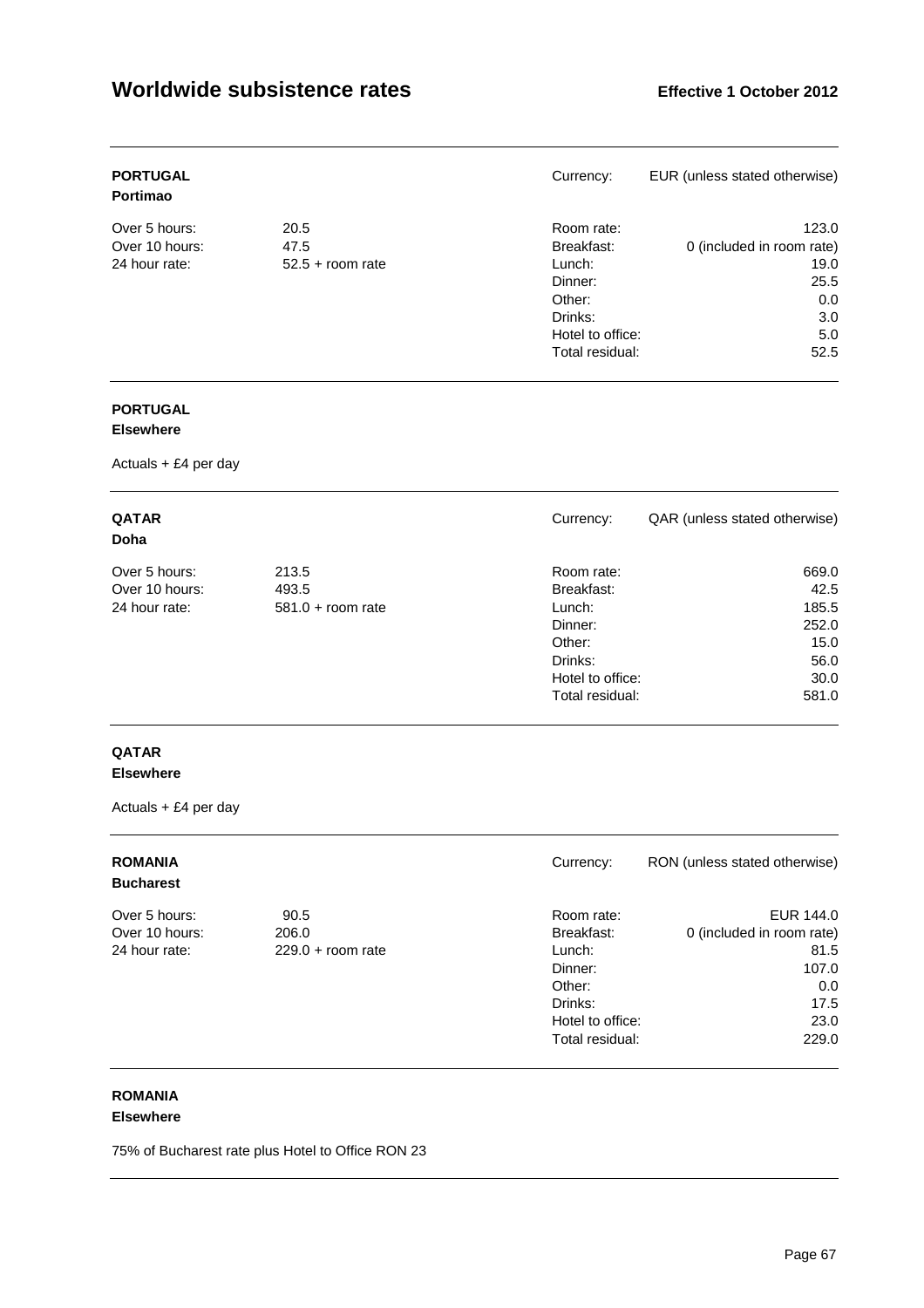| <b>RUSSIA</b><br>Ekaterinburg                    |                                             | Currency:                                                                                                 | RUB (unless stated otherwise)                                                                     |
|--------------------------------------------------|---------------------------------------------|-----------------------------------------------------------------------------------------------------------|---------------------------------------------------------------------------------------------------|
| Over 5 hours:<br>Over 10 hours:<br>24 hour rate: | 842.5<br>2,012.0<br>$2,237.5 +$ room rate   | Room rate:<br>Breakfast:<br>Lunch:<br>Dinner:<br>Other:<br>Drinks:<br>Hotel to office:<br>Total residual: | 5,804.0<br>0 (included in room rate)<br>745.5<br>1,072.5<br>0.0<br>194.0<br>225.5<br>2,237.5      |
| <b>RUSSIA</b><br><b>Moscow</b>                   |                                             | Currency:                                                                                                 | RUB (unless stated otherwise)                                                                     |
| Over 5 hours:<br>Over 10 hours:<br>24 hour rate: | 1,642.0<br>3,992.5<br>$4,644.0 + room$ rate | Room rate:<br>Breakfast:<br>Lunch:<br>Dinner:<br>Other:<br>Drinks:<br>Hotel to office:<br>Total residual: | 10,904.5<br>0 (included in room rate)<br>1,460.0<br>2,169.0<br>418.5<br>363.5<br>233.0<br>4,644.0 |
| <b>RUSSIA</b><br><b>St Petersburg</b>            |                                             | Currency:                                                                                                 | RUB (unless stated otherwise)                                                                     |
| Over 5 hours:<br>Over 10 hours:<br>24 hour rate: | 1,767.0<br>4,532.0<br>$4,766.0 +$ room rate | Room rate:<br>Breakfast:<br>Lunch:<br>Dinner:<br>Other:<br>Drinks:<br>Hotel to office:<br>Total residual: | 11,626.0<br>0 (included in room rate)<br>1,536.5<br>2,535.0<br>0.0<br>460.5<br>234.0<br>4,766.0   |

# **RUSSIA**

# **Elsewhere**

| <b>RWANDA</b><br>Kigali |                        | Currency:        | RWF (unless stated otherwise) |
|-------------------------|------------------------|------------------|-------------------------------|
| Over 5 hours:           | 10,685.5               | Room rate:       | <b>USD 151.5</b>              |
| Over 10 hours:          | 29,873.5               | Breakfast:       | 0 (included in room rate)     |
| 24 hour rate:           | $36,579.5 +$ room rate | Lunch:           | 8,847.0                       |
|                         |                        | Dinner:          | 17,349.5                      |
|                         |                        | Other:           | 2,528.0                       |
|                         |                        | Drinks:          | 3,677.0                       |
|                         |                        | Hotel to office: | 4,178.0                       |
|                         |                        | Total residual:  | 36.579.5                      |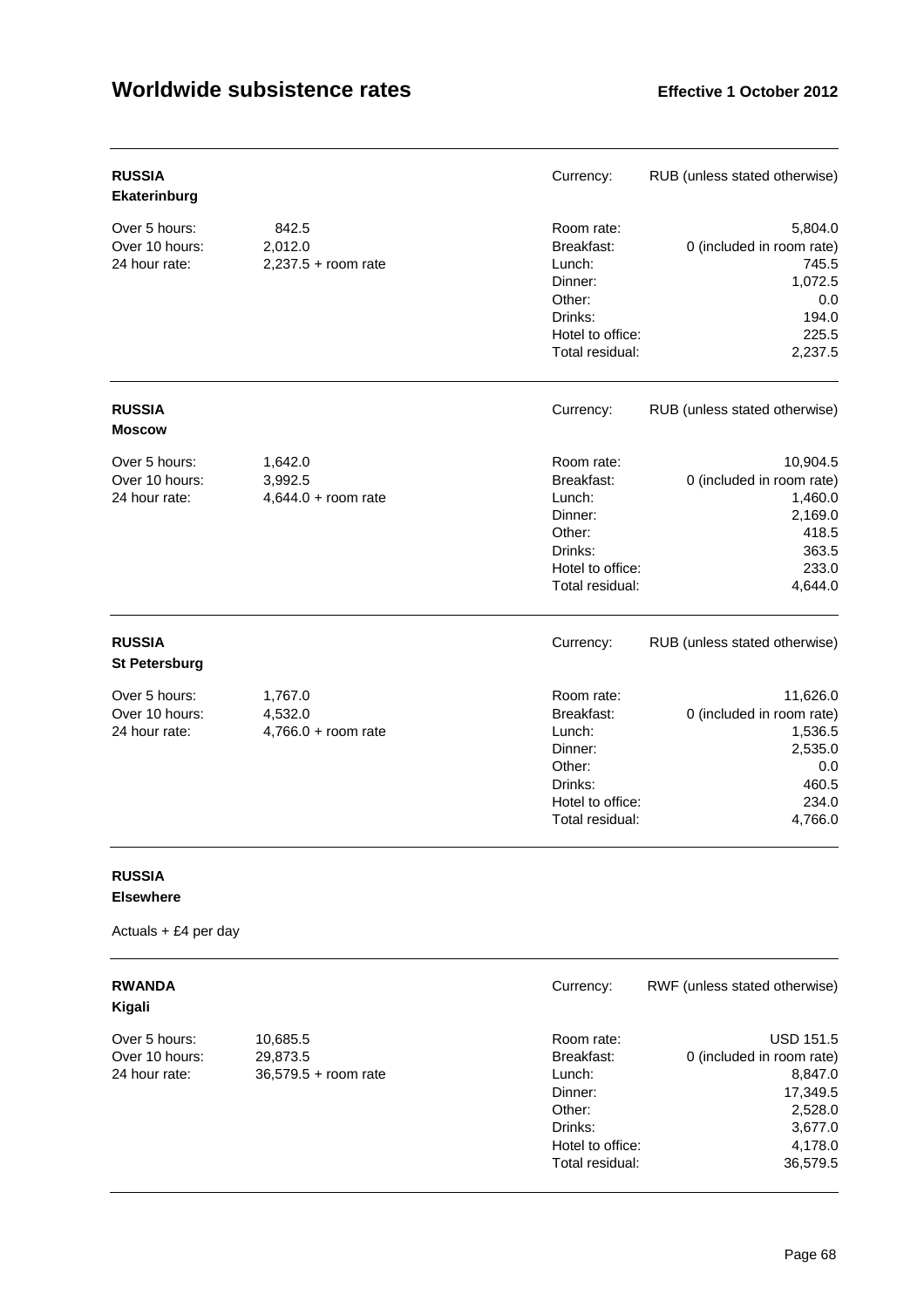# **RWANDA**

## **Elsewhere**

Actuals + £4 per day

| <b>SAMOA</b><br>Apia |                     | Currency:        | WST (unless stated otherwise) |
|----------------------|---------------------|------------------|-------------------------------|
| Over 5 hours:        | 61.0                | Room rate:       | <b>USD 129.5</b>              |
| Over 10 hours:       | 143.0               | Breakfast:       | 27.5                          |
| 24 hour rate:        | $200.0 +$ room rate | Lunch:           | 55.5                          |
|                      |                     | Dinner:          | 76.5                          |
|                      |                     | Other:           | 11.0                          |
|                      |                     | Drinks:          | 11.0                          |
|                      |                     | Hotel to office: | 18.5                          |
|                      |                     | Total residual:  | 200.0                         |

# **SAMOA**

## **Elsewhere**

| <b>SAUDI ARABIA</b><br>Al Khobar                 |                                       | Currency:                                                                                                 | SAR (unless stated otherwise)                                    |
|--------------------------------------------------|---------------------------------------|-----------------------------------------------------------------------------------------------------------|------------------------------------------------------------------|
| Over 5 hours:<br>Over 10 hours:<br>24 hour rate: | 106.5<br>241.0<br>$350.5 + room rate$ | Room rate:<br>Breakfast:<br>Lunch:<br>Dinner:<br>Other:<br>Drinks:<br>Hotel to office:<br>Total residual: | 498.5<br>73.5<br>93.0<br>121.0<br>10.5<br>27.0<br>25.5<br>350.5  |
| <b>SAUDI ARABIA</b><br><b>Jeddah</b>             |                                       | Currency:                                                                                                 | SAR (unless stated otherwise)                                    |
| Over 5 hours:<br>Over 10 hours:<br>24 hour rate: | 162.5<br>444.5<br>$596.5 +$ room rate | Room rate:<br>Breakfast:<br>Lunch:<br>Dinner:<br>Other:<br>Drinks:<br>Hotel to office:<br>Total residual: | 598.0<br>98.5<br>142.5<br>262.0<br>19.0<br>40.0<br>34.5<br>596.5 |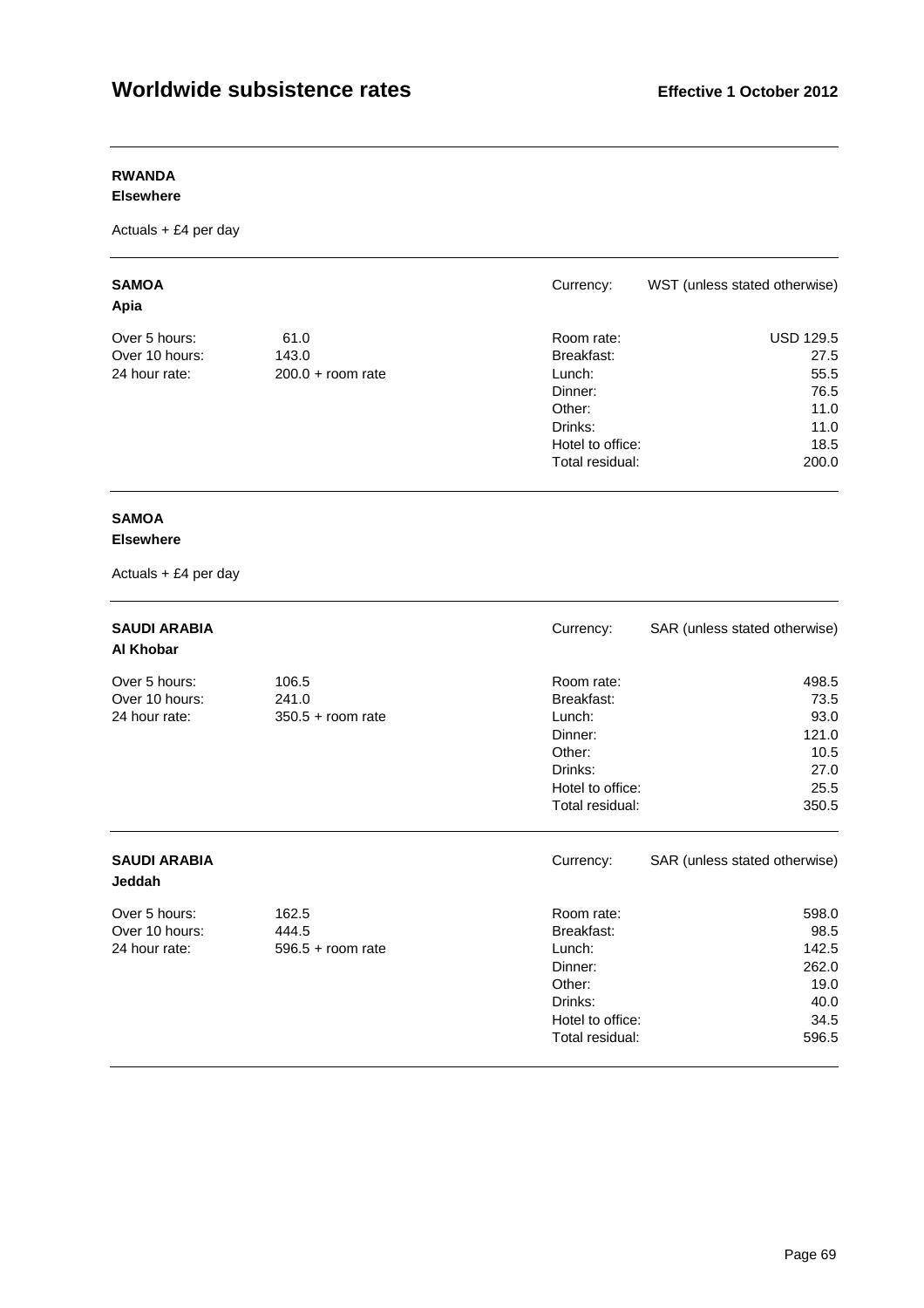| <b>SAUDI ARABIA</b><br>Riyadh |                     | Currency:        | SAR (unless stated otherwise) |
|-------------------------------|---------------------|------------------|-------------------------------|
| Over 5 hours:                 | 126.5               | Room rate:       | 631.5                         |
| Over 10 hours:                | 322.0               | Breakfast:       | 100.0                         |
| 24 hour rate:                 | $453.0 +$ room rate | Lunch:           | 110.5                         |
|                               |                     | Dinner:          | 179.5                         |
|                               |                     | Other:           | 0.0                           |
|                               |                     | Drinks:          | 32.0                          |
|                               |                     | Hotel to office: | 31.0                          |
|                               |                     | Total residual:  | 453.0                         |

# **SAUDI ARABIA**

## **Elsewhere**

Actuals + £4 per day

| <b>SENEGAL</b><br><b>Dakar</b> |                        | Currency:        | XOF (unless stated otherwise) |
|--------------------------------|------------------------|------------------|-------------------------------|
| Over 5 hours:                  | 12,200.5               | Room rate:       | 70,019.5                      |
| Over 10 hours:                 | 32,888.5               | Breakfast:       | 11,670.0                      |
| 24 hour rate:                  | $48,650.5 + room rate$ | Lunch:           | 10,609.0                      |
|                                |                        | Dinner:          | 19,096.5                      |
|                                |                        | Other:           | 0.0                           |
|                                |                        | Drinks:          | 3,183.0                       |
|                                |                        | Hotel to office: | 4,092.0                       |
|                                |                        | Total residual:  | 48,650.5                      |

# **SENEGAL**

## **Elsewhere**

75% of Dakar rate plus Hotel to Office XOF 4092

| <b>SERBIA</b><br><b>Belgrade</b> |                       | Currency:        | RSD (unless stated otherwise) |
|----------------------------------|-----------------------|------------------|-------------------------------|
| Over 5 hours:                    | 2,535.5               | Room rate:       | EUR 186.5                     |
| Over 10 hours:                   | 6,621.0               | Breakfast:       | 0 (included in room rate)     |
| 24 hour rate:                    | $7,113.5 +$ room rate | Lunch:           | 2,264.5                       |
|                                  |                       | Dinner:          | 3,815.0                       |
|                                  |                       | Other:           | 0.0                           |
|                                  |                       | Drinks:          | 541.5                         |
|                                  |                       | Hotel to office: | 492.5                         |
|                                  |                       | Total residual:  | 7,113.5                       |

#### **SERBIA Elsewhere**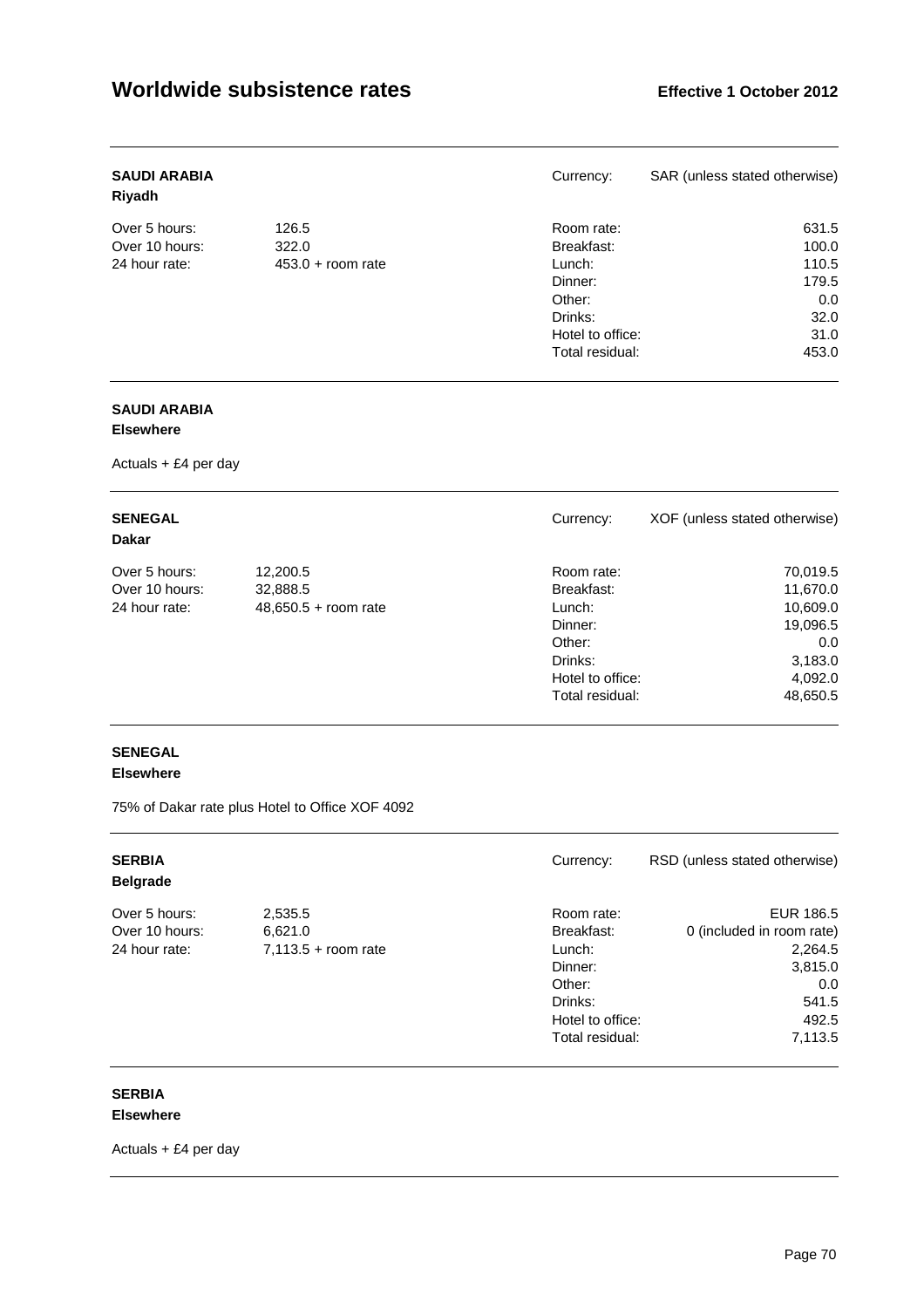| <b>SEYCHELLES</b><br><b>Victoria</b> |                     | Currency:        | SCR (unless stated otherwise) |
|--------------------------------------|---------------------|------------------|-------------------------------|
| Over 5 hours:                        | 341.0               | Room rate:       | 3,430.0                       |
| Over 10 hours:                       | 798.5               | Breakfast:       | 0 (included in room rate)     |
| 24 hour rate:                        | $967.5 +$ room rate | Lunch:           | 295.5                         |
|                                      |                     | Dinner:          | 412.0                         |
|                                      |                     | Other:           | 58.5                          |
|                                      |                     | Drinks:          | 91.0                          |
|                                      |                     | Hotel to office: | 110.5                         |
|                                      |                     | Total residual:  | 967.5                         |

#### **SEYCHELLES Elsewhere**

Actuals + £4 per day

| <b>SIERRA LEONE</b><br>Freetown |                         | Currency:        | SLL (unless stated otherwise) |
|---------------------------------|-------------------------|------------------|-------------------------------|
| Over 5 hours:                   | 117,567.5               | Room rate:       | <b>USD 140.5</b>              |
| Over 10 hours:                  | 279,667.5               | Breakfast:       | 0 (included in room rate)     |
| 24 hour rate:                   | $315,163.0 + room rate$ | Lunch:           | 108,660.5                     |
|                                 |                         | Dinner:          | 153,193.5                     |
|                                 |                         | Other:           | 7,125.5                       |
|                                 |                         | Drinks:          | 17,813.5                      |
|                                 |                         | Hotel to office: | 28,370.0                      |
|                                 |                         | Total residual:  | 315,163.0                     |

## **SIERRA LEONE Elsewhere**

Actuals + £4 per day

| <b>SINGAPORE</b><br><b>Singapore</b> |                     | Currency:        | SGD (unless stated otherwise) |
|--------------------------------------|---------------------|------------------|-------------------------------|
| Over 5 hours:                        | 87.5                | Room rate:       | 303.5                         |
| Over 10 hours:                       | 197.5               | Breakfast:       | 0 (included in room rate)     |
| 24 hour rate:                        | $208.5 +$ room rate | Lunch:           | 75.5                          |
|                                      |                     | Dinner:          | 98.0                          |
|                                      |                     | Other:           | 0.0                           |
|                                      |                     | Drinks:          | 24.0                          |
|                                      |                     | Hotel to office: | 11.0                          |
|                                      |                     | Total residual:  | 208.5                         |

#### **SINGAPORE Elsewhere**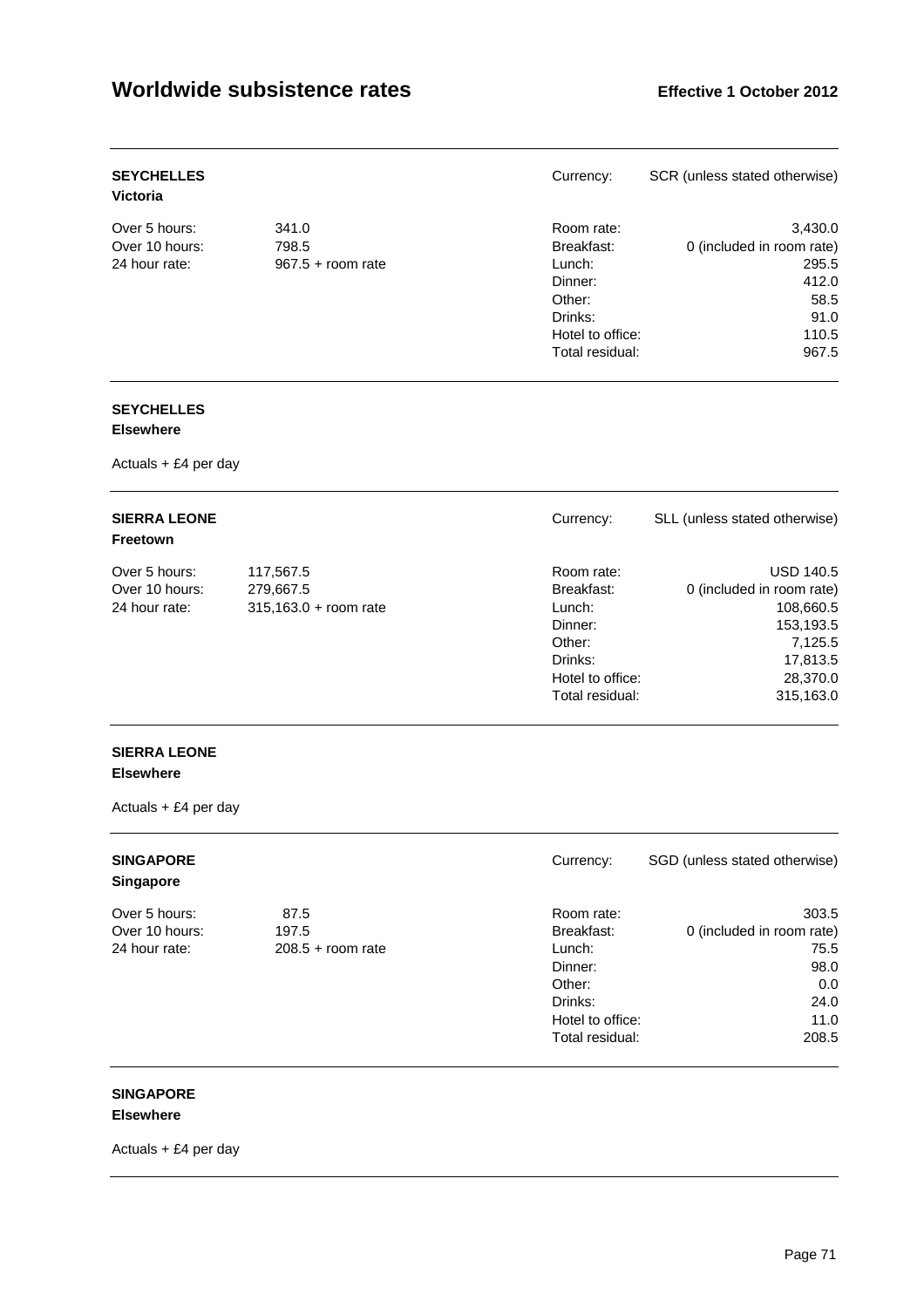| <b>SLOVAKIA</b><br><b>Bratislava</b>             |                                    | Currency:                                                                                                 | EUR (unless stated otherwise)                                                   |
|--------------------------------------------------|------------------------------------|-----------------------------------------------------------------------------------------------------------|---------------------------------------------------------------------------------|
| Over 5 hours:<br>Over 10 hours:<br>24 hour rate: | 18.5<br>47.0<br>$52.0 + room rate$ | Room rate:<br>Breakfast:<br>Lunch:<br>Dinner:<br>Other:<br>Drinks:<br>Hotel to office:<br>Total residual: | 108.5<br>0 (included in room rate)<br>15.5<br>26.0<br>0.0<br>5.5<br>5.0<br>52.0 |
| <b>SLOVAKIA</b><br><b>Kosice</b>                 |                                    | Currency:                                                                                                 | EUR (unless stated otherwise)                                                   |
| Over 5 hours:<br>Over 10 hours:<br>24 hour rate: | 16.5<br>36.5<br>$41.5 + room$ rate | Room rate:<br>Breakfast:<br>Lunch:<br>Dinner:<br>Other:<br>Drinks:<br>Hotel to office:<br>Total residual: | 81.5<br>0 (included in room rate)<br>14.0<br>18.0<br>0.0<br>4.5<br>5.0<br>41.5  |
| <b>SLOVENIA</b><br>Ljubljana                     |                                    | Currency:                                                                                                 | EUR (unless stated otherwise)                                                   |
| Over 5 hours:<br>Over 10 hours:<br>24 hour rate: | 21.0<br>57.5<br>$64.0 + room rate$ | Room rate:<br>Breakfast:<br>Lunch:<br>Dinner:<br>Other:<br>Drinks:<br>Hotel to office:<br>Total residual: | 145.0<br>0 (included in room rate)<br>18.5<br>34.5<br>0.0<br>4.5<br>6.5<br>64.0 |

# **SLOVENIA**

# **Elsewhere**

| <b>SOLOMON ISLANDS</b><br>Honiara                |                                       | Currency:                                                                                                 | SBD (unless stated otherwise)                                      |
|--------------------------------------------------|---------------------------------------|-----------------------------------------------------------------------------------------------------------|--------------------------------------------------------------------|
| Over 5 hours:<br>Over 10 hours:<br>24 hour rate: | 181.0<br>457.5<br>$646.5 +$ room rate | Room rate:<br>Breakfast:<br>Lunch:<br>Dinner:<br>Other:<br>Drinks:<br>Hotel to office:<br>Total residual: | 1,389.5<br>124.5<br>164.0<br>259.5<br>0.0<br>34.0<br>64.5<br>646.5 |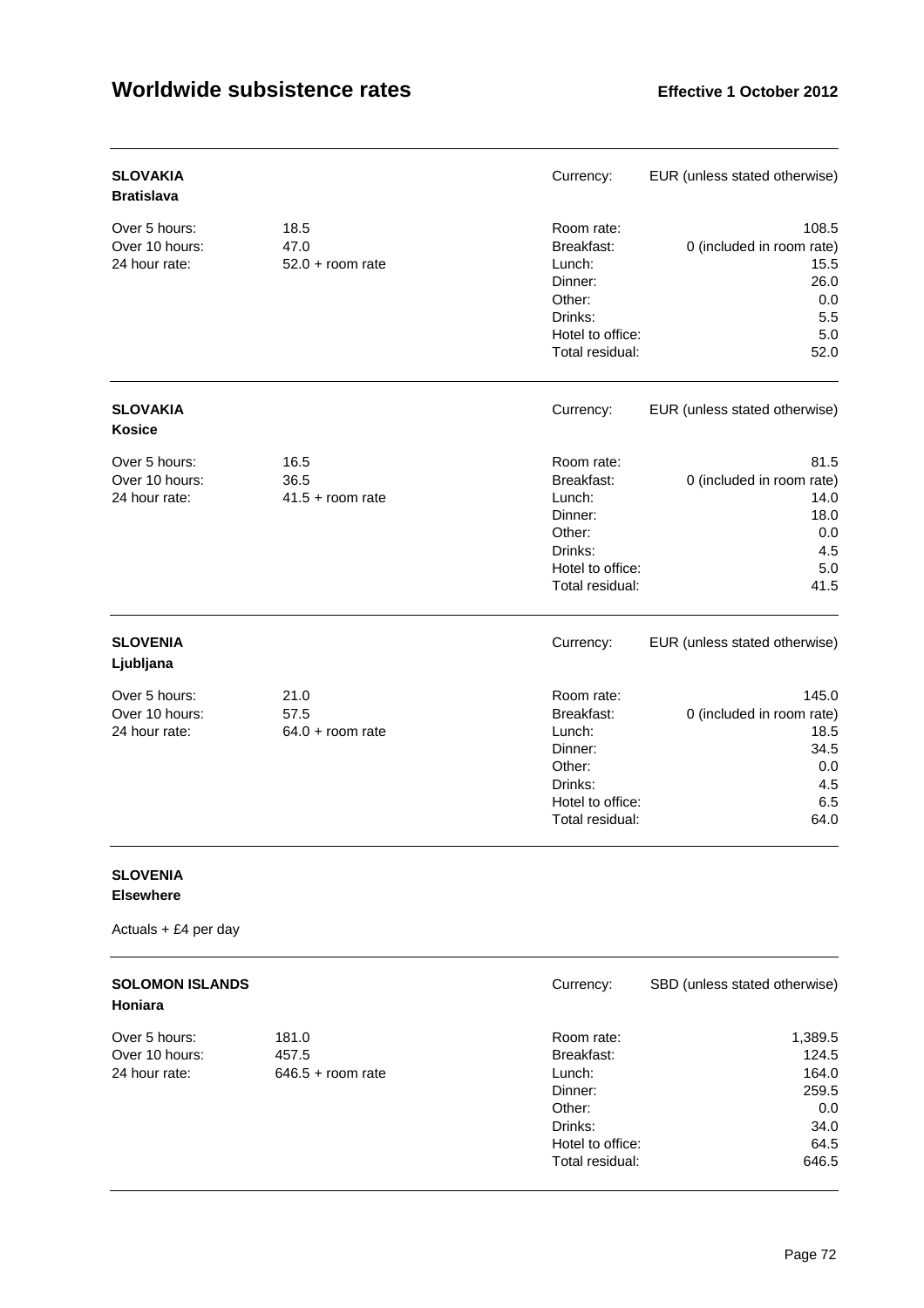### **SOLOMON ISLANDS**

#### **Elsewhere**

Actuals + £4 per day

| <b>SOUTH AFRICA</b><br><b>Cape Town</b>          |                                       | Currency:                                                                                                 | ZAR (unless stated otherwise)                                                          |
|--------------------------------------------------|---------------------------------------|-----------------------------------------------------------------------------------------------------------|----------------------------------------------------------------------------------------|
| Over 5 hours:<br>Over 10 hours:<br>24 hour rate: | 131.0<br>345.5<br>$405.5 +$ room rate | Room rate:<br>Breakfast:<br>Lunch:<br>Dinner:<br>Other:<br>Drinks:<br>Hotel to office:<br>Total residual: | 1,827.0<br>0 (included in room rate)<br>115.5<br>199.5<br>0.0<br>30.5<br>60.0<br>405.5 |
| <b>SOUTH AFRICA</b><br><b>Pretoria</b>           |                                       | Currency:                                                                                                 | ZAR (unless stated otherwise)                                                          |
| Over 5 hours:<br>Over 10 hours:<br>24 hour rate: | 113.5<br>298.5<br>$359.0 + room rate$ | Room rate:<br>Breakfast:<br>Lunch:<br>Dinner:<br>Other:<br>Drinks:<br>Hotel to office:<br>Total residual: | 1,048.5<br>0 (included in room rate)<br>101.5<br>173.5<br>0.0<br>23.5<br>60.5<br>359.0 |

#### **SOUTH AFRICA Elsewhere**

As for Pretoria

| <b>SOUTH SUDAN</b><br>Juba |                     | Currency:        | SSP (unless stated otherwise) |
|----------------------------|---------------------|------------------|-------------------------------|
| Over 5 hours:              | 114.0               | Room rate:       | <b>USD 270.0</b>              |
| Over 10 hours:             | 268.0               | Breakfast:       | 0 (included in room rate)     |
| 24 hour rate:              | $310.0 +$ room rate | Lunch:           | 101.5                         |
|                            |                     | Dinner:          | 142.0                         |
|                            |                     | Other:           | 8.5                           |
|                            |                     | Drinks:          | 24.5                          |
|                            |                     | Hotel to office: | 33.5                          |
|                            |                     | Total residual:  | 310.0                         |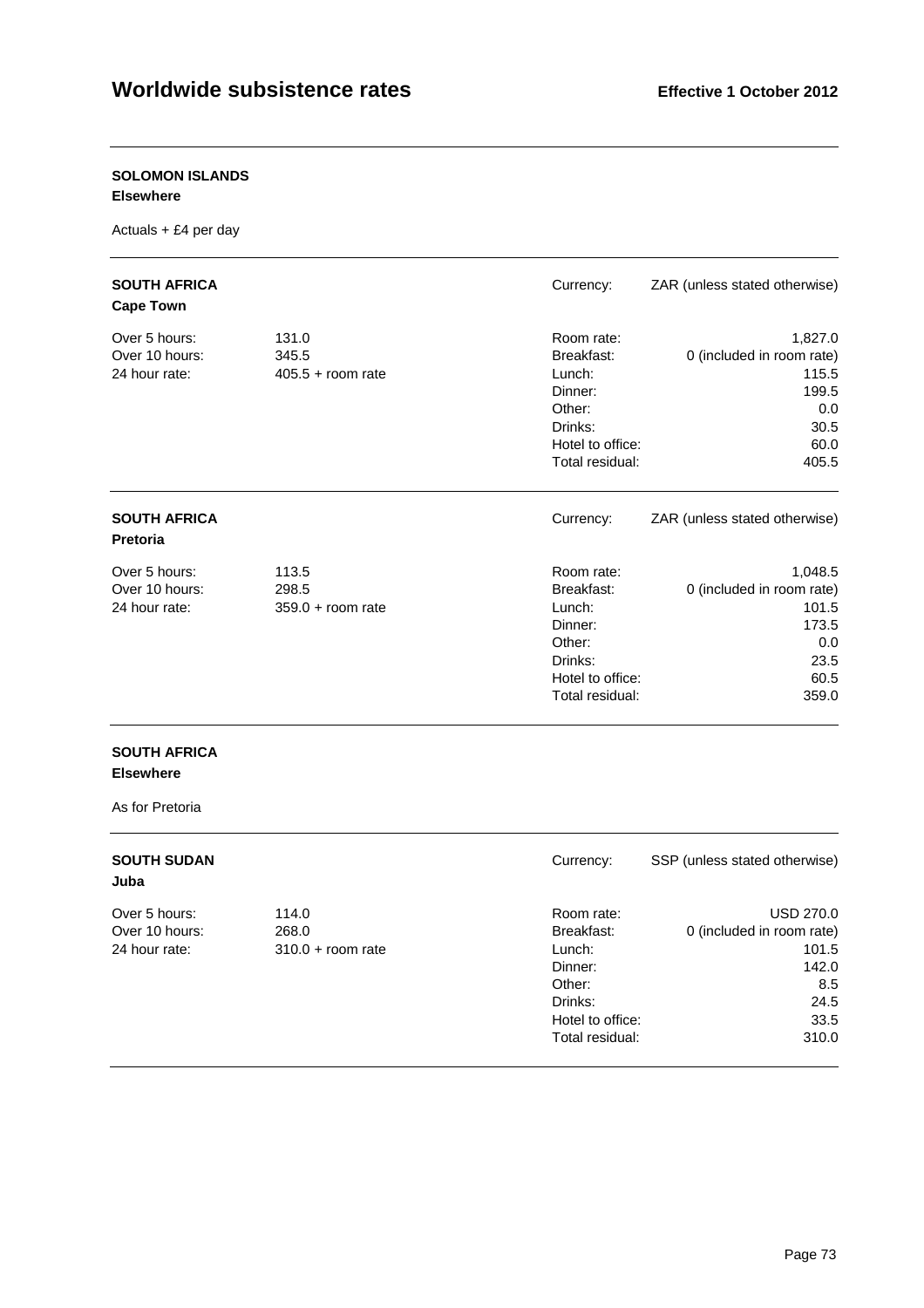| <b>SPAIN</b><br><b>Barcelona</b>                 |                                     | Currency:                                                                                                 | EUR (unless stated otherwise)                               |
|--------------------------------------------------|-------------------------------------|-----------------------------------------------------------------------------------------------------------|-------------------------------------------------------------|
| Over 5 hours:<br>Over 10 hours:<br>24 hour rate: | 27.5<br>74.0<br>$98.5 +$ room rate  | Room rate:<br>Breakfast:<br>Lunch:<br>Dinner:<br>Other:<br>Drinks:<br>Hotel to office:<br>Total residual: | 172.0<br>19.5<br>24.0<br>43.5<br>0.0<br>6.5<br>5.0<br>98.5  |
| <b>SPAIN</b><br><b>Madrid</b>                    |                                     | Currency:                                                                                                 | EUR (unless stated otherwise)                               |
| Over 5 hours:<br>Over 10 hours:<br>24 hour rate: | 31.5<br>84.0<br>$111.5 + room rate$ | Room rate:<br>Breakfast:<br>Lunch:<br>Dinner:<br>Other:<br>Drinks:<br>Hotel to office:<br>Total residual: | 168.5<br>22.5<br>29.0<br>50.0<br>0.0<br>5.0<br>5.0<br>111.5 |

#### **SPAIN**

#### **Elsewhere**

85% of Madrid rate plus Hotel to Office EUR 5

| <b>SRI LANKA</b><br><b>Colombo</b> |                       | Currency:        | LKR (unless stated otherwise) |
|------------------------------------|-----------------------|------------------|-------------------------------|
| Over 5 hours:                      | 1,315.0               | Room rate:       | <b>USD 120.0</b>              |
| Over 10 hours:                     | 3,073.0               | Breakfast:       | 0 (included in room rate)     |
| 24 hour rate:                      | $3,832.5 +$ room rate | Lunch:           | 1,134.5                       |
|                                    |                       | Dinner:          | 1,577.5                       |
|                                    |                       | Other:           | 226.0                         |
|                                    |                       | Drinks:          | 361.0                         |
|                                    |                       | Hotel to office: | 533.5                         |
|                                    |                       | Total residual:  | 3,832.5                       |

#### **SRI LANKA Elsewhere**

Actuals + £4 per day

#### **ST HELENA St Helena**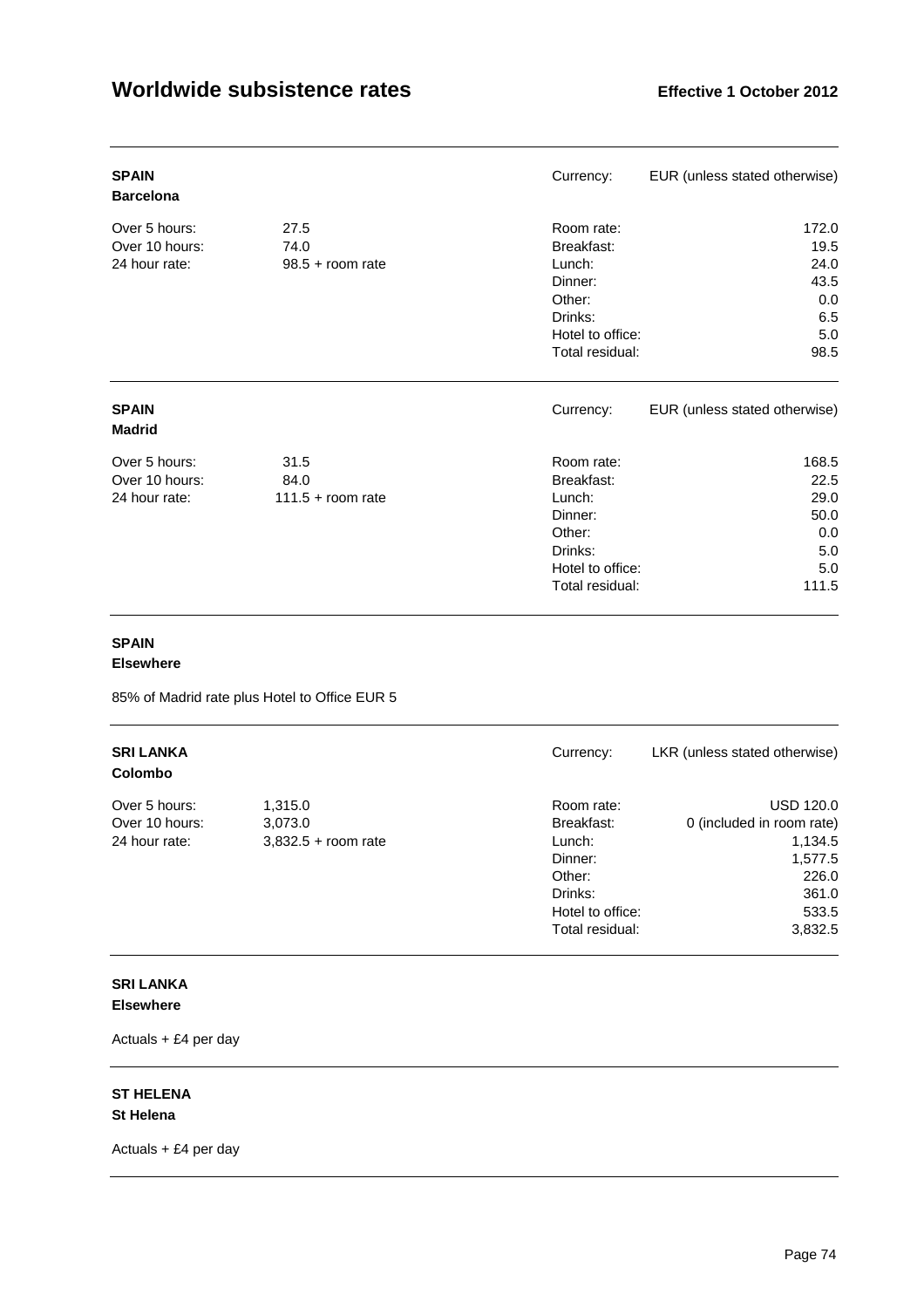| <b>ST KITTS AND NEVIS</b><br><b>Basseterre</b>   |                                      | Currency:                                                                                                 | XCD (unless stated otherwise)                                           |
|--------------------------------------------------|--------------------------------------|-----------------------------------------------------------------------------------------------------------|-------------------------------------------------------------------------|
| Over 5 hours:<br>Over 10 hours:<br>24 hour rate: | 94.0<br>186.5<br>$249.5 +$ room rate | Room rate:<br>Breakfast:<br>Lunch:<br>Dinner:<br>Other:<br>Drinks:<br>Hotel to office:<br>Total residual: | <b>USD 173.5</b><br>41.0<br>89.5<br>88.0<br>0.0<br>9.0<br>22.0<br>249.5 |
| <b>ST LUCIA</b><br><b>Castries</b>               |                                      | Currency:                                                                                                 | XCD (unless stated otherwise)                                           |
| Over 5 hours:<br>Over 10 hours:<br>24 hour rate: | 48.5<br>143.5<br>$201.5 +$ room rate | Room rate:<br>Breakfast:<br>Lunch:<br>Dinner:<br>Other:<br>Drinks:<br>Hotel to office:<br>Total residual: | 334.0<br>34.5<br>43.5<br>90.0<br>0.0<br>10.0<br>23.5<br>201.5           |

#### **ST LUCIA**

#### **Elsewhere**

Actuals + £4 per day

| <b>ST VINCENT</b><br>Kingstown |                     | Currency:        | XCD (unless stated otherwise) |
|--------------------------------|---------------------|------------------|-------------------------------|
| Over 5 hours:                  | 80.5                | Room rate:       | 323.0                         |
| Over 10 hours:                 | 206.0               | Breakfast:       | 0 (included in room rate)     |
| 24 hour rate:                  | $227.0 + room rate$ | Lunch:           | 74.0                          |
|                                |                     | Dinner:          | 119.0                         |
|                                |                     | Other:           | 0.0                           |
|                                |                     | Drinks:          | 13.0                          |
|                                |                     | Hotel to office: | 21.0                          |
|                                |                     | Total residual:  | 227.0                         |
|                                |                     |                  |                               |

#### **ST VINCENT Elsewhere**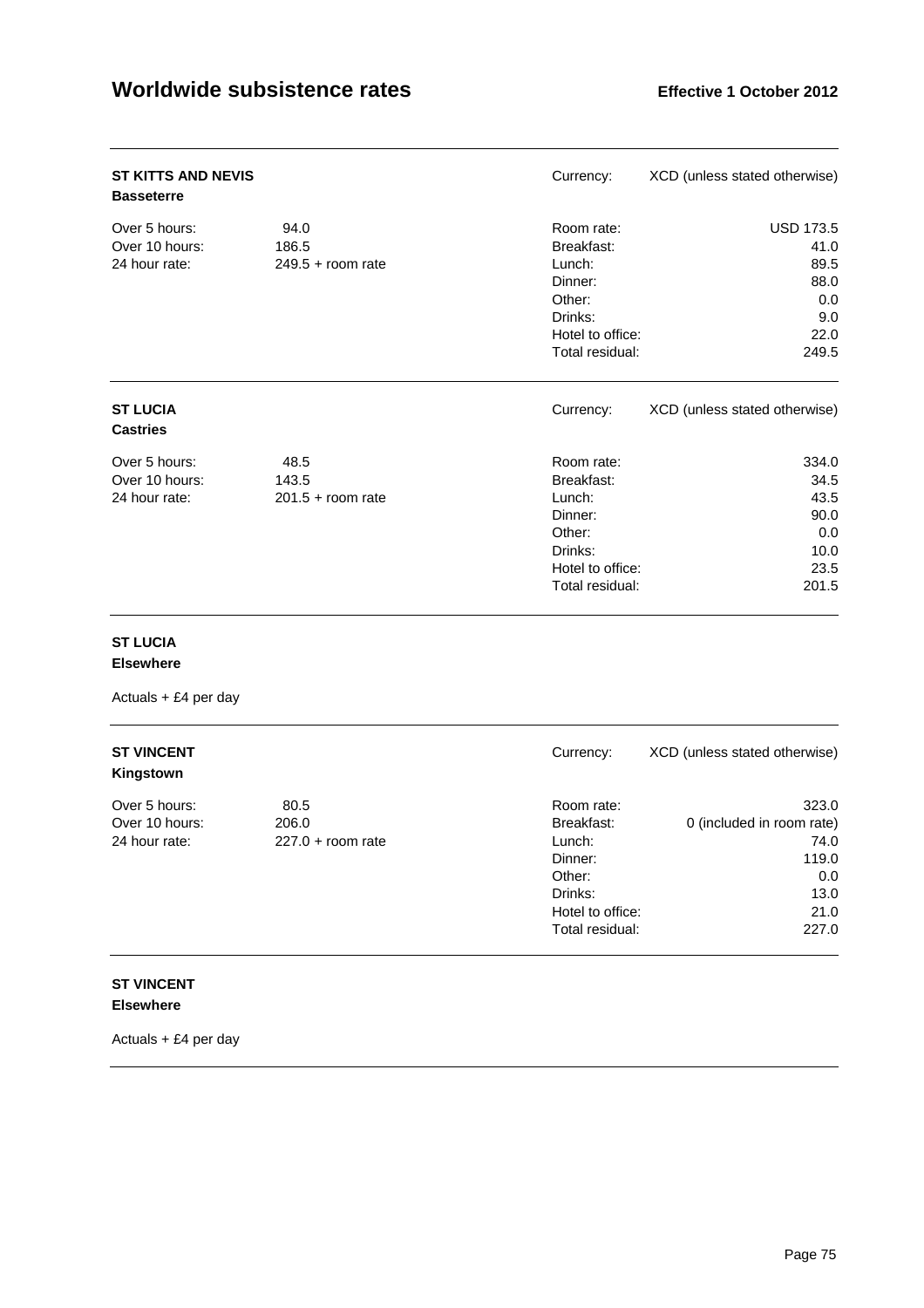| <b>SUDAN</b><br>Khartoum |                     | Currency:        | SDG (unless stated otherwise) |
|--------------------------|---------------------|------------------|-------------------------------|
| Over 5 hours:            | 104.0               | Room rate:       | 757.5                         |
| Over 10 hours:           | 285.0               | Breakfast:       | 0 (included in room rate)     |
| 24 hour rate:            | $328.0 + room rate$ | Lunch:           | 92.5                          |
|                          |                     | Dinner:          | 170.0                         |
|                          |                     | Other:           | 17.0                          |
|                          |                     | Drinks:          | 22.5                          |
|                          |                     | Hotel to office: | 26.0                          |
|                          |                     | Total residual:  | 328.0                         |

### **SUDAN**

#### **Elsewhere**

Actuals + £4 per day

| <b>SURINAM</b><br>Paramaribo |                    | Currency:        | USD (unless stated otherwise) |
|------------------------------|--------------------|------------------|-------------------------------|
| Over 5 hours:                | 20.0               | Room rate:       | 133.5                         |
| Over 10 hours:               | 60.0               | Breakfast:       | 0 (included in room rate)     |
| 24 hour rate:                | $69.0 + room$ rate | Lunch:           | 17.0                          |
|                              |                    | Dinner:          | 37.5                          |
|                              |                    | Other:           | 0.0                           |
|                              |                    | Drinks:          | 5.5                           |
|                              |                    | Hotel to office: | 9.0                           |
|                              |                    | Total residual:  | 69.0                          |

### **SURINAM**

#### **Elsewhere**

Actuals + £4 per day

#### **SWAZILAND Mbabane and Elsewhere**

Actuals + £4 per day

#### **SWEDEN** Currency: SEK (unless stated otherwise)

#### **Stockholm**

| Over 5 hours:  |
|----------------|
| Over 10 hours: |
| 24 hour rate:  |

| Over 5 hours:  | 379.0               | Room rate:       | 1,939.5                   |
|----------------|---------------------|------------------|---------------------------|
| Over 10 hours: | 857.5               | Breakfast:       | 0 (included in room rate) |
| 24 hour rate:  | $917.5 +$ room rate | Lunch:           | 345.0                     |
|                |                     | Dinner:          | 445.0                     |
|                |                     | Other:           | 0.0                       |
|                |                     | Drinks:          | 67.5                      |
|                |                     | Hotel to office: | 60.0                      |
|                |                     | Total residual:  | 917.5                     |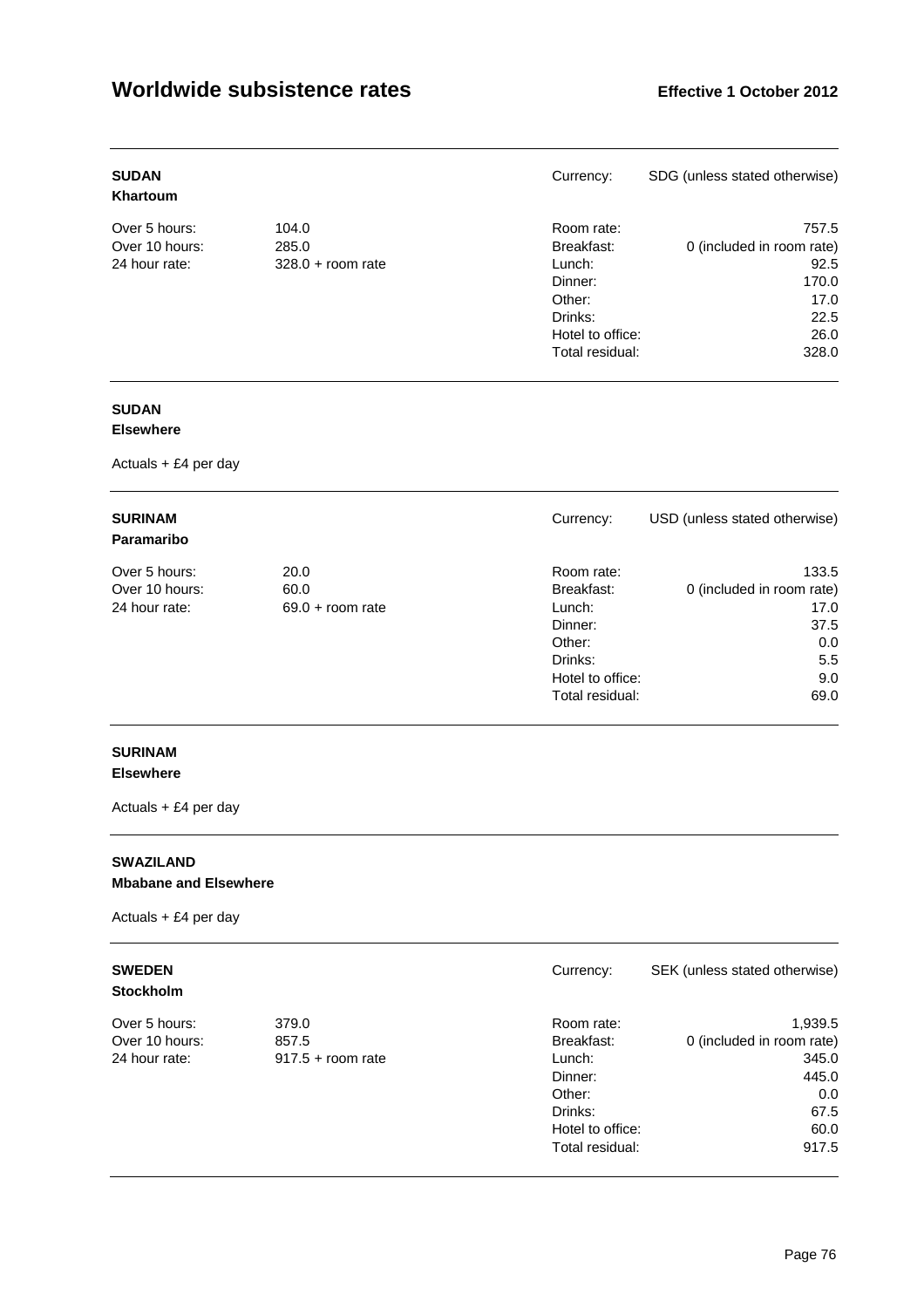#### **SWEDEN**

#### **Elsewhere**

Actuals + £4 per day

| <b>SWITZERLAND</b><br><b>Berne</b>               |                                      | Currency:                                                                                                 | CHF (unless stated otherwise)                                                    |
|--------------------------------------------------|--------------------------------------|-----------------------------------------------------------------------------------------------------------|----------------------------------------------------------------------------------|
| Over 5 hours:<br>Over 10 hours:<br>24 hour rate: | 47.0<br>109.5<br>$118.0 + room rate$ | Room rate:<br>Breakfast:<br>Lunch:<br>Dinner:<br>Other:<br>Drinks:<br>Hotel to office:<br>Total residual: | 184.5<br>0 (included in room rate)<br>43.0<br>59.0<br>0.0<br>7.5<br>8.5<br>118.0 |
| <b>SWITZERLAND</b><br>Geneva                     |                                      | Currency:                                                                                                 | CHF (unless stated otherwise)                                                    |
| Over 5 hours:<br>Over 10 hours:<br>24 hour rate: | 44.5<br>117.5<br>$155.5 + room rate$ | Room rate:<br>Breakfast:<br>Lunch:<br>Dinner:<br>Other:<br>Drinks:<br>Hotel to office:<br>Total residual: | 207.5<br>28.0<br>40.0<br>69.0<br>0.0<br>8.5<br>10.0<br>155.5                     |

# **SWITZERLAND**

**Elsewhere** 

Actuals + £4 per day

| <b>SYRIA</b><br><b>Damascus</b> |                       | Currency:        | SYP (unless stated otherwise) |
|---------------------------------|-----------------------|------------------|-------------------------------|
| Over 5 hours:                   | 2,228.5               | Room rate:       | <b>USD 189.0</b>              |
| Over 10 hours:                  | 5,548.0               | Breakfast:       | 0 (included in room rate)     |
| 24 hour rate:                   | $6,061.5 + room rate$ | Lunch:           | 1,886.5                       |
|                                 |                       | Dinner:          | 2,977.5                       |
|                                 |                       | Other:           | 0.0                           |
|                                 |                       | Drinks:          | 684.0                         |
|                                 |                       | Hotel to office: | 513.5                         |
|                                 |                       | Total residual:  | 6,061.5                       |

#### **SYRIA Elsewhere**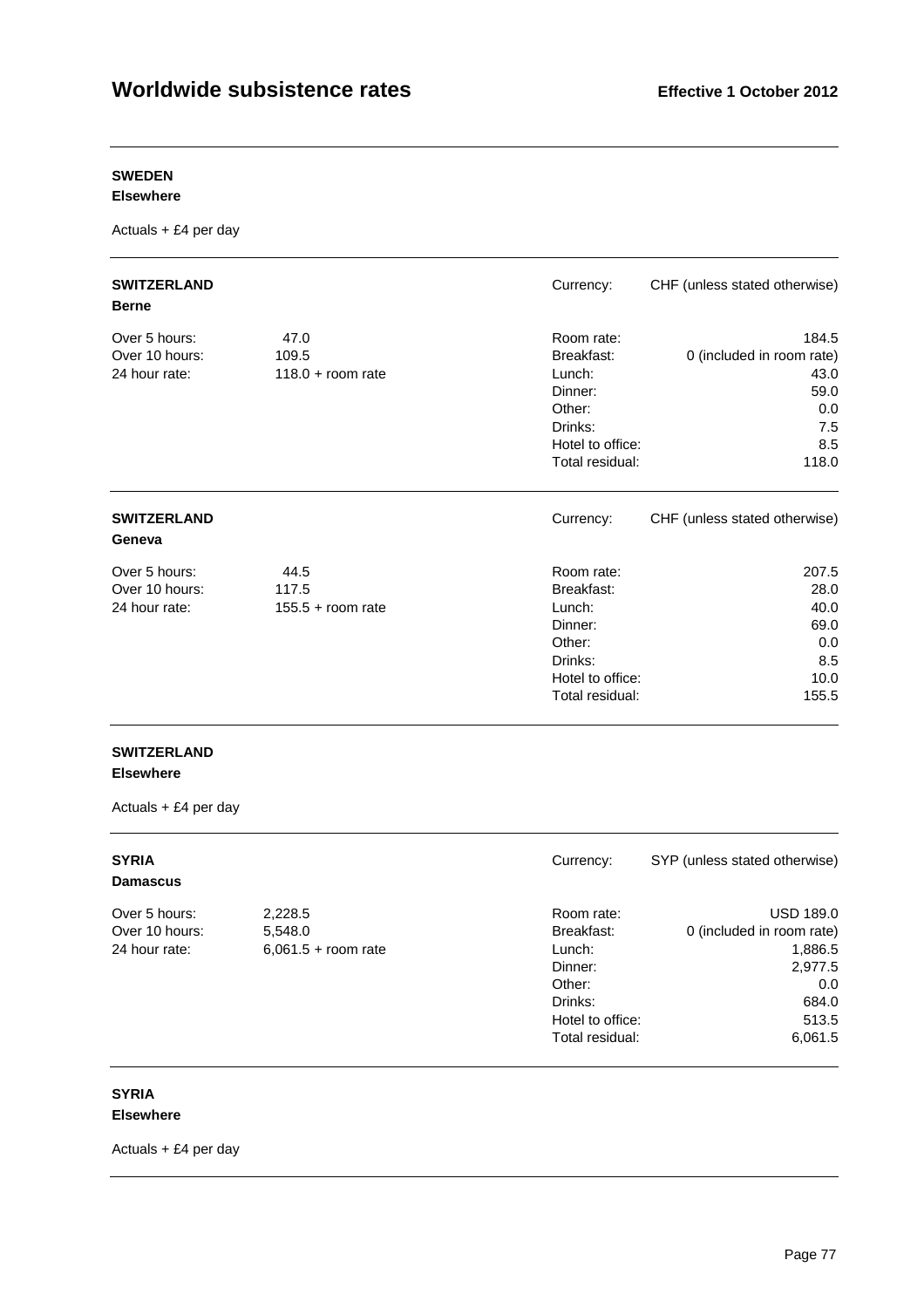| <b>TAIWAN</b><br><b>Taipei</b> |                       | Currency:        | TWD (unless stated otherwise) |
|--------------------------------|-----------------------|------------------|-------------------------------|
| Over 5 hours:                  | 1,624.0               | Room rate:       | 5,946.0                       |
| Over 10 hours:                 | 3,865.5               | Breakfast:       | 0 (included in room rate)     |
| 24 hour rate:                  | $4,087.0 +$ room rate | Lunch:           | 1,361.0                       |
|                                |                       | Dinner:          | 1,978.5                       |
|                                |                       | Other:           | 0.0                           |
|                                |                       | Drinks:          | 526.0                         |
|                                |                       | Hotel to office: | 221.5                         |
|                                |                       | Total residual:  | 4,087.0                       |

### **TAIWAN**

#### **Elsewhere**

Actuals + £4 per day

| <b>TAJIKISTAN</b><br><b>Dushanbe</b> |                     | Currency:        | TJS (unless stated otherwise) |
|--------------------------------------|---------------------|------------------|-------------------------------|
| Over 5 hours:                        | 221.5               | Room rate:       | <b>USD 311.0</b>              |
| Over 10 hours:                       | 511.5               | Breakfast:       | 0 (included in room rate)     |
| 24 hour rate:                        | $538.5 +$ room rate | Lunch:           | 189.5                         |
|                                      |                     | Dinner:          | 258.5                         |
|                                      |                     | Other:           | 0.0                           |
|                                      |                     | Drinks:          | 63.5                          |
|                                      |                     | Hotel to office: | 27.0                          |
|                                      |                     | Total residual:  | 538.5                         |

#### **TAJIKISTAN Elsewhere**

| <b>TANZANIA</b><br>Dar Es Salaam |                       | Currency:        | TZS (unless stated otherwise) |
|----------------------------------|-----------------------|------------------|-------------------------------|
| Over 5 hours:                    | 37,684.0              | Room rate:       | <b>USD 174.0</b>              |
| Over 10 hours:                   | 98.482.0              | Breakfast:       | 0 (included in room rate)     |
| 24 hour rate:                    | 111,762.5 + room rate | Lunch:           | 35,162.0                      |
|                                  |                       | Dinner:          | 58,276.5                      |
|                                  |                       | Other:           | 0.0                           |
|                                  |                       | Drinks:          | 5,043.5                       |
|                                  |                       | Hotel to office: | 13,280.5                      |
|                                  |                       | Total residual:  | 111,762.5                     |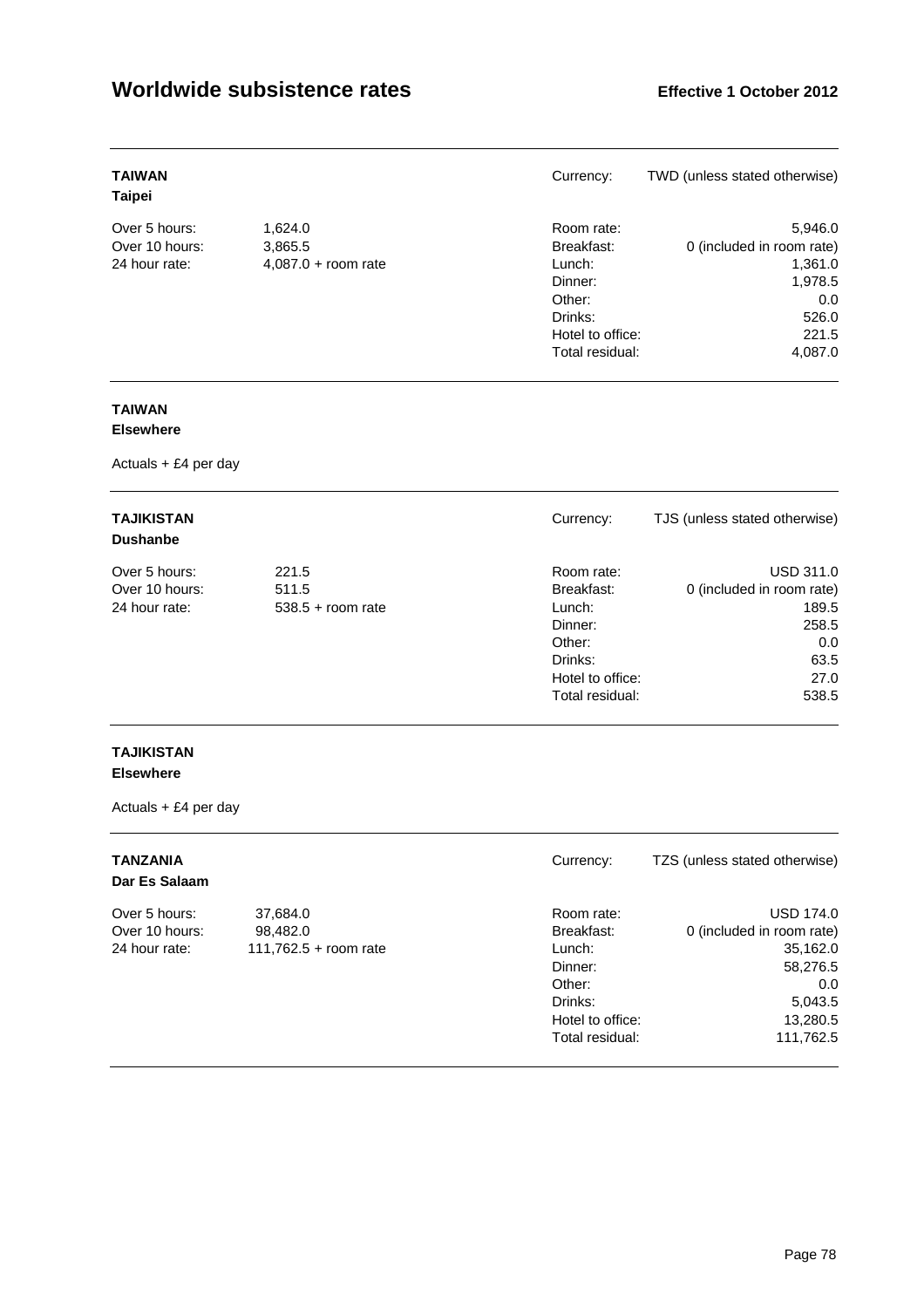| <b>TANZANIA</b><br>Zanzibar |                        | Currency:        | TZS (unless stated otherwise) |
|-----------------------------|------------------------|------------------|-------------------------------|
| Over 5 hours:               | 30,119.0               | Room rate:       | <b>USD 108.0</b>              |
| Over 10 hours:              | 74,246.5               | Breakfast:       | 0 (included in room rate)     |
| 24 hour rate:               | $89,331.5 + room rate$ | Lunch:           | 28,718.0                      |
|                             |                        | Dinner:          | 42,726.5                      |
|                             |                        | Other:           | 1,401.0                       |
|                             |                        | Drinks:          | 2,802.0                       |
|                             |                        | Hotel to office: | 13,684.0                      |
|                             |                        | Total residual:  | 89,331.5                      |

### **TANZANIA**

#### **Elsewhere**

50% of the Dar Es Salaam rate plus Hotel to Office TZS 13280.5

| <b>THAILAND</b><br><b>Bangkok</b>                |                                           | Currency:                                                                                                 | THB (unless stated otherwise)                                                                  |
|--------------------------------------------------|-------------------------------------------|-----------------------------------------------------------------------------------------------------------|------------------------------------------------------------------------------------------------|
| Over 5 hours:<br>Over 10 hours:<br>24 hour rate: | 999.5<br>2,446.0<br>$2,827.0 + room rate$ | Room rate:<br>Breakfast:<br>Lunch:<br>Dinner:<br>Other:<br>Drinks:<br>Hotel to office:<br>Total residual: | 5,190.0<br>0 (included in room rate)<br>843.5<br>1,291.0<br>156.0<br>311.5<br>225.0<br>2,827.0 |
| <b>THAILAND</b><br><b>Elsewhere</b>              |                                           | Currency:                                                                                                 | THB (unless stated otherwise)                                                                  |
| Over 5 hours:<br>Over 10 hours:<br>24 hour rate: | 701.0<br>1,570.5<br>$1,925.5 +$ room rate | Room rate:<br>Breakfast:<br>Lunch:<br>Dinner:<br>Other:<br>Drinks:<br>Hotel to office:<br>Total residual: | 1,929.5<br>0 (included in room rate)<br>597.0<br>765.5<br>130.0<br>208.0<br>225.0<br>1,925.5   |

#### **TRISTAN DA CUNHA Tristan da Cunha**

Actuals + £4 per day

#### **TOGO Lome and Elsewhere**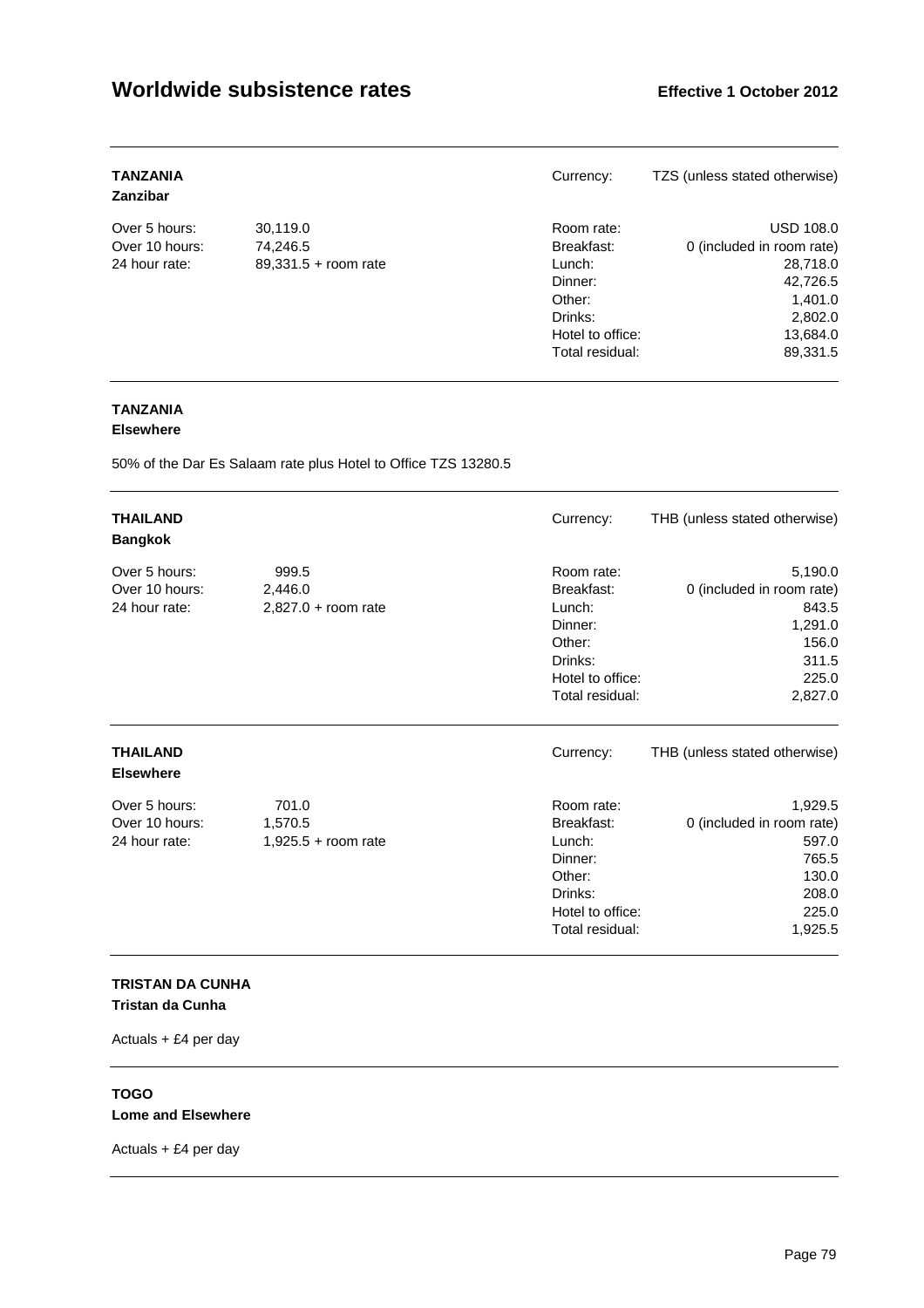| <b>TONGA</b><br>Nuku Alofa |                     | Currency:        | TOP (unless stated otherwise) |
|----------------------------|---------------------|------------------|-------------------------------|
| Over 5 hours:              | 63.0                | Room rate:       | 186.0                         |
| Over 10 hours:             | 163.0               | Breakfast:       | 18.0                          |
| 24 hour rate:              | $211.0 + room rate$ | Lunch:           | 57.5                          |
|                            |                     | Dinner:          | 95.0                          |
|                            |                     | Other:           | 12.0                          |
|                            |                     | Drinks:          | 10.5                          |
|                            |                     | Hotel to office: | 18.0                          |
|                            |                     | Total residual:  | 211.0                         |

### **TONGA**

#### **Elsewhere**

| <b>TRINIDAD AND TOBAGO</b><br>Port of Spain      |                                         | Currency:                                                                                                 | TTD (unless stated otherwise)                                                          |
|--------------------------------------------------|-----------------------------------------|-----------------------------------------------------------------------------------------------------------|----------------------------------------------------------------------------------------|
| Over 5 hours:<br>Over 10 hours:<br>24 hour rate: | 310.0<br>889.0<br>$1,149.5 +$ room rate | Room rate:<br>Breakfast:<br>Lunch:<br>Dinner:<br>Other:<br>Drinks:<br>Hotel to office:<br>Total residual: | <b>USD 273.0</b><br>198.5<br>278.0<br>547.5<br>0.0<br>63.5<br>62.0<br>1,149.5          |
| <b>TRINIDAD AND TOBAGO</b><br><b>Tobago</b>      |                                         | Currency:                                                                                                 | TTD (unless stated otherwise)                                                          |
| Over 5 hours:<br>Over 10 hours:<br>24 hour rate: | 250.0<br>675.5<br>$737.5 +$ room rate   | Room rate:<br>Breakfast:<br>Lunch:<br>Dinner:<br>Other:<br>Drinks:<br>Hotel to office:<br>Total residual: | 1,167.0<br>0 (included in room rate)<br>231.0<br>406.5<br>0.0<br>38.0<br>62.0<br>737.5 |
| <b>TUNISIA</b><br><b>Tunis</b>                   |                                         | Currency:                                                                                                 | TND (unless stated otherwise)                                                          |
| Over 5 hours:<br>Over 10 hours:<br>24 hour rate: | 40.5<br>94.0<br>$131.0 + room rate$     | Room rate:<br>Breakfast:<br>Lunch:<br>Dinner:<br>Other:<br>Drinks:<br>Hotel to office:<br>Total residual: | 146.0<br>26.5<br>34.5<br>48.0<br>0.0<br>11.5<br>10.5<br>131.0                          |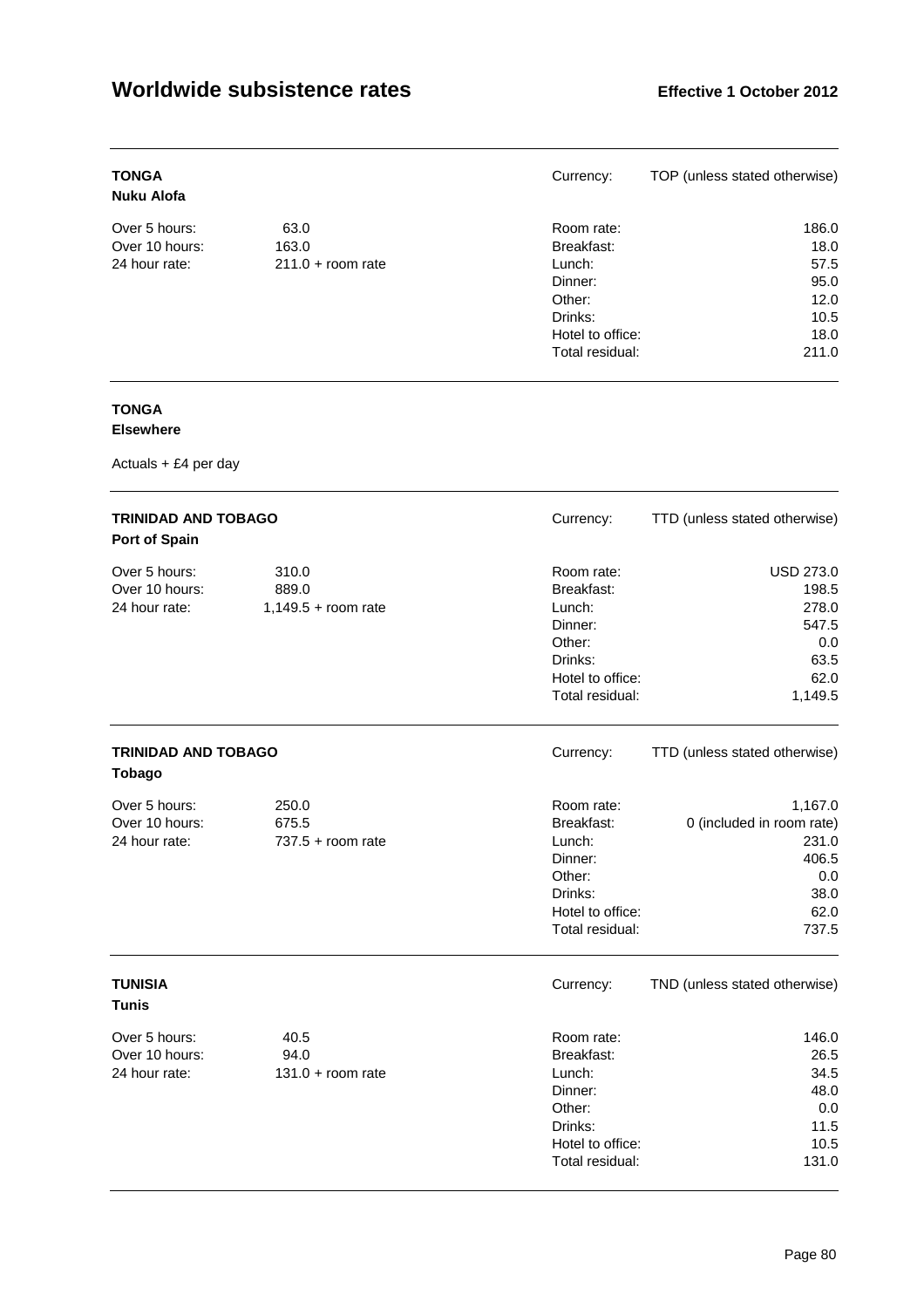### **TUNISIA**

#### **Elsewhere**

Actuals + £4 per day

| <b>TURKEY</b><br>Ankara                          |                                      | Currency:                                                                                                 | TRY (unless stated otherwise)                                                                  |
|--------------------------------------------------|--------------------------------------|-----------------------------------------------------------------------------------------------------------|------------------------------------------------------------------------------------------------|
| Over 5 hours:<br>Over 10 hours:<br>24 hour rate: | 79.5<br>192.0<br>$205.5 + room$ rate | Room rate:<br>Breakfast:<br>Lunch:<br>Dinner:<br>Other:<br>Drinks:<br>Hotel to office:<br>Total residual: | <b>EUR 156.5</b><br>0 (included in room rate)<br>68.0<br>101.0<br>0.0<br>23.0<br>13.5<br>205.5 |
| <b>TURKEY</b><br>Istanbul                        |                                      | Currency:                                                                                                 | TRY (unless stated otherwise)                                                                  |
| Over 5 hours:<br>Over 10 hours:<br>24 hour rate: | 63.5<br>149.5<br>$162.0 + room rate$ | Room rate:<br>Breakfast:<br>Lunch:<br>Dinner:<br>Other:<br>Drinks:<br>Hotel to office:<br>Total residual: | EUR 133.0<br>0 (included in room rate)<br>52.0<br>74.5<br>0.0<br>23.0<br>12.5<br>162.0         |
| <b>TURKEY</b><br>Izmir                           |                                      | Currency:                                                                                                 | TRY (unless stated otherwise)                                                                  |
| Over 5 hours:<br>Over 10 hours:<br>24 hour rate: | 64.5<br>153.0<br>$166.5 + room rate$ | Room rate:<br>Breakfast:<br>Lunch:<br>Dinner:<br>Other:<br>Drinks:<br>Hotel to office:<br>Total residual: | EUR 194.0<br>0 (included in room rate)<br>58.0<br>82.0<br>0.0<br>13.0<br>13.5<br>166.5         |

#### **TURKEY Elsewhere**

75% of Ankara rate plus Hotel to Office TRY 13.5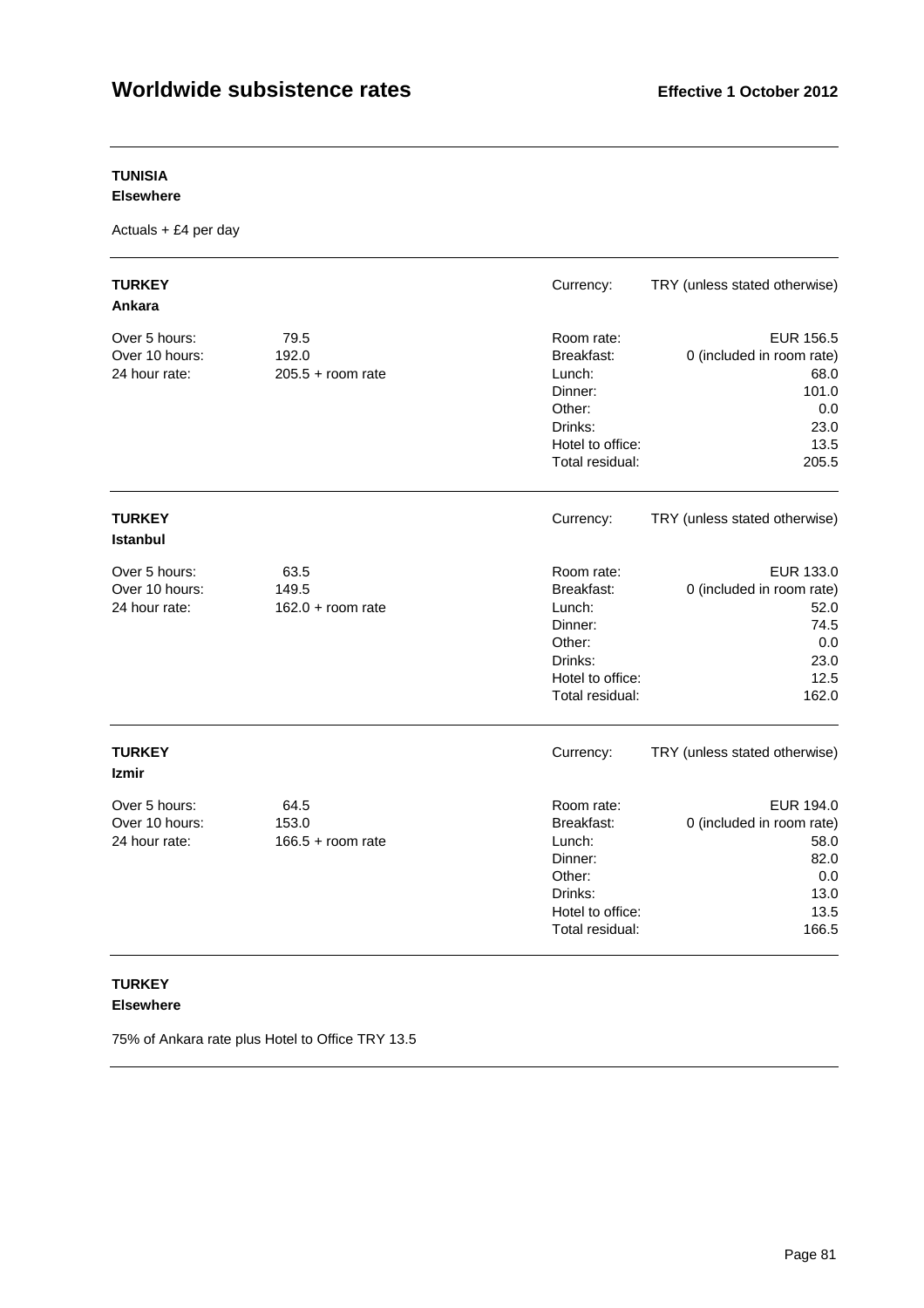| <b>TURKMENISTAN</b><br>Ashgabat |                     | Currency:        | TMT (unless stated otherwise) |
|---------------------------------|---------------------|------------------|-------------------------------|
| Over 5 hours:                   | 40.5                | Room rate:       | <b>USD 70.5</b>               |
| Over 10 hours:                  | 105.5               | Breakfast:       | 0 (included in room rate)     |
| 24 hour rate:                   | $128.0 +$ room rate | Lunch:           | 36.0                          |
|                                 |                     | Dinner:          | 60.5                          |
|                                 |                     | Other:           | 3.5                           |
|                                 |                     | Drinks:          | 9.0                           |
|                                 |                     | Hotel to office: | 19.0                          |
|                                 |                     | Total residual:  | 128.0                         |

#### **TURKMENISTAN Elsewhere**

Actuals + £4 per day

| <b>TURKS &amp; CAICOS ISLANDS</b><br><b>Grand Turk</b>     |                                     | Currency:                                                                                                 | USD (unless stated otherwise)                                |
|------------------------------------------------------------|-------------------------------------|-----------------------------------------------------------------------------------------------------------|--------------------------------------------------------------|
| Over 5 hours:<br>Over 10 hours:<br>24 hour rate:           | 27.0<br>73.0<br>$99.5 + room$ rate  | Room rate:<br>Breakfast:<br>Lunch:<br>Dinner:<br>Other:<br>Drinks:<br>Hotel to office:<br>Total residual: | 163.0<br>13.0<br>25.0<br>44.0<br>4.5<br>4.0<br>9.0<br>99.5   |
| <b>TURKS &amp; CAICOS ISLANDS</b><br><b>Providenciales</b> |                                     | Currency:                                                                                                 | USD (unless stated otherwise)                                |
| Over 5 hours:<br>Over 10 hours:<br>24 hour rate:           | 35.0<br>85.5<br>$119.0 + room rate$ | Room rate:<br>Breakfast:<br>Lunch:<br>Dinner:<br>Other:<br>Drinks:<br>Hotel to office:<br>Total residual: | 201.5<br>19.5<br>30.0<br>45.5<br>5.0<br>10.0<br>9.0<br>119.0 |

#### **TURKS & CAICOS ISLANDS Elsewhere**

Actuals + £4 per day

#### **TUVALU Fongafale**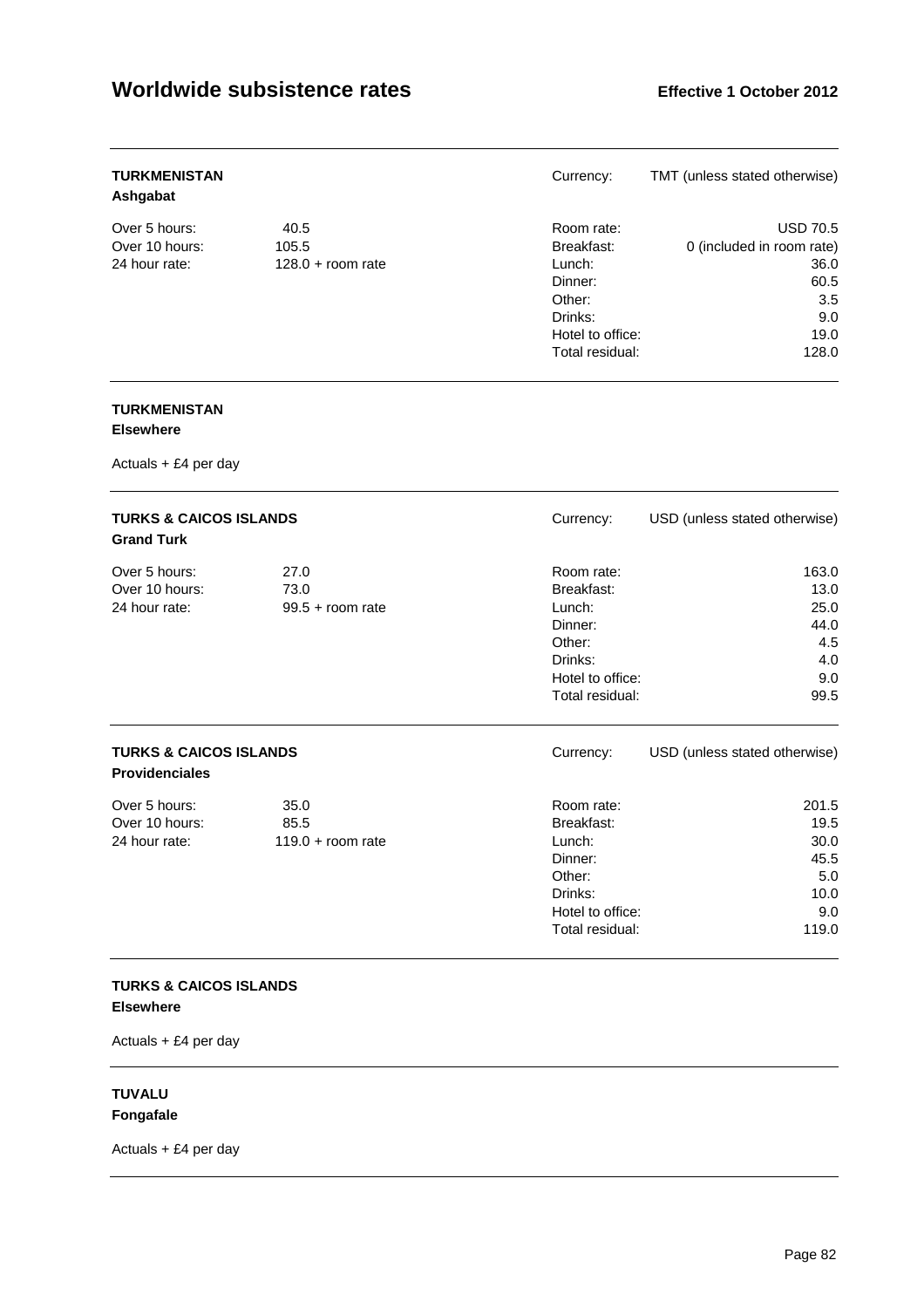| <b>UGANDA</b><br>Kampala |                    | Currency:        | USD (unless stated otherwise) |
|--------------------------|--------------------|------------------|-------------------------------|
| Over 5 hours:            | 13.0               | Room rate:       | 126.5                         |
| Over 10 hours:           | 31.0               | Breakfast:       | 0 (included in room rate)     |
| 24 hour rate:            | $40.0 +$ room rate | Lunch:           | 11.0                          |
|                          |                    | Dinner:          | 16.5                          |
|                          |                    | Other:           | 1.0                           |
|                          |                    | Drinks:          | 3.5                           |
|                          |                    | Hotel to office: | 8.0                           |
|                          |                    | Total residual:  | 40.0                          |

### **UGANDA**

#### **Elsewhere**

Actuals + £4 per day

| <b>UKRAINE</b><br>Kyiv |                     | Currency:        | UAH (unless stated otherwise) |
|------------------------|---------------------|------------------|-------------------------------|
| Over 5 hours:          | 198.0               | Room rate:       | EUR 214.0                     |
| Over 10 hours:         | 444.0               | Breakfast:       | 0 (included in room rate)     |
| 24 hour rate:          | $536.0 +$ room rate | Lunch:           | 174.5                         |
|                        |                     | Dinner:          | 223.0                         |
|                        |                     | Other:           | 35.5                          |
|                        |                     | Drinks:          | 46.5                          |
|                        |                     | Hotel to office: | 56.5                          |
|                        |                     | Total residual:  | 536.0                         |

## **UKRAINE**

### **Elsewhere**

As for Kyiv

| <b>UNITED ARAB EMIRATES</b><br>Abu Dhabi |                     | Currency:        | AED (unless stated otherwise) |
|------------------------------------------|---------------------|------------------|-------------------------------|
| Over 5 hours:                            | 95.5                | Room rate:       | 654.5                         |
| Over 10 hours:                           | 236.0               | Breakfast:       | 83.5                          |
| 24 hour rate:                            | $363.5 +$ room rate | Lunch:           | 80.0                          |
|                                          |                     | Dinner:          | 125.0                         |
|                                          |                     | Other:           | 14.5                          |
|                                          |                     | Drinks:          | 31.0                          |
|                                          |                     | Hotel to office: | 29.5                          |
|                                          |                     | Total residual:  | 363.5                         |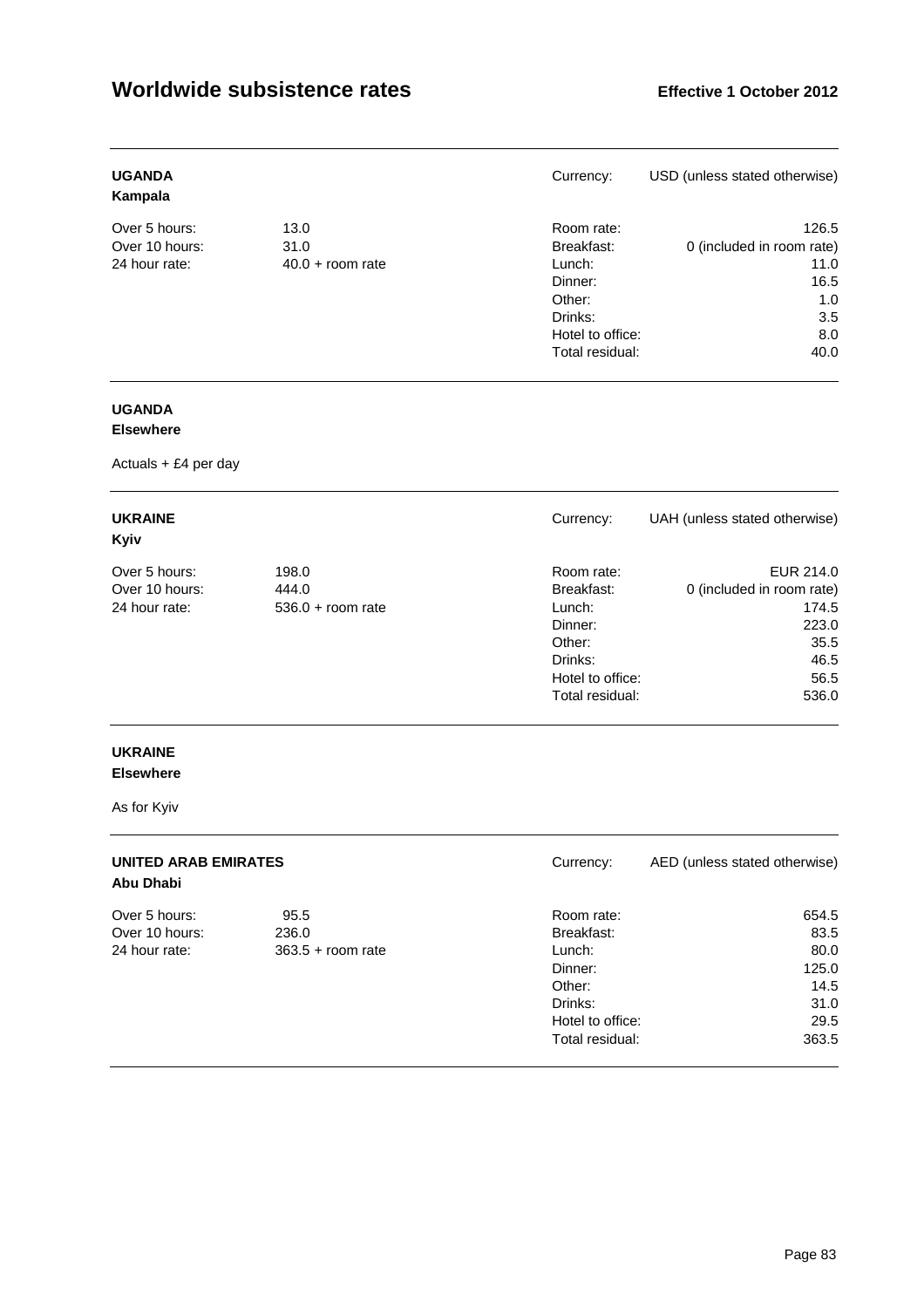| <b>UNITED ARAB EMIRATES</b><br><b>Dubai</b> |                     | Currency:        | AED (unless stated otherwise) |
|---------------------------------------------|---------------------|------------------|-------------------------------|
| Over 5 hours:                               | 156.5               | Room rate:       | 923.0                         |
| Over 10 hours:                              | 420.0               | Breakfast:       | 123.5                         |
| 24 hour rate:                               | $597.5 +$ room rate | Lunch:           | 135.5                         |
|                                             |                     | Dinner:          | 243.0                         |
|                                             |                     | Other:           | 23.0                          |
|                                             |                     | Drinks:          | 41.5                          |
|                                             |                     | Hotel to office: | 31.0                          |
|                                             |                     | Total residual:  | 597.5                         |

#### **UNITED ARAB EMIRATES**

#### **Elsewhere**

Actuals + £4 per day

| <b>UNITED STATES OF AMERICA</b><br><b>Atlanta</b> |                    | Currency:        | USD (unless stated otherwise) |
|---------------------------------------------------|--------------------|------------------|-------------------------------|
| Over 5 hours:                                     | 30.0               | Room rate:       | 123.5                         |
| Over 10 hours:                                    | 73.0               | Breakfast:       | 14.5                          |
| 24 hour rate:                                     | $96.0 + room$ rate | Lunch:           | 27.0                          |
|                                                   |                    | Dinner:          | 40.5                          |
|                                                   |                    | Other:           | 0.0                           |
|                                                   |                    | Drinks:          | 5.5                           |
|                                                   |                    | Hotel to office: | 8.5                           |
|                                                   |                    | Total residual:  | 96.0                          |

**UNITED STATES OF AMERICA** Currency: USD (unless stated otherwise)

**Atlanta Elsewhere (Florida (excluding Miami), Tennessee, North Carolina, South Carolina, Orlando, Mississippi, Georgia, Alabama)** 

| Over 5 hours:  | 30.0               | Room rate:       | actuals |
|----------------|--------------------|------------------|---------|
| Over 10 hours: | 73.0               | Breakfast:       | 14.5    |
| 24 hour rate:  | $96.0 + room$ rate | Lunch:           | 27.0    |
|                |                    | Dinner:          | 40.5    |
|                |                    | Other:           | 0.0     |
|                |                    | Drinks:          | 5.5     |
|                |                    | Hotel to office: | 8.5     |
|                |                    | Total residual:  | 96.0    |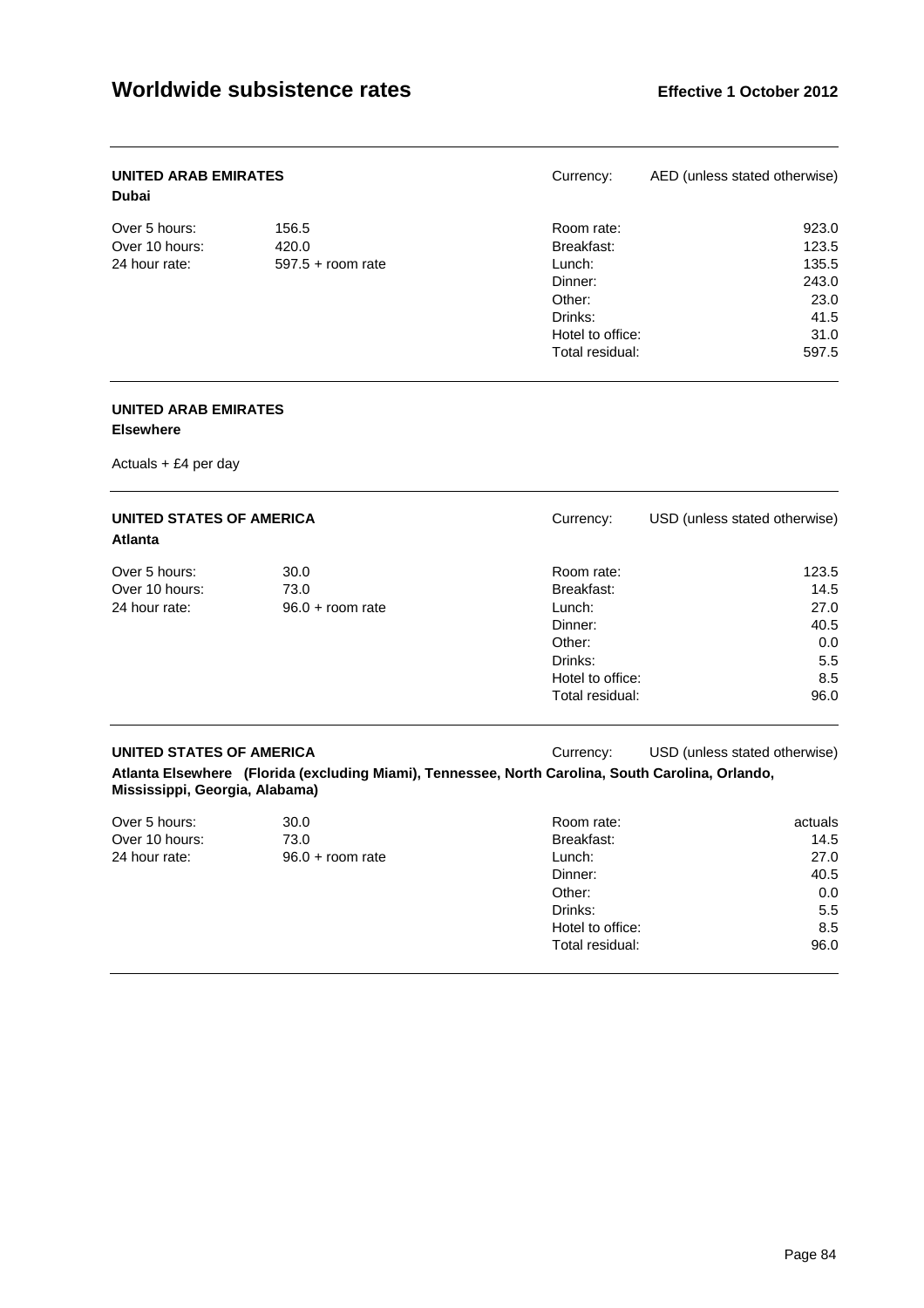| UNITED STATES OF AMERICA<br><b>Boston</b>        |                                                                                                       | Currency:                                                                                                 | USD (unless stated otherwise)                                 |
|--------------------------------------------------|-------------------------------------------------------------------------------------------------------|-----------------------------------------------------------------------------------------------------------|---------------------------------------------------------------|
| Over 5 hours:<br>Over 10 hours:<br>24 hour rate: | 31.0<br>74.5<br>$95.0 + room$ rate                                                                    | Room rate:<br>Breakfast:<br>Lunch:<br>Dinner:<br>Other:                                                   | 232.0<br>12.5<br>28.0<br>40.5                                 |
|                                                  |                                                                                                       | Drinks:<br>Hotel to office:<br>Total residual:                                                            | 0.0<br>6.0<br>8.0<br>95.0                                     |
| UNITED STATES OF AMERICA                         | Boston Elsewhere (Portland, Vermont, Maine, New Hampshire, Rhode Island and Massachusetts)            | Currency:                                                                                                 | USD (unless stated otherwise)                                 |
| Over 5 hours:<br>Over 10 hours:<br>24 hour rate: | 20.5<br>55.0<br>$70.0 +$ room rate                                                                    | Room rate:<br>Breakfast:<br>Lunch:<br>Dinner:<br>Other:<br>Drinks:<br>Hotel to office:<br>Total residual: | actuals<br>7.0<br>18.5<br>33.0<br>0.0<br>3.5<br>8.0<br>70.0   |
| UNITED STATES OF AMERICA<br>Chicago              |                                                                                                       | Currency:                                                                                                 | USD (unless stated otherwise)                                 |
| Over 5 hours:<br>Over 10 hours:<br>24 hour rate: | 33.5<br>81.5<br>$109.0 +$ room rate                                                                   | Room rate:<br>Breakfast:<br>Lunch:<br>Dinner:<br>Other:<br>Drinks:<br>Hotel to office:<br>Total residual: | 192.5<br>20.5<br>29.0<br>44.0<br>0.0<br>8.5<br>7.0<br>109.0   |
| UNITED STATES OF AMERICA<br>Wisconsin, Ohio)     | Chicago Elsewhere (Cleveland, Illinois, Indiana, Iowa, Kansas, Minnesota, Missouri, Nebraska, Dakota, | Currency:                                                                                                 | USD (unless stated otherwise)                                 |
| Over 5 hours:<br>Over 10 hours:<br>24 hour rate: | 33.5<br>81.5<br>$109.0 + room rate$                                                                   | Room rate:<br>Breakfast:<br>Lunch:<br>Dinner:<br>Other:<br>Drinks:<br>Hotel to office:<br>Total residual: | actuals<br>20.5<br>29.0<br>44.0<br>0.0<br>8.5<br>7.0<br>109.0 |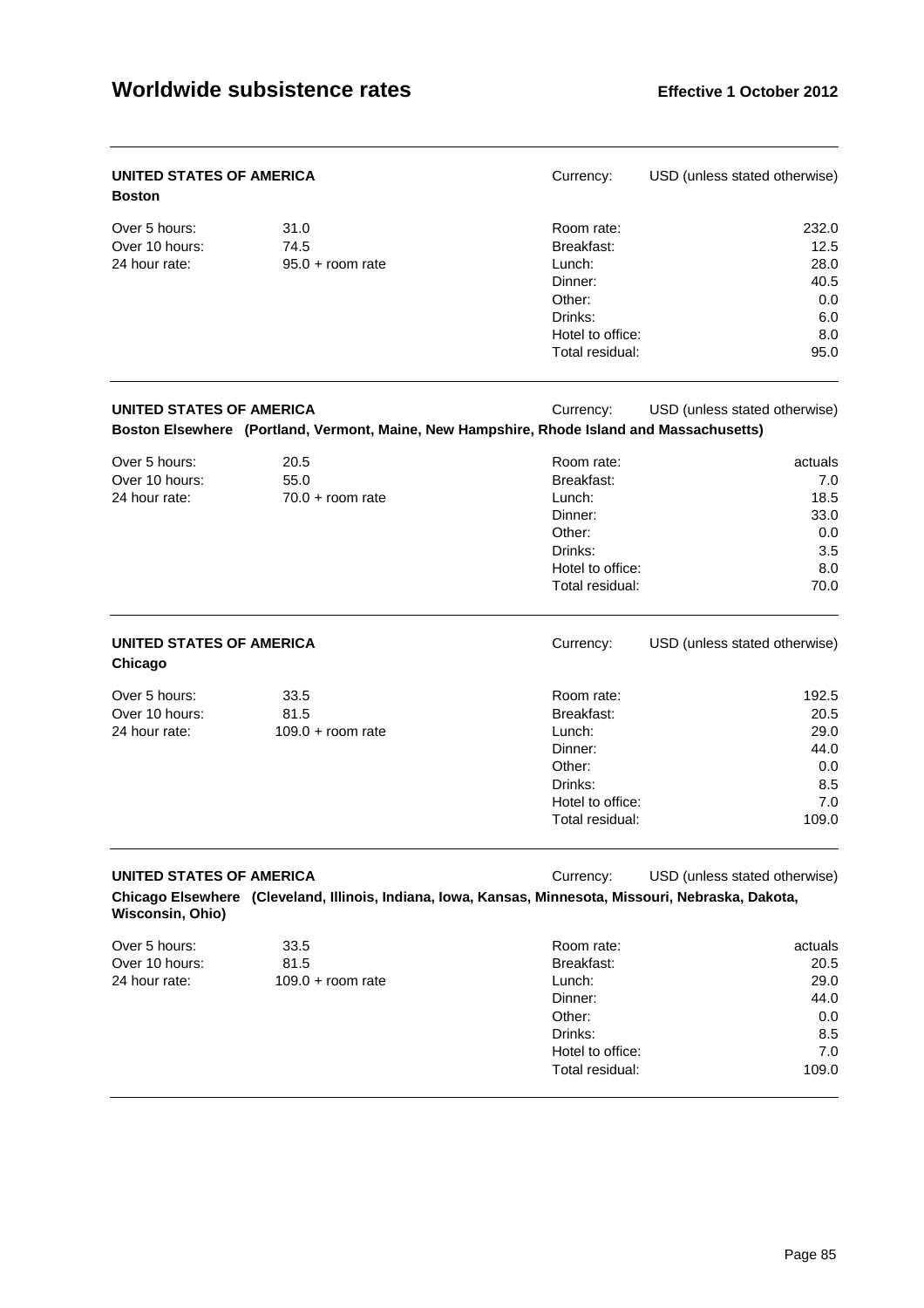| UNITED STATES OF AMERICA<br><b>Houston</b>       |                                    | Currency:                                                                                                                                                                                                            | USD (unless stated otherwise)                                |
|--------------------------------------------------|------------------------------------|----------------------------------------------------------------------------------------------------------------------------------------------------------------------------------------------------------------------|--------------------------------------------------------------|
| Over 5 hours:<br>Over 10 hours:<br>24 hour rate: | 23.0<br>64.5<br>$85.0 + room$ rate | Room rate:<br>Breakfast:<br>Lunch:<br>Dinner:<br>Other:<br>Drinks:<br>Hotel to office:<br>Total residual:                                                                                                            | 110.0<br>13.5<br>20.0<br>39.0<br>0.0<br>5.5<br>7.0<br>85.0   |
| UNITED STATES OF AMERICA                         |                                    | Currency:<br>Houston Elsewhere (Colorado, Arkansas, Louisiana, New Mexico, Oklahoma, Texas, Dallas, New Orleans)                                                                                                     | USD (unless stated otherwise)                                |
| Over 5 hours:<br>Over 10 hours:<br>24 hour rate: | 23.0<br>64.5<br>$85.0 + room$ rate | Room rate:<br>Breakfast:<br>Lunch:<br>Dinner:<br>Other:<br>Drinks:<br>Hotel to office:<br>Total residual:                                                                                                            | actuals<br>13.5<br>20.0<br>39.0<br>0.0<br>5.5<br>7.0<br>85.0 |
| UNITED STATES OF AMERICA<br><b>Los Angeles</b>   |                                    | Currency:                                                                                                                                                                                                            | USD (unless stated otherwise)                                |
| Over 5 hours:<br>Over 10 hours:<br>24 hour rate: | 27.5<br>70.0<br>$90.5 +$ room rate | Room rate:<br>Breakfast:<br>Lunch:<br>Dinner:<br>Other:<br>Drinks:<br>Hotel to office:<br>Total residual:                                                                                                            | 187.5<br>12.0<br>23.5<br>39.0<br>0.0<br>7.5<br>8.5<br>90.5   |
| UNITED STATES OF AMERICA                         |                                    | Currency:<br>Los Angeles Elsewhere (Guam, Arizona, Hawaii, Utah, Clark County, California and counties (Imperial,<br>Kern, Orange, Riverside - San Bernandino, San Diego, San Luis, Obispo, Santa Barbara, Ventura)) | USD (unless stated otherwise)                                |
| Over 5 hours:<br>Over 10 hours:<br>24 hour rate: | 27.5<br>70.0<br>$90.5 +$ room rate | Room rate:<br>Breakfast:<br>Lunch:<br>Dinner:<br>Other:<br>Drinks:<br>Hotel to office:<br>Total residual:                                                                                                            | actuals<br>12.0<br>23.5<br>39.0<br>0.0<br>7.5<br>8.5<br>90.5 |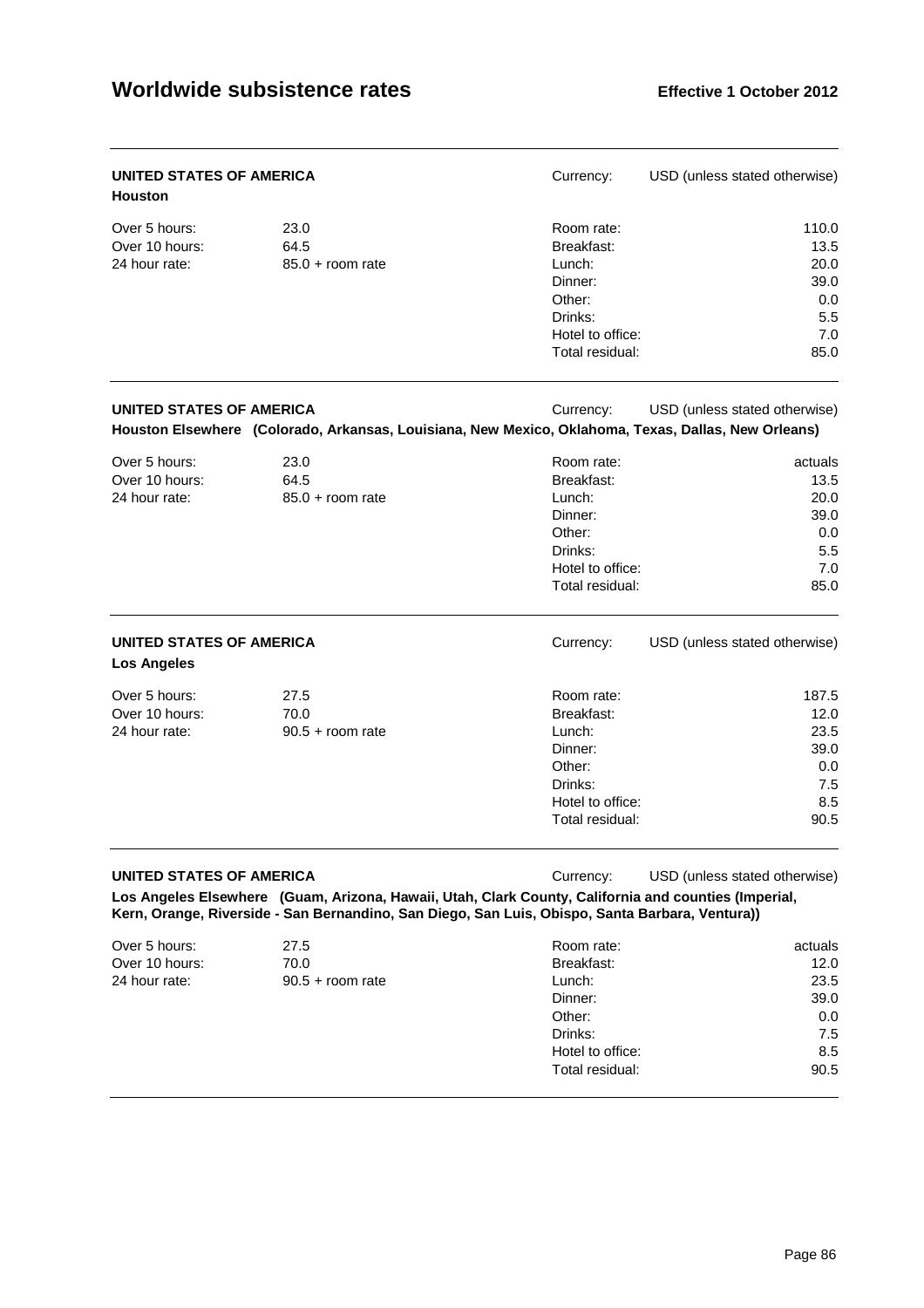| <b>UNITED STATES OF AMERICA</b><br><b>Miami</b>  |                                                                                         | Currency:                                                                                                 | USD (unless stated otherwise)                                 |
|--------------------------------------------------|-----------------------------------------------------------------------------------------|-----------------------------------------------------------------------------------------------------------|---------------------------------------------------------------|
| Over 5 hours:<br>Over 10 hours:<br>24 hour rate: | 26.5<br>73.0<br>$95.5 + room$ rate                                                      | Room rate:<br>Breakfast:<br>Lunch:<br>Dinner:<br>Other:<br>Drinks:<br>Hotel to office:<br>Total residual: | 215.0<br>14.5<br>23.5<br>43.5<br>0.0<br>6.0<br>8.0<br>95.5    |
| UNITED STATES OF AMERICA<br><b>New York</b>      |                                                                                         | Currency:                                                                                                 | USD (unless stated otherwise)                                 |
| Over 5 hours:<br>Over 10 hours:<br>24 hour rate: | 30.0<br>74.5<br>$100.0 +$ room rate                                                     | Room rate:<br>Breakfast:<br>Lunch:<br>Dinner:<br>Other:<br>Drinks:<br>Hotel to office:<br>Total residual: | 209.5<br>17.5<br>26.0<br>41.0<br>0.0<br>7.5<br>8.0<br>100.0   |
| <b>UNITED STATES OF AMERICA</b>                  | New York Elsewhere (New York State, New Jersey, Connecticut, Pennsylvania, Puerto Rico) | Currency:                                                                                                 | USD (unless stated otherwise)                                 |
| Over 5 hours:<br>Over 10 hours:<br>24 hour rate: | 30.0<br>74.5<br>$100.0 + room$ rate                                                     | Room rate:<br>Breakfast:<br>Lunch:<br>Dinner:<br>Other:<br>Drinks:<br>Hotel to office:<br>Total residual: | actuals<br>17.5<br>26.0<br>41.0<br>0.0<br>7.5<br>8.0<br>100.0 |
| UNITED STATES OF AMERICA<br>San Francisco        |                                                                                         | Currency:                                                                                                 | USD (unless stated otherwise)                                 |
| Over 5 hours:<br>Over 10 hours:<br>24 hour rate: | 20.5<br>69.5<br>$97.0 + room rate$                                                      | Room rate:<br>Breakfast:<br>Lunch:<br>Dinner:<br>Other:<br>Drinks:<br>Hotel to office:<br>Total residual: | 185.0<br>20.0<br>16.0<br>45.0<br>0.0<br>8.5<br>7.5<br>97.0    |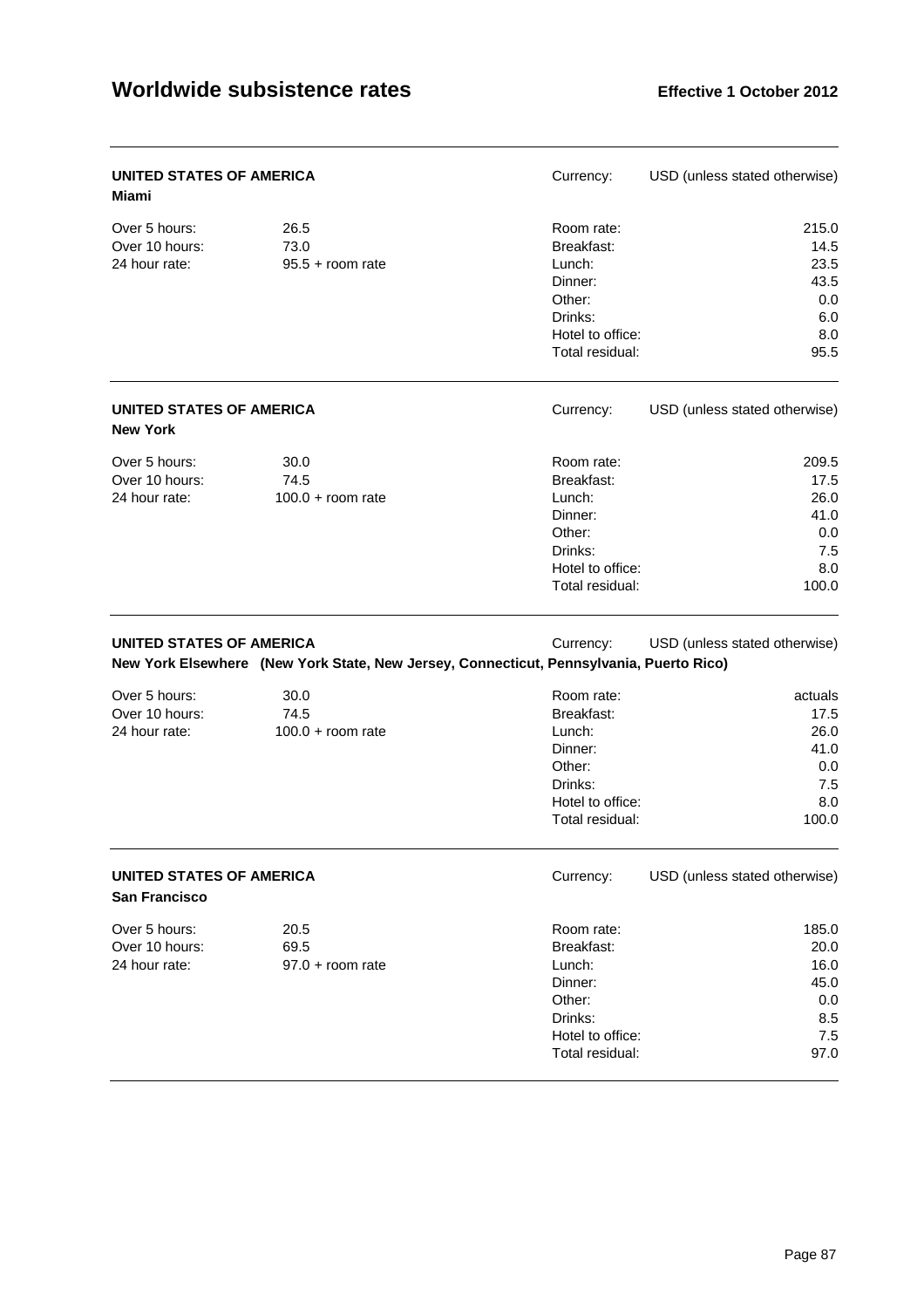| UNITED STATES OF AMERICA<br><b>Clark County), Washington State, Wyoming</b> | San Francisco Elsewhere (Alaska, California (and Counties), Idaho, Montana, Oregon, Nevada (excluding | Currency:                                                                                                 | USD (unless stated otherwise)                                |
|-----------------------------------------------------------------------------|-------------------------------------------------------------------------------------------------------|-----------------------------------------------------------------------------------------------------------|--------------------------------------------------------------|
| Over 5 hours:<br>Over 10 hours:<br>24 hour rate:                            | 20.5<br>69.5<br>$97.0 + room$ rate                                                                    | Room rate:<br>Breakfast:<br>Lunch:<br>Dinner:<br>Other:<br>Drinks:<br>Hotel to office:<br>Total residual: | actuals<br>20.0<br>16.0<br>45.0<br>0.0<br>8.5<br>7.5<br>97.0 |
| <b>UNITED STATES OF AMERICA</b><br><b>Seattle</b>                           |                                                                                                       | Currency:                                                                                                 | USD (unless stated otherwise)                                |
| Over 5 hours:<br>Over 10 hours:<br>24 hour rate:                            | 24.0<br>60.5<br>$79.5 +$ room rate                                                                    | Room rate:<br>Breakfast:<br>Lunch:<br>Dinner:<br>Other:<br>Drinks:<br>Hotel to office:<br>Total residual: | 178.5<br>12.5<br>21.0<br>34.0<br>0.0<br>5.5<br>6.5<br>79.5   |
| UNITED STATES OF AMERICA<br>Washington                                      |                                                                                                       | Currency:                                                                                                 | USD (unless stated otherwise)                                |
| Over 5 hours:<br>Over 10 hours:<br>24 hour rate:                            | 29.5<br>68.5<br>$89.0 +$ room rate                                                                    | Room rate:<br>Breakfast:<br>Lunch:<br>Dinner:<br>Other:<br>Drinks:<br>Hotel to office:<br>Total residual: | 172.0<br>13.0<br>26.5<br>36.0<br>0.0<br>6.0<br>7.5<br>89.0   |
| <b>UNITED STATES OF AMERICA</b>                                             | Washington Elsewhere (Delaware, Kentucky, Maryland, Virginia, West Virginia, Washington DC)           | Currency:                                                                                                 | USD (unless stated otherwise)                                |
| Over 5 hours:<br>Over 10 hours:<br>24 hour rate:                            | 29.5<br>68.5<br>$89.0 + room$ rate                                                                    | Room rate:<br>Breakfast:<br>Lunch:<br>Dinner:<br>Other:<br>Drinks:<br>Hotel to office:<br>Total residual: | actuals<br>13.0<br>26.5<br>36.0<br>0.0<br>6.0<br>7.5<br>89.0 |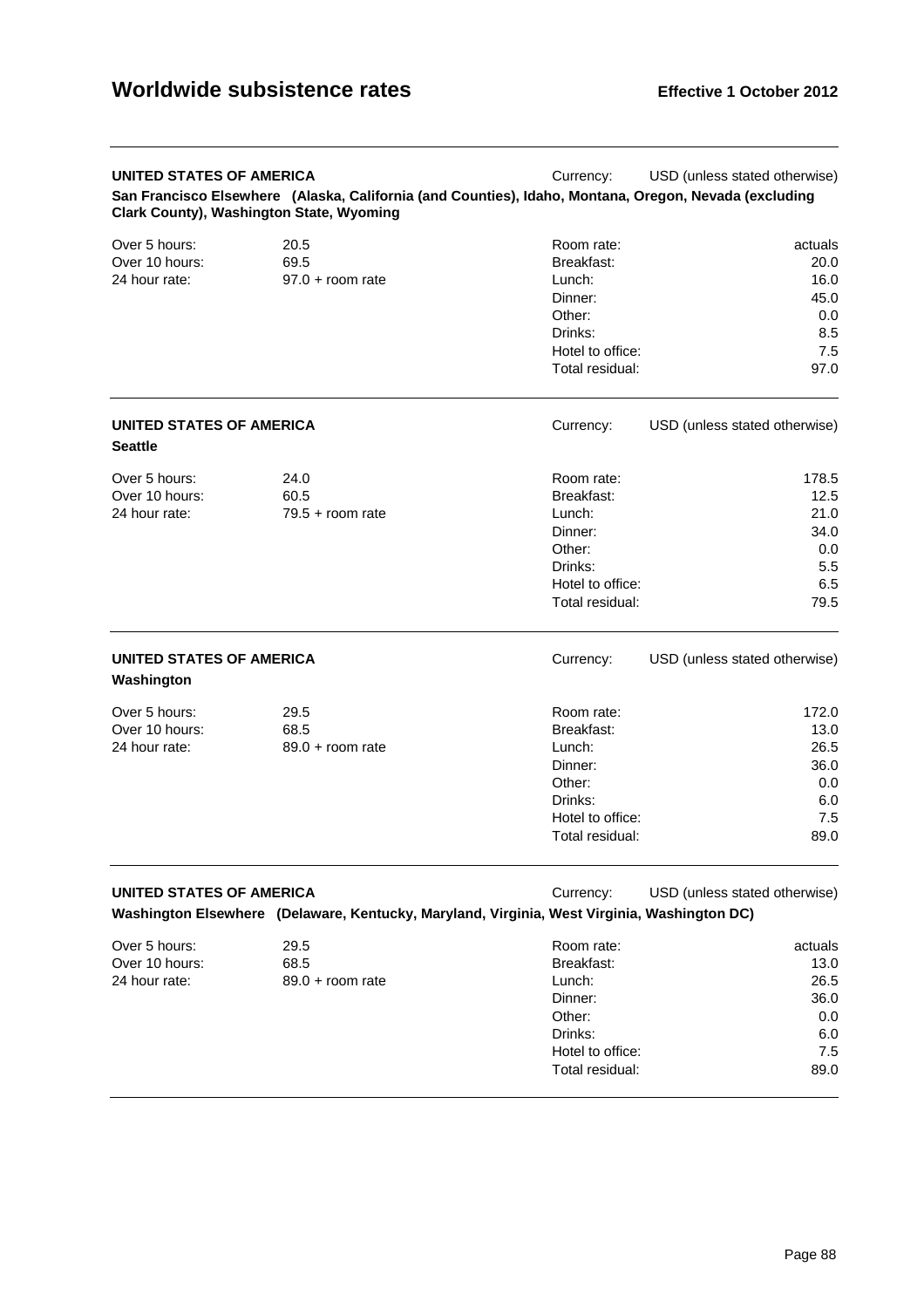| <b>URUGUAY</b><br><b>Montevideo</b> |                     | Currency:        | USD (unless stated otherwise) |
|-------------------------------------|---------------------|------------------|-------------------------------|
| Over 5 hours:                       | 44.5                | Room rate:       | 139.5                         |
| Over 10 hours:                      | 107.5               | Breakfast:       | 0 (included in room rate)     |
| 24 hour rate:                       | $116.0 + room rate$ | Lunch:           | 39.0                          |
|                                     |                     | Dinner:          | 58.0                          |
|                                     |                     | Other:           | 0.0                           |
|                                     |                     | Drinks:          | 10.5                          |
|                                     |                     | Hotel to office: | 8.5                           |
|                                     |                     | Total residual:  | 116.0                         |

### **URUGUAY**

#### **Elsewhere**

Actuals + £4 per day

| <b>UZBEKISTAN</b><br><b>Tashkent</b> |                    | Currency:        | USD (unless stated otherwise) |
|--------------------------------------|--------------------|------------------|-------------------------------|
| Over 5 hours:                        | 31.0               | Room rate:       | 97.5                          |
| Over 10 hours:                       | 71.0               | Breakfast:       | 0 (included in room rate)     |
| 24 hour rate:                        | $77.5 +$ room rate | Lunch:           | 26.5                          |
|                                      |                    | Dinner:          | 35.5                          |
|                                      |                    | Other:           | 0.0                           |
|                                      |                    | Drinks:          | 9.0                           |
|                                      |                    | Hotel to office: | 6.5                           |
|                                      |                    | Total residual:  | 77.5                          |

#### **UZBEKISTAN Elsewhere**

Actuals + £4 per day

| <b>VANUATU</b><br><b>Port Vila</b> |                        | Currency:        | VUV (unless stated otherwise) |
|------------------------------------|------------------------|------------------|-------------------------------|
| Over 5 hours:                      | 4,499.5                | Room rate:       | 15,731.0                      |
| Over 10 hours:                     | 10,886.5               | Breakfast:       | 1,573.5                       |
| 24 hour rate:                      | $13,940.5 +$ room rate | Lunch:           | 4,184.5                       |
|                                    |                        | Dinner:          | 6,072.5                       |
|                                    |                        | Other:           | 734.5                         |
|                                    |                        | Drinks:          | 629.5                         |
|                                    |                        | Hotel to office: | 746.0                         |
|                                    |                        | Total residual:  | 13,940.5                      |

#### **VANUATU Elsewhere**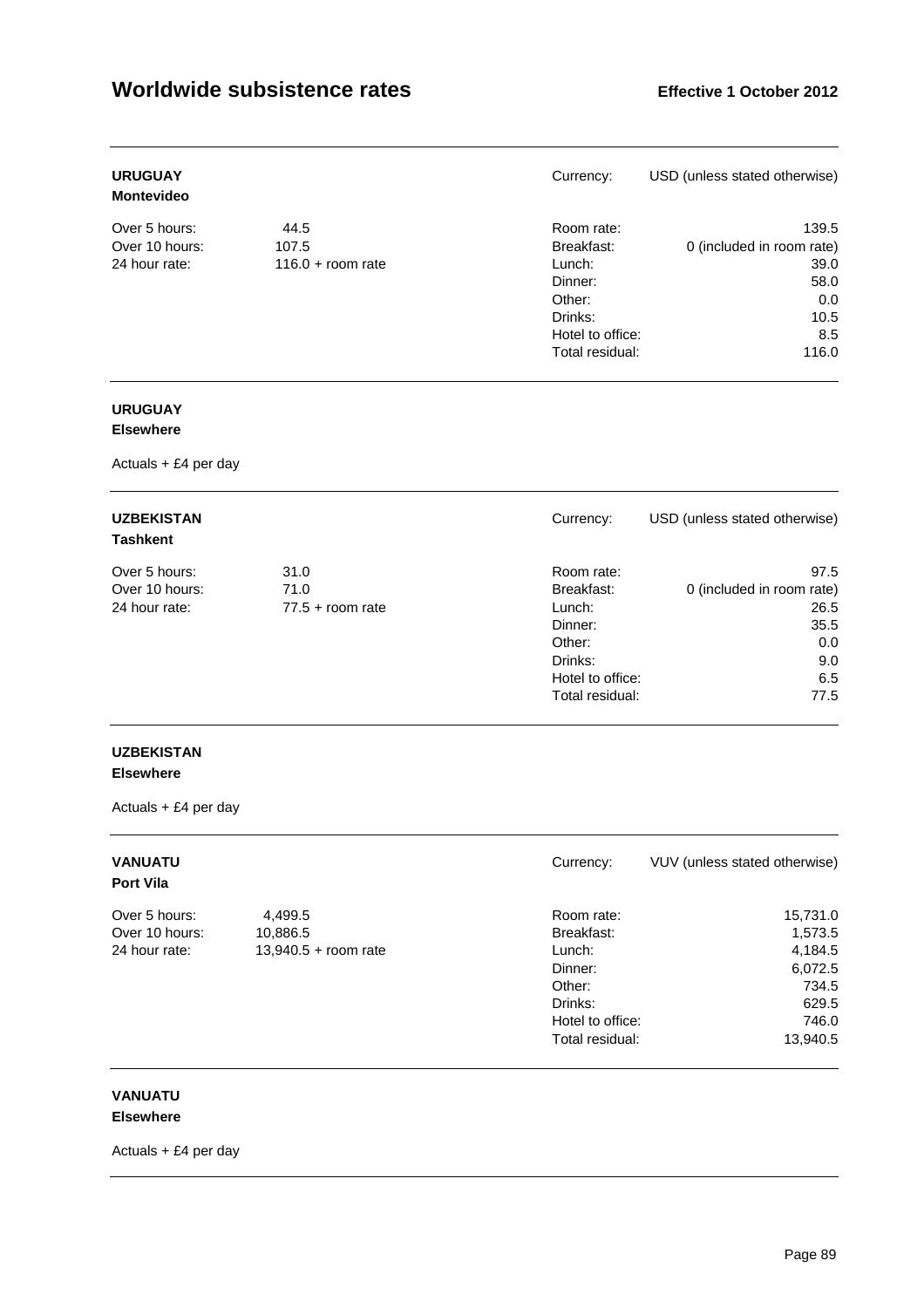| <b>VENEZUELA</b><br>Caracas                      |                                       | Currency:                                                                                                 | VEF (unless stated otherwise)                                                           |
|--------------------------------------------------|---------------------------------------|-----------------------------------------------------------------------------------------------------------|-----------------------------------------------------------------------------------------|
| Over 5 hours:<br>Over 10 hours:<br>24 hour rate: | 242.5<br>555.5<br>$626.0 + room rate$ | Room rate:<br>Breakfast:<br>Lunch:<br>Dinner:<br>Other:<br>Drinks:<br>Hotel to office:<br>Total residual: | 1,789.5<br>0 (included in room rate)<br>222.5<br>293.5<br>44.0<br>39.5<br>26.5<br>626.0 |
| <b>VENEZUELA</b><br>Valencia                     |                                       | Currency:                                                                                                 | VEF (unless stated otherwise)                                                           |
| Over 5 hours:<br>Over 10 hours:<br>24 hour rate: | 213.0<br>509.0<br>$723.0 + room rate$ | Room rate:<br>Breakfast:<br>Lunch:<br>Dinner:<br>Other:<br>Drinks:<br>Hotel to office:<br>Total residual: | 895.5<br>143.5<br>193.5<br>277.0<br>36.0<br>38.5<br>34.5<br>723.0                       |
| <b>VENEZUELA</b><br><b>Elsewhere</b>             |                                       | Currency:                                                                                                 | VEF (unless stated otherwise)                                                           |
| Over 5 hours:<br>Over 10 hours:<br>24 hour rate: | 180.5<br>534.0<br>$760.5 +$ room rate | Room rate:<br>Breakfast:<br>Lunch:<br>Dinner:<br>Other:<br>Drinks:<br>Hotel to office:<br>Total residual: | 1,174.0<br>171.0<br>166.0<br>339.0<br>29.0<br>29.0<br>26.5<br>760.5                     |
| <b>VIETNAM</b><br>Hanoi                          |                                       | Currency:                                                                                                 | USD (unless stated otherwise)                                                           |
| Over 5 hours:<br>Over 10 hours:<br>24 hour rate: | 17.0<br>71.5<br>$83.0 + room rate$    | Room rate:<br>Breakfast:<br>Lunch:<br>Dinner:<br>Other:<br>Drinks:<br>Hotel to office:<br>Total residual: | 150.0<br>0 (included in room rate)<br>12.0<br>49.5<br>4.0<br>10.0<br>7.5<br>83.0        |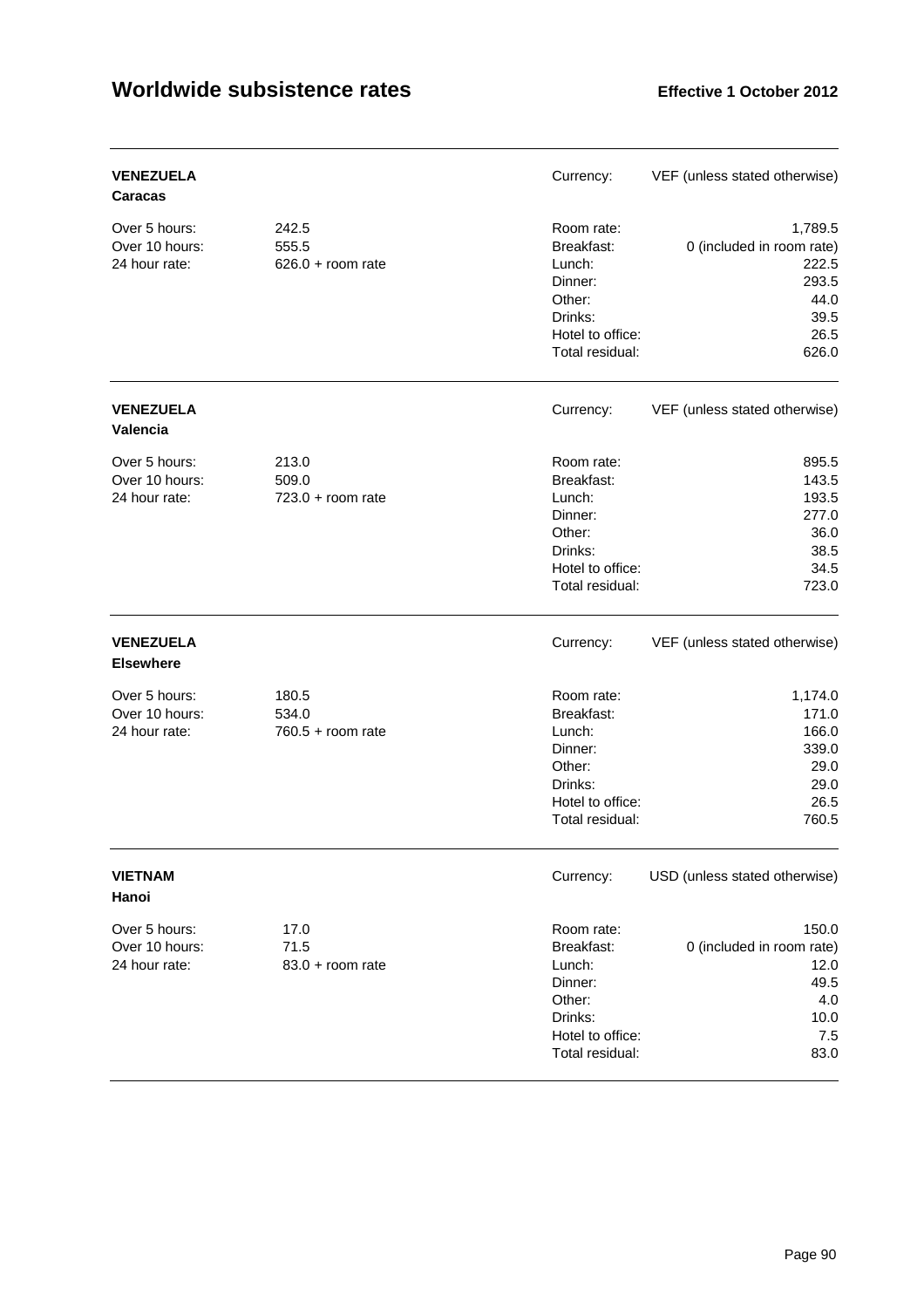| <b>VIETNAM</b><br><b>Ho Chi Minh City</b> |                    | Currency:        | USD (unless stated otherwise) |
|-------------------------------------------|--------------------|------------------|-------------------------------|
| Over 5 hours:                             | 40.5               | Room rate:       | 130.0                         |
| Over 10 hours:                            | 85.5               | Breakfast:       | 0 (included in room rate)     |
| 24 hour rate:                             | $94.0 +$ room rate | Lunch:           | 36.5                          |
|                                           |                    | Dinner:          | 41.5                          |
|                                           |                    | Other:           | 0.0                           |
|                                           |                    | Drinks:          | 7.5                           |
|                                           |                    | Hotel to office: | 8.5                           |
|                                           |                    | Total residual:  | 94.0                          |

### **VIETNAM**

#### **Elsewhere**

Actuals + £4 per day

| <b>YEMEN</b><br>Sana'a |                    | Currency:        | USD (unless stated otherwise) |
|------------------------|--------------------|------------------|-------------------------------|
| Over 5 hours:          | 22.0               | Room rate:       | 155.5                         |
| Over 10 hours:         | 52.5               | Breakfast:       | 0 (included in room rate)     |
| 24 hour rate:          | $64.0 + room$ rate | Lunch:           | 19.5                          |
|                        |                    | Dinner:          | 28.0                          |
|                        |                    | Other:           | 3.0                           |
|                        |                    | Drinks:          | 5.0                           |
|                        |                    | Hotel to office: | 8.5                           |
|                        |                    | Total residual:  | 64.0                          |

### **YEMEN**

#### **Elsewhere**

Actuals + £4 per day

| <b>ZAMBIA</b><br>Lusaka |                         | Currency:        | ZMK (unless stated otherwise) |
|-------------------------|-------------------------|------------------|-------------------------------|
| Over 5 hours:           | 125,361.5               | Room rate:       | 807,643.0                     |
| Over 10 hours:          | 278,865.5               | Breakfast:       | 0 (included in room rate)     |
| 24 hour rate:           | $333,232.0 + room rate$ | Lunch:           | 110,011.0                     |
|                         |                         | Dinner:          | 138,153.5                     |
|                         |                         | Other:           | 15,350.5                      |
|                         |                         | Drinks:          | 30,701.0                      |
|                         |                         | Hotel to office: | 39,016.0                      |
|                         |                         | Total residual:  | 333,232.0                     |

### **ZAMBIA**

### **Elsewhere**